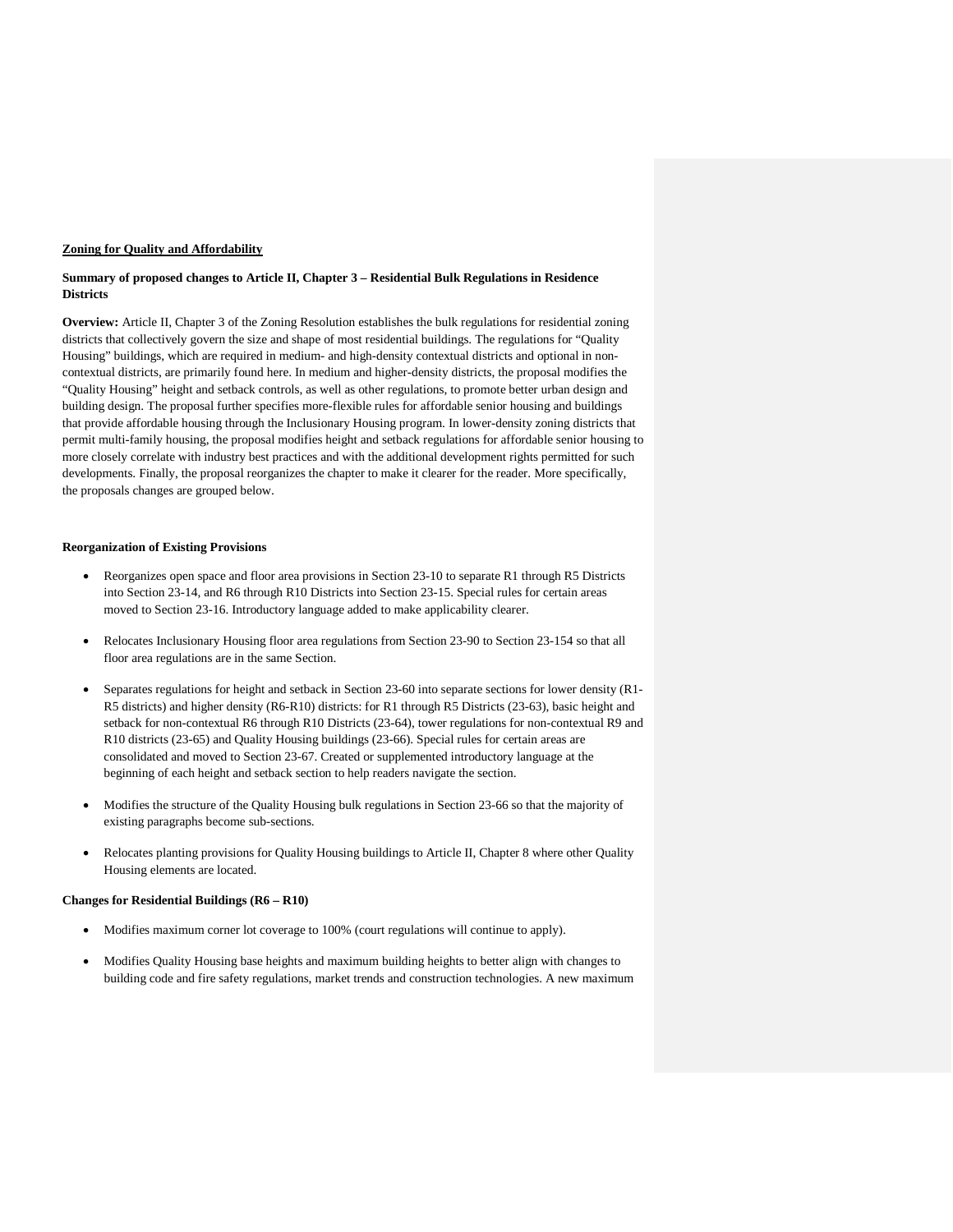number of stories is added. For zoning districts with proposed increases in the maximum height, minimum ground floor height requirements are added to ensure the additional height is focused on the ground floor, or the height is reduced by 5 feet.

- Modifies rules for zoning lots in R6 through R10 districts adjoining a lower density district to allow a stepping up of height, or a transition, rather than a prolongation of the lower-density height into the high density district.
- Modifies street wall provisions to clarify permitted articulation. In some districts, street wall provisions for narrow streets beyond 50 feet of a wide street are established. Modifies threshold of applicability for line-up provisions in certain districts. Modifies setback regulations to allow a reduction in required upper story setback in step with ground level setbacks provided at the property line.
- Rear yard setbacks eliminated to facilitate more cost-effective construction (and avoid developments breaking the street wall continuity to avoid them). Front setbacks will continue to be required.
- Applies the dwelling unit factor of R6 and R7 districts to R8 through R10 districts to permit the same number of dwelling units per floor area.
- Revises density rules for buildings with community facility uses so all mixed buildings have the same means of calculating the maximum permitted dwelling units.
- Modifies the distance between building rules to separate rules for single- and two-family districts and higher density districts and to better align with the New York State Multiple Dwelling Law.
- Modifies inner and outer court regulations to relax the proportional requirements between width and depth (and thus make them easier to incorporate into building designs again). Introduces a new 'small' inner or outer court to provide natural light to spaces like kitchens and bathrooms where windows are not legally required.

## **Changes for Irregular Sites (R6 – R10)**

- Modifies applicability of reduced rear yard regulations for shallow lots from 70 feet to 95 feet, so yards may be reduced on a proportional scale. Creates new provisions for shallow through lots as well. Clarifies that these rules may be applied to zoning lots created after 1961 as long as the shallow lot condition was in existence both in 1961 and thereafter.
- Creates new provisions for shallow interior and through lots with lot coverage increases to correlate with rear yard reductions.
- Separates rear yard equivalent regulations for Quality Housing buildings into a new section. New provisions added to give additional flexibility in locating rear yard equivalents on shallow through lots.
- Reduces minimum distance between legal windows and lot lines in instances where a rear yard is reduced through shallow lot provisions.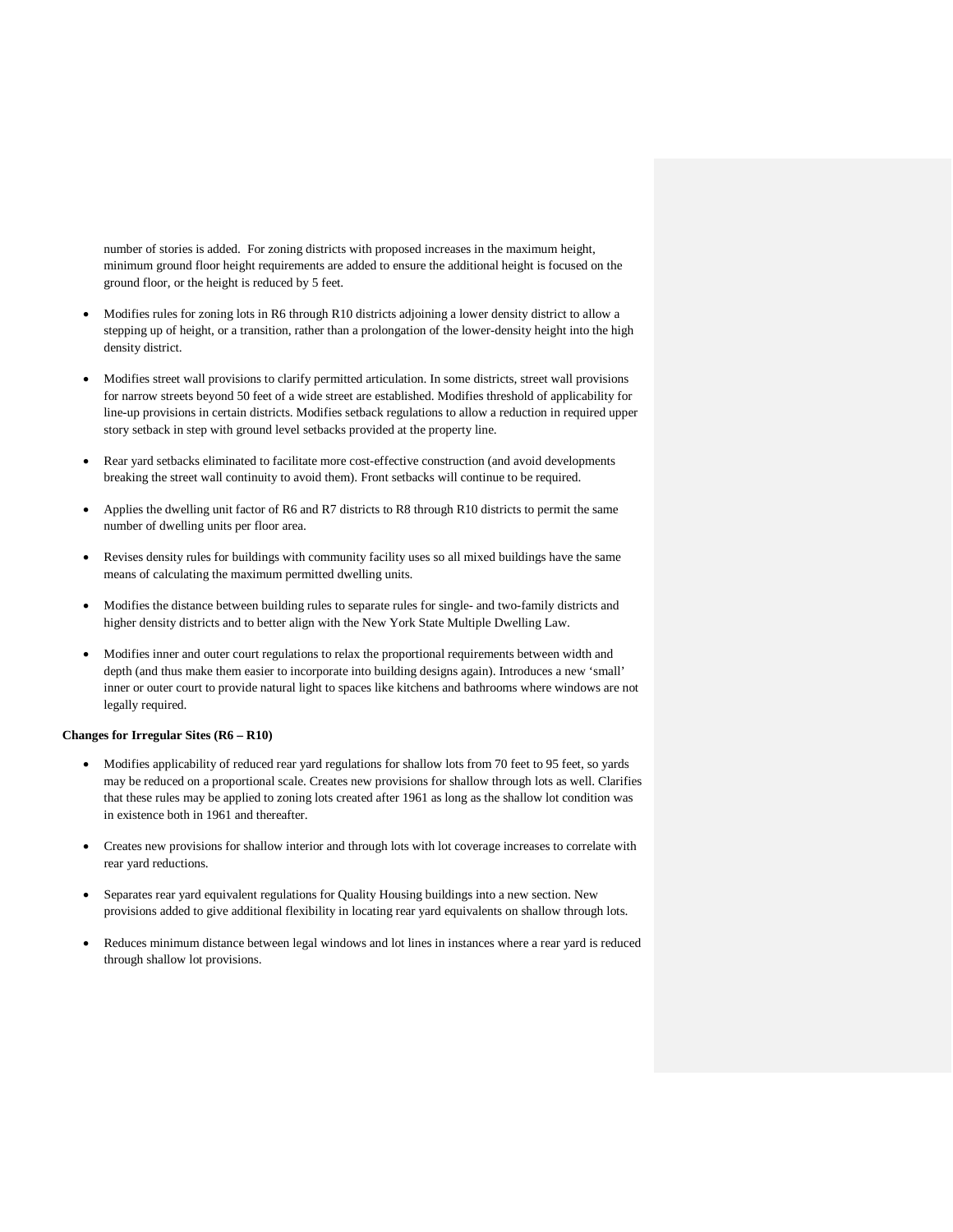• Creates reference to new special permit to modify certain Quality Housing bulk regulations by special permit of the Board of Standards and Appeals for irregular sites.

### **Changes for Buildings Providing Affordable Senior Housing or Inclusionary Housing**

- Replaces the term non-profit residences for the elderly with affordable independent residences for seniors. Removes the obsolete term rooming units.
- Creates new provisions for applying Quality Housing provisions to zoning lots with existing height factor of pre-1961 buildings where the new buildings are providing affordable independent residences for seniors or affordable housing through the Inclusionary Housing program.
- Adds the higher maximum floor area ratios for buildings containing affordable independent residences for seniors in R8 through R10 Districts, consistent with the higher floor area ratios that already exist for this use in R3 through R7 districts. Removes open space ratio and option to use sky exposure plane regulations.
- Eliminates density requirements for affordable independent residents for seniors.
- Adds a one-story buildings for accessory residential uses as a permitted obstruction in the rear yard of buildings providing affordable independent residence for seniors or affordable housing through the inclusionary housing program, except for buildings in B suffix districts.
- Creates new as-of-right building envelope for affordable independent residences for seniors in R3-2, R4 and R5 districts without a suffix, other than R5D districts (which have their own distinct envelope rules).
- Permits greater heights for Quality Housing buildings providing affordable independent residences for seniors or affordable housing through the inclusionary housing program to accommodate the additional floor area permitted for these uses.
- Modifies sliver law requirement to eliminate applicability for Quality Housing buildings providing affordable independent residences for seniors or affordable housing through the inclusionary housing program.

#### **Other Changes and Clarifications**

- Eliminates the Quality Housing study areas created in 1987 as there is little to no remaining applicability.
- Increases permitted height for R5D districts from 40' to 45' to allow current best building design practices.
- References to re-numbered or re-titled sections are updated. Terms removed or revised in the proposal are updated. Other edits for general clarity are also included.

If you would have comments or questions on this draft, please send them to [ahousing@planning.nyc.gov.](mailto:ahousing@planning.nyc.gov)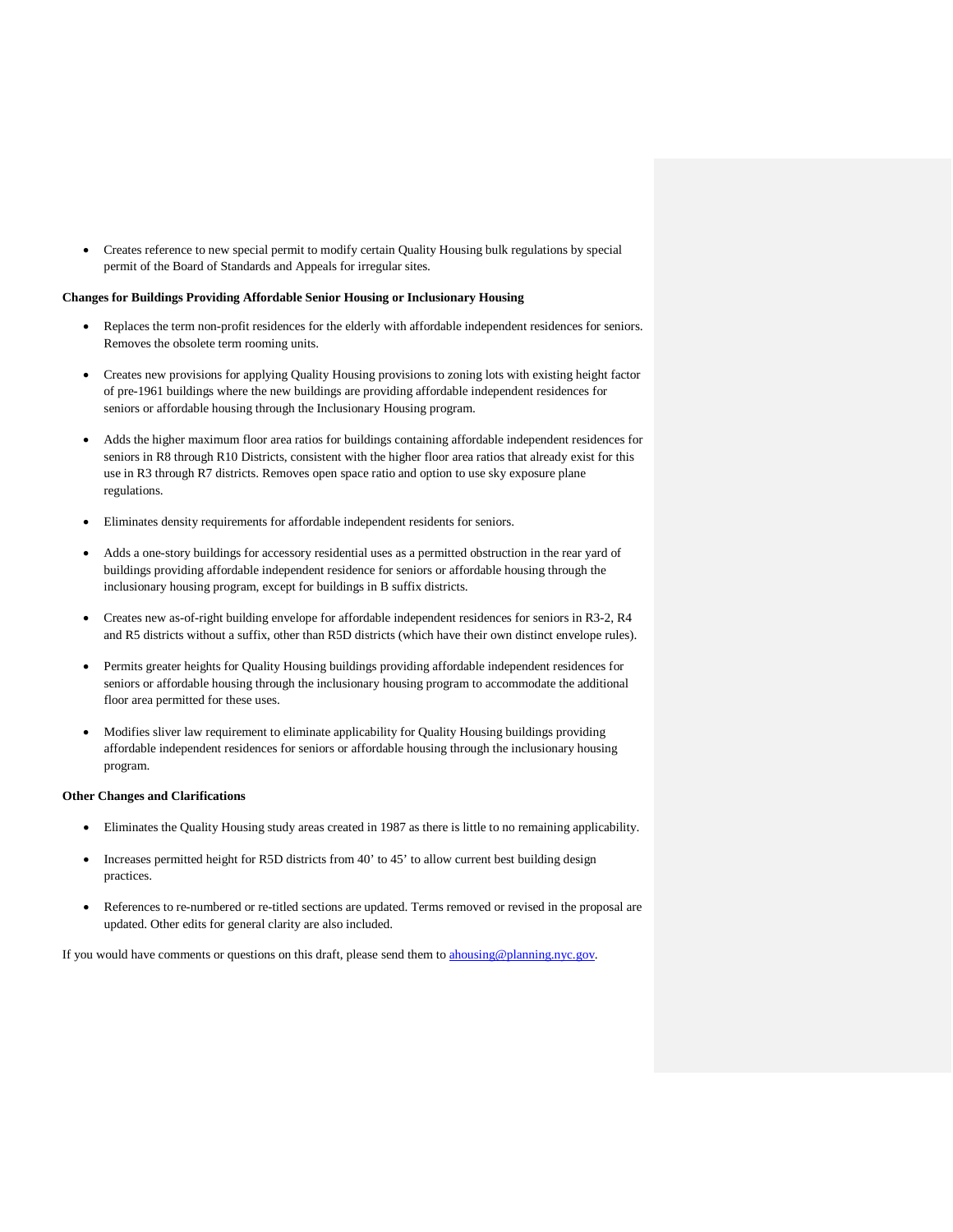Matter in underline is new, to be added; Matter in strikeout is to be deleted; Matter within  $# #$  is defined in Section 12-10; \* \* \* indicates where unchanged text appears in the Zoning Resolution

### **Article II - Residence District Regulations**

**Chapter 3 Residential Bulk Regulations in Residence Districts**

**23-00 APPLICABILITY AND GENERAL PURPOSES**

# **23-01**

# **Applicability of This this Chapter**

The #bulk# regulations of this Chapter apply to any #zoning lot# or portion of a #zoning lot# located in any #Residence District# which contains any #**building or other structure#**, other than a #community facility building# or the #community facility# portion of a #building# #residential building or other structure#, or to the #residential# portion of a #building or other structure# used for both #residential and #community facility uses#. The #bulk# regulations of Article II, Chapter 4, shall apply to any #zoning lot# or portion of a #zoning lot# containing a #community facility building# or to the #community facility# portion of a #building# used for both #residential# and #community facility uses#, except as set forth in Section 24-012 (Exceptions to the bulk regulations of this Chapter). In addition, the #bulk# regulations of this Chapter, or of specified Sections thereof, also apply in other provisions of this Resolution where they are incorporated by cross reference.

Existing #buildings or other structures# that do not comply with one or more of the applicable #bulk# regulations are #non-complying buildings or other structures# and are subject to the regulations set forth in Article V, Chapter 4.

Special regulations applying to #large-scale residential developments# or #residential uses# in #large-scale community facility developments# are set forth in Article VII, Chapter 8.

Special regulations applying only in Special Purpose Districts are set forth in Articles VIII, IX, X, XI, XII and XIII.

In Manhattan Community Districts 1, 2, 3, 4, 5 and 6, Brooklyn Community Districts 1, 2, 6 and 8, and Queens Community Districts 1 and 2, the #conversion# of non-#residential floor area# to #residences# in #buildings# erected prior to December 15, 1961 or January 1, 1977, as applicable, shall be subject to the provisions of Article I Article 1, Chapter 5 (Residential Conversions within Existing Buildings), unless such #conversions# meet the requirements for #residential developments# of Article II (Residence District Regulations).

**Commented [DCP1]:** Re-phrasing in positive form for clarity.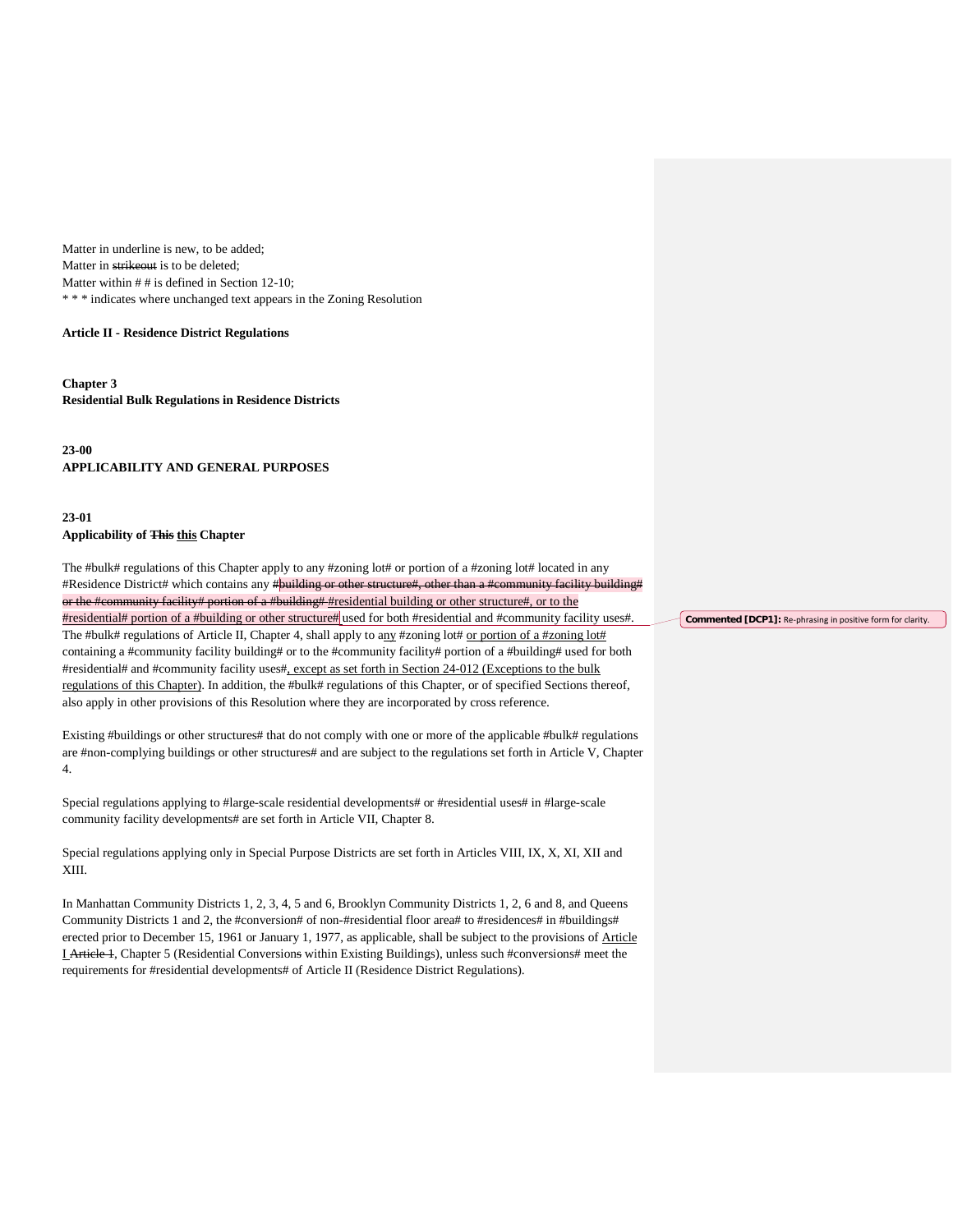Special regulations applying in the #waterfront area# are set forth in Article VI, Chapter 2.

Special regulations applying in the #flood zone# are set forth in Article VI, Chapter 4.

# **23-011 Quality Housing Program**

R5D R6A R6B R7A R7B R7D R7X R8A R8B R8X R9A R9D R9X R10A R10X

(a) In R6A, R6B, R7A, R7B, R7D, R7X, R8A, R8B, R8X, R9A, R9D, R9X, R10A or R10X Districts, any #building or other structure# shall comply with the applicable district #bulk# regulations for #Quality Housing buildings# set forth in this Chapter and any #building# containing #residences# shall also comply with the requirements of Article II, Chapter 8 (Quality Housing Program). However, the provisions of Article II, Chapter 8, shall not apply to #buildings converted# pursuant to Article I, Chapter 5.

In R5D Districts, only certain requirements of Article II, Chapter 8, shall apply as set forth in Section 28- 01 (Applicability of this Chapter).

## R6 R7 R8 R9 R10

- (b) In the districts indicated without a letter suffix, the #bulk# regulations applicable to #Quality Housing buildings# may, as an alternative, be applied to #zoning lots# where #buildings# are #developed# or #enlarged# pursuant to all of the requirements of the Quality Housing Program. Such #buildings# may be subsequently #enlarged# only pursuant to the Quality Housing Program. In these districts, the Quality Housing #bulk# regulations may apply to #developments# or #enlargements# on #zoning lots# with existing #buildings# to remain, if:
	- (1) the existing #buildings# contain no #residences# and the entire #zoning lot# will comply with the #floor area ratio# and density standards applicable to #Quality Housing buildings#; or
	- (2) the existing #buildings# contain #residences#, and:
		- $(i)$  such #buildings# comply with the maximum base heights and maximum #building# heights listed in the tables in Sections 23-662 23-633 or 35-24 for the applicable district, and the entire #zoning lot# will comply with the #floor area ratio#, and #lot coverage# and density standards applicable to #Quality Housing buildings#-; or
		- (ii) for #developments# or #enlargements# on #zoning lots# providing either #affordable housing# pursuant to the Inclusionary Housing Program, as set forth in Section 23-90, inclusive, or #affordable independent residences for senior#, where at least 20 percent of the #floor area# of the #zoning lot# is allocated to such #use#:

**Commented [DCP3]:** Updating cross reference.

**Commented [DCP2]:** Clarifying requirements.

**Commented [DCP4]:** Adding new provision, as an alternative to (i) above, to allow new developments and enlargements that are providing "affordable independent residences for seniors" or inclusionary housing on zoning lots in non-contextual districts with existing buildings to comply with the modified height and setback regulations for buildings providing those forms of housing in 23- 664.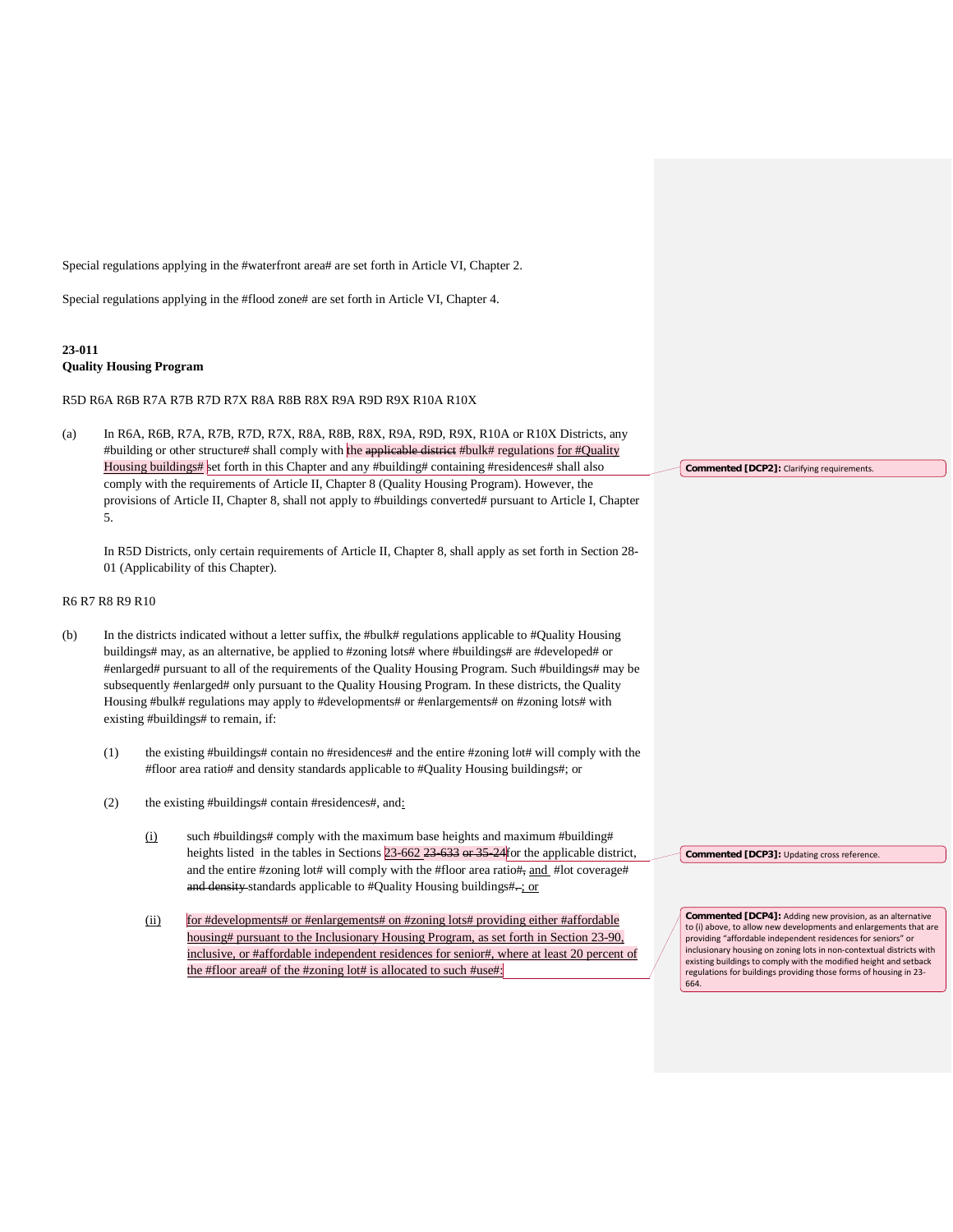- a. the entire #zoning lot# will comply with the #floor area ratio# set forth in Section 23-154 (Inclusionary Housing) or Section 23-155 (Affordable independent residences for seniors), as applicable;
- b. the entire #zoning lot# will comply with the #lot coverage# for the applicable zoning district set forth in Section 23-153 (For Quality Housing buildings); and either
- c. the entire #zoning lot# will comply with the height and setback requirements of the applicable zoning district set forth in paragraph (a) of Section 23-664 (Modified height and setback requirements for certain buildings); or
- d. in R6 through R8 districts, where the #zoning lot# is located within 150 feet of: an elevated rail line; open railroad right of way; a limited-access expressway, freeway, parkway, or highway, all of which prohibit direct vehicular access to abutting land; or an elevated #street# located on a bridge that prohibits direct vehicular access, the entire #zoning lot# will comply with the height and setback requirements of the applicable zoning district set forth in paragraph (b) of Section 23-664. Such 150 foot measurement shall be measured perpendicular from the edge of such infrastructure.

All #Quality Housing buildings# shall also comply with additional provisions set forth in Article II, Chapter 8.

## R6 R7 R8 R9 R10

- (c) In the districts indicated without a letter suffix, the optional Quality Housing #bulk# regulations permitted as an alternative pursuant to paragraph (b) of this Section, shall not apply to:
	- (1) Article VII, Chapter 8 (Large Scale Residential Developments);
	- (2) Special Purpose Districts., except the following:

However, such optional Quality Housing #bulk# regulations are permitted as an alternative to apply in the following Special Purpose Districts:

#Special 125th Street District#;

#Special Downtown Brooklyn District#;

\* \* \*

**Commented [DCP5]:** Clarifying applicability of additional provisions for Quality Housing buildings.

**Commented [DCP6]:** Re-phrasing for greater clarity.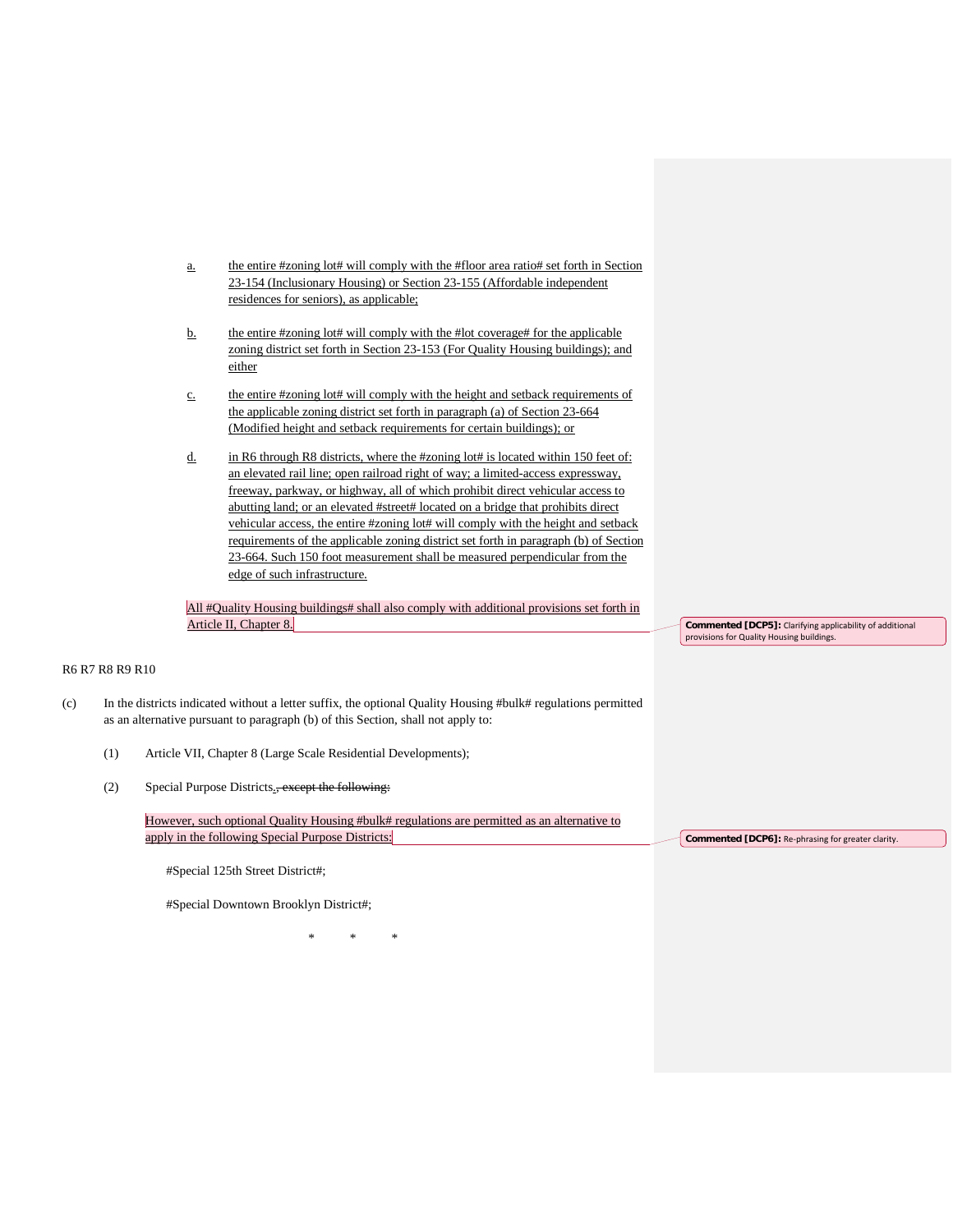$(3)$  #zoning lots# in R6 or R7 Districts within the study areas set forth in this paragraph,  $(e)(3)$ , occupied, as of August 14, 1987, by a #single #, #two # or three #family detach detached residence# where 70 percent or more of the aggregate length of the #block# fronts in #residential use# on both sides of the #street# facing each other are occupied by such #residences#. For any #building# on such #zoning lot#, the #floor area ratio# and density requirements of the underlying district shall apply. On a #narrow street# that intersects with a #wide street#, the 70 percent #residential use# requirement on a #narrow street# shall be measured from a distance of 100 feet from its intersection with a #wide street#.

# The study areas are:

In the Borough of The Bronx:

#### Soundview Area

The area bounded by Story Avenue, the Bronx River, Westchester Avenue, Bronx River Avenue and Rosedale Avenue.

#### Castle Hill Area

The area bounded by Castle Hill Avenue, Westchester Avenue and East Tremont Avenue.

#### In the Borough of Brooklyn:

#### Midwood Area

The area bounded by Avenue M, Coney Island Avenue, Avenue O, and a line midway between East 10th Street and Coney Island Avenue.

#### Brighton Beach Area

The area bounded by Shore Parkway, NYCTA Brighton Right-of-Way, Brighton Beach Avenue and Ocean Parkway.

In the Borough of Queens:

Elmhurst/Corona Area

The area bounded by Roosevelt Avenue, 114th Street, 34th Avenue and 112th Street.

#### Forest Hills Area

The area bounded by Queens Boulevard, Union Turnpike, Austin Street and 76th Road.

**Commented [DCP7]:** Removing the Quality Housing study areas that restricted the use of the Quality Housing bulk regulations program in certain areas as most no longer have applicability.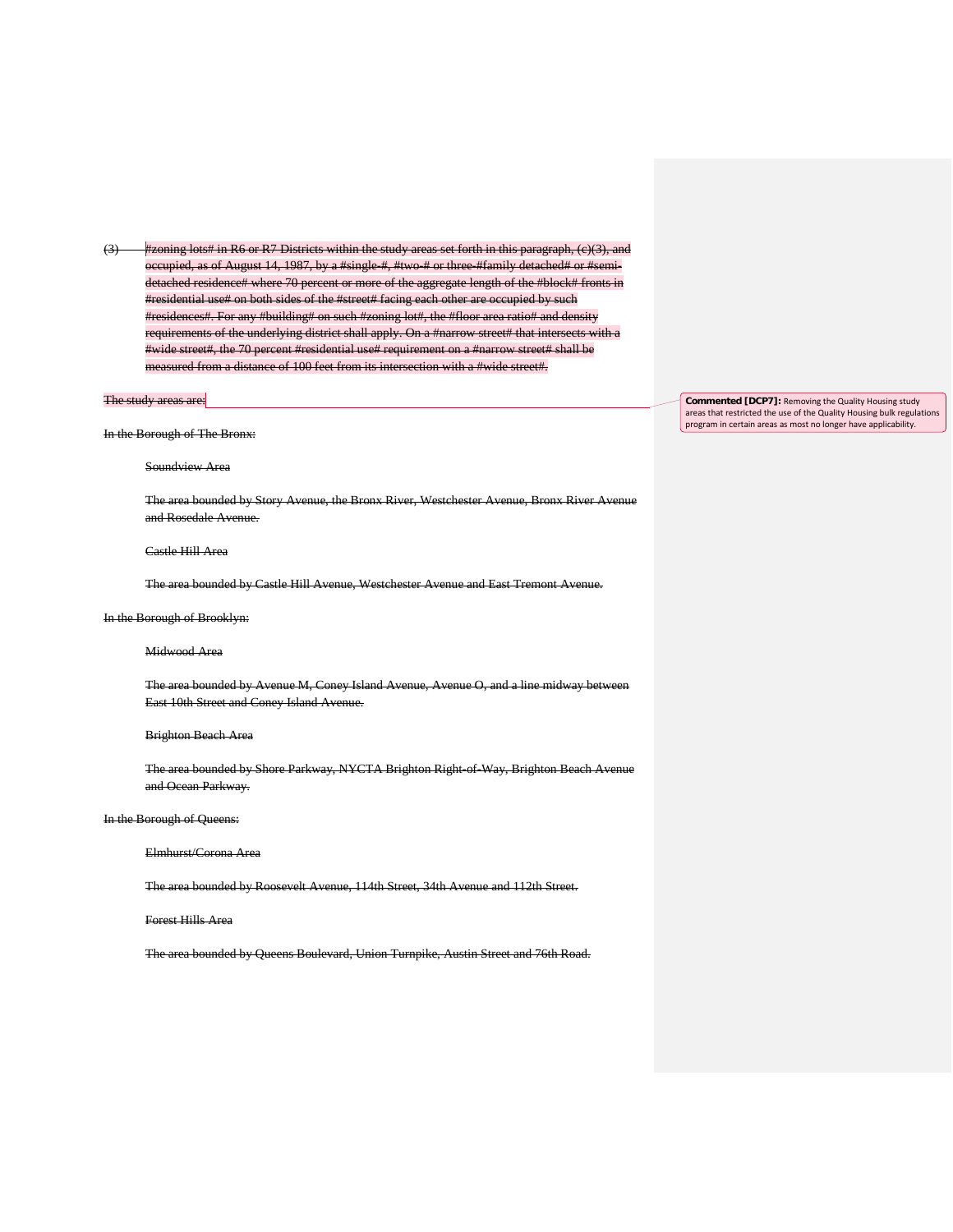#### Flushing Area

The area bounded by 35th Avenue, 149th Street, Northern Boulevard, 147th Street, Ash Avenue, Parsons Boulevard, Franklin Avenue, Bowne Avenue, Cherry Avenue, Kissena Boulevard, Elder Avenue, Main Street, Dahlia Avenue, Saull Street, Maple Avenue, Frame Place, 41st Avenue, College Point Boulevard, Roosevelt Avenue and Prince Street.

## R6 R7 R8 R9 R10

(d) In the districts indicated, for #Quality Housing buildings#, the applicable #bulk# regulations of this Chapter may be modified for #zoning lots# with irregular site conditions or site planning constraints by special permit of the Board of Standards and Appeals, pursuant to Section 73-623 (Bulk modifications for Quality Housing buildings on irregular sites).

#### R6 R7 R8 R9 R10

(e) In the districts indicated, where a Special Purpose District modifies the #bulk# regulations for #Quality Housing buildings# set forth in this Chapter, the additional provisions for #Quality Housing buildings# set forth in Article II, Chapter 8 shall continue to apply. In addition, where any Special Purpose District that requires elements of Article II, Chapter 8 to apply to non- #Quality Housing buildings#, all associated #floor area# exemptions shall apply.

## **23-012**

#### **Lower density growth management areas**

For areas designated as #lower density growth management areas# pursuant to Section 12-10 (DEFINITIONS), the underlying district regulations shall apply. Such regulations are superseded or supplemented as set forth in the following Sections:

| Section 11-45        | (Authorizations or Permits in Lower Density Growth Management)<br>Areas) |  |  |  |
|----------------------|--------------------------------------------------------------------------|--|--|--|
|                      | $\ast$<br>$\ast$<br>$\ast$                                               |  |  |  |
| Section 23-14 23 141 | (Open space and floor area regulations in R1, R2, R3, R4 or R5 Districts |  |  |  |
|                      | Open Space and Floor Area Regulations in R1 through R5 Districts)        |  |  |  |
| Section 23-32        | (Minimum Lot Area or Lot Width for Residences)                           |  |  |  |
|                      | $\ast$<br>$\ast$                                                         |  |  |  |
| Section 23-462       | (Side yards for all other residential buildings containing residences)   |  |  |  |
|                      |                                                                          |  |  |  |
| Section 23-532       | (Required rear yard equivalents)                                         |  |  |  |

**Commented [DCP8]:** Adding reference to new BSA special permit to modify Quality Housing bulk regulations of this chapter for irregular sites.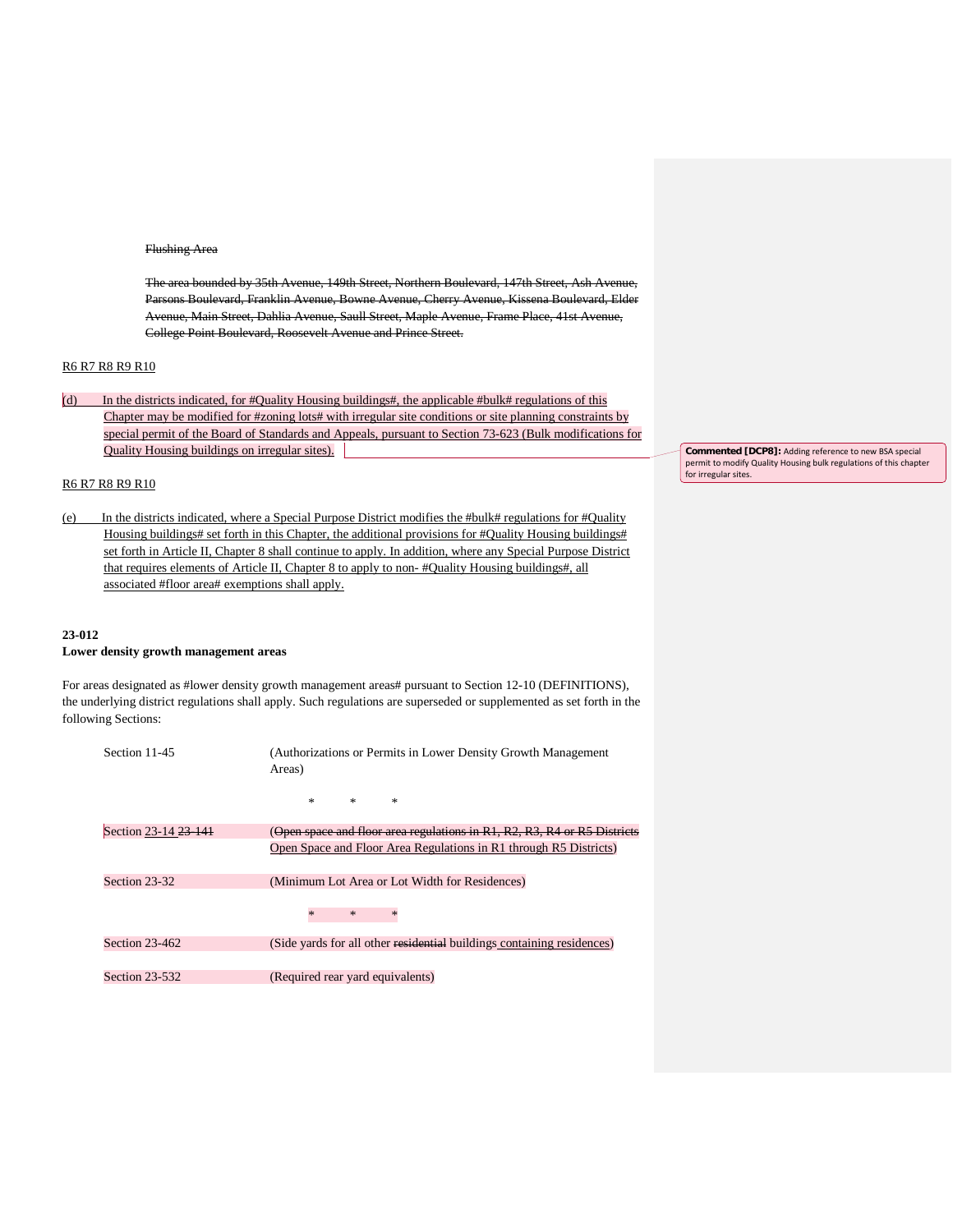| Section 23-631                                                 | (Height and setback in R1 through, R2, R3, R4 and R5 Districts)                                                                                                                                                                                                                                                                                     | Commented [DCP9]: Updating cross references.                                |
|----------------------------------------------------------------|-----------------------------------------------------------------------------------------------------------------------------------------------------------------------------------------------------------------------------------------------------------------------------------------------------------------------------------------------------|-----------------------------------------------------------------------------|
|                                                                |                                                                                                                                                                                                                                                                                                                                                     |                                                                             |
| $23 - 10$                                                      |                                                                                                                                                                                                                                                                                                                                                     |                                                                             |
| OPEN SPACE AND FLOOR AREA REGULATIONS                          |                                                                                                                                                                                                                                                                                                                                                     | Commented [DCP10]: Adding new introductory language                         |
|                                                                | In all districts, as indicated, the #open space# and #floor area# for a #building or other structure# shall be as set<br>forth in Section 23-10 (OPEN SPACE AND FLOOR AREA REGULATIONS), inclusive.                                                                                                                                                 | below intended to make existing applicability of these sections<br>clearer. |
|                                                                | The regulations for permitted obstructions in required #open space# for all districts are set forth in Section 23-12.                                                                                                                                                                                                                               |                                                                             |
|                                                                | The regulations for balconies for all districts are set forth in Section 23-13.                                                                                                                                                                                                                                                                     |                                                                             |
|                                                                | #Open space# and #floor area# regulations applicable to R1 through R5 Districts are set forth in Section 23-14.<br>#Open space# and #floor area# regulations applicable to R6 through R10 Districts are set forth in Section 23-15.<br>Special #open space# and #floor area# provisions are set forth in Sections 23-16 (Special Floor Area and Lot |                                                                             |
|                                                                | Coverage Provisions for Certain Areas) for tower-on-a-base #buildings# in R9 Districts, as well as for certain                                                                                                                                                                                                                                      |                                                                             |
|                                                                | areas in Community District 7 and Community District 9 in the Borough of Manhattan, and Community District<br>12 in the Borough of Brooklyn. Additional provisions are set forth in Sections 23-17 (Existing Public Amenities                                                                                                                       |                                                                             |
|                                                                | for which Floor Area Bonuses Have Been Received) and 23-18 (Special Provisions for Zoning Lots Divided by                                                                                                                                                                                                                                           |                                                                             |
| District Boundaries or Subject to Different Bulk Regulations). |                                                                                                                                                                                                                                                                                                                                                     |                                                                             |
|                                                                | $\ast$                                                                                                                                                                                                                                                                                                                                              |                                                                             |
| 23-14                                                          |                                                                                                                                                                                                                                                                                                                                                     |                                                                             |

**Minimum Required Open Space, Open Space Ratio, Maximum Lot Coverage and Maximum Floor Area Ratio**

**Open Space and Floor Area Regulations in R1 through R5 Districts**

R1 R2 R3 R4 R5 R6 R7 R8 R9 R10

In the districts indicated In all districts, as indicated, except as otherwise provided in Section 23-17 (Special Provisions for Zoning Lots Divided by District Boundaries), for any #zoning lot#, the minimum required #open space# or #open space ratio# shall not be less than set forth in this Section, and the maximum #lot coverage# shall not exceed the #lot coverage# as set forth in this Section. Any given #lot area# or area of #open space# shall be counted only once in determining the #floor area ratio#, the amount of #open space# or the #open space ratio#.

In R1 and R2 Districts without a letter suffix, the #floor area# and #open space# provisions of Section 23-141 shall apply. In R1 and R2 Districts with a letter suffix, as well as R3, R4 and R5 Districts, the provisions of Section 23-142 shall apply.

**Commented [DCP11]:** Making a series of formatting changes to this Section for clarity. This section, inclusive of all the subsections, is being modified to only apply to R1 through R5 districts. All provisions pertaining to R6 through R10 districts are being moved to 23-15.

**Commented [DCP12]:** Relocating requirement to the introductory language of 23-10 for greater clarity.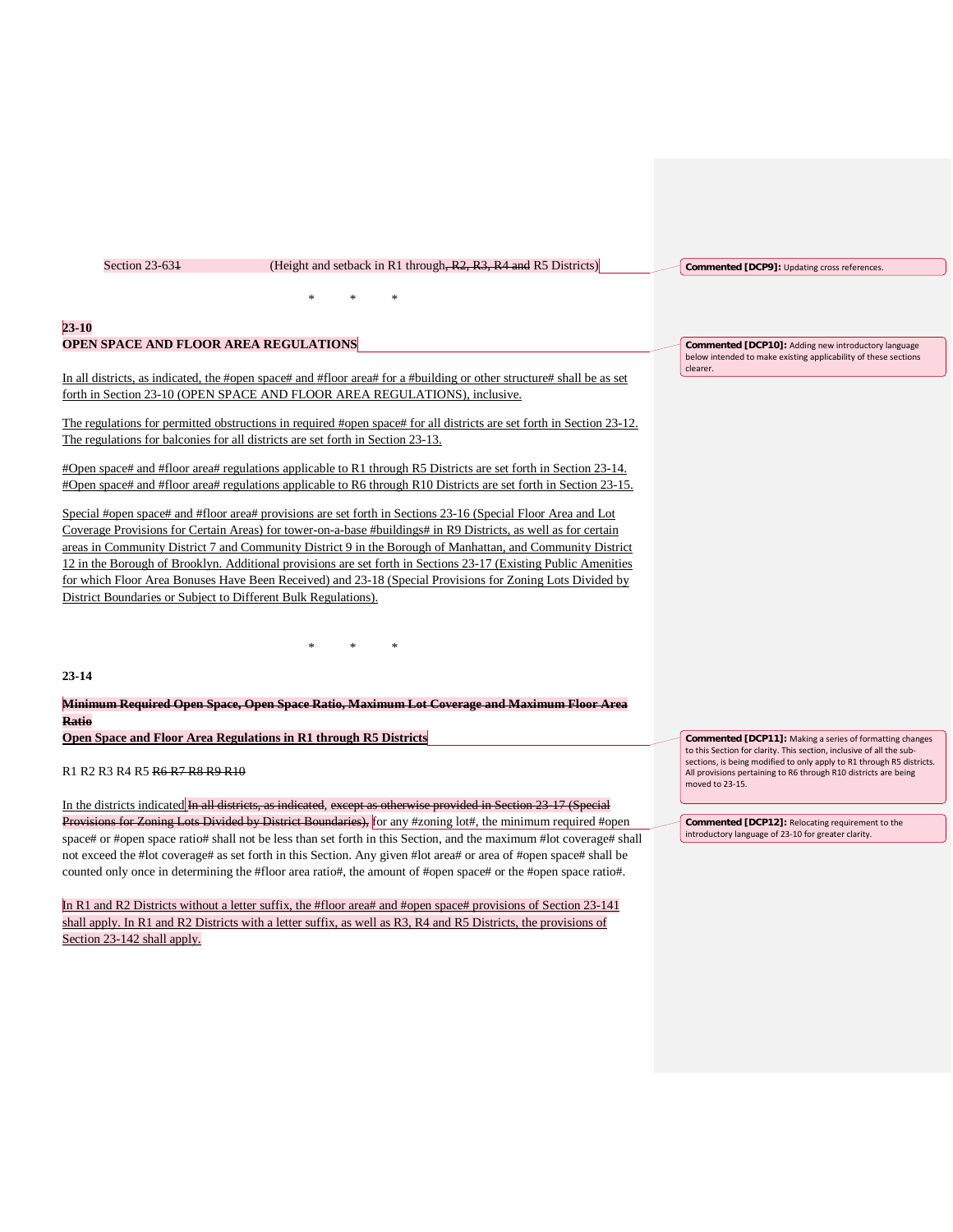In R4 and R5 Districts without a letter suffix, the provisions of Section 23-143 shall apply to #buildings# utilizing the optional provisions for a #predominantly built-up area#. In R3-2, R4 and R5 Districts without a letter suffix, the provisions of Section 23-144 shall apply to #buildings# providing #affordable independent residences for seniors#.

For #zoning lots# with #buildings# containing multiple #uses# or multiple #buildings# with different #uses#, the maximum #floor area ratio# for each #use# shall be as set forth in the applicable provisions of this Section, inclusive, or Section 24-10 (FLOOR AREA AND LOT COVERAGE REGULATIONS), inclusive, provided the total of all such #floor area ratios# does not exceed the greatest #floor area ratio# permitted for any such #use# on the #zoning lot#. However, for #zoning lots# providing #affordable independent residences for seniors# and other #residential uses#, the sum of all #floor area# allocated to #uses# other than #affordable independent residences for seniors# on the #zoning lot# shall not exceed the maximum #floor area ratio# permitted for #residential uses# set forth in Sections 23-142 or 23-143, as applicable.

Where #floor area# in a #building# is shared by multiple #uses#, the #floor area# for such shared portion shall be proportionately attributed to such #uses#, based on the percentage each #use# occupies of the total #floor area# of the #zoning lot# less any shared #floor area#.

In addition to complying with the provisions of this Section, all #zoning lots# shall be subject to the provisions set forth in Section 23-22 (Maximum Number of Dwelling Units **or Rooming Units**) as well as all other applicable #bulk# regulations as set forth in this Chapter.

## **23-141 Open space and floor area regulations in Rl, R2, R3, R4 or R5 Districts in R1 and R2 Districts without a letter suffix**

R1 R2 R3 R4 R5

In the districts indicated, except R1-2A, R2A and R2X Districts, the minimum required #open space ratio# shall be 150.0, and the maximum #floor area ratio# shall be 0.50.

Except as otherwise provided in paragraph (a) of Section 23-147 (For non-profit residences for the elderly), in the districts indicated, the minimum required #open space# or #open space ratio#, the maximum #lot coverage# and the maximum #floor area ratio# for any #zoning lot# shall be as set forth in the following tables:

(a)

| <b>District</b> | Minimum Required #Open | Maximum #Floor Area Ratio# |
|-----------------|------------------------|----------------------------|
|                 | <b>Space Ratio#</b>    |                            |
|                 |                        |                            |

 $R1* R2*$  150.0 150.0

**Commented [DCP13]:** Adding new introductory language below intended to make existing applicability of these sections clearer.

**Commented [DCP14]:** Adding provisions to clarify how to apply floor area regulations in mixed buildings and to common spaces serving multiple uses.

**Commented [DCP15]:** Removing obsolete term.

**Commented [DCP16]:** Modifying this section to only apply to non-contextual R1 and R2 districts. Requirements for other zoning districts are moved to 23-142.

**Commented [DCP17]:** Simplifying provision below in (a).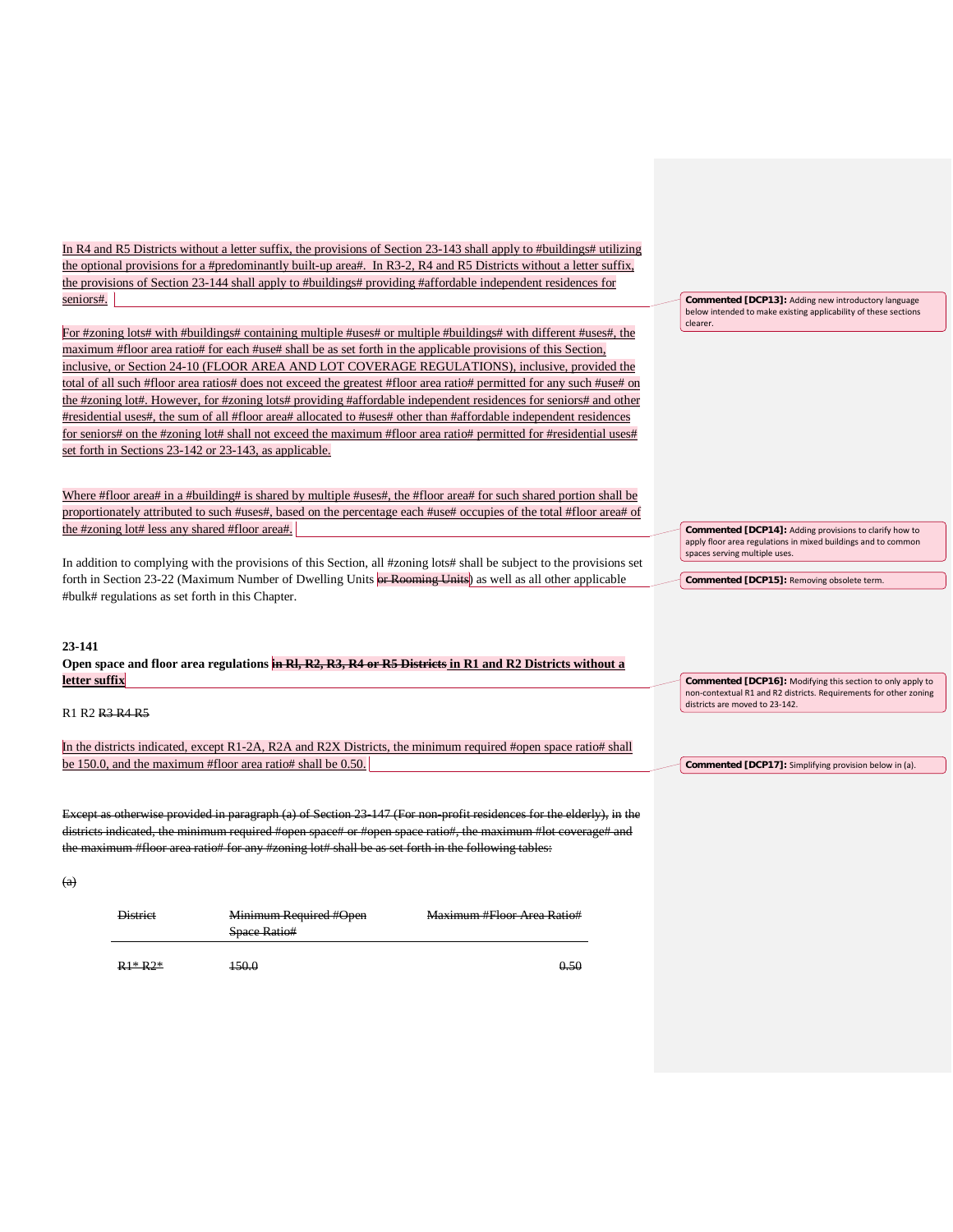\* R1-2A, R2A and R2X are subject to the provisions of paragraph (b) of this Section

# $\leftrightarrow$

 $\equiv$ 

|                                   |                | Minimum Required                |                |
|-----------------------------------|----------------|---------------------------------|----------------|
|                                   | <b>Maximum</b> | #Open Space# (in                | Maximum #Floor |
|                                   | #Lot Coverage# | percent)                        | Area Ratio#    |
| <b>District</b>                   | (in percent)   |                                 |                |
| R12A                              |                |                                 |                |
|                                   | 30             | 70                              | .50            |
| R2A                               | 30             | 70                              | $-50$          |
| R2X                               |                | governed by #yard# requirements | .85            |
| R <sub>3</sub> 1 R <sub>3</sub> 2 | 35             | 65                              | .50            |
| <b>R3A R3X</b>                    |                | governed by #yard# requirements | $-50$          |
| R4                                | 45             | 55                              | $-75$          |
| <b>R4A R4 1</b>                   |                | governed by #yard# requirements | .75            |
| R4B                               | 55             | 45                              | .90            |
| R <sub>5</sub>                    | 55             | 45                              | 1.25           |
| R5A                               |                | governed by #yard# requirements | $+10$          |
| R5B                               | 55             | 45                              | 1.35           |
| R5D                               | $60*$          | 40*                             | 2.00           |

\* For #corner lots#, the maximum #lot coverage# shall be 80 percent and the minimum required #open space# shall be 20 percent

In addition, the following rules shall apply:

(1) In R2X, R3, R4, R4A and R4-1 Districts, except R3, R4A and R4-1 Districts within #lower density growth management areas#, the #floor area ratio# in the table in this paragraph, (b), may be increased by up to 20 percent provided that any such increase in #floor area# is located directly under a sloping roof which rises at least three and one half inches in vertical distance for each foot of horizontal distance and the structural headroom of such #floor area# is between five and eight feet.

#### **Commented [DCP18]:** Relocating existing provisions for contextual R1 and R2 districts and R3 through R5 districts to 23-142 in order to provide greater clarity.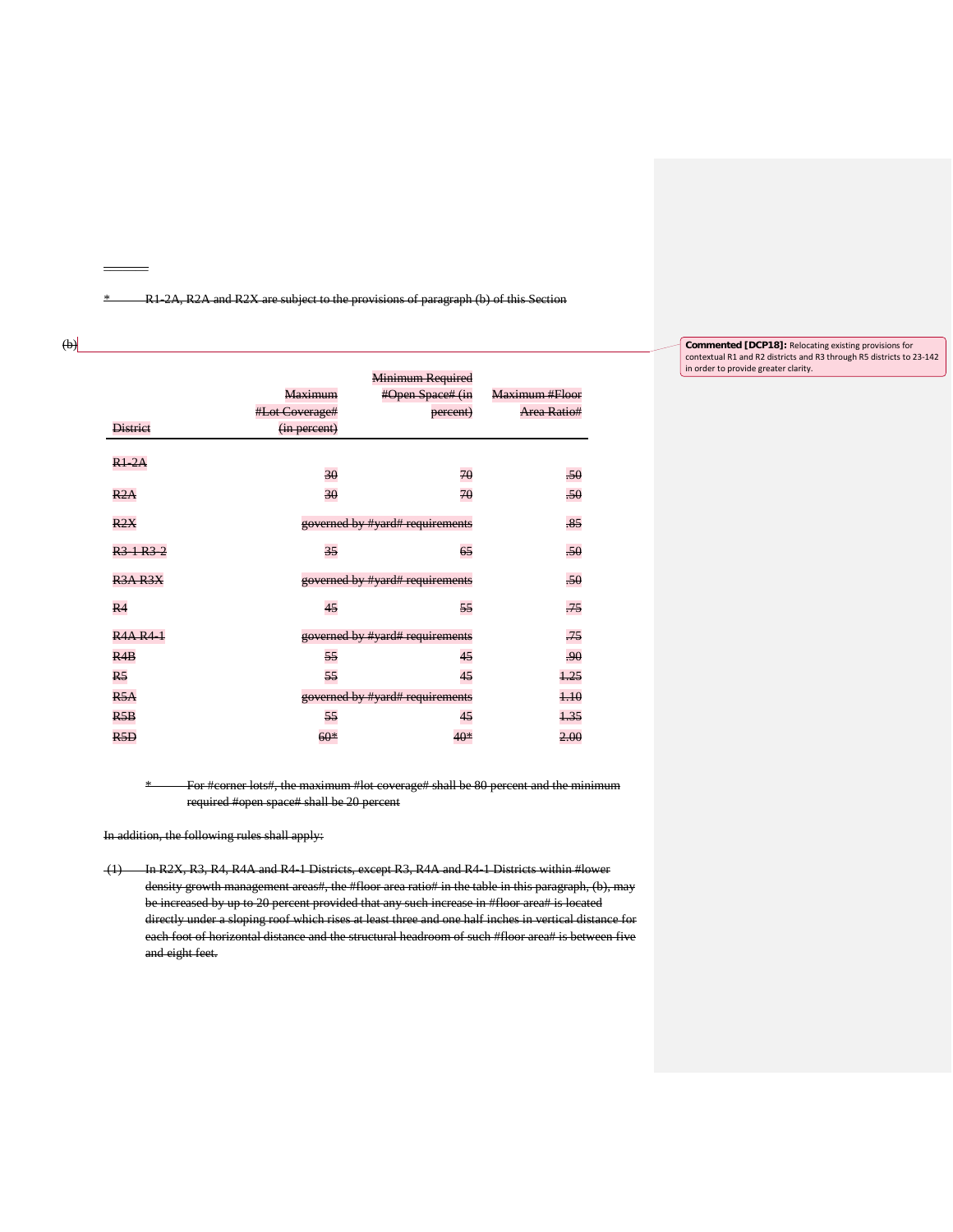- (2) In R3, R4A and R4-1 Districts in #lower density growth management areas#, the #floor area ratio# in the table in this Section may be increased by up to 20 percent provided that any such increase in #floor area# is located in any portion of a #building# covered by a sloping roof that rises at least seven inches in vertical distance for each foot of horizontal distance.
- (3) In R3, R4 and R5 Districts, the permitted #floor area# of a #single-# or #two-family detached# or #semi-detached residence developed# after June 30, 1989, may be increased by up to 300 square feet if at least one enclosed #accessory# off-street parking space is provided in a garage located, wholly or partly, in the #side lot ribbon# pursuant to Sections 23-12 (Permitted Obstructions in Open Space), paragraph (e), 23-441 (Location of garages in side yards of corner lots) or 23-442 (Location of garages in side yards of other zoning lots).
- (4) In R1-2A Districts and in R3, R4A and R4-1 Districts within #lower density growth management areas#, the permitted #floor area# of a #single # or #two-family detached# or #semi-detached residence# may be increased by up to 300 square feet for one parking space and up to 500 square feet for two parking spaces provided such spaces are in a garage located, wholly or partly, in the #side lot ribbon# pursuant to Sections 23-12, paragraph (e), 23-441 or 23-442, except that in R1- 2A Districts, such parking spaces need not be located in the #side lot ribbon#.
- (5) In R2A Districts, the permitted #floor area# may be increased by up to 300 square feet for a detached garage located in a #rear yard#, except where a parking space is provided within a #building# containing #residences#.
- The maximum #floor area ratio# and #lot coverage# and the minimum required #open space# for any #zoning lot# utilizing the special optional regulations of a #predominantly built-up area# are set forth in the following table:

|                 |                | Minimum Required |                |
|-----------------|----------------|------------------|----------------|
|                 | Maximum        | #Open Space#     | Maximum #Floor |
|                 | #Lot Coverage# | (in percent)     | Area Ratio#    |
| <b>District</b> | (in percent)   |                  |                |
| R4              | 55             | 45               | 1.35           |
| R <sub>5</sub>  | 55             | 45               | 1.65           |

(d) In R3 Districts, except for #zoning lots# containing #single #, #two #, or three #family residences#, 50 percent of the required #open space# on a #zoning lot#, except such #open space# in a #front yard#, shall have a minimum dimension of 12 feet and shall not be used for driveways, private streets, open or enclosed #accessory# off-street parking spaces or open or enclosed #accessory# off-street loading berths.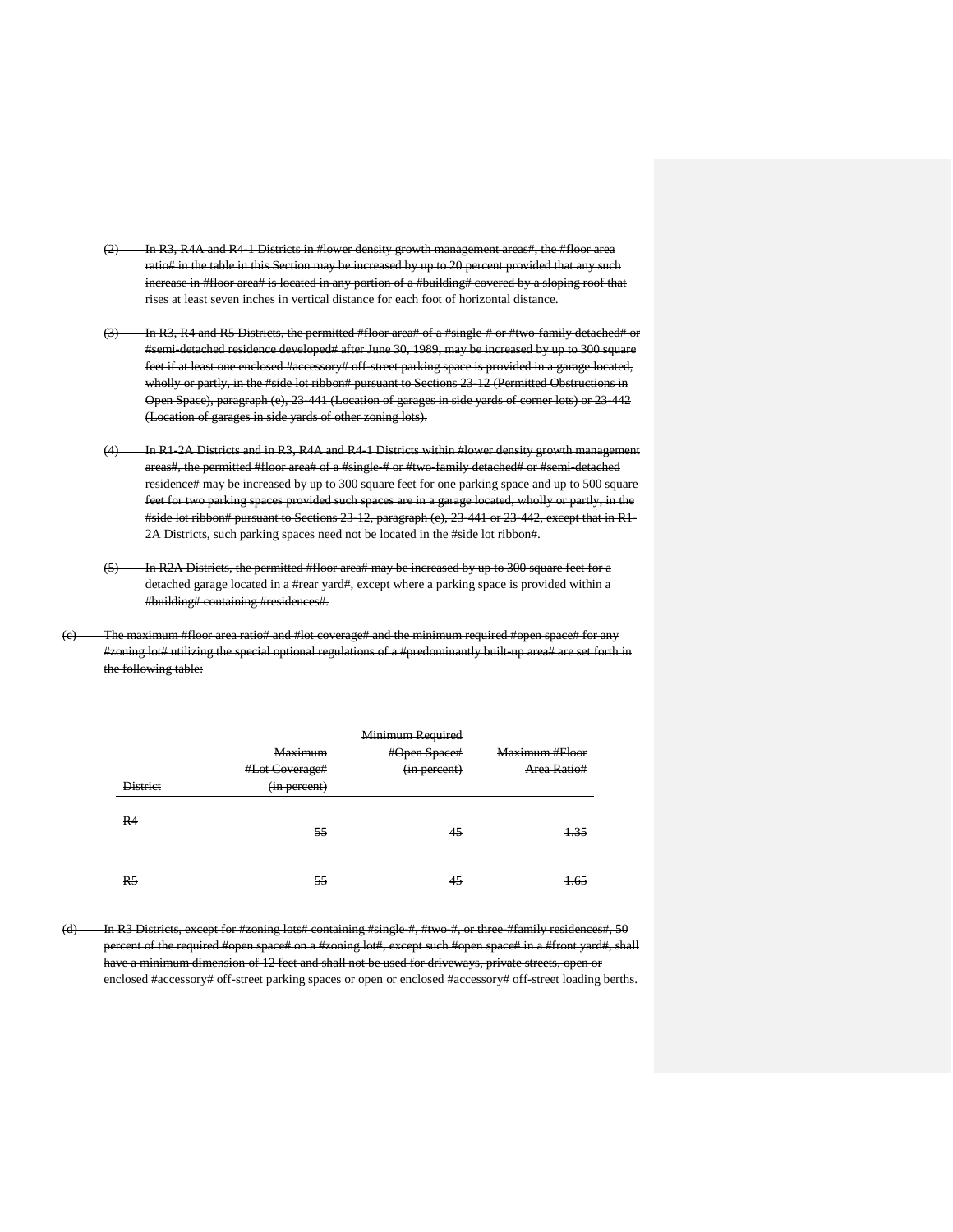(e) In R4 and R5 Districts, except for #zoning lots# containing #single #, #two # or three #family residences#, 33 percent of the required #open space# on a #zoning lot#, except such #open space# in a #front yard# or, in R5D Districts, open area between the #street line# and #street wall# of a #building# or its prolongation, shall have a minimum dimension of 12 feet and shall not be used for driveways, private streets, open or enclosed #accessory# off-street parking spaces, or open or enclosed #accessory# off-street loading berths.

#### **23-142**

# **In R6, R7, R8 or R9 Districts Open space and floor area regulations in R1 and R2 Districts with a letter suffix as well as R3 through R5 Districts**

R6 R7 R8 R9 R1 R2 R3 R4 R5

In the districts indicated, except R1 and R2 Districts without a letter suffix, the maximum #lot coverage#, minimum #open space# and maximum #floor area ratio# shall be as set forth in the following table:

|                | Maximum                                         | Minimum Required | Maximum #Floor |
|----------------|-------------------------------------------------|------------------|----------------|
|                | #Lot Coverage#                                  | #Open Space#     | Area Ratio#    |
| District       | (in percent)                                    | (in percent)     |                |
| $R1-2A$        |                                                 |                  |                |
|                | 30                                              | $\overline{10}$  | .50            |
| R2A            | $\frac{30}{5}$                                  | $\overline{10}$  | .50            |
| R2X            | Not applicable, governed by #yard# requirements |                  | .85            |
| R3-1 R3-2      | 35                                              | 65               | .50            |
| R3A R3X        | Not applicable, governed by #yard# requirements |                  | .50            |
| R4             | 45                                              | <u>55</u>        | .75            |
| R4A R4-1       | Not applicable, governed by #yard# requirements |                  | .75            |
| R4B            | <u>55</u>                                       | 45               | .90            |
| R <sub>5</sub> | 55                                              | 45               | 1.25           |
| R5A            | Not applicable, governed by #yard# requirements |                  | 1.10           |
| R5B            | $\frac{55}{2}$                                  | 45               | <u>1.35</u>    |
| R5D            | $60*$                                           | 40*              | 2.00           |

**Commented [DCP19]:** Relocating existing provisions for contextual R1 and R2 districts and R3 through R5 regulations from 23-141 to this section.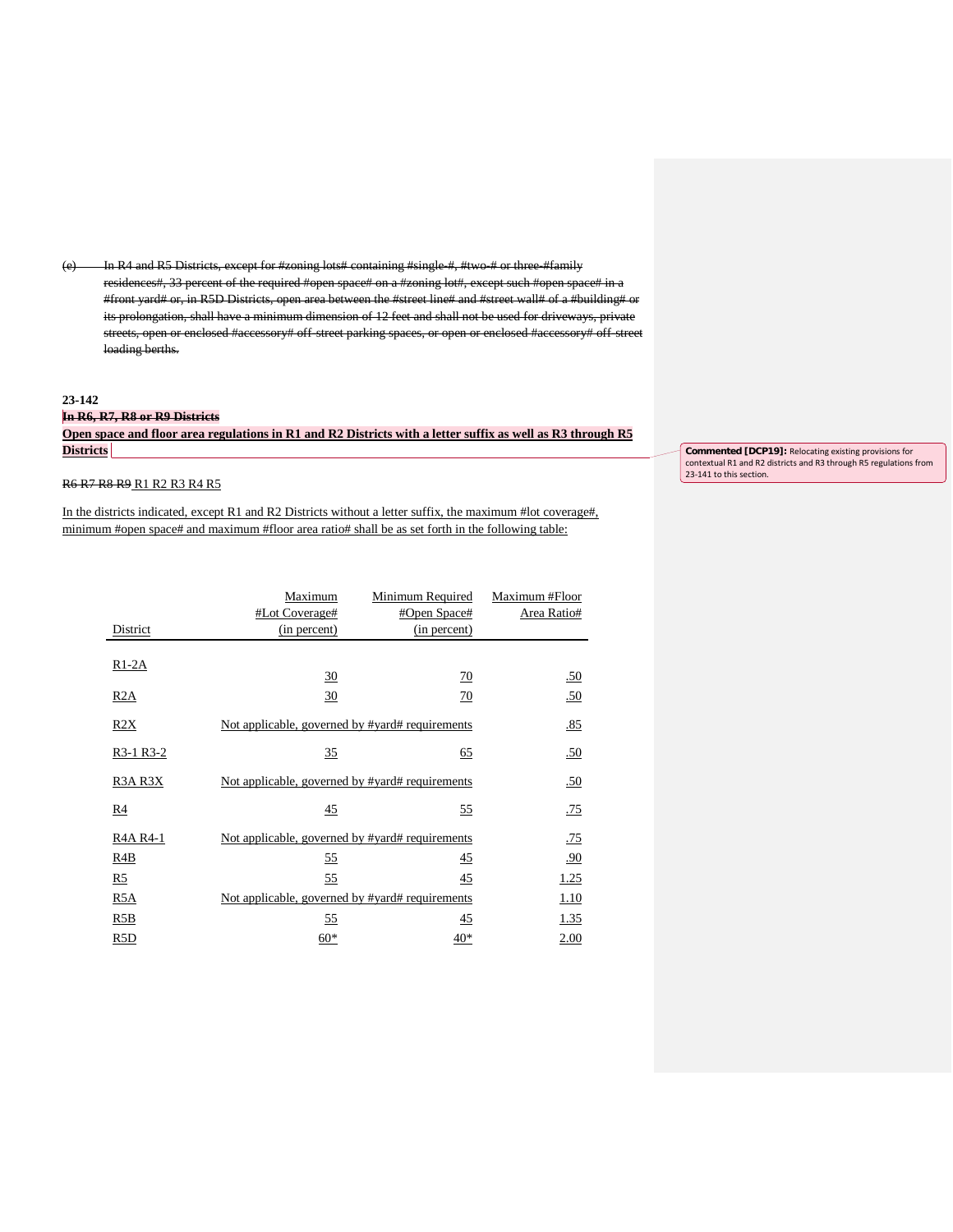For #corner lots#, the maximum #lot coverage# shall be 80 percent and the minimum required #open space# shall be 20 percent

In addition, the following rules shall apply:

- (a) In R2X, R3, R4, R4A and R4-1 Districts, except R3, R4A and R4-1 Districts within #lower density growth management areas#, the #floor area ratio# in the table in this Section, may be increased by up to 20 percent provided that any such increase in #floor area# is located directly under a sloping roof which rises at least three and one half inches in vertical distance for each foot of horizontal distance and the structural headroom of such #floor area# is between five and eight feet.
- (b) In R3, R4A and R4-1 Districts in #lower density growth management areas#, the #floor area ratio# in the table in this Section may be increased by up to 20 percent provided that any such increase in #floor area# is located in any portion of a #building# covered by a sloping roof that rises at least seven inches in vertical distance for each foot of horizontal distance.
- (c) In R3, R4 and R5 Districts, the permitted #floor area# of a #single-# or #two-family detached# or #semidetached residence developed# after June 30, 1989, may be increased by up to 300 square feet if at least one enclosed #accessory# off-street parking space is provided in a garage located, wholly or partly, in the #side lot ribbon# pursuant to Sections 23-12 (Permitted Obstructions in Open Space), paragraph (e), 23- 441 (Location of garages in side yards of corner lots) or 23-442 (Location of garages in side yards of other zoning lots).
- (d) In R1-2A Districts and in R3, R4A and R4-1 Districts within #lower density growth management areas#, the permitted #floor area# of a #single-# or #two-family detached# or #semi-detached residence# may be increased by up to 300 square feet for one parking space and up to 500 square feet for two parking spaces provided such spaces are in a garage located, wholly or partly, in the #side lot ribbon# pursuant to Sections 23-12, paragraph (e), 23-441 or 23-442, except that in R1-2A Districts, such parking spaces need not be located in the #side lot ribbon#.
- (e) In R2A Districts, the permitted #floor area# may be increased by up to 300 square feet for a detached garage located in a #rear yard#, except where a parking space is provided within a #building# containing #residences#.
- (f) In R3 Districts, except for #zoning lots# containing #single-#, #two-#, or three-#family residences#, 50 percent of the required #open space# on a #zoning lot#, except such #open space# in a #front yard#, shall have a minimum dimension of 12 feet and shall not be used for driveways, private streets, open or enclosed #accessory# off-street parking spaces or open or enclosed #accessory# off-street loading berths.
- (g) In R4 and R5 Districts, except for #zoning lots# containing #single-#, #two-# or three-#family residences#, 33 percent of the required #open space# on a #zoning lot#, except such #open space# in a #front yard#, or in R5D Districts, the open area between the #street line# and #street wall# of a #building# or its prolongation, shall have a minimum dimension of 12 feet and shall not be used for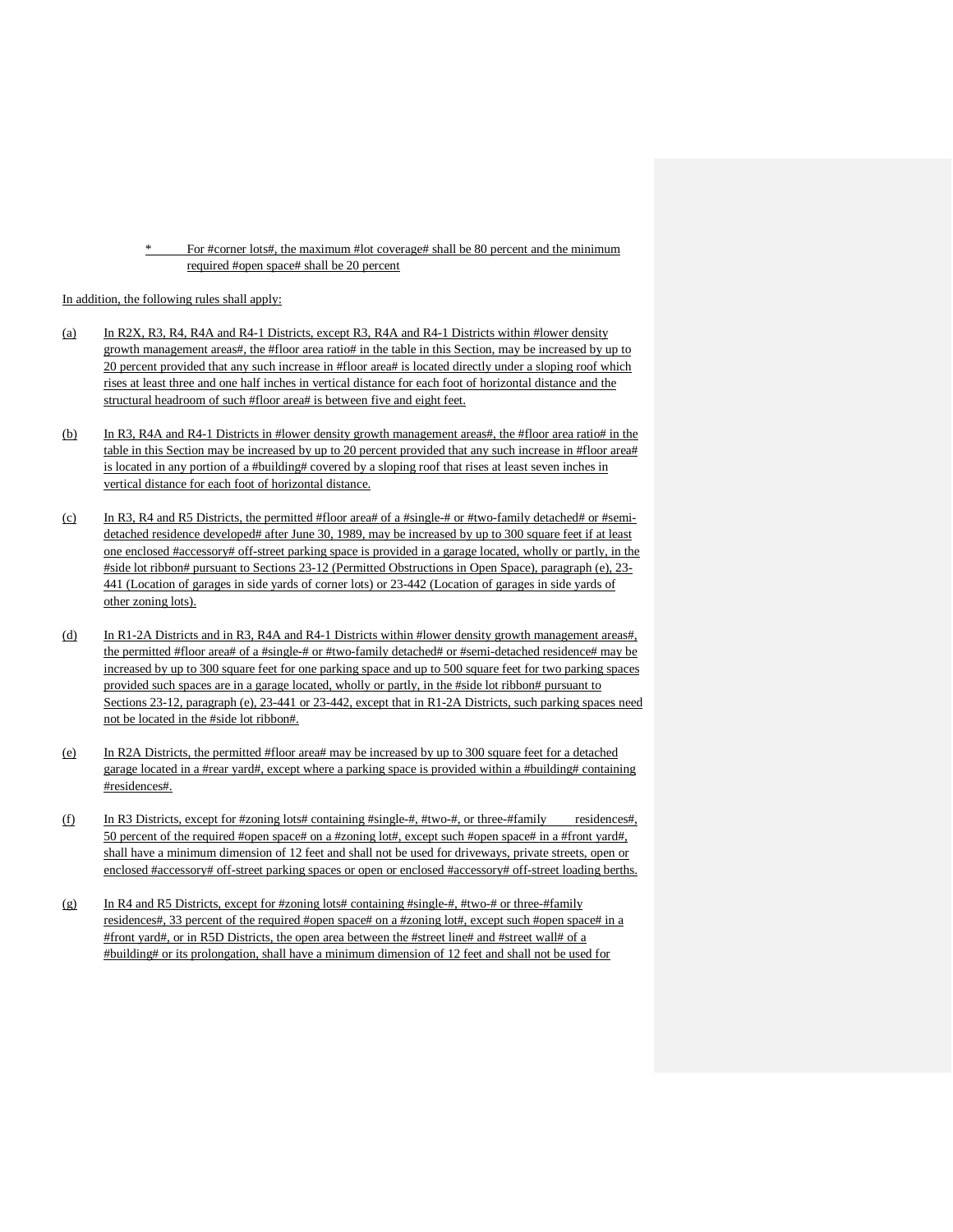driveways, private streets, open or enclosed #accessory# off-street parking spaces, or open or enclosed #accessory# off-street loading berths.

Except as otherwise provided in the following Sections:

Section 23-144 (In designated areas where the Inclusionary Housing Program is applicable)

Section 23-145 (For Quality Housing buildings)

Section 23-146 (Optional provisions for certain R5 and R6 Districts in Brooklyn)

Section 23-147 (For non-profit residences for the elderly);

Section 23-148 (For tower-on-a-base buildings in R9 Districts); and

Section 23-149 (Special floor area regulations for certain sites in Community District 9, Borough of Manhattan).

In the districts indicated, the minimum required #open space ratio# and the maximum #floor area ratio# for any #zoning lot# shall be as set forth in the following table for #zoning lots# with the #height factor# indicated in the table.

> MINIMUM REQUIRED OPEN SPACE RATIO AND MAXIMUM FLOOR AREA RATIO

> > R6 through R9 Districts

|                                                      |                                          | <b>In R6 Districts</b>           |                                          | In R7 Districts                  |                                          | <b>In R8 Districts</b>           |                                          | <b>In R9 Districts</b>           |
|------------------------------------------------------|------------------------------------------|----------------------------------|------------------------------------------|----------------------------------|------------------------------------------|----------------------------------|------------------------------------------|----------------------------------|
| For #zoning<br>lots# with a<br>#height<br>factor# of | Min.<br>Req.<br>#open<br>space<br>ratio# | Max.<br>#floor<br>area<br>ratio# | Min.<br>Req.<br>#open<br>space<br>ratio# | Max.<br>#floor<br>area<br>ratio# | Min.<br>Req.<br>#open<br>space<br>ratio# | Max.<br>#floor<br>area<br>ratio# | Min.<br>Req.<br>#open<br>space<br>ratio# | Max.<br>#floor<br>area<br>ratio# |
| $\overline{1}$                                       | 27.5                                     | 0.78                             | 15.5                                     | 0.87                             | 5.9                                      | 0.94                             | 4.0                                      | 0.99                             |
| $\overline{2}$                                       | 28.0                                     | 1.28                             | 16.0                                     | 1.52                             | 6.2                                      | 1.78                             | $+4$                                     | 1.95                             |
| 3                                                    | 28.5                                     | 1.62                             | 16.5                                     | 2.01                             | 6.5                                      | 2.51                             | $+8$                                     | 2.85                             |
|                                                      |                                          |                                  |                                          |                                  |                                          |                                  |                                          |                                  |

**Commented [DCP20]:** Relocating provisions for R6 through R9

districts to 23-151.

**Commented [DCP21]:** Relocating provisions for R6 through R9 districts to 23-151.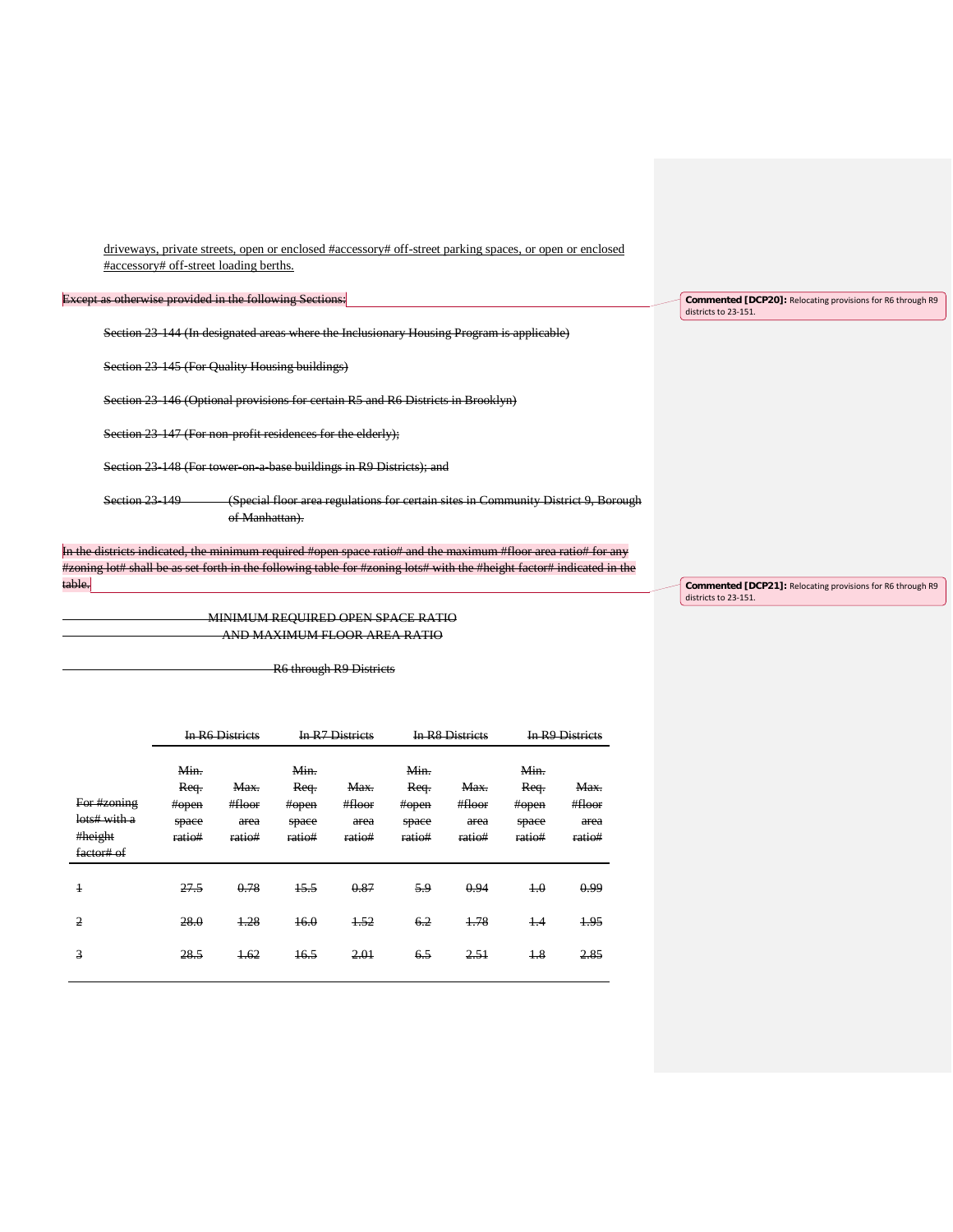| $\overline{4}$   | 29.0 | 1.85 | 17.0 | 2.38 | 6.8    | 3.14 | 2,2 | 3.68 |
|------------------|------|------|------|------|--------|------|-----|------|
| 5                | 29.5 | 2.02 | 17.5 | 2.67 | 7.1    | 3.69 | 2.6 | 4.42 |
| $\boldsymbol{6}$ | 30.0 | 2.14 | 18.0 | 2.88 | 74     | 4.15 | 3.0 | 5.08 |
| $\overline{7}$   | 30.5 | 2.23 | 18.5 | 3.05 | 7.7    | 4.55 | 3.4 | 5.65 |
| 8                | 31.0 | 2.30 | 19.0 | 3.17 | 8.0    | 4.88 | 3.8 | 6.13 |
| 9                | 31.5 | 2.35 | 19.5 | 3.27 | 8.3    | 5.15 | 4.2 | 6.54 |
| 40               | 32.0 | 2.38 | 20.0 | 3.33 | 8.6    | 5.38 | 4.6 | 6.85 |
| $\overline{11}$  | 32.5 | 2.40 | 20.5 | 3.38 | 8.9    | 5.56 | 5.0 | 7.09 |
| $+2$             | 33.0 | 2.42 | 21.0 | 3.41 | 9.2    | 5.71 | 5.4 | 7.30 |
| 13               | 33.5 | 2.43 | 21.5 | 3.42 | 9.5    | 5.81 | 5.8 | 741  |
| 14               | 34.0 | 2,43 | 22.0 | 3.44 | 9.8    | 5.92 | 6.2 | 7.52 |
| $\overline{15}$  | 34.5 | 2.43 | 22.5 | 3.42 | 10.1   | 5.95 | 6.6 | 7.52 |
| $+6$             | 35.0 | 2.42 | 23.0 | 3.41 | 10.4   | 5.99 | 7.0 | 7.52 |
| 17               | 35.5 | 2,42 | 23.5 | 3.40 | 10.7   | 6.02 | 7.4 | 7.52 |
| 18               | 36.0 | 2.40 | 24.0 | 3.38 | 44.0   | 6.02 | 7.8 | 7.46 |
| 19               | 36.5 | 2.39 | 24.5 | 3.36 | 11.3   | 6.02 | 8.2 | 7.41 |
| 20               | 37.0 | 2.38 | 25.0 | 3.33 | $+1.6$ | 6.02 | 8.6 | 7.35 |
| 21               | 37.5 | 2.36 | 25.5 | 3.30 | 11.9   | 5.99 | 9.0 | 7.25 |

**23-143**

**For high buildings in R6, R7, R8 or R9 Districts**

**Optional regulations for predominantly built-up areas** 

R6 R7 R8 R9

R4 R5

**Commented [DCP22]:** Relocating provisions for predominantly built up area provisions from paragraph (c) of 23-141 to this section.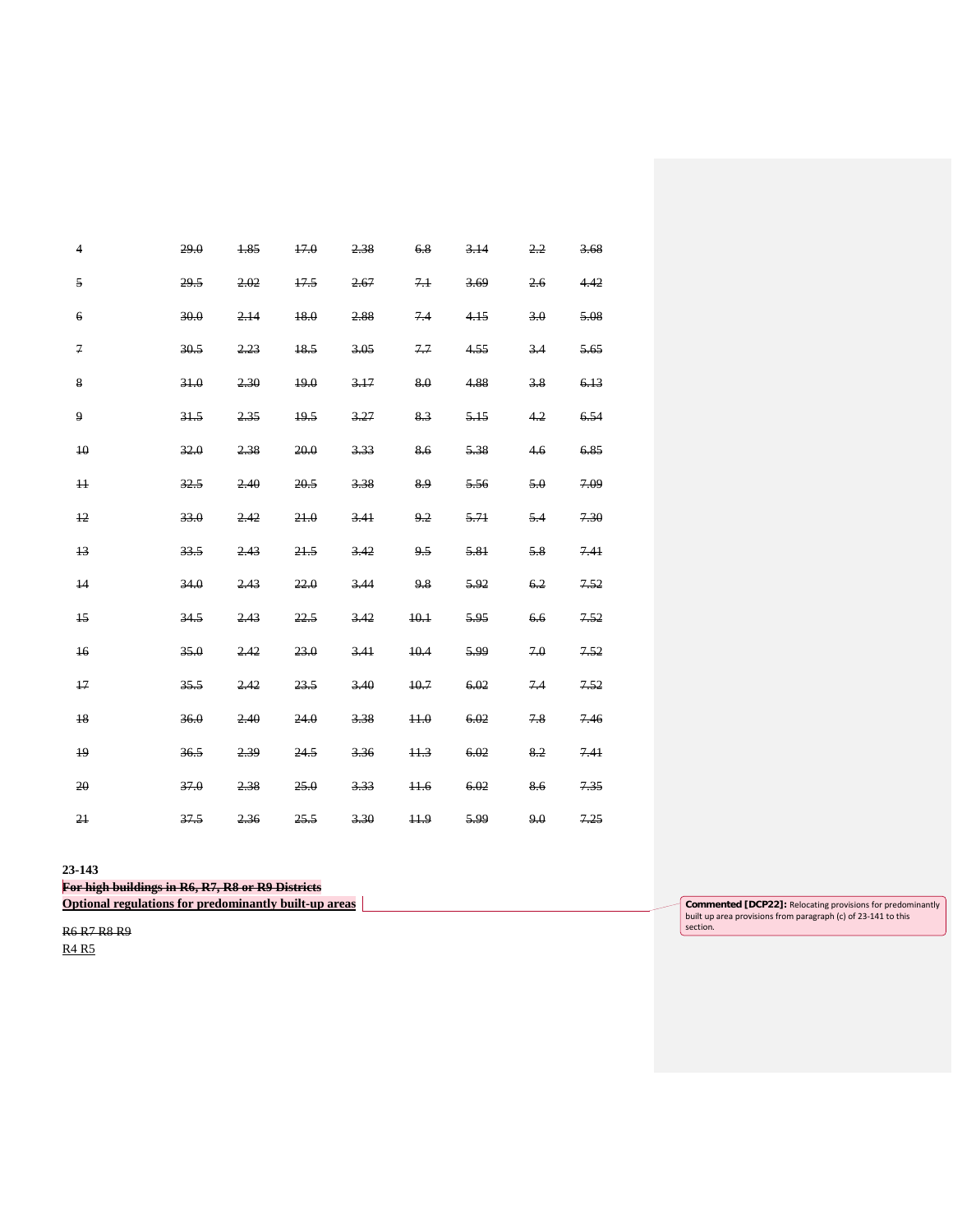In the districts indicated without a letter suffix, the maximum #floor area ratio# and #lot coverage# and the minimum required #open space# for any #zoning lot# utilizing the special optional regulations of a #predominantly built-up area# are set forth in the following table:

| District       | Maximum<br>#Lot Coverage#<br>(in percent) | Minimum Required<br>#Open Space#<br>(in percent) | Maximum #Floor<br>Area Ratio# |
|----------------|-------------------------------------------|--------------------------------------------------|-------------------------------|
| R4             | 55                                        | 45                                               | 1.35                          |
| R <sub>5</sub> | 55                                        | 45                                               | 1.65                          |

Except as otherwise provided in paragraph (a) of Section 23-147 (For non-profit residences for the elderly), in the districts indicated, for #zoning lots# with #height factors# greater than 21, the minimum required #open space ratio# shall be as set forth in the following table:

OPEN SPACE RATIO FOR HIGH BUILDINGS

\_\_\_\_

| <b>District</b> | Minimum Required #Open<br>Space Ratio# at #Height<br>Factor# of 21 | <b>Additional Required #Open Space</b><br>Ratio# for each Additional #Height<br>Factor# |
|-----------------|--------------------------------------------------------------------|-----------------------------------------------------------------------------------------|
| <b>R6</b>       | 37.5                                                               | 0.5                                                                                     |
| R <sub>7</sub>  | 25.5                                                               | 0.5                                                                                     |
| R <sub>8</sub>  | 11.9                                                               | 0.3                                                                                     |
| R9              | 9.0                                                                | 0.4                                                                                     |

For such #zoning lots#, the maximum #floor area ratio# shall be such as can be attained at the required #open space ratio# for the #height factor#.\*

\* The #floor area ratio# attainable at a given #height factor# and a given #open space ratio# may be computed from the following formula:

**Commented [DCP23]:** Relocating below provisions for buildings in R6 through R9 districts to Section 23-151.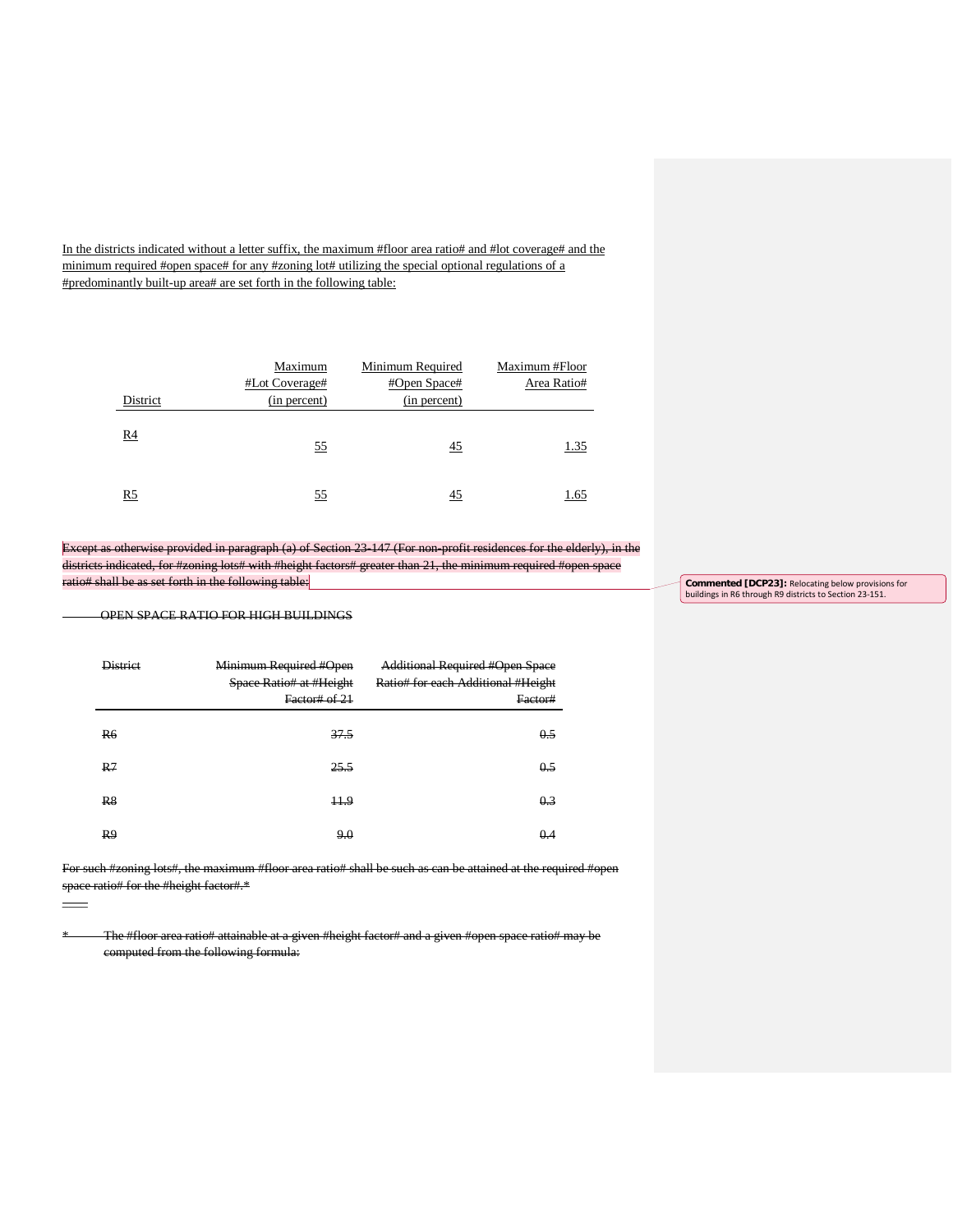

**23-144**

# **In designated areas where the Inclusionary Housing Program is applicable Affordable independent residences for seniors**

R3-2 R4 R5

In the districts indicated, except R4A, R4B, R4-1, R5A, R5B and R5D Districts, the maximum #floor area ratio# for #affordable independent residences for seniors# shall be as set forth in the following table. #Open space# and #lot coverage# shall be governed by the #yard# requirements of the applicable district.

In R5D Districts, the #open space# and #floor area# regulations set forth in Section 23-142 (Open space and floor area regulations in other R1 and R2 Districts and R3 through R5 Districts) shall apply to #affordable independent residences for seniors#.

## MAXIMUM FLOOR AREA RATIO FOR AFFORDABLE INDEPENDENT RESIDENCES FOR SENIORS IN R3-2, R4 AND R5 DISTRICTS

|           | Maximum #Floor Area Ratio# |  |  |
|-----------|----------------------------|--|--|
| Districts |                            |  |  |
| $R3-2$    | 0.95                       |  |  |
| R4        | 1.29                       |  |  |
| R5        | 1.95                       |  |  |

In #Inclusionary Housing designated areas#, the maximum permitted #floor area ratios# shall be as set forth in Section 23-952 (Floor area compensation in Inclusionary Housing designated areas). The locations of such areas are specified in APPENDIX F (Inclusionary Housing Designated Areas) of this Resolution.

**23-145 For Quality Housing buildings**

**Commented [DCP24]:** Relocating provisions for "affordable independent residences for seniors" from paragraph (a) of Section 23-147 to this section. The term "affordable independent residences for seniors" is replacing 'non-profit residence for the elderly'.

**Commented [DCP25]:** Relocating Inclusionary Housing provisions to Section 23-154.

**Commented [DCP26]:** Relocating provisions for Quality Housing to Section 23-153.

R6 R7 R8 R9 R10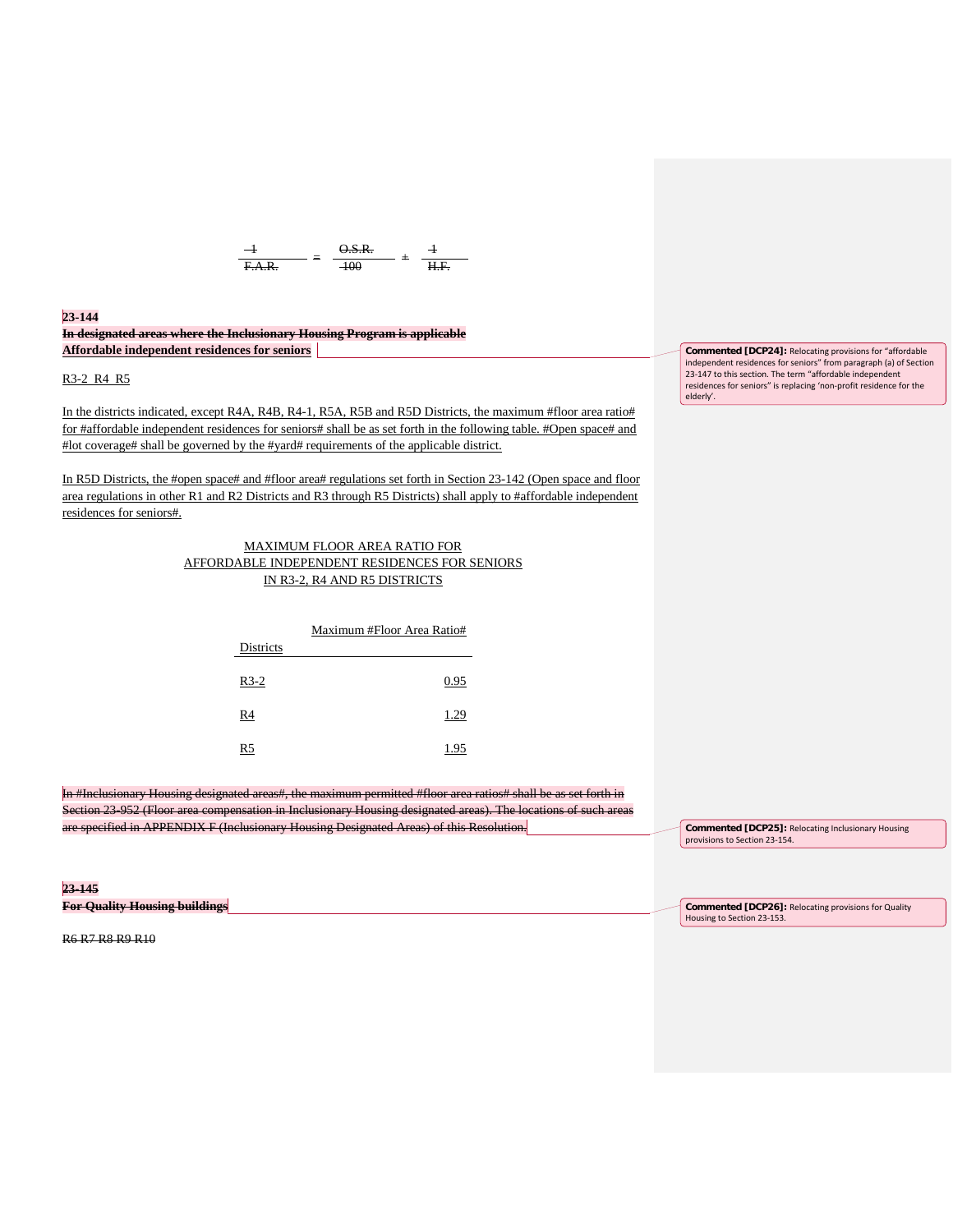In the districts indicated, the maximum #residential lot coverage# and the maximum #floor area ratio# for a #zoning lot# where #Quality Housing buildings# are #developed# or #enlarged# shall be as set forth in the following table. The maximums for #zoning lots#, or portions thereof, located within 100 feet of a #wide street# in R6, R7 or R8 Districts without a letter suffix outside the #Manhattan Core#, shall be as designated by the same district with an asterisk. In an R6 District inside the #Manhattan Core# located within 100 feet of a #wide street#, the maximums shall be indicated by the same district with a double asterisk.

# MAXIMUM LOT COVERAGE AND FLOOR AREA RATIO FOR QUALITY HOUSING BUILDINGS (in percent)

|                    | <b>Maximum</b> "Lot Coverage" |                   |                     |
|--------------------|-------------------------------|-------------------|---------------------|
|                    | #Corner                       | #Interior Lot# or | Maximum #Floor Area |
| <b>District</b>    | Lot#                          | #Through Lot#     | Ratio#              |
| <b>R6</b>          | 80                            | 60                | 2,20                |
| $R6**$             | 80                            | 60                | 2.43                |
| <b>R6* R6A R7B</b> | 80                            | 65                | 3.00                |
| R6B                | 80                            | 60                | 2.00                |
| R <sub>7</sub>     | 80                            | 65                | 3.44                |
| $R7*R7A$           | 80                            | 65                | 4.00                |
| R <sub>7D</sub>    | 80                            | 65                | 4.20                |
| R7X                | 80                            | 70                | 5.00                |
| <b>R8 R8A R8X</b>  | 80                            | 70                | 6.02                |
| $R8*$              | 80                            | 70                | 7.20                |
| R <sub>8</sub> B   | 80                            | 70                | 4.00                |
| <b>R9 R9A</b>      | 80                            | 70                | 7.52                |
| R9D R9X            | 80                            | 70                | 9.00                |

# Maximum #Lot Coverage#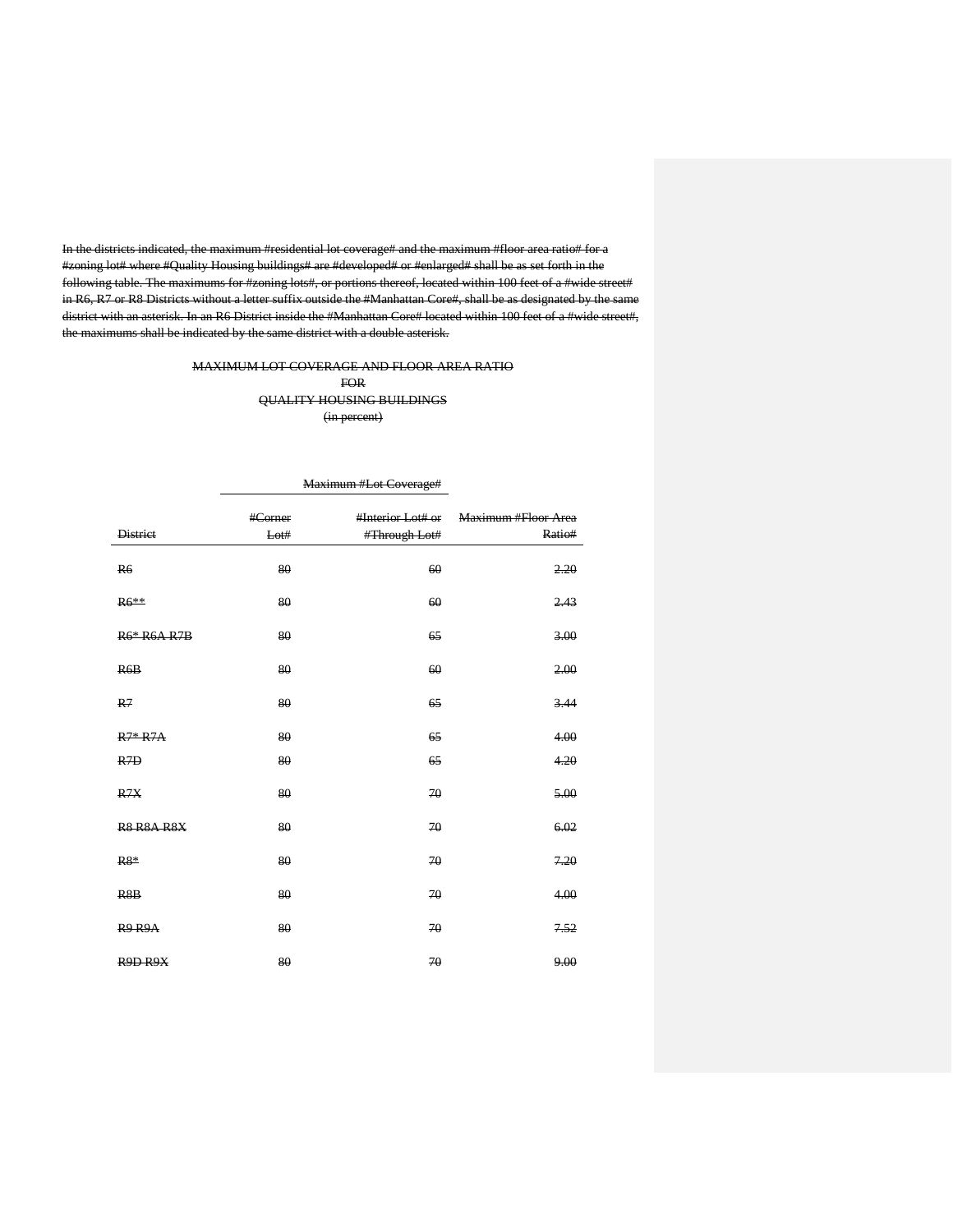R10 100 100 70 10.00

#### **23-146**

|  |  | Optional provisions for cortain <b>D5 and D6 Districts in Regalizm</b> |
|--|--|------------------------------------------------------------------------|
|  |  | <del>Ориона рготыми юг сегани ко ана ко пытка ні птому н</del>         |

### R5 R6

Within the area bounded by 39th Street, Dahill Road, Ditmas Avenue, McDonald Avenue, Bay Parkway, 61st Street and Fort Hamilton Parkway in Community Board 12, in the Borough of Brooklyn, special optional regulations as set forth in this Section are applicable for #zoning lots# containing #buildings# used exclusively as one, #two # or three #family residences#, provided such #zoning lot# complies with all of the provisions of this Section. Except as modified by the express provisions of this Section, the regulations of R5 and R6 Districts remain in effect.

(a) #Floor area#, #lot coverage#, #open space#, density and #height factor# regulations

The regulations of Article II, Chapter 3, relating to #floor area ratio#, #open space#, density and #height factor# are hereby made inapplicable. In lieu thereof, the maximum #floor area ratio# for a #corner lot# shall not exceed 1.65 and the maximum #floor area ratio# for an #interior# or #through lot# shall not exceed 1.8 in R5 Districts and 1.95 in R6 Districts. Notwithstanding the definition of #floor area# in Section 12-10, the lowest #story# shall be included in the definition of #floor area#, and floor space used for #accessory# off-street parking spaces shall be included in the definition of #floor area# unless such spaces are located in a #cellar#. The #lot coverage# for a #corner lot# shall not exceed 55 percent and the #lot coverage# for an #interior# or #through lot# shall not exceed 60 percent in R5 Districts and 65 percent in R6 Districts.

## (b) #Building# height

No #building# shall exceed a height of 35 feet above #curb level#, or three #stories#, whichever is less. The regulations of Article II, Chapter 3, relating to height and setback, are hereby made inapplicable.

#### (c) #Front yards#

In R5 Districts, the following #front yard# regulations are applicable. A #front yard# shall be provided with a depth of not less than five feet, provided that for #corner lots#, one #front yard# with a depth of not less than 10 feet is required. If the depth of the #front yard# exceeds 10 feet, such #front yard# shall have a depth of not less than 18 feet. In R6 Districts, a #front yard# is not required.

#### (d) #Side yards#

In R5 Districts, the following #side yard# regulations shall apply:

**Commented [DCP27]:** Relocating optional provisions for R5 and R6 districts in Brooklyn to Section 23-16 with other provisions for certain areas.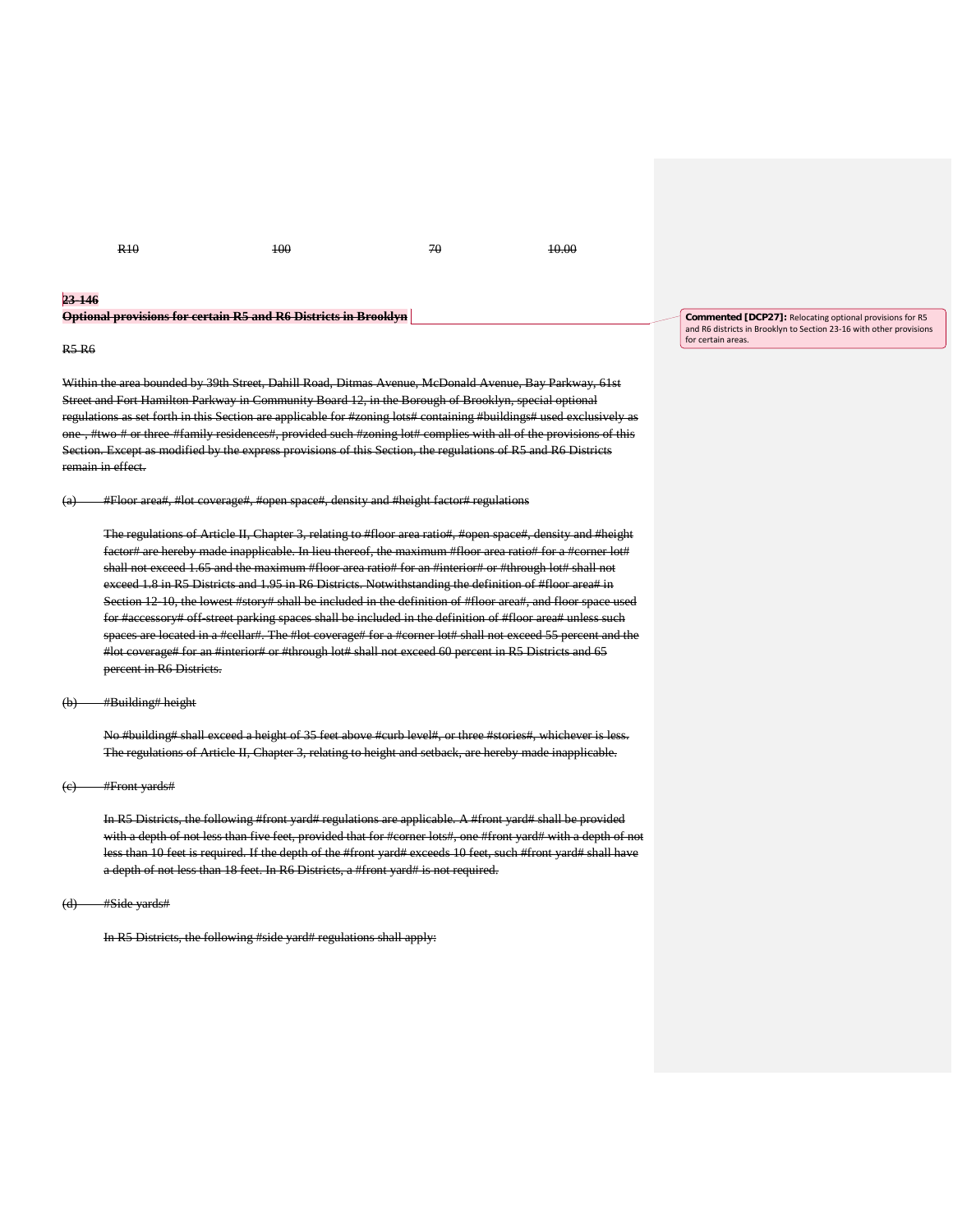- (1) Where an existing #building# on an adjacent #zoning lot# is located on the common #side lot line#, no #side yard# is required. However, if an open area extending along such lot line# is provided, it shall be at least eight feet wide.
- (2) Where an existing #building# on an adjacent #zoning lot# is located less than eight feet from, but not on, the common #side lot line#, a #side yard# at least four feet wide is required. However, in no case shall the distance between a new or #enlarged building# and an existing #building# across a common #side lot line# on an adjacent #zoning lot# be less than eight feet.
- (3) Where an adjacent #zoning lot# is vacant or where an existing #building# on an adjacent #zoning lot# is located more than eight feet from the common #side lot line#, a #side yard# at least four feet wide is required.
- (4) In R6 Districts, a #side yard# is not required. However, when a #building# is 62 feet in depth or more, an eight foot #side yard# or an #outer court# as set forth in paragraph (f) of this Section is required.
- $(5)$  Notwithstanding the provisions of paragraphs  $(d)(1)$  and  $(d)(3)$ , #detached# one, #two-# and three #family residences# on #corner lots# shall provide #side yards# of five feet and 20 feet. #Semi-detached# one-, #two-# and three-#family residences# on #corner lots# shall provide one #side yard# of 20 feet.
- (e) #Rear yards#

#Single-# or #two-family residences# consisting of #detached#, #semi-detached# or #zero lot line buildings# may project up to ten feet into a required #rear yard# or #rear yard equivalent#, provided that there is a #side yard# of at least eight feet for such #semi-detached# or #zero lot line buildings#, and that the total width of #side yards# for a #detached building# is at least eight feet.

(f) #Outer court# and minimum distance between #legally required windows# and walls or #lot lines#

In R6 Districts, the #outer court# provisions of Section 23-84 are modified as follows: an #outer court# shall have a minimum width of 10 feet and a depth of not more than twice the width.

Where a #building# is attached, along a common #side lot line#, to a portion of an existing or new #building# on an adjacent #zoning lot#, there may be a joint #outer court# across such common #side lot line# with a minimum width of 10 feet. The requirements of Section 23-86 are hereby made inapplicable.

(g) Off-street parking in R5 and R6 Districts

No #accessory# off-street parking is required in R5 and R6 Districts.

### **23-147**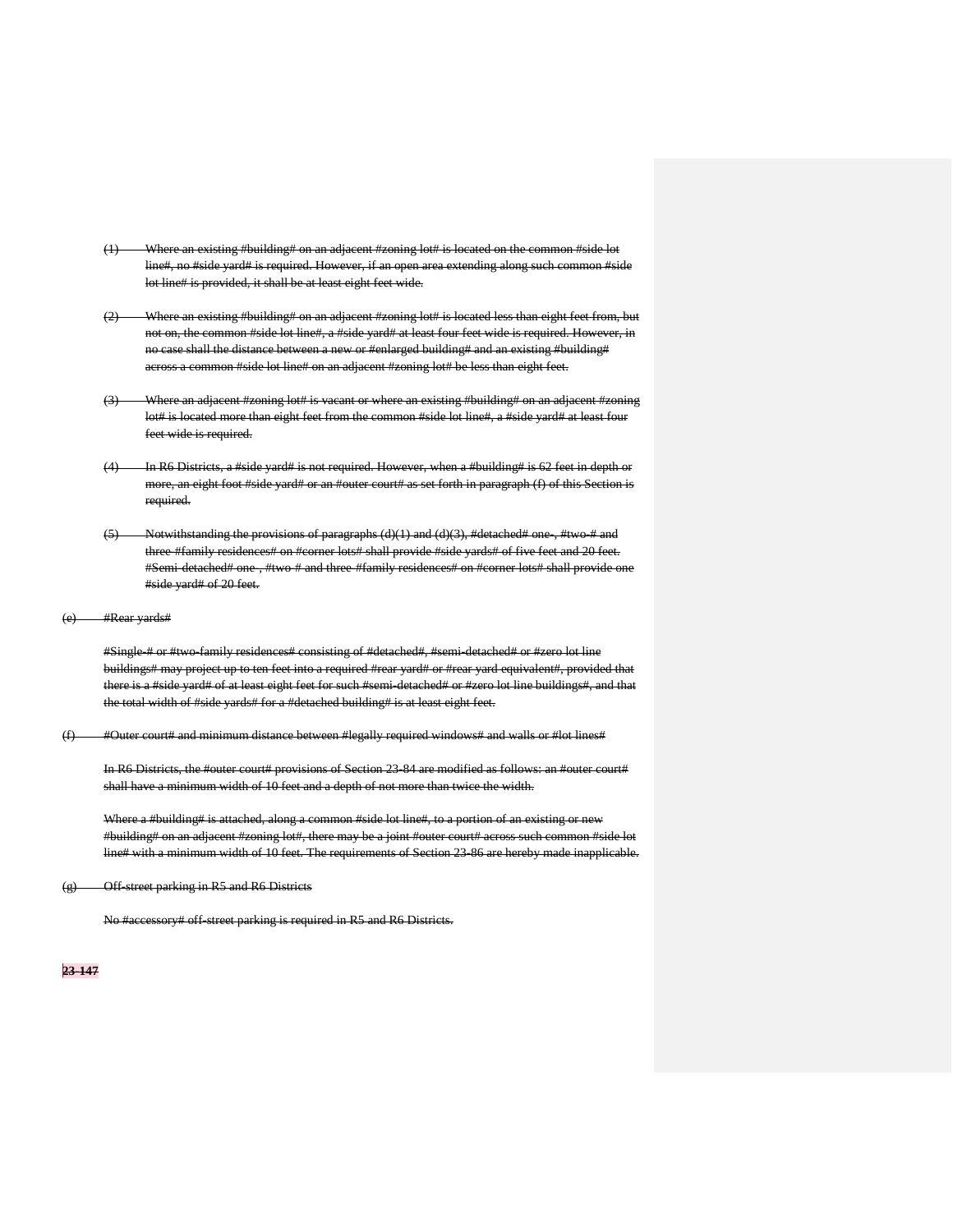## **For non-profit residences for the elderly**

### R3 R4 R5 R6 R7

(a) In the districts indicated, except R5D Districts, the minimum required #open space ratio# and the maximum #floor area ratio# for #non-profit residences for the elderly# shall be as set forth in the following table:

| Maximum #Floor Area | Minimum #Open Space |                  |
|---------------------|---------------------|------------------|
| Ratio#              | Ratio#              | <b>Districts</b> |
| 0.95                | 66.5                | R <sub>3</sub>   |
| 1.29                | 39.4                | R <sub>4</sub>   |
| 1.95                | 23.1                | R <sub>5</sub>   |
| 3.90                | 17.7                | <b>R6</b>        |
| 5.01                | 12.8                | R <sub>7</sub>   |

In R5D Districts, the #open space# and #floor area# regulations set forth in Section 23-141 shall apply to #non-profit residences for the elderly#.

However, in R6 or R7 Districts, the minimum required #open space ratio# shall not apply to #non-profit residences for the elderly# that are #Quality Housing buildings#. Such #buildings# shall be subject to the requirements of R6A or R7A Districts, respectively, as set forth in paragraph (b) of this Section.

# R6A R6B R7A R7B R7D R7X

(b) In the districts indicated, the maximum #lot coverage# and the maximum #floor area ratio# for #nonprofit residences for the elderly# shall be as set forth in the following table:

# MAXIMUM LOT COVERAGE AND FLOOR AREA RATIO FOR NON-PROFIT RESIDENCES FOR THE ELDERLY

(in percent)

|                                                     |                            | Maximum #Floor                         |                 |
|-----------------------------------------------------|----------------------------|----------------------------------------|-----------------|
| $\rm H$ Cornor I ot $\rm H$<br><del>"Come Lou</del> | #Interior Lot# or #Through | $Area$ $Data$<br><del>noa Kauo "</del> |                 |
|                                                     | <del>Lot#</del>            |                                        | <b>District</b> |

**Commented [DCP28]:** Relocating R3 through R5 provisions for "affordable independent residences for seniors" to 23-144 and relocating higher density district provisions to Section 23-155.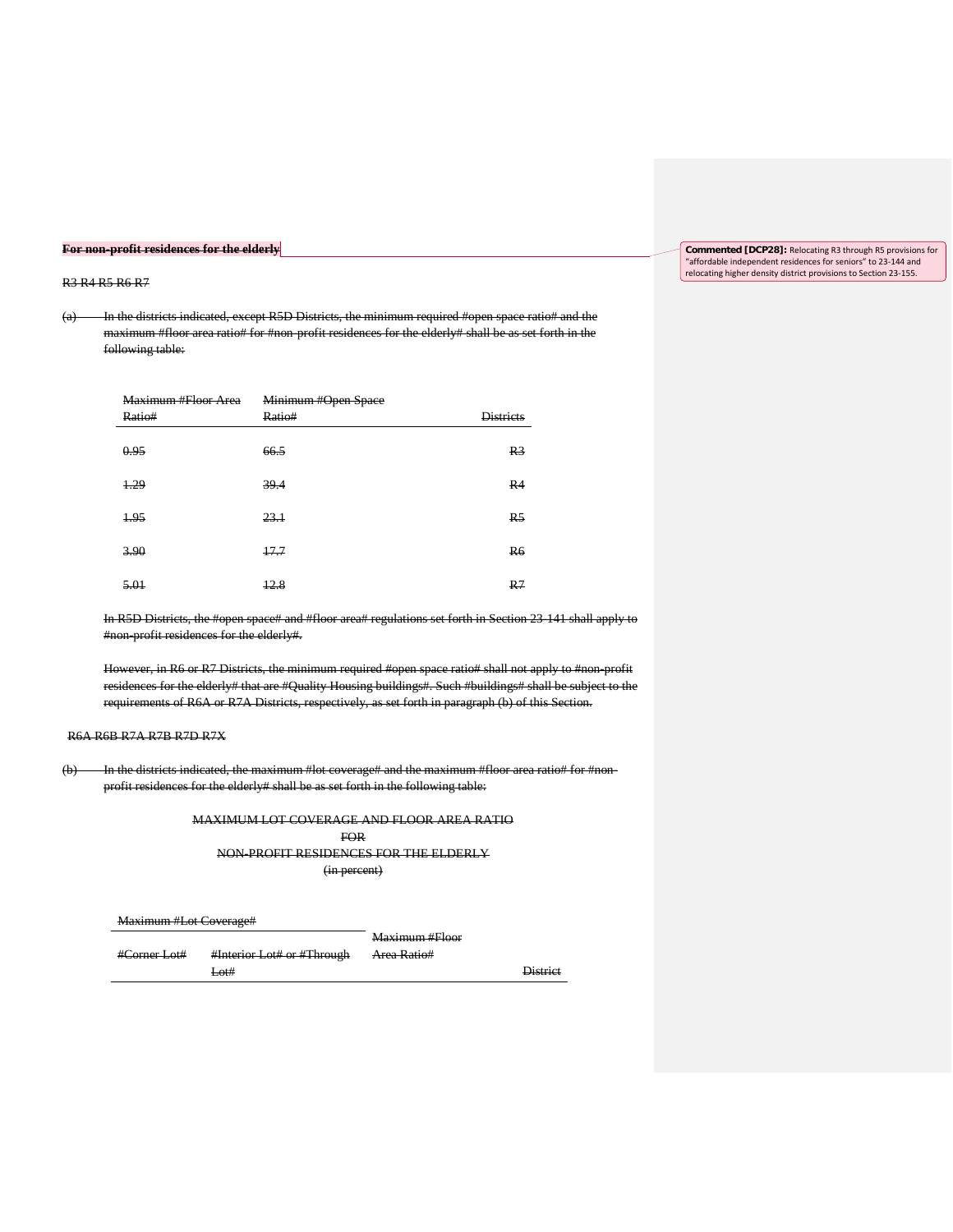| 80 | 65 | 3.90 | R6A R7B            |
|----|----|------|--------------------|
| 80 | 60 | 2.00 | R6B                |
| 80 | 70 | 5.01 | <b>R7A R7D R7X</b> |

#### **23-148**

#### **For tower-on-a-base buildings in R9 Districts**

In R9 Districts, for #zoning lots# where #buildings# are #developed# or #enlarged# pursuant to the tower-on-abase provisions of Section 23-651, the maximum #floor area ratio# shall be 7.52, and the maximum #lot coverage# shall be 80 percent on a #corner lot# and 70 percent on an #interior lot#.

## **23-149**

|  |  | Special floor area regulations for certain sites in Community District Q Rorough of Manhattan |  |
|--|--|-----------------------------------------------------------------------------------------------|--|
|  |  | opeem nool area regulations for certain sites in community District 2, Dorough of Manhattan   |  |

Within the boundaries of Community District 9 in the Borough of Manhattan, all #buildings# located in R8 Districts north of West 125th Street shall be #developed# or #enlarged# pursuant to the Quality Housing Program and are subject to the #floor area# regulations set forth in Section 23-145 (For Quality Housing buildings).

#### **23-15**

**Maximum Floor Area Ratio in R10 Districts Open Space and Floor Area Regulations in R6 through R10 Districts** R10 R6 R7 R8 R9 R10 **Commented [DCP31]:** Relocating provisions for R6 through R9 districts from Section 23-14 in this section. Adding new introductory language intended to make applicability of these sections clearer.

**Commented [DCP29]:** Relocating special tower on a base provisions to Section 23-16 with other provisions for certain areas.

**Commented [DCP30]:** Relocating special floor area regulations for CD9 to Section 23-16 with other provisions for certain areas.

In the districts indicated, for any #zoning lot#, the minimum required #open space# or #open space ratio# shall not be less than set forth in this Section, and the maximum #lot coverage# shall not exceed the #lot coverage# as set forth in this Section. Any given #lot area# or area of #open space# shall be counted only once in determining the #floor area ratio#, the amount of #open space# or the #open space ratio#.

In R6A, R6B, R7A, R7B, R7D, R7X, R8A, R8B, R8X, R9A, R9D, R9X, R10A or R10X Districts, any #building# shall comply with the #floor area ratio# and #lot coverage# regulations for #Quality Housing buildings# set forth in Sections 23-153 (For Quality Housing buildings).

In R6, R7, R8, R9 and R10 Districts without a letter suffix, #buildings# containing #residences# may be #developed# or #enlarged# pursuant to the basic #floor area# and #open space# regulations set forth in Section 23-151 (Basic regulations for R6 though R9 Districts) or 23-152 (Basic regulations for R10 Districts), as applicable, or the regulations for #Quality Housing buildings# set forth in Section 23-153.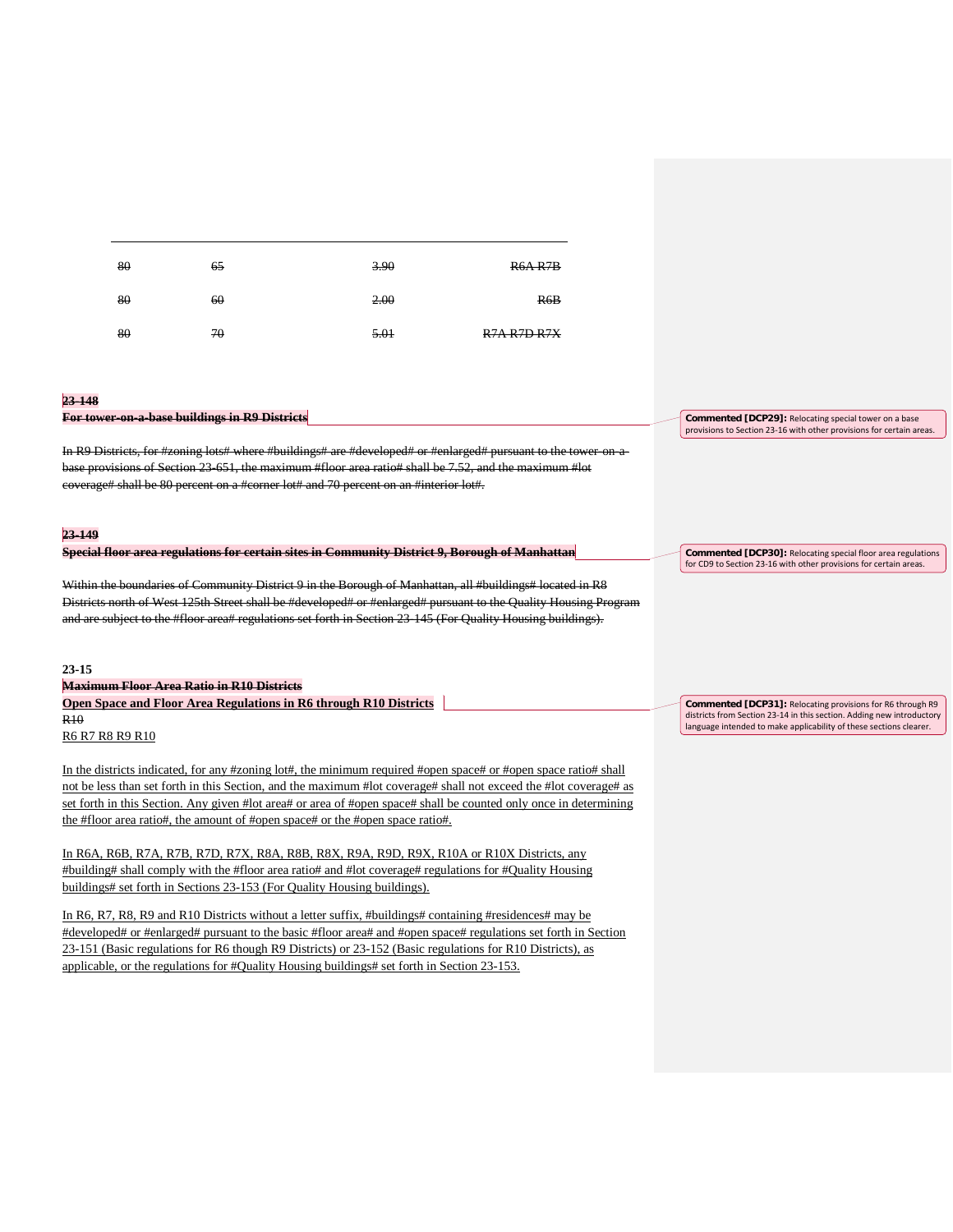All #Quality Housing buildings# shall also comply with additional provisions set forth in Article II, Chapter 8.

The applicable #floor area ratio# for the district may be increased for #developments# or #enlargements# providing #affordable housing# or #affordable independent residences for seniors#, pursuant to Sections 23-154 (Inclusionary Housing) or 23-155 (Affordable independent residences for seniors), as applicable.

Special #lot coverage# provisions for shallow #zoning lots#, and #interior# or #through lots# within one hundred feet of corners or located along the short dimension of the #block# are set forth in Sections 23-156 (Special lot coverage provisions for certain interior lots).

For #zoning lots# with #buildings# containing multiple #uses# or multiple #buildings# with different #uses#, the maximum #floor area ratio# for each #use# shall be as set forth in the applicable provisions of this Section, inclusive, or Section 24-10 (FLOOR AREA AND LOT COVERAGE REGULATIONS), inclusive, provided the total of all such #floor area ratios# does not exceed the greatest #floor area ratio# permitted for any such #use# on the #zoning lot#.

However, for #zoning lots# providing #affordable independent residences for seniors# and other #residential uses#, the total #floor area# allocated to #uses# other than #affordable independent residences for seniors# on the #zoning lot# shall not exceed the maximum #floor area ratio# permitted for #residential uses# set forth in Sections 23-151, or 23-153, as applicable. Furthermore, for such #zoning lots# providing #affordable independent residences for seniors# and other #residential uses# within R10 Districts or within Inclusionary Housing Designated Areas, the maximum #floor area ratio# on the #zoning lot# shall not exceed the #floor area ratio# for the Inclusionary Housing Program set forth in Section 23-154, as applicable, and the maximum #floor area ratio# allocated to #affordable independent residences for seniors# shall not exceed the base #floor area ratio# specified in such Section, as applicable, except where such #affordable independent residences for seniors# meet the definition of #affordable housing# set forth in Section 23-911. #Zoning lots# with #buildings# used exclusively for #affordable independent residences for seniors# within R10 Districts or within Inclusionary Housing Designated Areas shall remain subject to the maximum #floor are ratios# set forth in 23-155.

Where #floor area# in a #building# is shared by multiple #uses#, the #floor area# for such shared portion shall be attributed to each #use# proportionately, based on the percentage each #use# occupies of the total #floor area# of the #zoning lot# less any shared #floor area#.

In addition to complying with the provisions of this Section, all #zoning lots# shall be subject to the provisions set forth in Section 23-22 (Maximum Number of Dwelling Units) as well as all other applicable #bulk# regulations as set forth in this Chapter.

In the district indicated, except in #Inclusionary Housing designated areas#, the #floor area ratio# on a #zoning lot# shall not exceed 10.0, except as provided in Section 23-17 (Special Provisions for Zoning Lots Divided By District Boundaries) and Section 23-90 (INCLUSIONARY HOUSING), inclusive.

Notwithstanding any other provision of this Resolution, the maximum #floor area ratio# shall not exceed 12.0. However, within the boundaries of Community District 7 in the Borough of Manhattan, in R10 Districts, except R10A or R10X Districts, the maximum #floor area ratio# shall 10.0. **Commented [DCP32]:** Relocating R10 provisions to 23-152 and

provisions for CD7 to 23-16.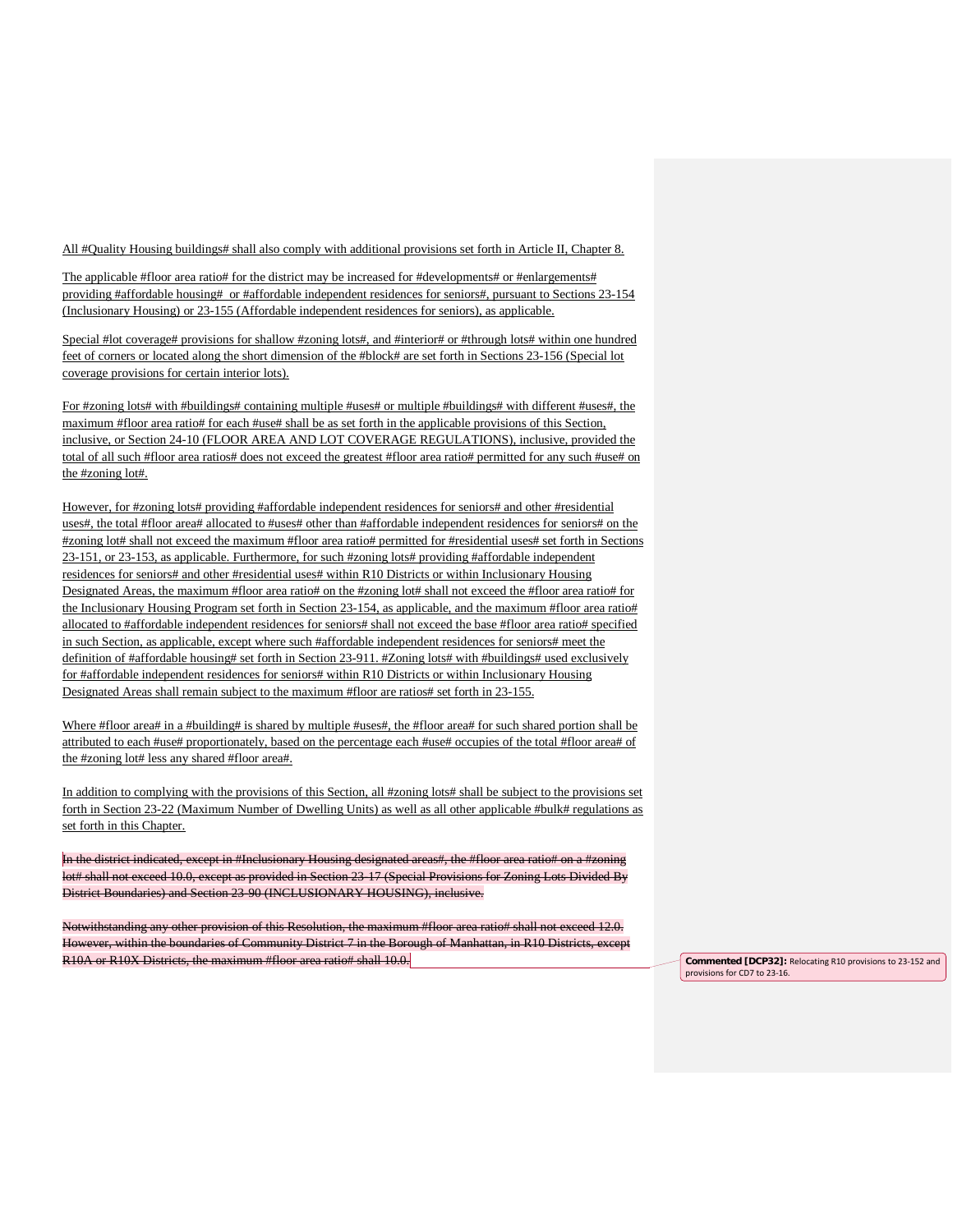# **23-151 Basic regulations for R6 through R9 Districts** R6 R7 R8 R9

In the districts indicated without a letter suffix, the minimum required #open space ratio# and the maximum #floor area ratio# for any #zoning lot# shall be determined by the #height factor# of such #zoning lot# as set forth in this Section.

# MINIMUM REQUIRED OPEN SPACE RATIO AND MAXIMUM FLOOR AREA RATIO

# R6 through R9 Districts

|                                                      |                                          | In R6 Districts                  |                                          | In R7 Districts                  |                                          | In R8 Districts                  |                                          | In R9 Districts                  |
|------------------------------------------------------|------------------------------------------|----------------------------------|------------------------------------------|----------------------------------|------------------------------------------|----------------------------------|------------------------------------------|----------------------------------|
| For #zoning<br>lots# with a<br>#height<br>factor# of | Min.<br>Req.<br>#open<br>space<br>ratio# | Max.<br>#floor<br>area<br>ratio# | Min.<br>Req.<br>#open<br>space<br>ratio# | Max.<br>#floor<br>area<br>ratio# | Min.<br>Req.<br>#open<br>space<br>ratio# | Max.<br>#floor<br>area<br>ratio# | Min.<br>Req.<br>#open<br>space<br>ratio# | Max.<br>#floor<br>area<br>ratio# |
| $\mathbf 1$                                          | 27.5                                     | 0.78                             | 15.5                                     | 0.87                             | 5.9                                      | 0.94                             | 1.0                                      | 0.99                             |
| $\overline{2}$                                       | 28.0                                     | 1.28                             | 16.0                                     | 1.52                             | 6.2                                      | 1.78                             | 1.4                                      | 1.95                             |
| $\overline{3}$                                       | 28.5                                     | 1.62                             | 16.5                                     | 2.01                             | 6.5                                      | 2.51                             | 1.8                                      | 2.85                             |
| $\overline{4}$                                       | 29.0                                     | 1.85                             | 17.0                                     | 2.38                             | 6.8                                      | 3.14                             | 2.2                                      | 3.68                             |
| $\overline{5}$                                       | 29.5                                     | 2.02                             | 17.5                                     | 2.67                             | 7.1                                      | 3.69                             | 2.6                                      | 4.42                             |
| $\underline{6}$                                      | 30.0                                     | 2.14                             | 18.0                                     | 2.88                             | 7.4                                      | 4.15                             | 3.0                                      | 5.08                             |
| $\overline{1}$                                       | 30.5                                     | 2.23                             | 18.5                                     | 3.05                             | 7.7                                      | 4.55                             | 3.4                                      | 5.65                             |
| $\underline{8}$                                      | 31.0                                     | 2.30                             | 19.0                                     | 3.17                             | 8.0                                      | 4.88                             | 3.8                                      | 6.13                             |
| $\overline{9}$                                       | 31.5                                     | 2.35                             | 19.5                                     | 3.27                             | 8.3                                      | 5.15                             | 4.2                                      | 6.54                             |

**Commented [DCP33]:** Relocating basic R6 through R9 provisions from 23-142 and -143.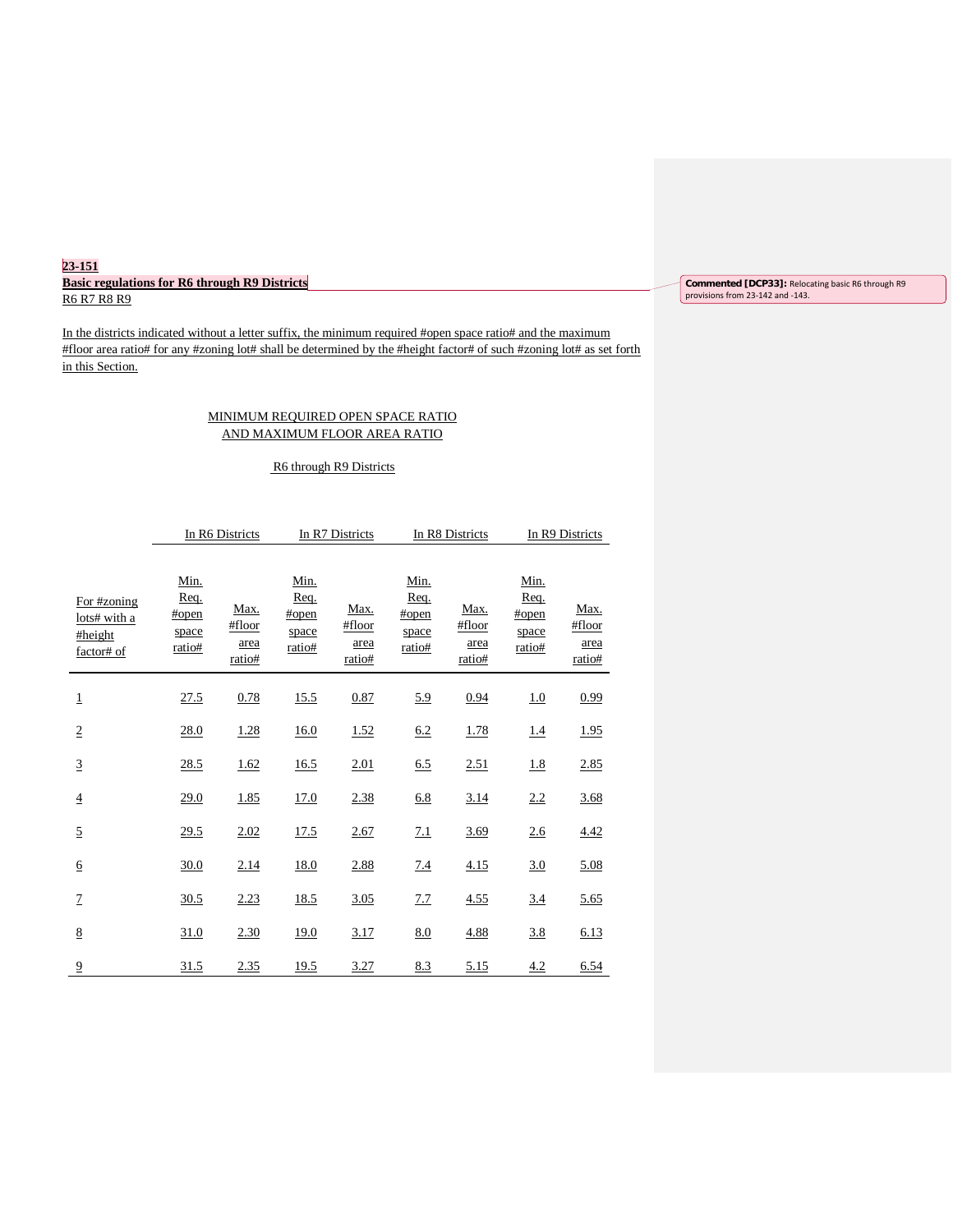| 10               | 32.0 | 2.38 | 20.0 | 3.33 | 8.6         | 5.38 | 4.6        | 6.85 |
|------------------|------|------|------|------|-------------|------|------------|------|
| 11               | 32.5 | 2.40 | 20.5 | 3.38 | 8.9         | 5.56 | 5.0        | 7.09 |
| 12               | 33.0 | 2.42 | 21.0 | 3.41 | 9.2         | 5.71 | 5.4        | 7.30 |
| 13               | 33.5 | 2.43 | 21.5 | 3.42 | 9.5         | 5.81 | 5.8        | 7.41 |
| 14               | 34.0 | 2.43 | 22.0 | 3.44 | 9.8         | 5.92 | 6.2        | 7.52 |
| 15               | 34.5 | 2.43 | 22.5 | 3.42 | 10.1        | 5.95 | <u>6.6</u> | 7.52 |
| 16               | 35.0 | 2.42 | 23.0 | 3.41 | <u>10.4</u> | 5.99 | 7.0        | 7.52 |
| $17\,$           | 35.5 | 2.42 | 23.5 | 3.40 | 10.7        | 6.02 | 7.4        | 7.52 |
| 18               | 36.0 | 2.40 | 24.0 | 3.38 | 11.0        | 6.02 | 7.8        | 7.46 |
| 19               | 36.5 | 2.39 | 24.5 | 3.36 | 11.3        | 6.02 | 8.2        | 7.41 |
| $\underline{20}$ | 37.0 | 2.38 | 25.0 | 3.33 | 11.6        | 6.02 | 8.6        | 7.35 |
| 21               | 37.5 | 2.36 | 25.5 | 3.30 | 11.9        | 5.99 | 9.0        | 7.25 |

For #zoning lots# with #height factors# greater than 21, the minimum required #open space ratio# shall be as set forth in the following table:

# OPEN SPACE RATIO FOR HIGH BUILDINGS

| District | Minimum Required #Open<br>Space Ratio# at #Height<br>Factor# of 21 | Additional Required #Open Space<br>Ratio# for each Additional #Height<br>Factor# |
|----------|--------------------------------------------------------------------|----------------------------------------------------------------------------------|
| R6       | 37.5                                                               | 0.5                                                                              |
| R7       | 25.5                                                               | 0.5                                                                              |
| R8       | 11.9                                                               | 0.3                                                                              |
| R9       | 9.0                                                                | 0.4                                                                              |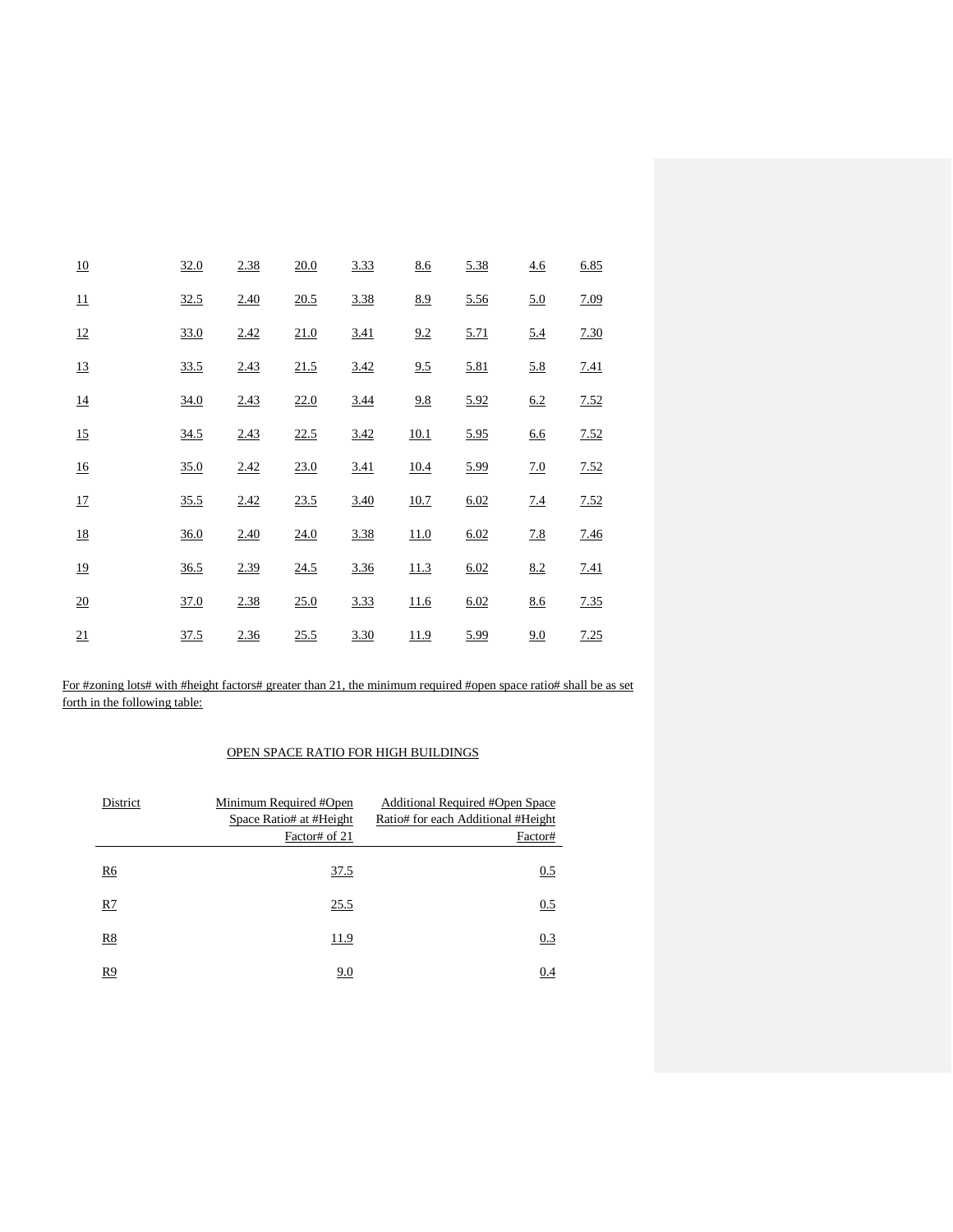For such #zoning lots#, the maximum #floor area ratio# shall be such as can be attained at the required #open space ratio# for the #height factor#.\*

The #floor area ratio# attainable at a given #height factor# and a given #open space ratio# may be computed from the following formula:

$$
\frac{1}{\underline{F.A.R.}} = \frac{0.S.R.}{100} \pm \frac{1}{\underline{H.F.}}
$$

## **23-152 Basic regulations for R10 Districts**

In R10 Districts, the #floor area ratio# on a #zoning lot# shall not exceed 10.0.

Notwithstanding any other provision of this Resolution, the maximum #floor area ratio# shall not exceed 12.0.

# **23-153**

**For Quality Housing buildings** R6 R7 R8 R9 R10

In the districts indicated, for #developments# and #enlargements# of #Quality Housing buildings#, the maximum #floor area ratio# and maximum #residential lot coverage# for #interior lots# or #through lots# shall be as set forth in the following table. The maximum #residential lot coverage# for a #corner lot# shall be 100 percent.

The maximums for #zoning lots#, or portions thereof, located within 100 feet of a #wide street# in R6, R7 or R8 Districts without a letter suffix outside the #Manhattan Core#, shall be as designated by the same district with an asterisk. In an R6 District inside the #Manhattan Core# located within 100 feet of a #wide street#, the maximums shall be indicated by the same district with a double asterisk.

> MAXIMUM LOT COVERAGE AND FLOOR AREA RATIO FOR QUALITY HOUSING BUILDINGS (in percent)

**Commented [DCP34]:** Relocating provisions for R10 districts from 23-15. Special provisions for CB7 in Manhattan moved to 23- 16 with other provisions for certain areas.

**Commented [DCP35]:** Relocating provisions for Quality Housing buildings from 23-145 in this section with some modifications noted below.

**Commented [DCP36]:** Increasing the maximum corner lot coverage allowance to 100 percent to allow greater design flexibility. Court regulations will continue to apply to legal windows on the inward side of a double-loaded corridor.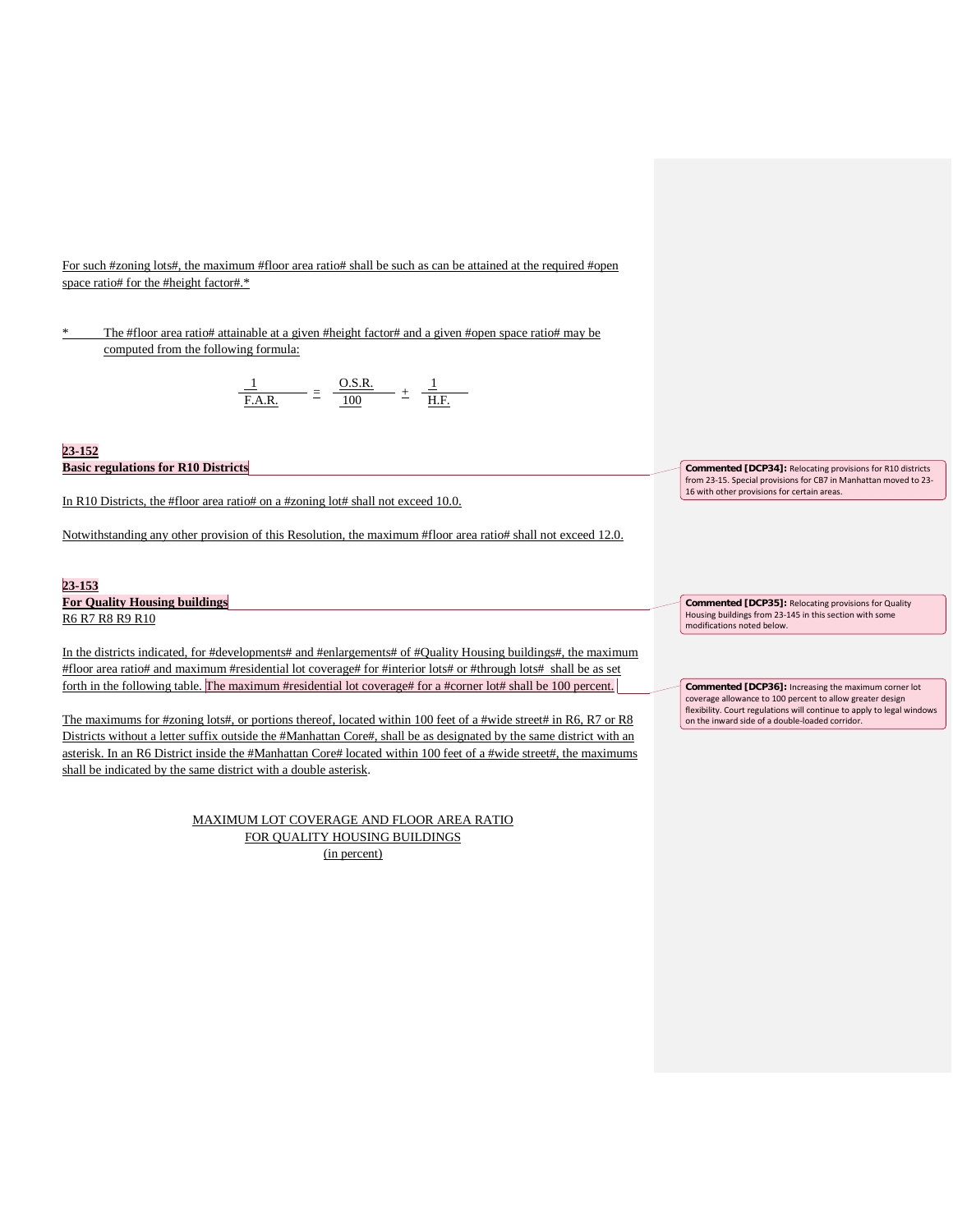| District          | Maximum #Lot Coverage# for an<br>#Interior Lot# or #Through Lot# | Maximum #Floor Area<br>Ratio# |
|-------------------|------------------------------------------------------------------|-------------------------------|
| R <sub>6</sub>    | 60                                                               | 2.20                          |
| R6**              | 60                                                               | 2.43                          |
| R6* R6A R7B       | 65                                                               | 3.00                          |
| R <sub>6</sub> B  | 60                                                               | 2.00                          |
| R7                | 65                                                               | 3.44                          |
| $R7*R7A$          | 65                                                               | 4.00                          |
| R7D               | 65                                                               | 4.20                          |
| R7X               | 70                                                               | 5.00                          |
| <b>R8 R8A R8X</b> | 70                                                               | 6.02                          |
| $R8*$             | 70                                                               | 7.20                          |
| R8B               | 70                                                               | 4.00                          |
| <b>R9 R9A</b>     | 70                                                               | 7.52                          |
| R9D R9X           | 70                                                               | 9.00                          |
| R <sub>10</sub>   | 70                                                               | 10.00                         |

# **23-154**

**Inclusionary Housing** 

For #developments# or #enlargements# providing #affordable housing# pursuant to the Inclusionary Housing Program, as set forth in Section 23-90, inclusive, the maximum #floor area ratio# permitted in R10 Districts outside of #Inclusionary Housing designated areas# shall be as set forth in paragraph (a) of this Section, and the maximum #floor area ratio# in the #Inclusionary Housing designated areas# existing on (date of adoption) shall

**Commented [DCP37]:** Relocating provisions from Section 23- 144 and combining with various sections for Inclusionary Housing found in sections 23-951, 23-952 and 23-953 so that all residential floor area regulations are in one section.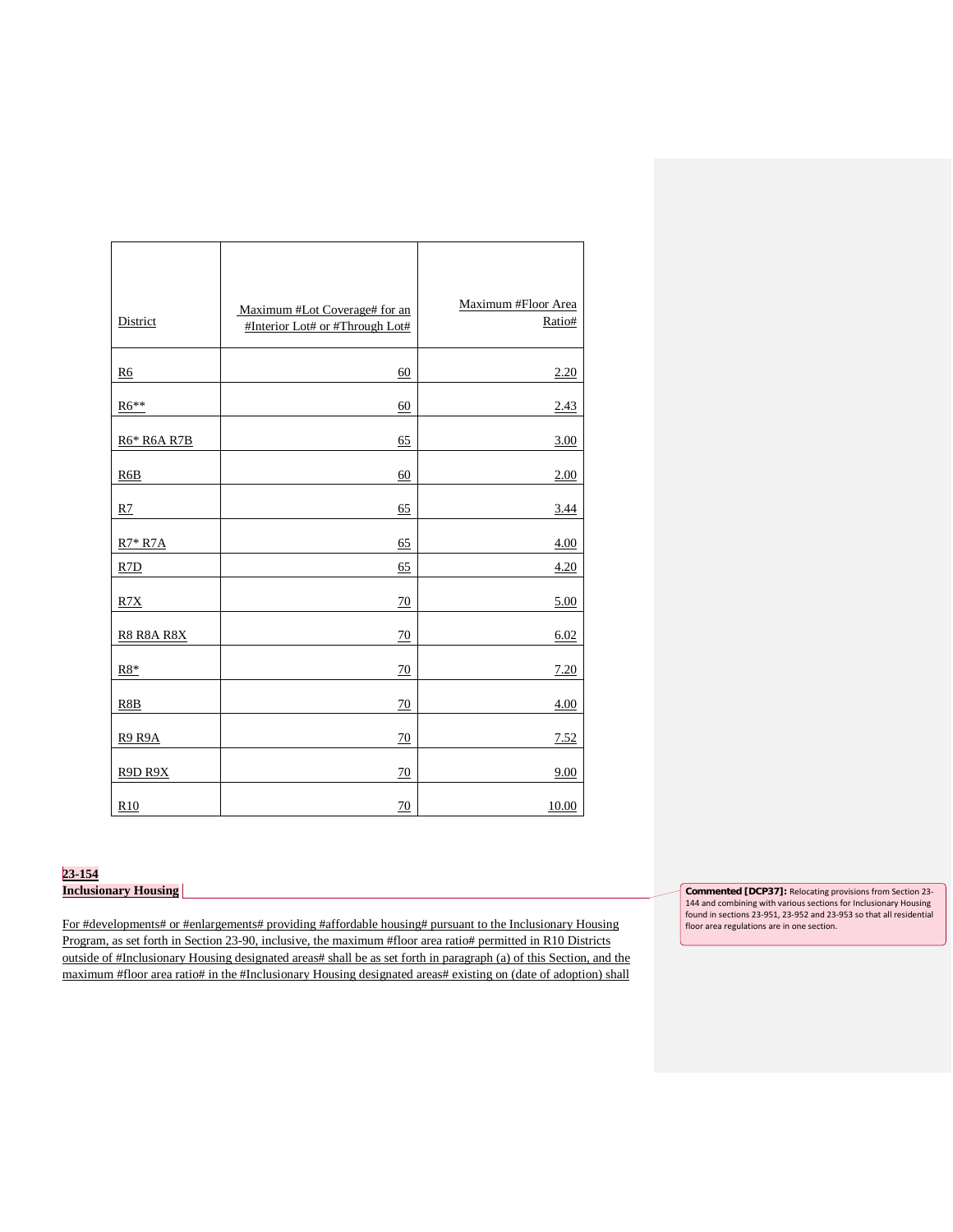be as set forth in paragraph (b) of this Section. Special provisions for certain areas are set forth in paragraph (c) of this Section. The maximum #lot coverage# shall be as set forth in Section 23-153 (For Quality Housing buildings) for the applicable zoning district. For the purpose of this Section, defined terms include those set forth in Section 12-10 and Section 23-911.

# (a) R10 Districts outside of #Inclusionary Housing designated areas#

The #residential floor area ratio# of a #compensated zoning lot# may be increased from a base #floor area ratio# of 10.0 to a maximum #floor area ratio# of 12.0 at the rate set forth in this Section, if such #compensated zoning lot# provides #affordable housing# that is restricted to #low income floor area#.

For each square foot of #floor area# provided for a type of #affordable housing# listed in the table in this Section, the #floor area# of the #compensated zoning lot# may be increased by the number of square feet set forth in the table of this paragraph (a), as applicable. Any #generating site# for which #public funding# has been received within the 15 years preceding the #regulatory agreement date#, or for which #public funding# is committed to be provided subsequent to such date, shall be deemed to be provided with #public funding#.

# **OPTIONS**

| Without #public funding# | #New construction affordable housing# or        | 3.5  |
|--------------------------|-------------------------------------------------|------|
|                          | #substantial rehabilitation affordable housing# |      |
|                          | #Preservation affordable housing#               | 2.0  |
| With #public funding#    |                                                 | 1.25 |
|                          | #New construction affordable housing#,          |      |
|                          | #substantial rehabilitation affordable housing# |      |
|                          | or #preservation affordable housing#            |      |

### (b) #Inclusionary Housing designated areas#

The #residential floor area# of a #zoning lot# may not exceed the base #floor area ratio# set forth in the table in this Section, except that such #floor area# may be increased on a #compensated zoning lot# by 1.25 square feet for each square foot of #low income floor area# provided, up to the maximum #floor area ratio# specified in the table of this paragraph (b), as applicable. However, the amount of #low income floor area# required to receive such #floor area compensation# need not exceed 20 percent of the total #floor area#, exclusive of ground floor non-#residential floor area#, or any #floor area# increase for the provision of a #FRESH food store#, on the #compensated zoning lot#.

# Maximum #Residential Floor Area Ratio#

| District | Base #floor area | Maximum #floor area |
|----------|------------------|---------------------|
|          | ratio#           |                     |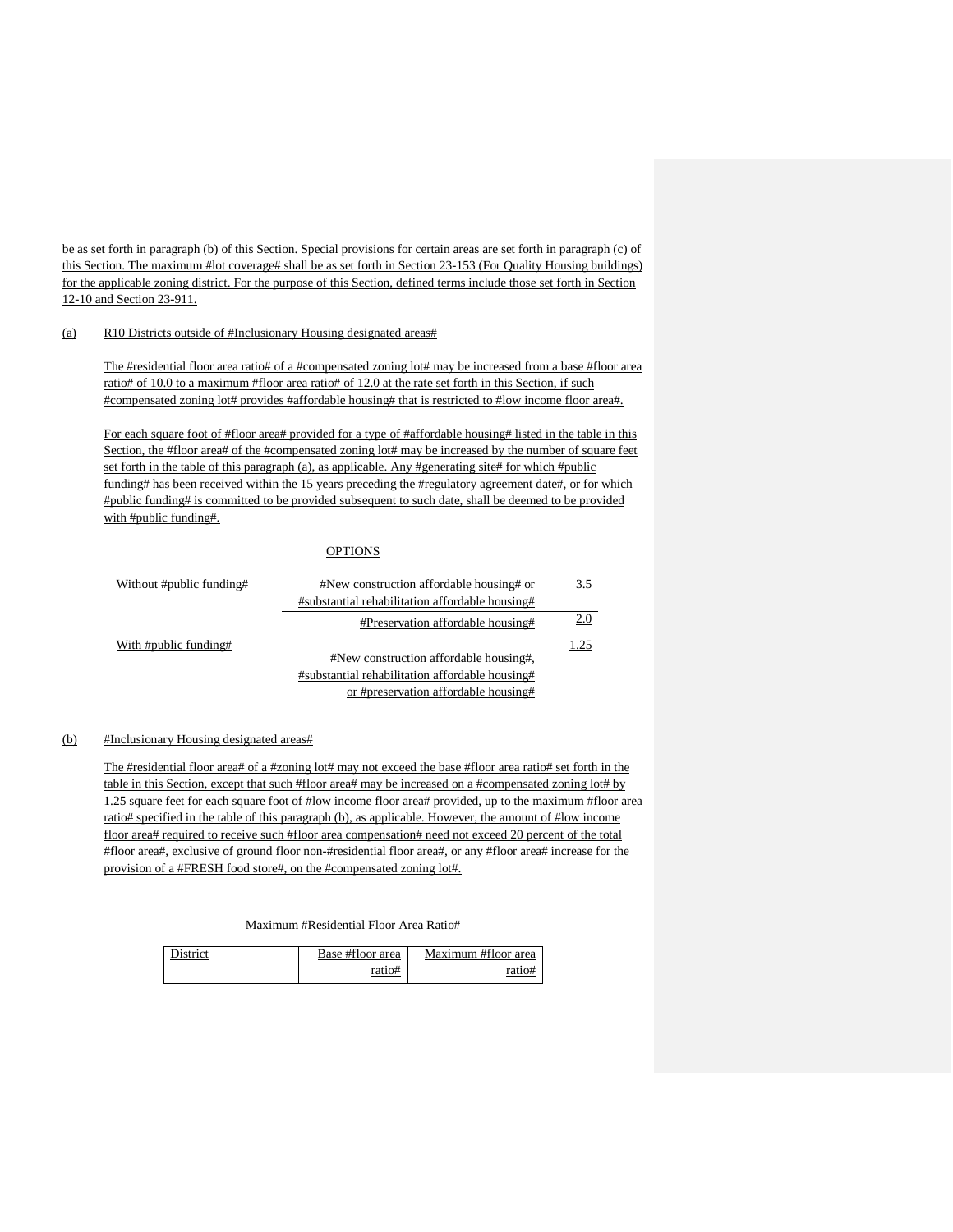|                                       | 2.00 | 2.20  |
|---------------------------------------|------|-------|
| R6B                                   |      |       |
| R6 <sup>1</sup>                       |      |       |
|                                       | 2.20 | 2.42  |
|                                       |      |       |
| R6 <sup>2</sup> R6A R7-2 <sup>1</sup> | 2.70 | 3.60  |
| R7A R7-2 <sup>2</sup>                 | 3.45 | 4.60  |
| $R7-3$                                | 3.75 | 5.0   |
| R7D                                   | 4.20 | 5.60  |
|                                       |      |       |
| R7X                                   | 3.75 | 5.00  |
|                                       |      |       |
| R8                                    | 5.40 | 7.20  |
| <u>R9</u>                             | 6.00 | 8.00  |
| R <sub>9</sub> A                      | 6.50 | 8.50  |
| R9D                                   | 7.5  | 10.0  |
| R9X                                   | 7.3  | 9.70  |
| R10                                   | 9.00 | 12.00 |

 $\frac{1}{1}$ 

for #zoning lots#, or portions thereof, beyond 100 feet of a #wide street#

for #zoning lots#, or portions thereof, within 100 feet of a #wide street#

## (c) Special provisions for certain areas

- (1) Optional provisions for #large-scale general developments# in C4-6 or C5 Districts Within a #large-scale general development# in a C4-6 or C5 District, the special optional regulations as set forth in this paragraph  $(c)(1)$  inclusive, modify the provisions of paragraph (b) of this Section:
	- (i) The #residential floor area# of a #development# or #enlargement# may be increased by 0.833 square feet for each one square foot of #moderate income floor area#, or by 0.625 square feet for each one square foot of #middle income floor area#, provided that for each square foot of such #floor area compensation#, there is one square foot of #floor area compensation#, pursuant to paragraph (b) of this Section;
	- (ii) However, the amount of #affordable housing# required to receive such #floor area compensation# need not exceed the amounts specified in this paragraph, (c)(1)(ii). If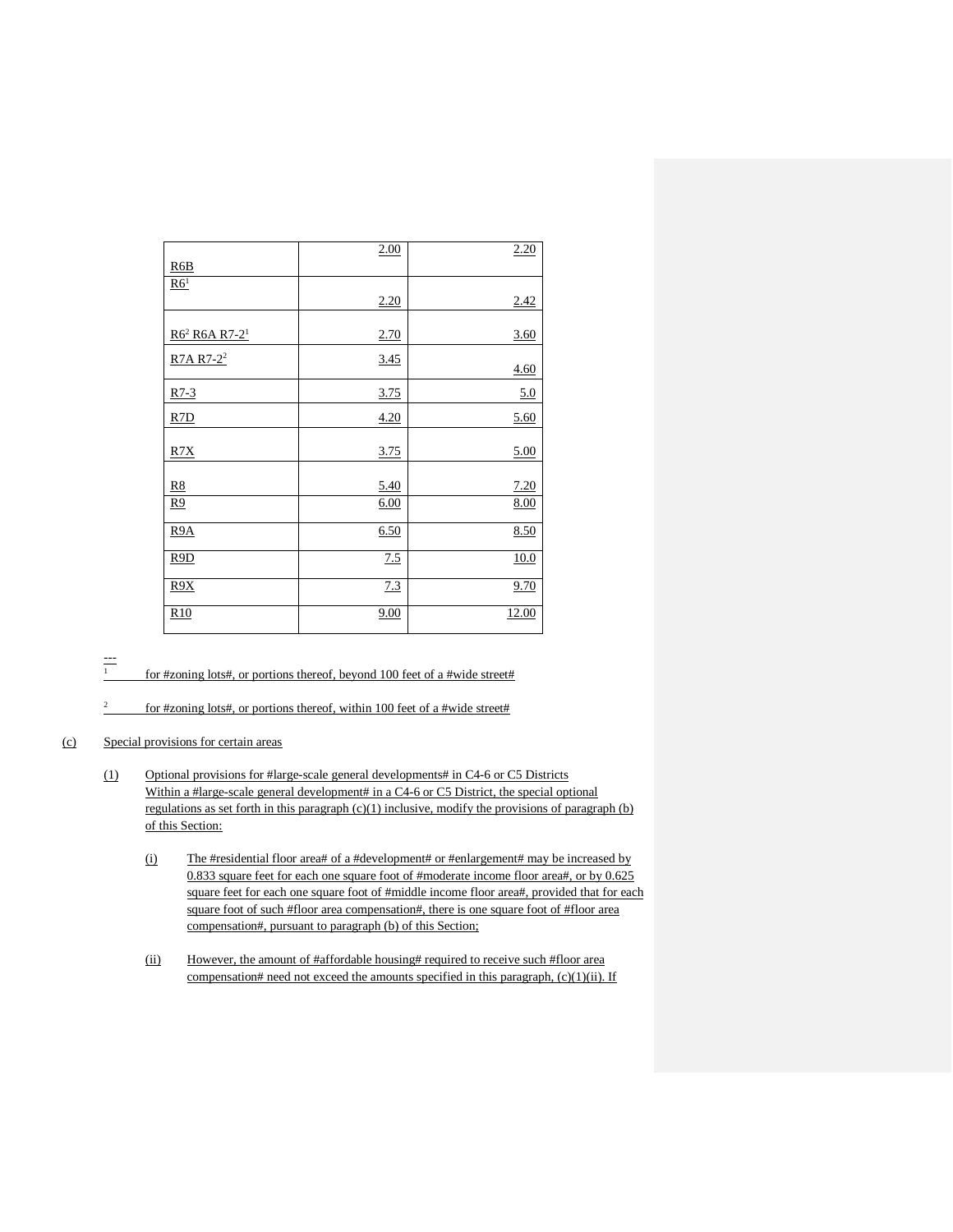#affordable housing# is provided for both #low income# and #moderate income households#, the amount of #moderate income floor area# need not exceed 15 percent of the total #floor area#, exclusive of ground floor non-#residential floor area#, on the #zoning lot#, provided that the amount of #low income floor area# is at least 10 percent of the total #floor area#, exclusive of ground floor non-#residential floor area#, on the #zoning lot#. If #affordable housing# is provided for both #middle income households# and #low income households#, the amount of #middle income floor area# need not exceed 20 percent of the total #floor area#, exclusive of ground floor non-#residential floor area#, on the #zoning lot#, provided that the amount of #low income floor area# is at least 10 percent of the total #floor area#, exclusive of ground floor non-#residential floor area#, on the #zoning lot#.

For the purposes of this paragraph, (c)(1), inclusive, #low income floor area# may be considered #moderate income floor area# or #middle income floor area#, and #moderate income floor area# may be considered #middle income floor area#.

(2) Special provisions for #large-scale general developments# in Community District 1 in the Borough of Queens

Special provisions shall apply to #zoning lots# within a #large-scale general development# that contains R6B, R7A and R7-3 Districts within an #Inclusionary Housing designated area#, as follows:

- (i) For #zoning lots#, or portions thereof, that are located within R6B, R7A or R7-3 Districts, the base #floor area ratio# set forth in paragraph (b) of this Section shall not apply. No #residential development# or #enlargement# shall be permitted unless #affordable floor area# is provided pursuant to the provisions of this paragraph. The amount of #low-income floor area# provided shall equal no less than 10 percent of the #floor area# on such #zoning lot#, excluding any ground floor #non-residential floor area#, #floor area# within a #school#, or any #floor area# increase resulting from the provision of a #FRESH food store# and the amount of #moderate-income floor area# provided shall equal no less than 15 percent of the #floor area# on such #zoning lot#, excluding any ground floor #non-residential floor area#, #floor area# within a #school#, or any #floor area# increase resulting from the provision of a #FRESH food store#. For the purposes of this paragraph  $(c)(2)(i)$ , inclusive, #low income floor area# may be considered #moderate income floor area#; and
- (ii) The amount of #affordable floor area# utilizing #public funding# that may count toward satisfying the #affordable floor area# required in paragraph  $(c)(2)(i)$  of this Section shall be determined in accordance with procedures prescribed by the City Planning Commission pursuant to the provisions of Section 74-743 (Special provisions for bulk modification).
- (3) Special provisions for #compensated zoning lots#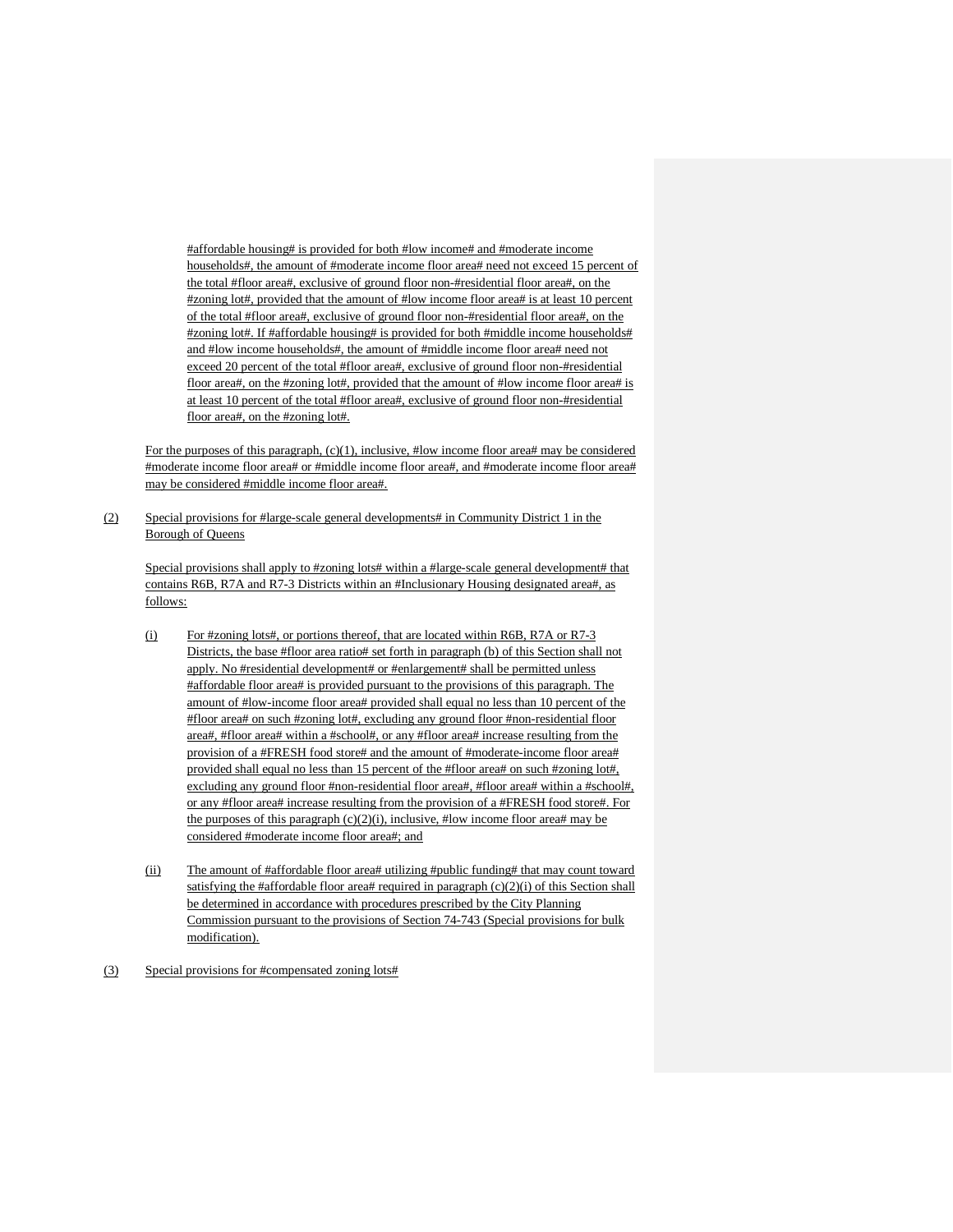Special provisions shall apply to #compensated zoning lots# located within:

- (i) R6, R7-3 and R8 Districts on #waterfront blocks# in #Inclusionary Housing designated areas# within Community District 1, Borough of Brooklyn, as set forth in Section 62- 352; or
- (ii) the #Special Hudson Yards District#, #Special Clinton District# and #Special West Chelsea District#, as set forth in Sections 93-23, 96-21 and 98-26, respectively.

### **23-155**

**Affordable independent residences for seniors** R6 R7 R8 R9 R10

In the districts indicated, for #buildings# complying with the height and setback regulations for #Quality Housing buildings# set forth in Section 23-66, the maximum #floor area ratio# for #affordable independent residences for seniors# shall be as set forth in the following table, and the maximum #lot coverage# shall be as set forth in Section 23-153 (For Quality Housing buildings), as applicable.

For #buildings# in R6, R7, R8, R9 or R10 Districts without a letter suffix utilizing the basic #bulk# regulations, the maximum #floor area ratio# and #open space ratio# for #affordable independent residences for seniors# shall be as set forth for #residential uses# in Sections 23-151 (Basic regulations for R6 through R9 Districts) and 23- 152 (Basic regulations for R10 Districts), as applicable.

> MAXIMUM FLOOR AREA RATIO FOR AFFORDABLE INDEPENDENT RESIDENCES FOR SENIORS IN QUALITY HOUSING BUILDINGS

| District                                            | Maximum #Floor |  |
|-----------------------------------------------------|----------------|--|
|                                                     | Area Ratio#    |  |
| R6 R6A R7B                                          | 3.90           |  |
| R6B                                                 | 2.20           |  |
| R7 R7A                                              | 5.01           |  |
| R7D                                                 | 5.60           |  |
| R7X                                                 | 6.00           |  |
| R8 R8A R8X                                          | 7.20           |  |
| R8B                                                 | 4.00           |  |
| R9                                                  | 8.00           |  |
| R9A                                                 | 8.50           |  |
| R9X                                                 | 9.70           |  |
| R9D                                                 | 10.00          |  |
| R <sub>10</sub> R <sub>10</sub> A R <sub>10</sub> X | 12.00          |  |

**Commented [DCP38]:** Relocating provisions providing a higher FAR for affordable senior housing in R6 and R7 districts from 23-147 to this section. In addition, provisions for a higher FAR in R8 through R10 districts are added as none currently exist. The FARs in the R8 through R10 districts are based on the maximum FAR permitted through the Inclusionary Housing program.

**Commented [DCP39]:** Adding provisions that require buildings with "affordable independent residences for seniors" to utilize the Quality Housing bulk regulations if using the higher permitted FAR of this section.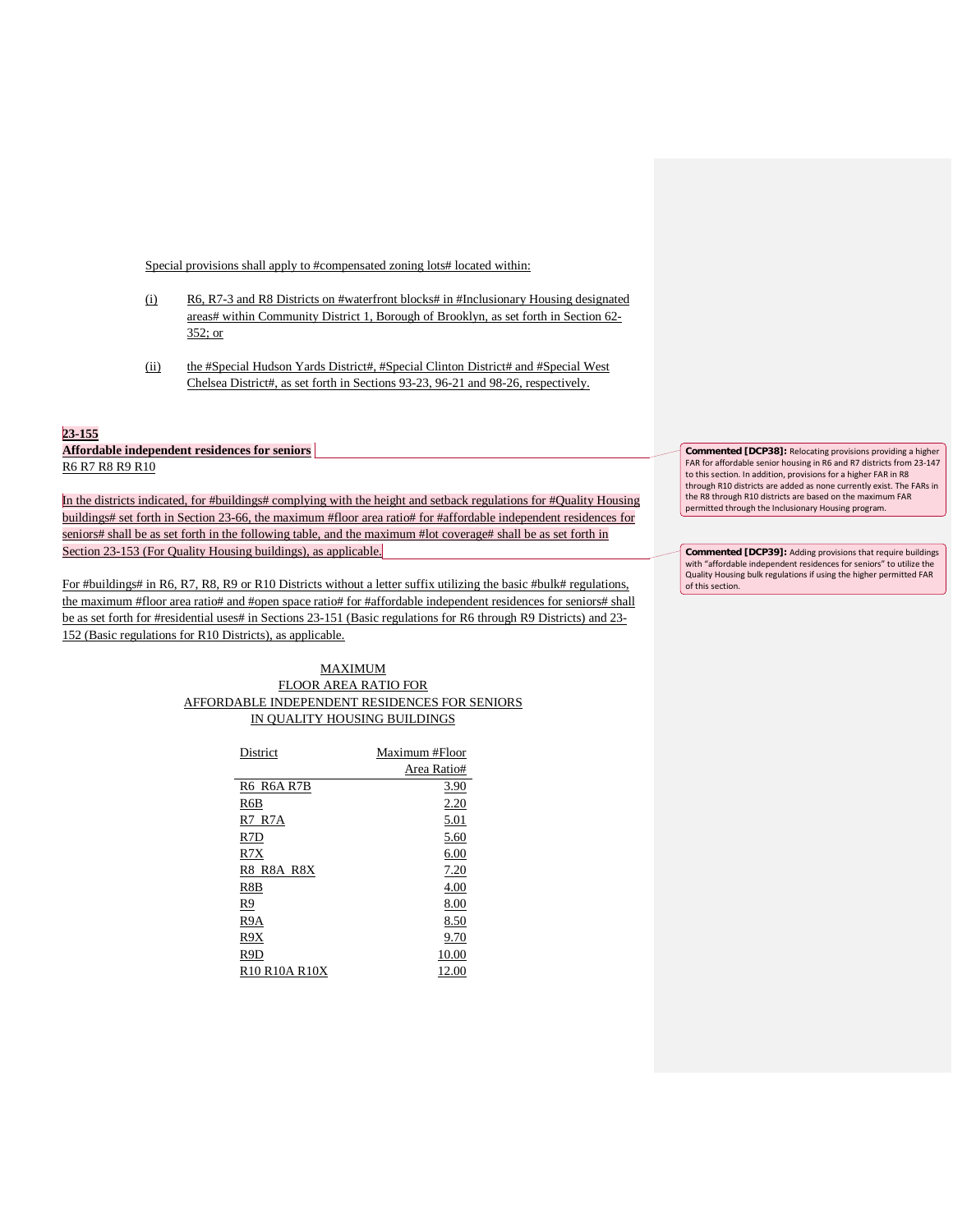## **23-156 Special lot coverage provisions for certain interior or through lots** R6 R7 R8 R9 R10

In the districts indicated, the maximum #lot coverage# set forth in 23-153 (For Quality Housing buildings), may be increased for shallow #zoning lots# in accordance with paragraph (a) of this Section, and may be increased for #interior# or #through lots# within one hundred feet of corners or located along the short dimension of the #block#, in accordance with paragraphs (b) of this Section.

(a) Shallow #zoning lots#

The maximum #lot coverage# for shallow #interior# or #through lots# may be increased as follows:

(1) For shallow #interior lots#

In the districts indicated, if an #interior lot#, or portion thereof, was owned separately and individually from all other adjoining tracts of land, both on December 15, 1961, and on the date of application for a #building permit#, and is less than 95 feet deep at any point, the maximum #lot coverage# of such #zoning lot# may be increased by one percent for every five feet the depth of such #zoning lot#, or portion thereof, is less than 95 feet.

(2) For shallow #through lots#

In the districts indicated, if a #through lot#, or portion thereof was owned separately and individually from all other adjoining tracts of land, both on December 15, 1961, and on the date of application for a #building permit#, and is less than 190 feet deep at any point, the maximum #lot coverage# of such #zoning lot# may be increased by one percent for every five feet the depth of such #zoning lot#, or portion thereof, is less than 190 feet.

(3) Special provisions for #zoning lots# created after December 15, 1961

Notwithstanding the provisions of paragraphs (a) and (b) of this Section, the special #lot coverage# provisions of this Section may be applied to a #zoning lot# created after December 15, 1961, or portion thereof, provided that the shallow lot condition was in existence on December 15, 1961, and subsequently, such shallow lot condition on the #zoning lot#, or portion thereof, has neither increased nor decreased in depth.

(4) For #zoning lots# with shallow portions

Where a portion of a #zoning lot# is less than 95 feet for an #interior lot#, or 190 feet for a #through lot#, an adjusted maximum #lot coverage# shall be established for the #zoning lot# by **Commented [DCP40]:** Adding provisions in this section to allow limited increases in lot coverage for shallow interior lots, a typical irregular lot condition found in the city. This corresponds to permitted reductions in required rear yards on shallow interior lots.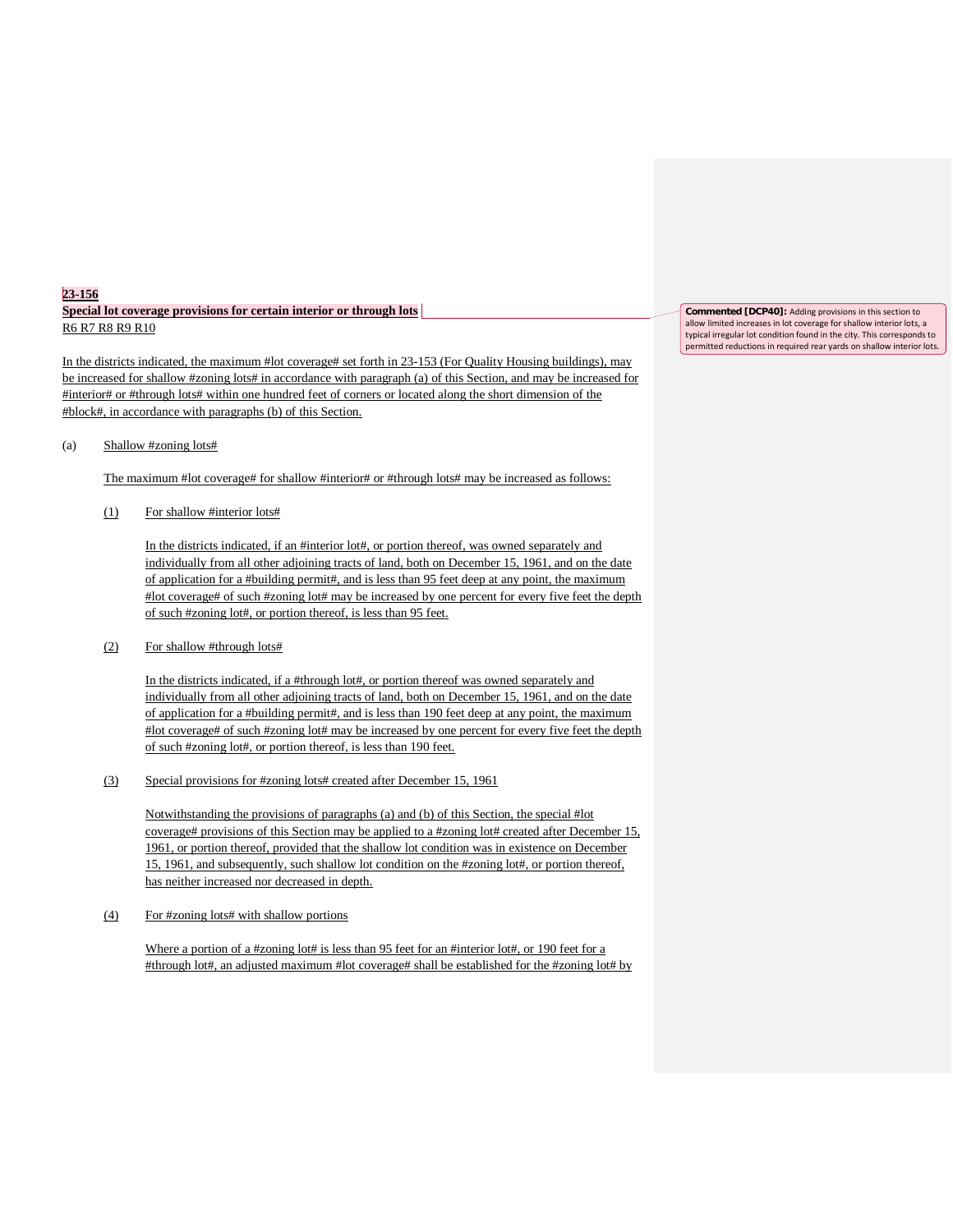multiplying the maximum percent of #lot coverage# permitted for each portion of the #zoning lot# established pursuant to paragraphs (a) and (b) of this Section by the #lot area# of such portion. The sum of the areas of #lot coverage# thus obtained shall be the maximum area of #lot coverage# for the #zoning lot#. Such maximum area of #lot coverage#, divided by the #lot area# of the #zoning lot#, shall be the adjusted maximum percent of #lot coverage# for the #zoning lot#.

## (5) Maximum coverage

In no event shall the maximum #lot coverage# of an #interior lot# or #through lot# exceed 80 percent. Shallow portions of a #zoning lot# creating an adjusted maximum #lot coverage# pursuant to paragraph (d) of this Section may exceed such maximum, so long as the entire #zoning lot# complies with such maximum.

#### (b) Within one hundred feet of corners or along the short dimension of the #block#

The maximum #lot coverage# for #interior# or #through lots#, or portions thereof, within one hundred feet of the corner, or located along the short dimension of the #block#, may be increased as follows:

(1) Within one hundred feet of the corner

In the districts indicated, for #interior# or #through lots#, or portions thereof, within 100 feet of the point of intersection of two #street lines# intersecting at an angle of 135 degrees or less, the maximum #lot coverage# shall be 100 percent.

(2) Along the short dimension of the block

In the districts indicated, whenever a #front lot line# of an #interior# or #through lot# coincides with all or part of a #street line# measuring less than 230 feet in length between two intersecting #streets#, the maximum #lot coverage# for such #zoning lot#, or portion thereof, shall be 100 percent within 100 feet of such #front lot line#.

## **23-16**

**Special Floor Area and Lot Coverage Provisions for Certain Areas Existing Public Amenities for Which Floor Area Bonuses Have Been Received**

The #floor area ratio# provisions of Sections 23-14 (Open Space and Floor Area Regulations in R1 through R5 Districts) and 23-15 (Open Space and Floor Area Regulations in R6 through R10 Districts), inclusive, shall be modified for certain areas, as follows:

(a) For tower-on-a-base buildings in R9 Districts

**Commented [DCP41]:** Adding to reflect other situations where 100% lot coverage should be allowed.

**Commented [DCP42]:** Consolidating all the special floor area and lot coverage provisions for certain areas currently located throughout the chapter and placing in a single location.

**Commented [DCP43]:** Relocating from 23-148.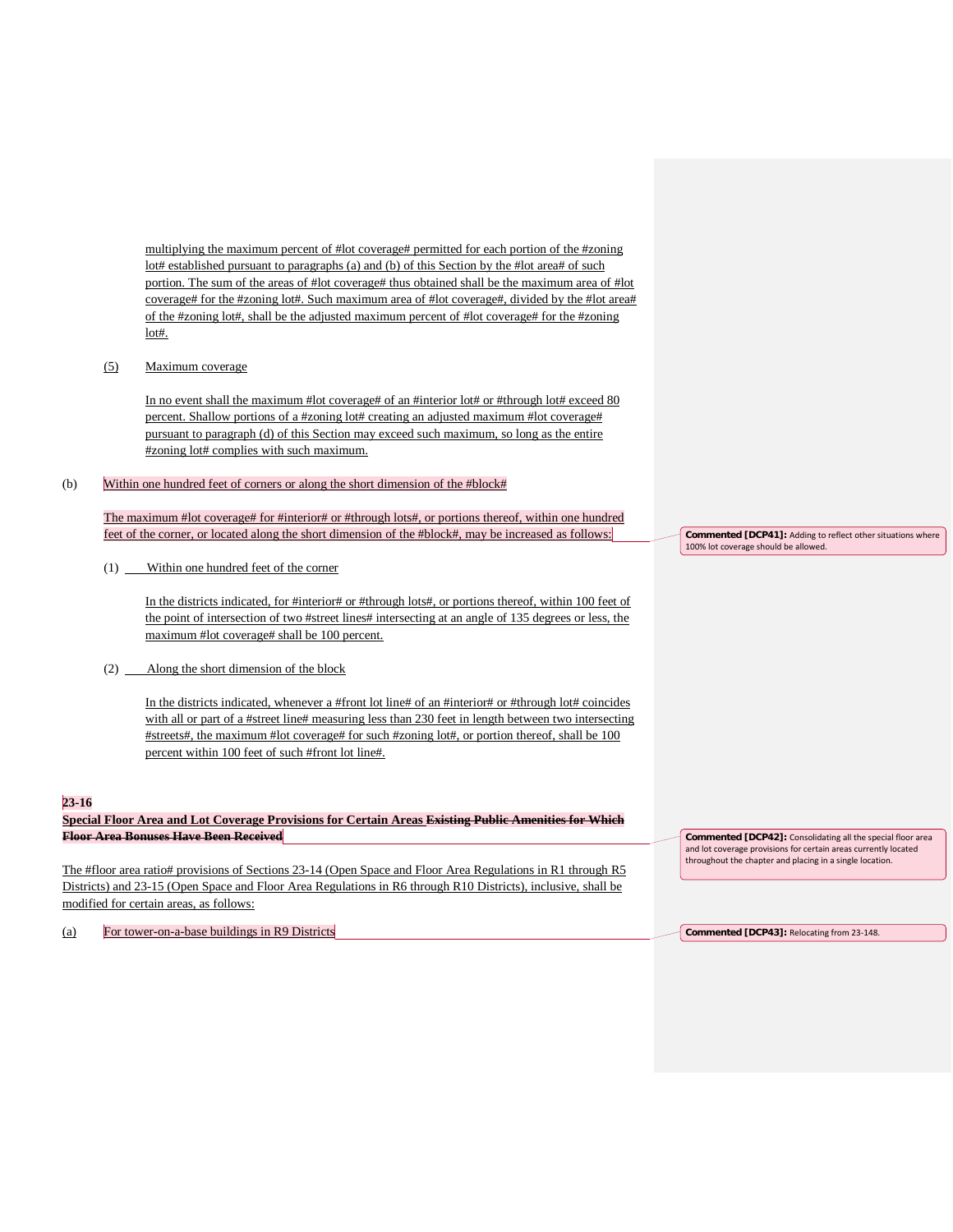In R9 Districts, for #zoning lots# where #buildings# are #developed# or #enlarged# pursuant to the toweron-a-base provisions of Section 23-651, the maximum #floor area ratio# shall be 7.52, and the maximum #lot coverage# shall be 100 percent on a #corner lot# and 70 percent on an #interior lot#.

| (b) |     | For R10 Districts in Community District 7 in the Borough of Manhattan                                      | Commented [DCP44]: Relocating from 23-15.  |
|-----|-----|------------------------------------------------------------------------------------------------------------|--------------------------------------------|
|     |     | Within the boundaries of Community District 7 in the Borough of Manhattan, in R10 Districts, except        |                                            |
|     |     | R10A or R10X Districts, the maximum #floor area ratio# shall be 10.0.                                      |                                            |
| (c) |     | For R8 Districts in Community District 9 in the Borough of Manhattan                                       | Commented [DCP45]: Relocating from 23-149. |
|     |     | Within the boundaries of Community District 9 in the Borough of Manhattan, all #buildings# located in      |                                            |
|     |     | R8 Districts north of West 125th Street shall be #developed# or #enlarged# pursuant to the Quality         |                                            |
|     |     | Housing Program and are subject to the #floor area# regulations set forth in Section 23-153 (For Quality   |                                            |
|     |     | Housing buildings).                                                                                        |                                            |
| (d) |     | Optional provisions for certain R5 and R6 Districts in Community District 12 in the Borough of Brooklyn    | Commented [DCP46]: Relocating from 23-146. |
|     |     |                                                                                                            |                                            |
|     |     | Within the area bounded by 39th Street, Dahill Road, Ditmas Avenue, McDonald Avenue, Bay Parkway,          |                                            |
|     |     | 61st Street and Fort Hamilton Parkway in Community Board 12, in the Borough of Brooklyn, special           |                                            |
|     |     | optional provisions are established for #zoning lots# containing #buildings# used exclusively as #single-  |                                            |
|     |     | #, #two-# or three-#family residences#, as set forth in this Section, inclusive. Except as modified by the |                                            |
|     |     | express provisions of this Section, the regulations of R5 and R6 Districts remain in effect.               |                                            |
|     | (1) | #Floor area#, #lot coverage#, #open space#, density and #height factor# regulations                        |                                            |
|     |     | Where the optional provisions of this Section are applied, the regulations of Article II, Chapter 3,       |                                            |
|     |     | relating to #floor area ratio#, #open space#, density and #height factor# are hereby made                  |                                            |
|     |     | inapplicable. In lieu thereof, the maximum #floor area ratio# for a #corner lot# shall not exceed          |                                            |
|     |     | 1.65 and the #floor area ratio# for an #interior# or #through lot# shall not exceed 1.8 in R5              |                                            |
|     |     |                                                                                                            |                                            |
|     |     | Districts and 1.95 in R6 Districts. Notwithstanding the definition of #floor area# in Section 12-10,       |                                            |
|     |     | the lowest #story# shall be included in the definition of #floor area#, and floor space used for           |                                            |
|     |     | #accessory# off-street parking spaces shall be included in the definition of #floor area# unless           |                                            |
|     |     | such spaces are located in a #cellar#. The #lot coverage# for a #corner lot# shall not exceed 55           |                                            |
|     |     | percent and the #lot coverage# for an #interior# or #through lot# shall not exceed 60 percent in           |                                            |
|     |     | R5 Districts and 65 percent in R6 Districts.                                                               |                                            |
|     | (2) | #Building# height                                                                                          |                                            |
|     |     |                                                                                                            |                                            |
|     |     | No #building# shall exceed a height of 35 feet above #curb level#, or three #stories#, whichever           |                                            |
|     |     | is less. Where the optional provisions of this Section are applied, the regulations of Article II,         |                                            |
|     |     | Chapter 3, relating to height and setback, are hereby made inapplicable, except that the provisions        |                                            |
|     |     | of Section 23-62 (Permitted Obstructions) shall apply.                                                     |                                            |
|     |     |                                                                                                            |                                            |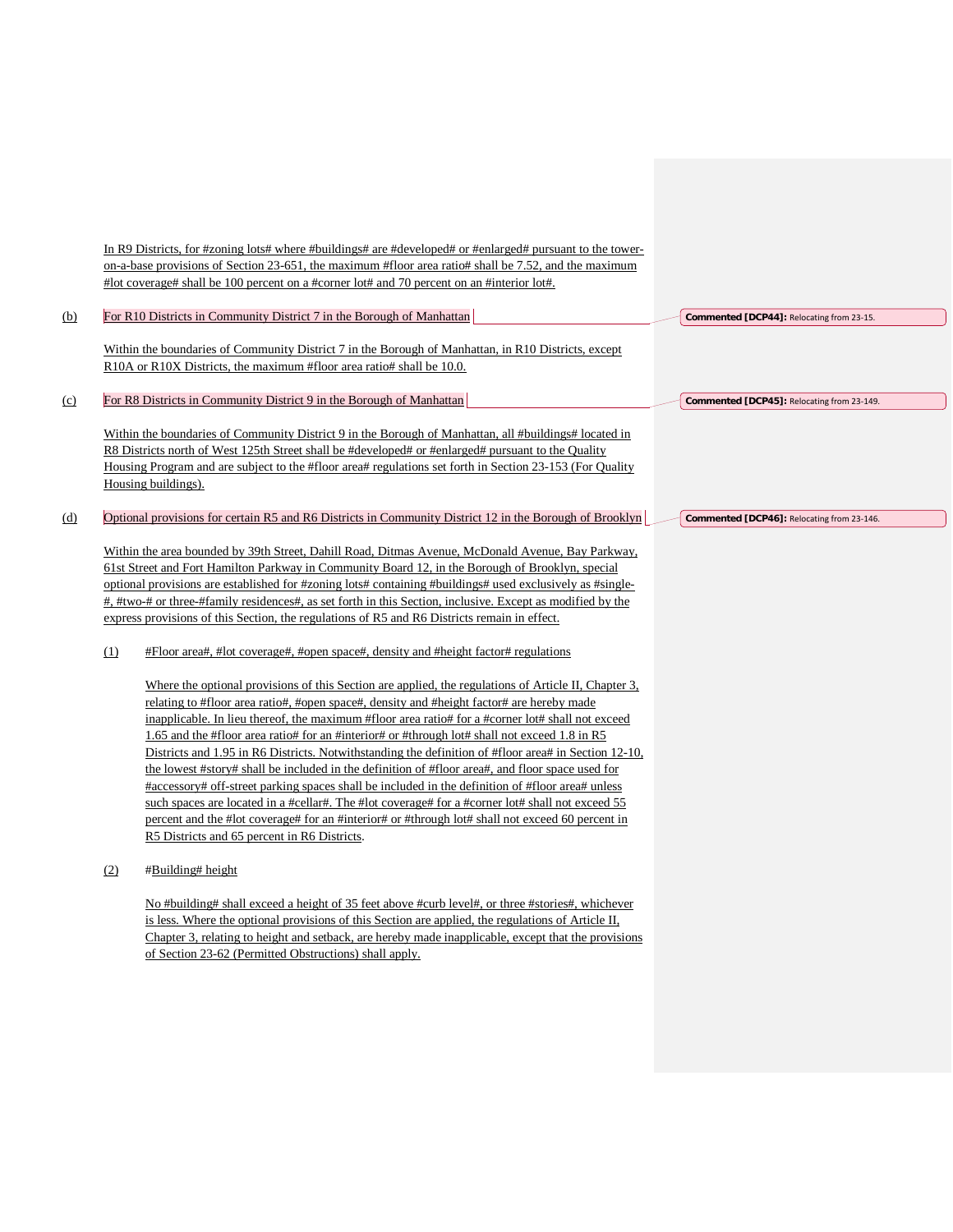## $\frac{4}{5}$  #Front yards#

In R5 Districts, the following #front yard# regulations are applicable. A #front yard# shall be provided with a depth of not less than five feet, provided that for #corner lots#, one #front yard# with a depth of not less than 10 feet is required. If the depth of the #front yard# exceeds 10 feet, such #front yard# shall have a depth of not less than 18 feet. In R6 Districts, a #front yard# is not required.

(4) #Side yards#

In R5 Districts, the following #side yard# regulations shall apply:

- (i) Where an existing #building# on an adjacent #zoning lot# is located on the common #side lot line#, no #side yard# is required. However, if an open area extending along such common #side lot line# is provided, it shall be at least eight feet wide.
- (ii) Where an existing #building# on an adjacent #zoning lot# is located less than eight feet from, but not on, the common #side lot line#, a #side yard# at least four feet wide is required. However, in no case shall the distance between a new or #enlarged building# and an existing #building# across a common #side lot line# on an adjacent #zoning lot# be less than eight feet.
- (iii) Where an adjacent #zoning lot# is vacant or where an existing #building# on an adjacent #zoning lot# is located more than eight feet from the common #side lot line#, a #side yard# at least four feet wide is required.
- (iv) In R6 Districts, a #side yard# is not required. However, when a #building# is 62 feet or more in depth, an eight foot #side yard# or an #outer court# as set forth in paragraph (d)(6) of this Section is required.
- (v) Notwithstanding the provisions of paragraphs  $(d)(1)$  and  $(d)(3)$ , #detached single-#, #two-# and three-#family residences# on #corner lots# shall provide #side yards# of five feet and 20 feet. #Semi-detached single-#, #two-# and three-#family residences# on #corner lots# shall provide one #side yard# of 20 feet.
- $(5)$  #Rear yards#

#Single-# or #two-family residences# consisting of #detached#, #semi-detached# or #zero lot line buildings# may project up to ten feet into a required #rear yard# or #rear yard equivalent#, provided that there is a #side yard# of at least eight feet for such #semi-detached# or #zero lot line buildings#, and that the total width of #side yards# for a #detached building# is at least eight feet.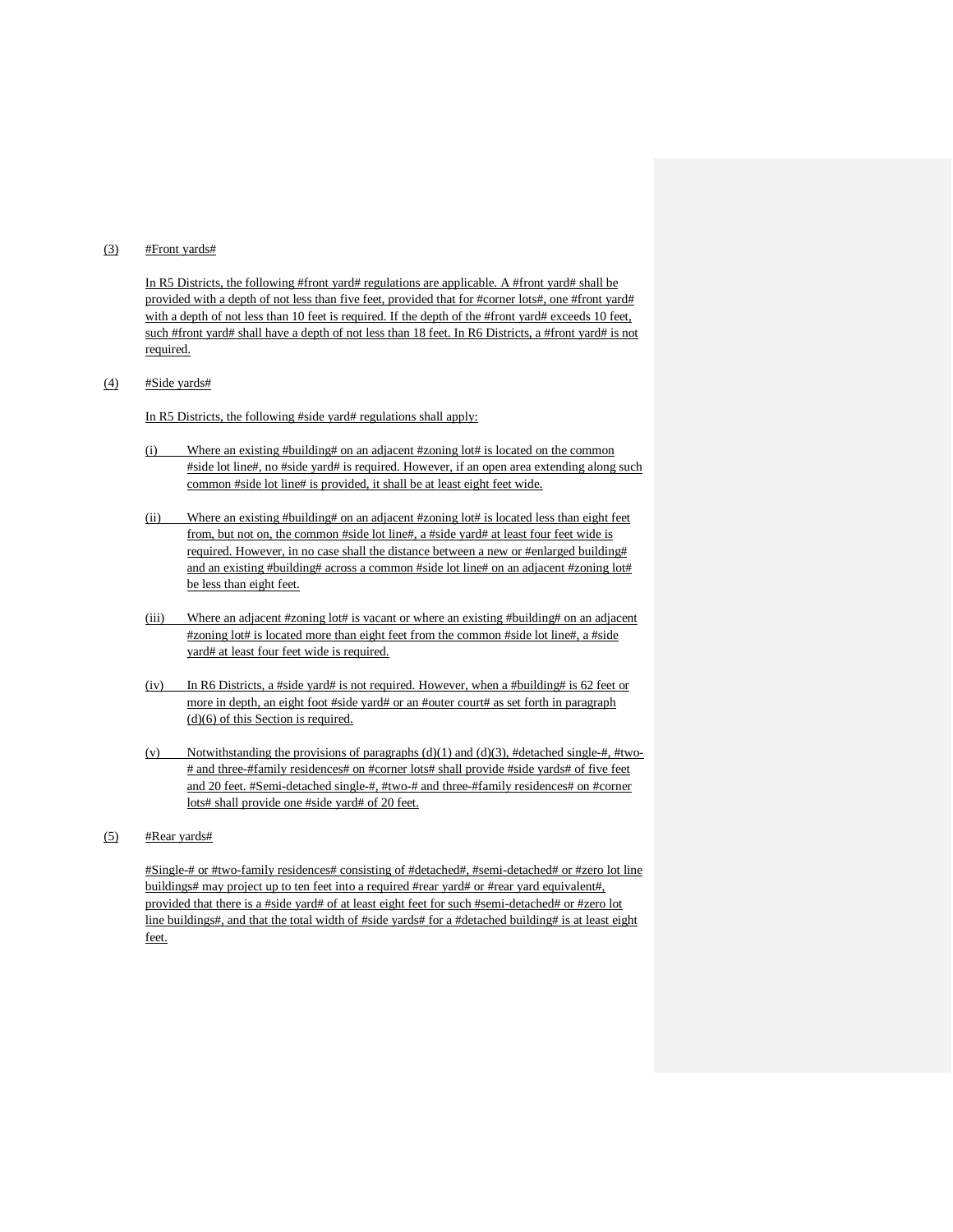(6) #Outer court# and minimum distance between #legally required windows# and walls or #lot lines#

In R6 Districts, the #outer court# provisions of Section 23-84 are modified as follows: an #outer court# shall have a minimum width of 10 feet and a depth of not more than twice the width.

Where a #building# is attached, along a common #side lot line#, to a portion of an existing or new #building# on an adjacent #zoning lot#, there may be a joint #outer court# with a minimum width of ten feet across such common #side lot line#. The requirements of Section 23-86 (Minimum Distance Between Legally Required Windows and Walls and Lot Lines) are hereby made inapplicable.

(7) Off-street parking in R5 and R6 Districts

No #accessory# off-street parking is required in R5 and R6 Districts.

### $(a)$  Elimination or reduction in size of non-bonused open area on a #zoning lot# containing a bonused amenity

In all districts, any existing open area for which a #floor area# bonus has not been utilized that occupies the same #zoning lot# as an existing #publicly accessible open area# or other public amenity, open or enclosed, for which a #floor area# bonus has been utilized, may be reduced in size or eliminated only upon certification of the Chairperson of the City Planning Commission that all bonused amenities comply with the standards under which such #floor area# bonus was granted.

#### (b) Nighttime closing of existing public open areas

In all #Residence Districts#, the City Planning Commission may, upon application, authorize the closing during certain nighttime hours of an existing #publicly accessible open area# for which a #floor area# bonus has been received, pursuant to Section 37-727 (Hours of access).

(c) Elimination or reduction in size of existing public amenities

In all districts, no existing #publicly accessible open area#, #arcade# or other public amenity, open or enclosed, for which a #floor area# bonus has been utilized, shall be eliminated or reduced in size except by special permit of the City Planning Commission, pursuant to Section 74-761 (Elimination or reduction in size of bonused public amenities).

#### **Regulations Applying in Special Situations**

**23-17**

**Commented [DCP47]:** Relocating provisions for bonused public amenities to Section 23-17.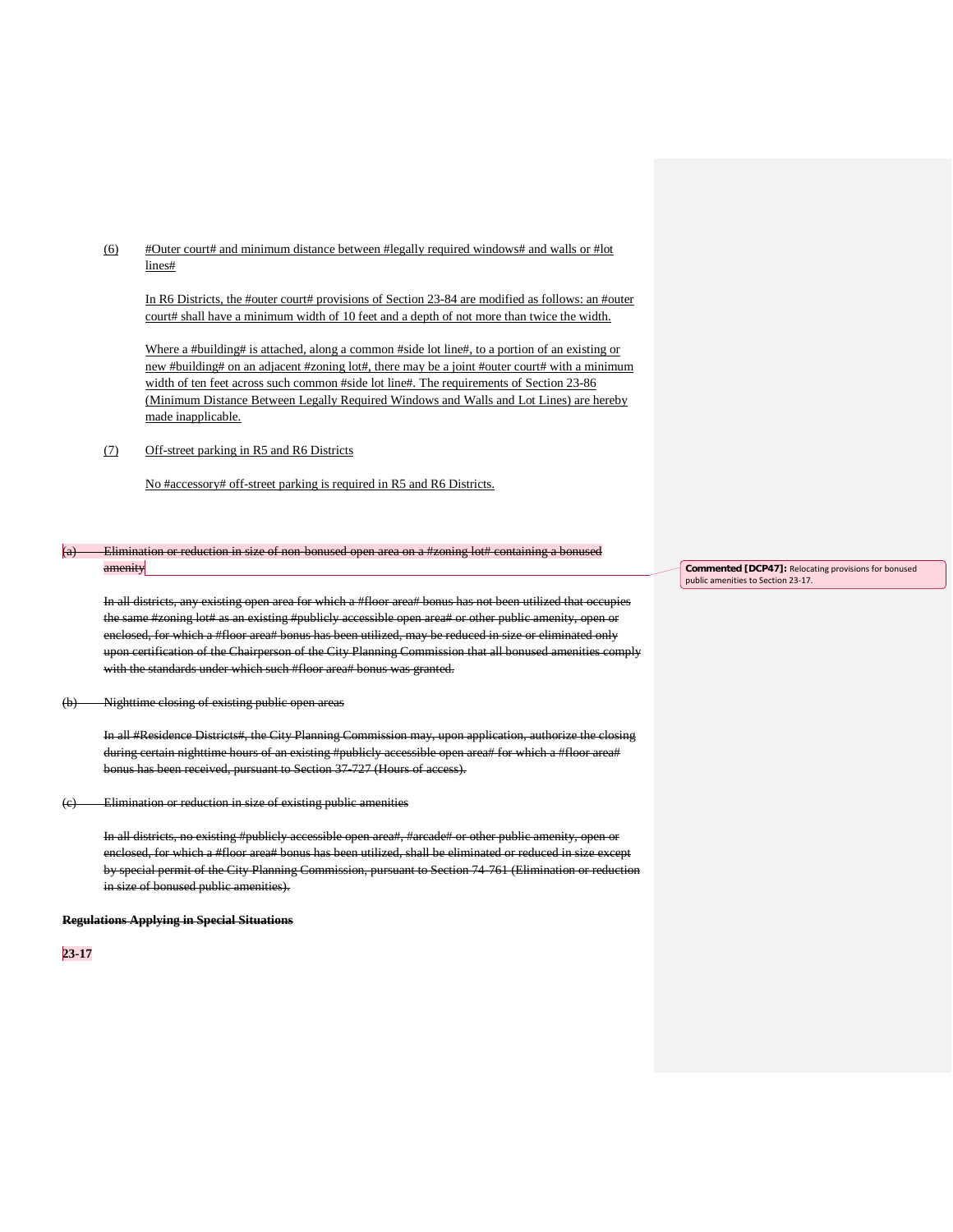|           | <b>Existing Public Amenities for Which Floor Area Bonuses Have Been Received Special Provisions for</b>                                                                                                                                                                                                                                                                                                                                                                                                         |                                                                         |
|-----------|-----------------------------------------------------------------------------------------------------------------------------------------------------------------------------------------------------------------------------------------------------------------------------------------------------------------------------------------------------------------------------------------------------------------------------------------------------------------------------------------------------------------|-------------------------------------------------------------------------|
|           | Zoning Lots Divided by District Boundaries or Subject to Different Bulk Regulations                                                                                                                                                                                                                                                                                                                                                                                                                             | Commented [DCP48]: Relocating provisions from 23-16.                    |
|           | R1 R2 R3 R4 R5 R6 R7 R8 R9 R10                                                                                                                                                                                                                                                                                                                                                                                                                                                                                  |                                                                         |
| (a)       | Elimination or reduction in size of non-bonused open area on a #zoning lot# containing a bonused<br>amenity                                                                                                                                                                                                                                                                                                                                                                                                     |                                                                         |
|           | In all districts, any existing open area for which a #floor area# bonus has not been utilized that occupies<br>the same #zoning lot# as an existing #publicly accessible open area# or other public amenity, open or<br>enclosed, for which a #floor area# bonus has been utilized, may be reduced in size or eliminated only<br>upon certification of the Chairperson of the City Planning Commission that all bonused amenities comply<br>with the standards under which such #floor area# bonus was granted. |                                                                         |
| (b)       | Nighttime closing of existing public open areas                                                                                                                                                                                                                                                                                                                                                                                                                                                                 |                                                                         |
|           | In all #Residence Districts#, the City Planning Commission may, upon application, authorize the closing<br>during certain nighttime hours of an existing #publicly accessible open area# for which a #floor area#<br>bonus has been received, pursuant to Section 37-727 (Hours of access).                                                                                                                                                                                                                     |                                                                         |
| (c)       | Elimination or reduction in size of existing public amenities                                                                                                                                                                                                                                                                                                                                                                                                                                                   |                                                                         |
|           | In all districts, no existing #publicly accessible open area#, #arcade# or other public amenity, open or<br>enclosed, for which a #floor area# bonus has been utilized, shall be eliminated or reduced in size except<br>by special permit of the City Planning Commission, pursuant to Section 74-761 (Elimination or reduction<br>in size of bonused public amenities).                                                                                                                                       |                                                                         |
|           | In all districts, as indicated, whenever a #zoning lot# is divided by a boundary between districts or is subject to                                                                                                                                                                                                                                                                                                                                                                                             |                                                                         |
|           | #bulk# regulations resulting in different minimum required #open space ratios#, different maximum #floor area<br>ratios# or different #lot coverages# on portions of the #zoning lot#, the provisions set forth in Article VII, Chapter                                                                                                                                                                                                                                                                         |                                                                         |
|           | 7, shall apply.                                                                                                                                                                                                                                                                                                                                                                                                                                                                                                 | Commented [DCP49]: Relocating split provisions to Section<br>$23 - 18.$ |
| $23 - 18$ |                                                                                                                                                                                                                                                                                                                                                                                                                                                                                                                 |                                                                         |
|           | Special Provisions for Zoning Lots Divided by District Boundaries or Subject to Different Bulk Regulations                                                                                                                                                                                                                                                                                                                                                                                                      | Commented [DCP50]: Relocating provisions from 23-17.                    |
|           | R1 R2 R3 R4 R5 R6 R7 R8 R9 R10                                                                                                                                                                                                                                                                                                                                                                                                                                                                                  |                                                                         |
|           | In all districts, as indicated, whenever a #zoning lot# is divided by a boundary between districts or is subject to<br>#bulk# regulations resulting in different minimum required #open space ratios#, different maximum #floor area                                                                                                                                                                                                                                                                            |                                                                         |

ratios# or different #lot coverages# on portions of the #zoning lot#, the provisions set forth in Article VII, Chapter

7, shall apply.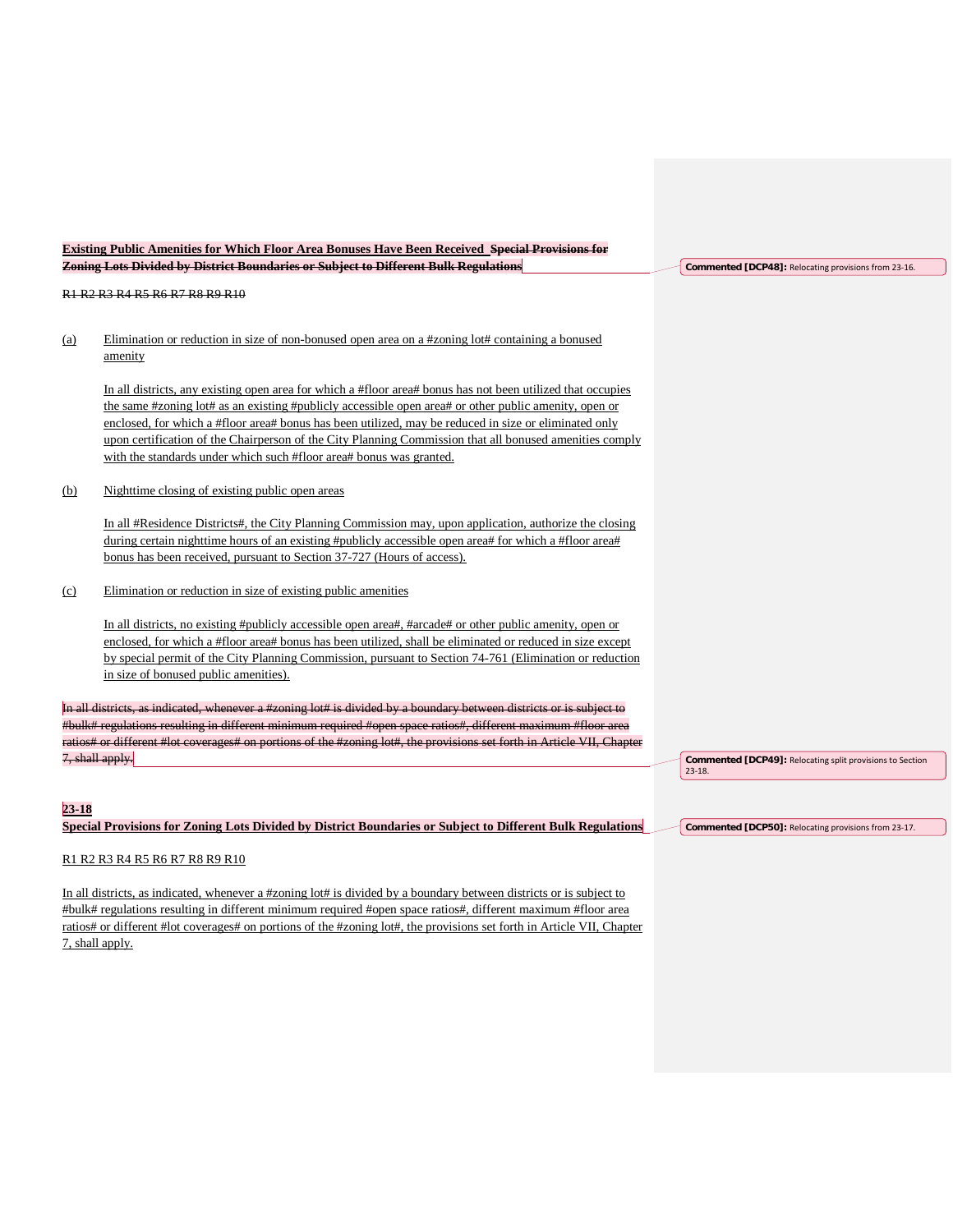# **23-20 DENSITY REGULATIONS**

| Required Floor Area per Dwelling Unit or Floor Area per Rooming Unit<br>Commented [DCP51]: Removing obsolete term.<br>R1 R2 R3 R4 R5 R6 R7 R8 R9 R10                                                                                                                                                                                                   |  |
|--------------------------------------------------------------------------------------------------------------------------------------------------------------------------------------------------------------------------------------------------------------------------------------------------------------------------------------------------------|--|
|                                                                                                                                                                                                                                                                                                                                                        |  |
|                                                                                                                                                                                                                                                                                                                                                        |  |
| This Section shall apply to existing #buildings# in which the number of #reening units# or #dwelling units# is<br>increased as well as to all new #development#.                                                                                                                                                                                       |  |
| Any given #floor area# shall be counted only once in meeting the #floor area# requirements.                                                                                                                                                                                                                                                            |  |
| In all districts, as indicated, the #floor area# requirement per #dwelling unit# or #rooming unit# shall not be less<br>than as set forth in this Section, except as provided in Sections 23-24 (Special Provisions for Buildings Used<br>Partly for Non-Residential Containing Multiple Uses) or Section 23-25 (Special Provisions for Existing Small |  |
| Commented [DCP52]: Updating cross reference.<br>Zoning Lots).                                                                                                                                                                                                                                                                                          |  |
|                                                                                                                                                                                                                                                                                                                                                        |  |
| $23 - 22$<br><b>Maximum Number of Dwelling Units or Rooming Units</b>                                                                                                                                                                                                                                                                                  |  |
| R1 R2 R3 R4 R5 R6 R7 R8 R9 R10                                                                                                                                                                                                                                                                                                                         |  |
| In all districts, as indicated, the maximum number of #dwelling units $\#$ or #rooming units is shall equal the<br>Commented [DCP53]: Removing obsolete term in the<br>paragraph.<br>maximum #residential floor area# permitted on the #zoning lot# divided by the applicable factor in the following                                                  |  |
| table. In R1 through R5 Districts, no #rooming units# shall be permitted and any #dwelling unit# shall be                                                                                                                                                                                                                                              |  |
| occupied by only one #family#. Fractions equal to or greater than three-quarters resulting from this calculation                                                                                                                                                                                                                                       |  |
| shall be considered to be one #dwelling unit#-or #rooming unit#.                                                                                                                                                                                                                                                                                       |  |
| For the purposes of this Section, where a #floor area ratio# is determined pursuant to Section 23-151 (Basic                                                                                                                                                                                                                                           |  |
| regulations for R6 through R9 Districts) Sections 23 142 or 23 143, notwithstanding the #height factor# of the<br>Commented [DCP54]: Updating cross references in this<br>paragraph.                                                                                                                                                                   |  |
| #zoning lot#, the maximum #residential floor area ratio# shall be 2.43 in an R6 District within 100 feet of a #wide<br>street#, 3.44 in an R7 District, and 6.02 in an R8 District. In an R6 District beyond 100 feet of a #wide street#, the                                                                                                          |  |
| maximum #residential floor area ratio# shall be as specified in Section 23-151 Sections 23 142 or 23 143, or 2.2,                                                                                                                                                                                                                                      |  |
| whichever is greater.                                                                                                                                                                                                                                                                                                                                  |  |
|                                                                                                                                                                                                                                                                                                                                                        |  |
| For #affordable independent residences for seniors#, there shall be no applicable #dwelling unit# factor.<br>Commented [DCP55]: Removing density factors for affordable<br>independent residences for seniors to provide greater flexibility in<br>the size of units. The use requires a regulatory agreement with a                                   |  |
| For #zoning lots# with #buildings# containing multiple #uses# or multiple #buildings# with different #uses#,<br>public agency that would regulate the size of units.                                                                                                                                                                                   |  |
| special provisions are set forth in Section 23-24 (Special Provisions for Buildings Containing Multiple Uses) to<br>determine the maximum number of #dwelling units# permitted.                                                                                                                                                                        |  |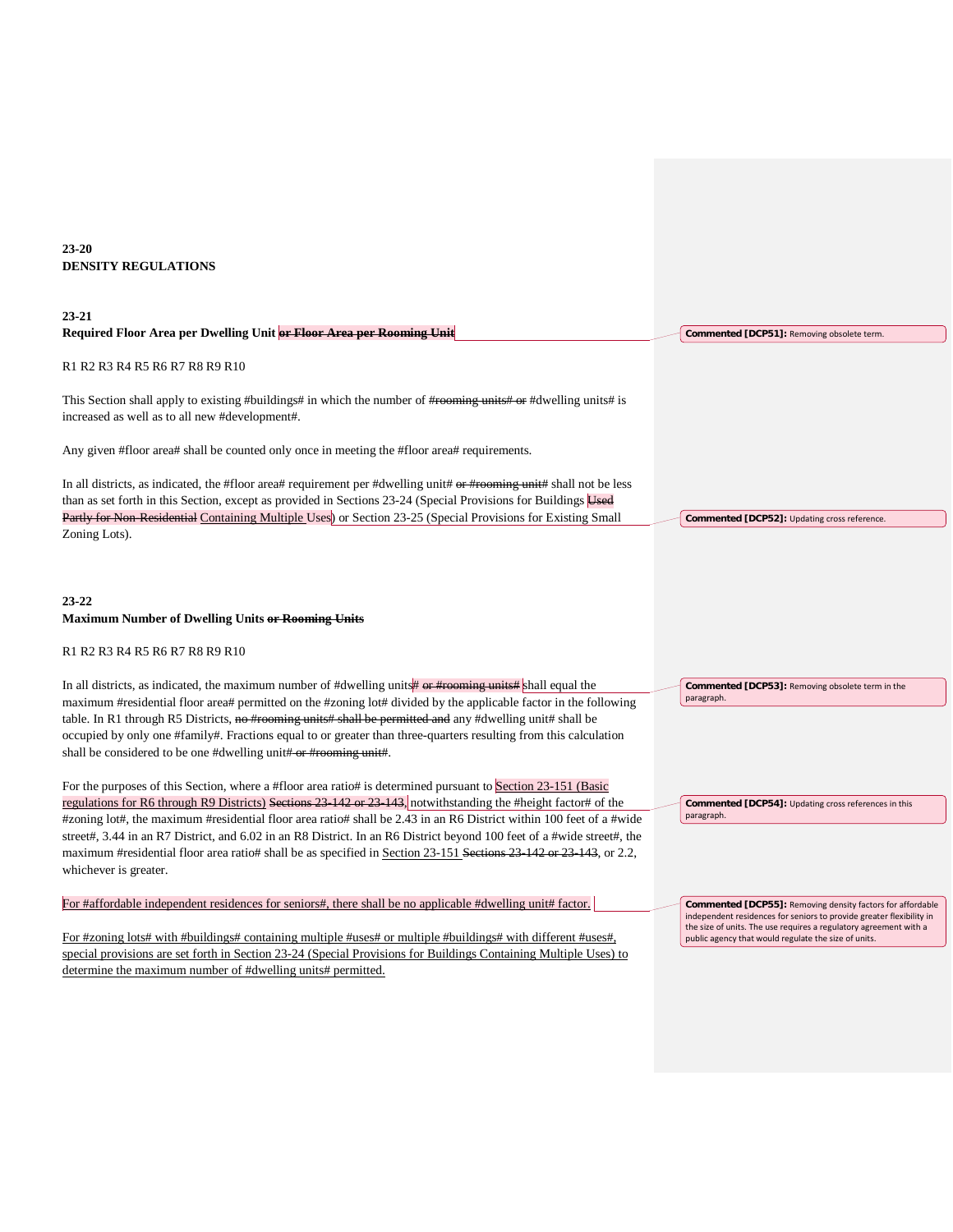# FACTOR FOR DETERMINING MAXIMUM NUMBER OF DWELLING UNITS OR ROOMING UNITS

|                                   | Factor for #Dwelling | <b>Factor for #Rooming</b> |                                                                                                                                     |
|-----------------------------------|----------------------|----------------------------|-------------------------------------------------------------------------------------------------------------------------------------|
| District                          | Units#               | Units#                     | Commented [DCP56]: Removing obsolete term.                                                                                          |
| $R1-1$                            | 4,750                |                            |                                                                                                                                     |
| $R1-2$                            | 2,850                |                            |                                                                                                                                     |
| R <sub>2</sub> , R <sub>2</sub> A | 1,900                |                            |                                                                                                                                     |
| R2X                               | 2,900                |                            |                                                                                                                                     |
| R3-1 R3-2*                        | 625                  |                            |                                                                                                                                     |
| R <sub>3</sub> A                  | 710                  |                            |                                                                                                                                     |
| R3-2 R4 R4-1 R4B                  | 870                  |                            |                                                                                                                                     |
| R3X                               | 1,000                |                            |                                                                                                                                     |
| R <sub>4</sub> A                  | 1,280                |                            |                                                                                                                                     |
| R4** R5** R5B                     | 900                  |                            |                                                                                                                                     |
| R5, R5D                           | 760                  |                            |                                                                                                                                     |
| R <sub>5</sub> A                  | 1,560                |                            |                                                                                                                                     |
| R5B***                            | 1,350                |                            |                                                                                                                                     |
| R6 R7 R8 R9 R10 R8B               | 680                  | 500                        | Commented [DCP57]: Changing the applicable density factor<br>for high density districts (R8-R10) to that which applies in R6 and R7 |
| <b>R8 R8A R8X R9 R9A</b>          | 740                  | 530                        | districts in order to provide greater flexibility in unit size in these<br>high density districts.                                  |
| R9 1 R9X R10                      | 790                  | 600                        |                                                                                                                                     |

\* for #single-# and #two-family detached# and #semi-detached residences#

\*\* for #residences# in a #predominantly built-up area#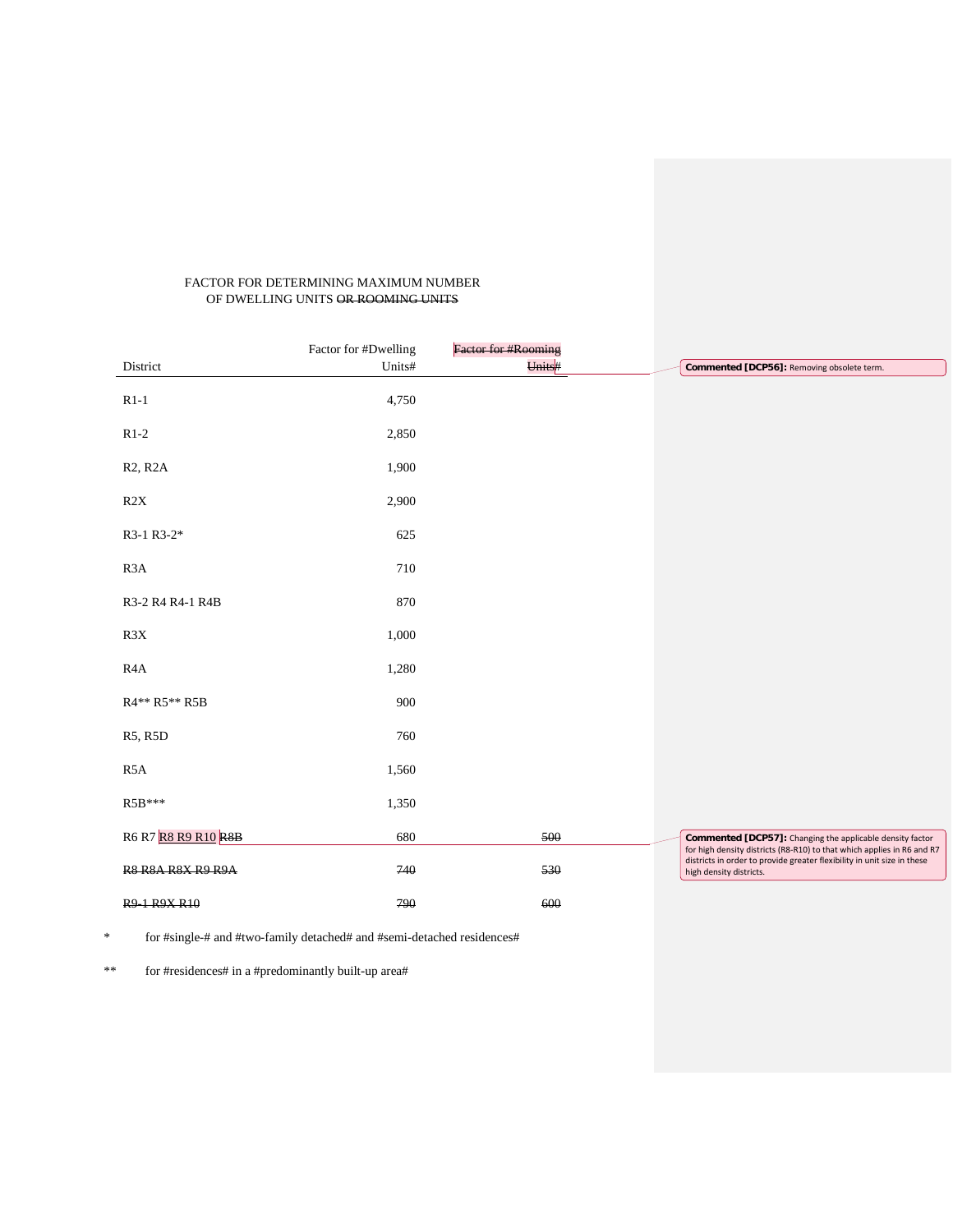\*\*\* for #zoning lots# with less than 40 feet of #street# frontage and existing on the effective date of establishing such districts on the #zoning maps#

# **23-221**

**Maximum number of dwelling units or rooming units for non-profit residences for the elderly** R3-2 R4 R5 R6 R7

In the districts indicated, except R4-1, R4A, R4B and R5A Districts, the maximum number of #dwelling units# or, where permitted, #rooming units# for #non-profit residences for the elderly#, shall equal the maximum #residential floor area# permitted on the #zoning lot# divided by the applicable factor in the following table. No #rooming units# shall be permitted in R3-2, R4 or R5 Districts. Fractions equal to or greater than three-quarters resulting from this calculation shall be considered to be one #dwelling unit# or #rooming unit#.

> FACTOR FOR DETERMINING MAXIMUM NUMBER OF DWELLING UNITS OR ROOMING UNITS

|                 | Factor for #Dwelling | <b>Factor for #Rooming</b> |
|-----------------|----------------------|----------------------------|
| <b>District</b> | Units#               | Units#                     |
|                 |                      |                            |
| $R3$ 2          | 680                  |                            |
| R4 R5B          | 680                  |                            |
|                 |                      |                            |
| R5 R5D          | 700                  |                            |
|                 |                      |                            |
| <b>R6 R7</b>    | 710                  | 570                        |

# **23-23**

### **Minimum Size of Dwelling Units**

R3 R4 R5

(a) In the districts indicated, for all #buildings# other than #affordable independent residences for seniors non-profit residences for the elderly#, each #dwelling unit# shall contain at least 300 square feet of #floor area#. **Commented [DCP59]:** Updating term.

R3 R4A R4-1

**Commented [DCP58]:** Removing special density requirements for 'non-profit residences for the elderly', as described above.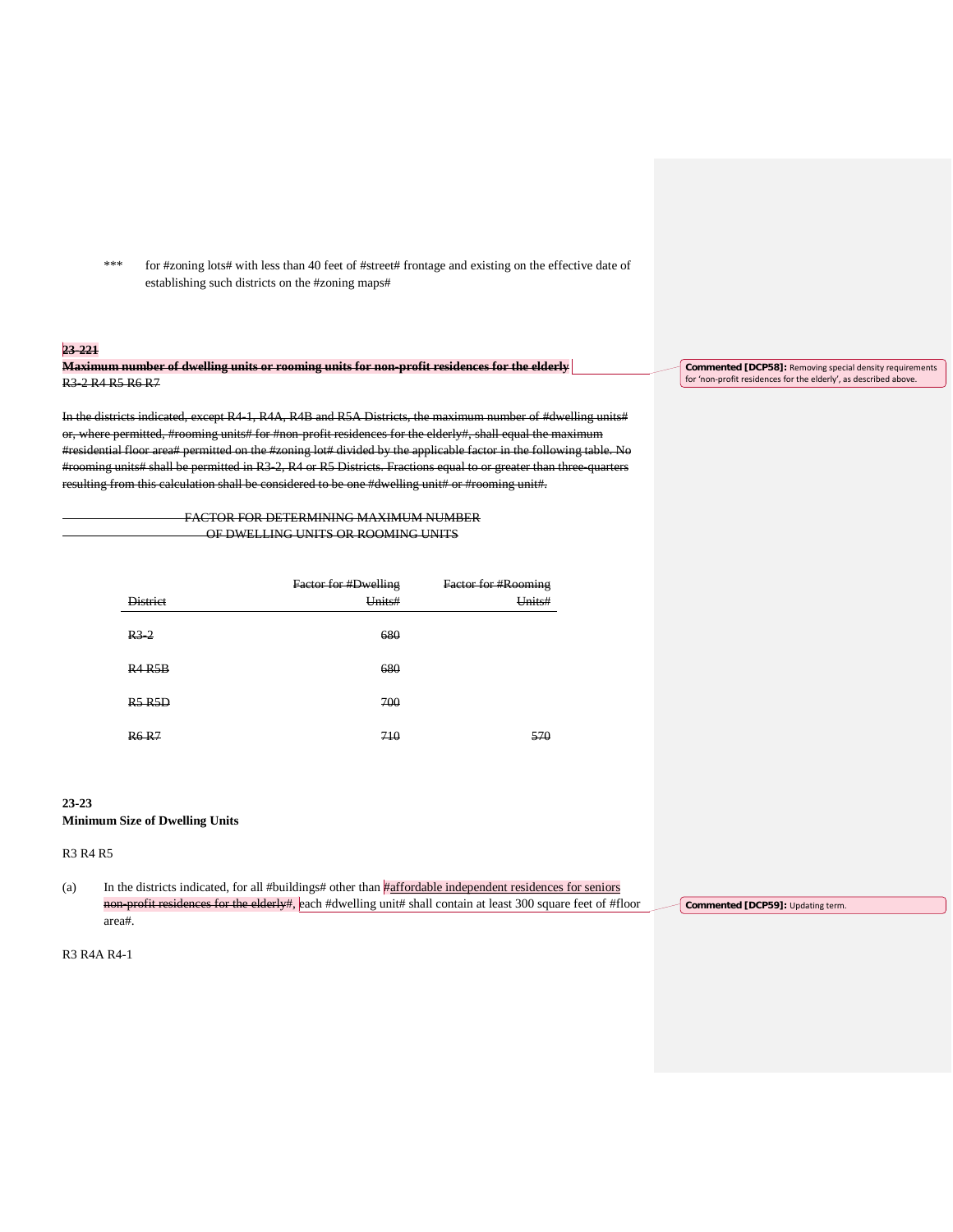(b) In the districts indicated, for all two-family #detached# and, where permitted, two-family #semidetached# and #zero lot line buildings#, one #dwelling unit# shall contain at least 925 square feet.

#### **Regulations Applying in Special Situations**

#### **23-24**

**23-30**

# **Special Provisions for Buildings Containing Multiple Uses Used Partly for Non-Residential Uses**

# R1 R2 R3 R4 R5 R6 R7 R8 R9 R10

In all districts, as indicated, if a #building# is used partly for #residene (other than #community facility uses#, the provisions for which are set forth in Article II, Chapter 4), For #zoning lots# with #buildings# containing multiple #uses# or multiple #buildings# with different #uses#, the maximum number of #dwelling units# or #rooming units# permitted on the #zoning lot# shall equal the total #residential floor area# permitted on the #zoning lot# after deducting any non-#residential floor area# and any #floor area# allocated to #affordable independent residences for seniors#, divided by the applicable factor in Section 23-22 (Maximum Number of Dwelling Units or Rooming Units). Where #floor area# in a #building# is shared by multiple #uses#, the #floor area# for such shared portion shall be proportionately attributed to such #uses#, based on the percentage each #use# occupies of the total #floor area# of the #zoning lot# less any shared #floor area#.

# **23-25 Special Provisions for Existing Small Zoning Lots**

#### R1 R2 R3 R4 R5 R6 R7 R8 R9 R10

In all districts, as indicated, notwithstanding the provisions of Section 23-22 (Maximum Number of Dwelling Units or Rooming Units), one #single-family detached residence# or, where permitted, one #single-family residence#, may be built upon a #zoning lot# consisting entirely of a tract of land that was owned separately and individually from all other adjoining tracts of land, both on December 15, 1961, and on the date of application for a building permit.

\* \* \* **LOT AREA AND LOT WIDTH REGULATIONS** 

\* \* \*

#### **Regulations Applying in Special Situations**

\* \* \*

**Commented [DCP60]:** Removing reference to separate community facility density calculation for greater clarity. All nonresidential uses, including community facilities, would use this section. **Commented [DCP61]:** Updating to reflect proposal to remove

density factor requirements for "affordable independent residences for seniors.

**Commented [DCP62]:** Clarifying how to attribute common spaces in buildings with different uses with different density requirements

**Commented [DCP63]:** Removing obsolete term.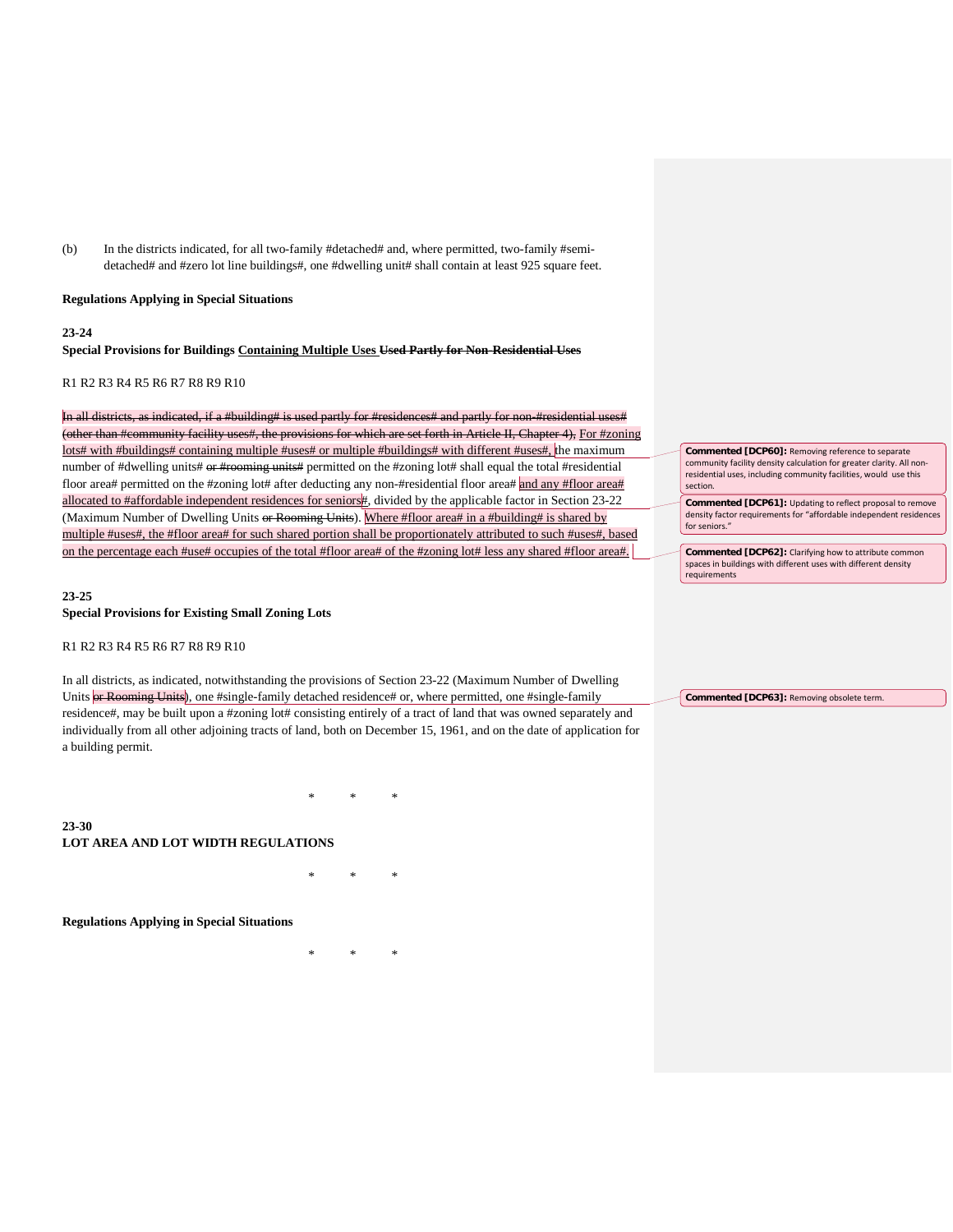# **23-35 Special Provisions for Zoning Lots Containing Certain Community Facility Uses in Lower Density Growth Management Areas**

In R1, R2, R3-1, R3A, R3X, R4-1 and R4A Districts in #lower density growth management areas#, the minimum #lot area# and #lot width# regulations of this Section shall apply to any #zoning lot# containing #buildings# used for:

(a) ambulatory diagnostic or treatment health care facilities, as listed in Section 22-14 (Use Group 4), except where such #zoning lot# contains #buildings# used for hospitals or #long-term care facilities# nursing homes as defined in the New York State Hospital Code; and

\* \* \*

\* \* \*

# **23-40 YARD REGULATIONS**

# **Definitions and General Provisions**

# **23-44 Permitted Obstructions in Required Yards or Rear Yard Equivalents**

In all #Residence Districts#, the following obstructions shall be permitted within a required #yard# or #rear yard equivalent#:

(a) In any #yard# or #rear yard equivalent#:

\* \* \*

- (b) In any #rear yard# or #rear yard equivalent#:
	- (1) Balconies, unenclosed, subject to the provisions of Section 23-13;
	- (2) Breezeways;
	- (3) Fire escapes;
	- (4) Greenhouses, non-commercial, #accessory#, limited to one #story# or 15 14 feet in height above adjoining grade, whichever is less, and limited to an area not exceeding 25 percent of a required #rear yard#;
	- (5) Parking spaces, off-street, #accessory#, for automobiles or bicycles, provided that:

**Commented [DCP64]: Updating term.**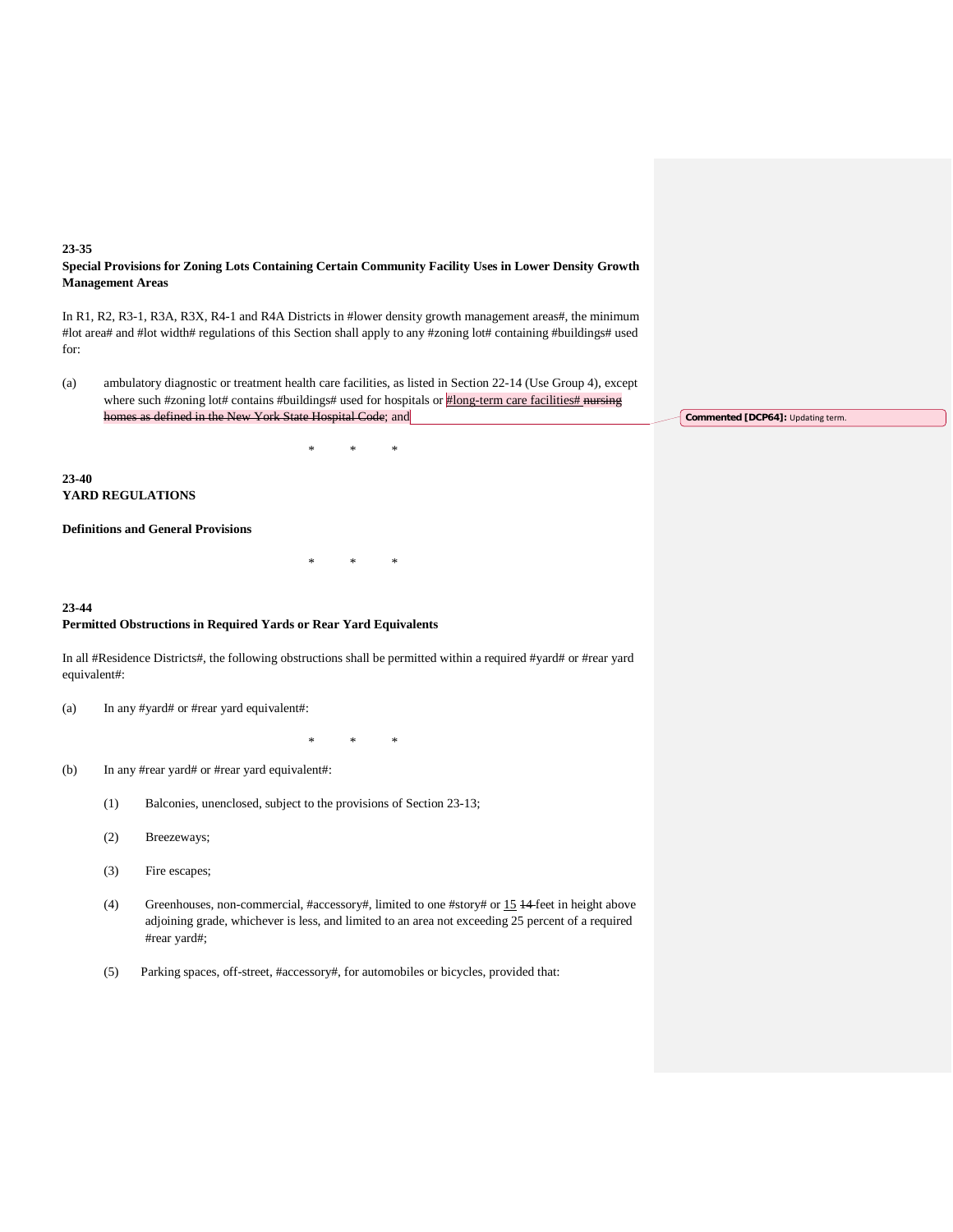- (i) if #accessory# to a #single-# or #two-family residence#, the height of a #building# containing such parking spaces shall not exceed ten feet in height above the adjoining grade and such #building# shall be #detached# from such #residence#. Furthermore, if located in an R1 District, such #building# may not be nearer than five feet to a #rear lot line# or #side lot line#. In R2A Districts, detached garages shall be included in #lot coverage#. In addition, solar energy systems, limited to 18 inches in height, as measured perpendicular to the roof surface, shall be permitted upon the roof of such #accessory building# within the #rear yard#;
- (ii) if #accessory# to any other kind of #building# containing #residences#, the height of a #building#, or portion thereof, containing such parking spaces within the #rear yard#, shall not exceed ten feet above adjoining grade, including the apex of a pitched roof in R3, R4 or R5 Districts, or **15 fourteen** feet above #curb level# or #base plane#, as applicable, in R6, R7, R8, R9 or R10 Districts. In addition, decks, parapet walls, roof thickness, skylights, vegetated roofs, and weirs, as set forth in Section 23-62 (Permitted Obstructions), and solar energy systems, limited to 18 inches in height, as measured perpendicular to the roof surface, shall be permitted upon the roof of such #accessory building# within the #rear yard#;
- (9) any portion of a #building# used for #accessory residential uses#, for #Quality Housing buildings# on #zoning lots# in R6 through R10 Districts, other than R6B, R7B, or R8B Districts, providing either #affordable housing# pursuant to the Inclusionary Housing Program, as set forth in Section 23-90, inclusive, or #affordable independent residences for seniors#, where at least 20 percent of the #floor area# of the #zoning lot# is allocated to such #use#, provided that the height of such #building# portion does not exceed one #story#, or 15 feet above the adjoining grade, whichever is less. Such space shall be accessible to all residents of the #building#. No #dwelling unit#, or portion thereof, shall be permitted in a #rear yard# or #rear yard equivalent#. In addition, decks, parapet walls, roof thickness, skylights, vegetated roofs, and weirs, as set forth in Section 23-62 (Permitted Obstructions), and solar energy systems, limited to 18 inches in height, as measured perpendicular to the roof surface, shall be permitted upon the roof of such portion of a #building# within the #rear yard#.

\* \* \*

However, no portion of a #rear yard equivalent# which is also a required #front yard# or required #side yard# may contain any obstructions not permitted in such #front yard# or #side yard#.

\* \* \*

**Basic Regulations - Side Yards**

**23-46 Minimum Required Side Yards** **Commented [DCP65]:** Updating height to permit consistent ground floor height for various uses.

**Commented [DCP66]:** Adding new provision to allow a onestory portion for accessory residential uses in the rear yard of a building "affordable independent residence for seniors" or participating in the Inclusionary Housing program, except for buildings in B suffix districts. These spaces could accommodate uses such as residential lobbies, as well as required Quality Housing amenities like recreation space, or laundry rooms.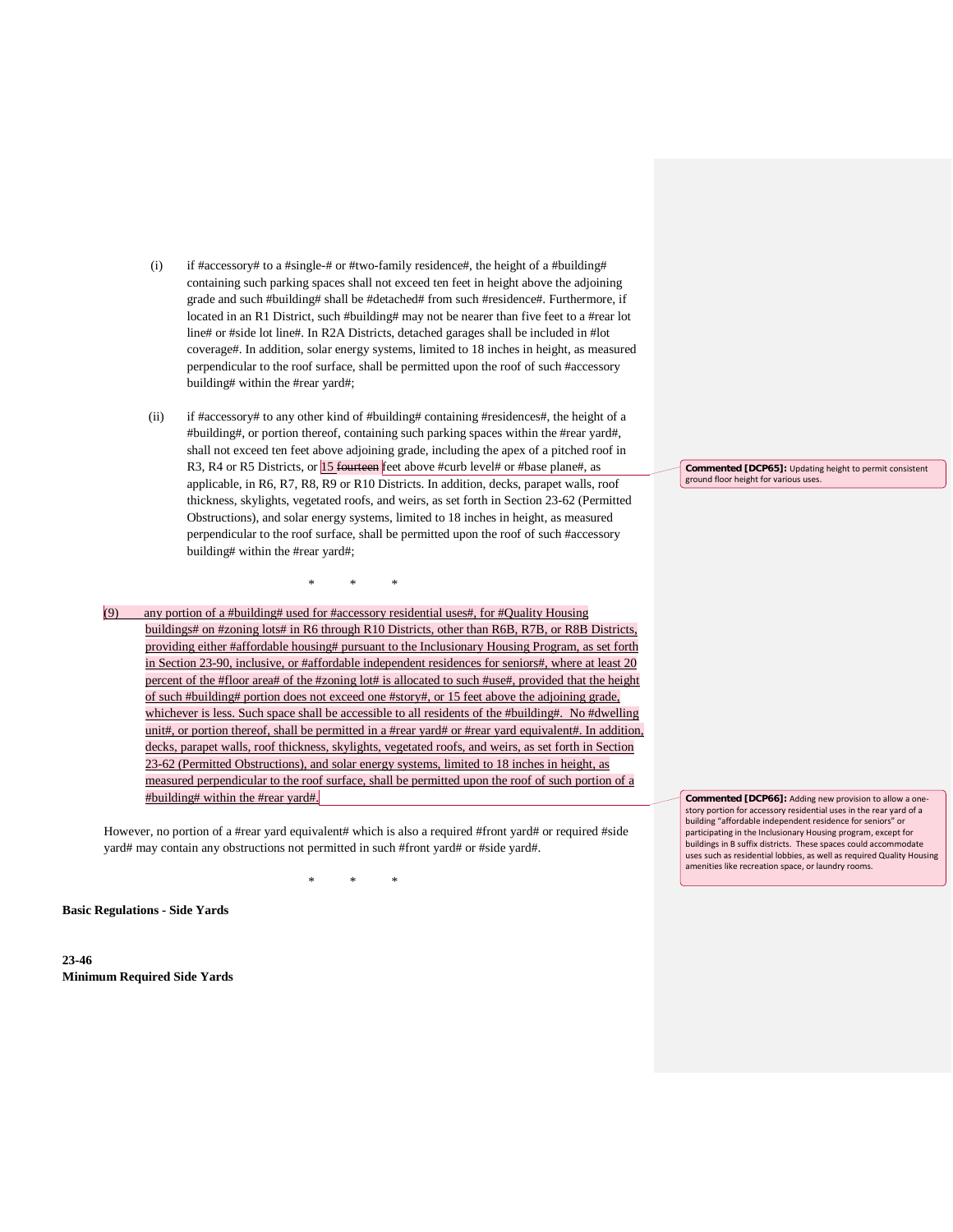# **23-462 Side yards for all other buildings containing residences**

R3-2 R4 R5 R6 R7 R8 R9 R10

In the districts indicated, except as set forth in Section 23-461 (Side yards for single- or two-family residences) or Section 23-49 (Special Provisions for Side Lot Line Walls), #side yards# shall be provided for all #zoning lots# with #buildings# containing #residences# as provided in this Section:

\* \* \*

\* \* \*

#### R6 R7 R8 R9 R10

(c) In the districts indicated, no #side yards# are required. However, if any open area extending along a #side lot line# is provided at any level, it shall have a minimum width of eight feet, measured perpendicular to the #side lot line#, and extend along the entire #side lot line#, except where a #court# is provided in accordance with the applicable provisions of Section 23-60. measure at least eight feet wide for the entire length of the #side lot line# Obstructions permitted pursuant to paragraph (a) of Section 23-44 (Permitted Obstructions in Required Yards or Rear Yard Equivalents) shall be permitted in such open areas.

\* \* \*

## **Rear Yards**

**23-52 Special Provisions for Shallow Interior Lots** R3 R4 R5 R6 R7 R8 R9 R10

#### R3 R4 R5

- (a) In the districts indicated, if an #interior lot#:
	- (1) was owned separately and individually from all other adjoining tracts of land, both on December 15, 1961, and on the date of application for a building permit; and
	- (2) is less than 70 feet deep at any point;

the depth of a required #rear yard# for such #interior lot# may be reduced by one foot for each foot by which the maximum depth of such #zoning lot# is less than 70 feet. On any #interior lot# with a maximum depth of 50 feet or less, the minimum depth of a required #rear yard# shall be ten feet.

**Commented [DCP67]:** Clarifying original intent of provision.

**Commented [DCP68]:** Separating provisions for R3 through R5 districts and R6 through R10 districts. The R3 through R5 provisions are existing regulations.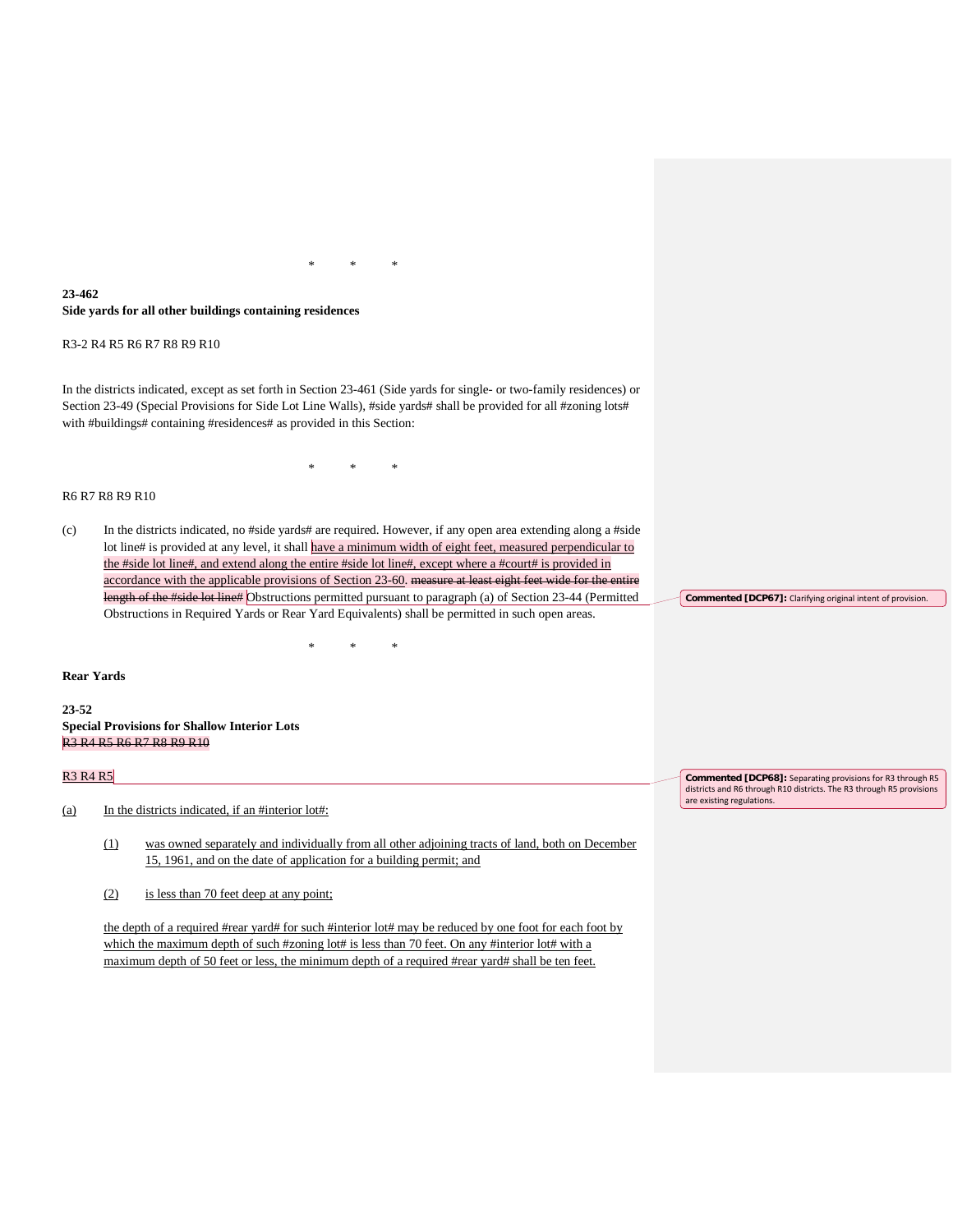# R6 R7 R8 R9 R10

## (b) In the districts indicated, if an #interior lot#, or portion thereof:

- (1) was owned separately and individually from all other adjoining tracts of land, both on December 15, 1961, and on the date of application for a building permit; and
- (2) is less than 95 feet deep at any point;

the depth of a required #rear yard#, or portion thereof, for such #interior lot#, may be reduced by six inches for each foot by which the depth of a #zoning lot#, or portion thereof, is less than 95 feet. However, in no event shall the minimum depth of a #required yard#, or portion thereof, be reduced to less than ten feet.

(c) Special provisions for #zoning lots# created after December 15, 1961

Notwithstanding the provisions of paragraph (b) of this Section, in R6 through R10 Districts, the special #rear yard# provisions of this Section may be applied to a #zoning lot# created after December 15, 1961, or portion thereof, provided that the shallow lot condition was in existence on December 15, 1961, and subsequently, such shallow lot condition on the #zoning lot#, or portion thereof, has neither increased nor decreased in depth.

# the districts indicated, if an #interior lot#:

(a) was owned separately and individually from all other adjoining tracts of land, both on December 15, 1961 and on the date of application for a building permit; and

(b) is less than 70 feet deep at any point;

the depth of a required #rear yard# for such #interior lot# may be reduced by one foot for each foot by which the maximum depth of such #zoning lot# is less than 70 feet. On any #interior lot# with a maximum depth of 50 feet or less, the minimum depth of a required #rear yard# shall be ten feet.

\* \* \*

**23-53 Special Provisions for Through Lots**

**23-532 Required rear yard equivalents** **Commented [DCP69]:** Creating new provision for R6 through R10 districts to extend applicability of permitted rear yard reduction to lots less than 95 feet. Also changes permitted yard reduction to six inches for every foot that the lot is less than 95 feet in depth.

**Commented [DCP70]:** Clarifying that yard reductions for shallow lots may be applied to zoning lots merged after 1961 provided that the shallow lot condition was in existence in 1961 and thereafter.

**Commented [DCP71]:** Relocating provisions to 23-52(a) for greater clarity.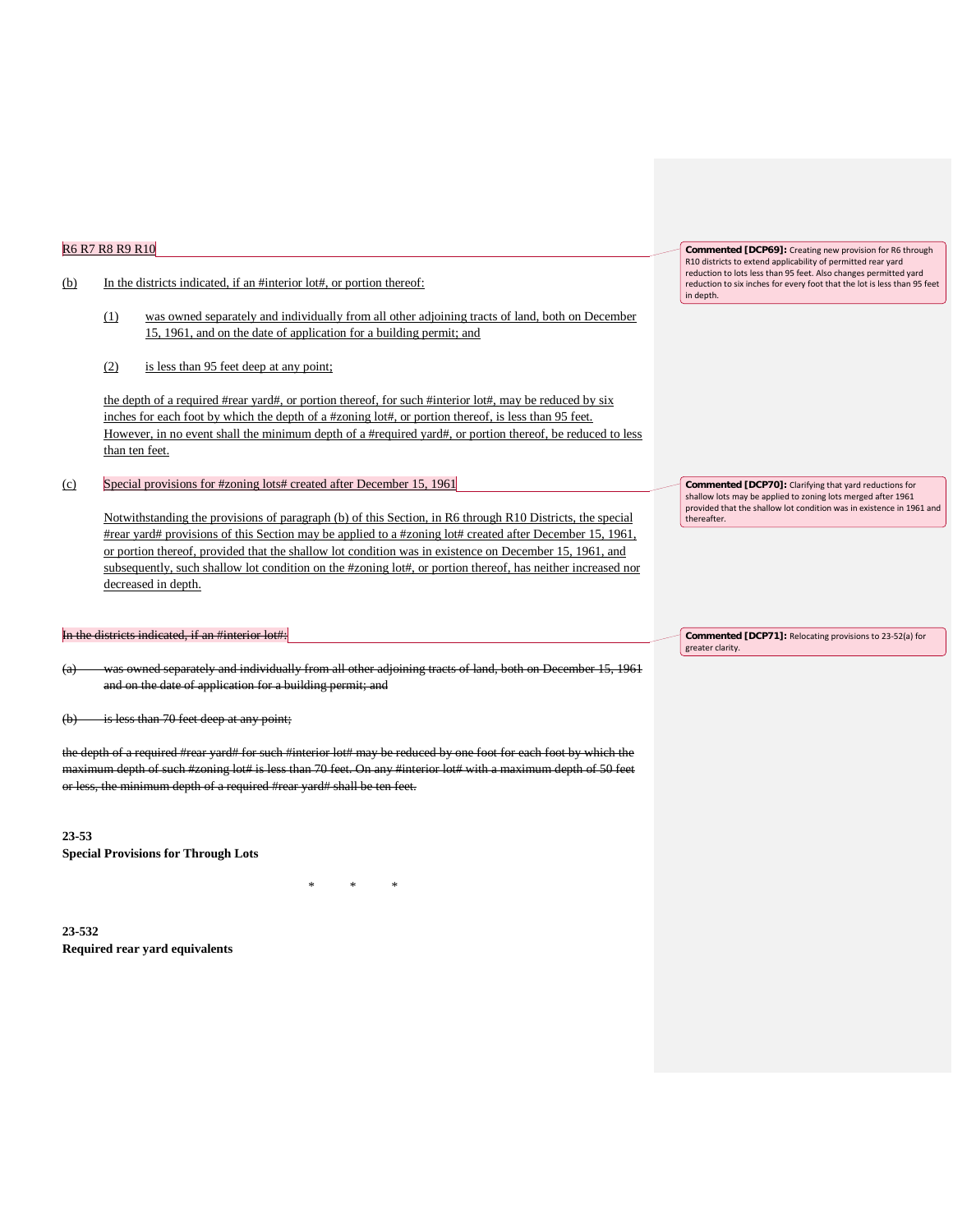# R1 R2 R3 R4 R5 R6 R7 R8 R9 R10

In all districts, except for #Quality Housing buildings# in R6 through R10 districts, the provisions for which are set forth in Section 23-533 as indicated, on any #through lot# that is 110 feet or more in maximum depth from #street# to #street#, one of the following #rear yard equivalents# shall be provided:

However, in #lower density growth management areas# and in R5D, R6A, R6B, R7A, R7B, R7D, R7X, R8A, R8B, R8X, R9A, R9D, R9X, R10A and R10X Districts, and for #Quality Housing buildings# in other R6 through R10 Districts, on any #through lot# at least 180 feet in maximum depth from #street# to #street#, a #rear yard equivalent# shall be provided only as set forth in paragraph (a) of this Section.

\* \* \*

Any such #rear yard equivalent# shall be unobstructed from its lowest level to the sky, except as provided in Section 23-44 (Permitted Obstructions in Required Yards or Rear Yard Equivalents).

#### **23-533**

**Required rear yard equivalents for Quality Housing buildings**  R6 R7 R8 R9 R10

For #Quality Housing buildings# in R6 through R10 districts, on any #through lot# that is 110 feet or more in maximum depth from #street# to #street#, a #rear yard equivalent# consisting of an open area with a minimum depth of 60 feet, midway (or within ten feet of being midway) between the two #street lines# upon which such #through lot# fronts, shall be provided.

However, for #through lots# with a depth of 190 feet or less an open area with a minimum depth equivalent to the depth required pursuant to Section 23-534 (Special Provisions for Shallow Through Lots), may be provided. Additionally, for #through lots# with a depth of 180 feet or less, one of the following #rear yard equivalents# may be provided as an alternative:

- (a) two open areas, each adjoining and extending along the full length of a #street line# and each with a minimum depth of 30 feet measured from such #street line#, except the depth of such required open area along one #street line# may be decreased, provided that a corresponding increase in the depth of the open area along the other #street line# is made; or
- (b) an open area adjoining and extending along the full length of each #side lot line# with a minimum width of 30 feet measured from each such #side lot line#, except that the width of such required open area along one #side lot line# may be decreased, provided that a corresponding increase in the depth of the open area along the other #street line# is made. If an open area along a #side lot line# is provided, it shall be at least eight feet.

Any such #rear yard equivalent# shall be unobstructed from its lowest level to the sky, except as provided in Section 23-44 (Permitted Obstructions in Required Yards or Rear Yard Equivalents).

**Commented [DCP72]:** Separating rear yard equivalent provisions for Quality Housing buildings in this section. Moving to Section 23-533.

**Commented [DCP73]:** Adding new provisions in this section to give shallow through lots using Quality Housing regulations greater flexibility in providing rear yard equivalents.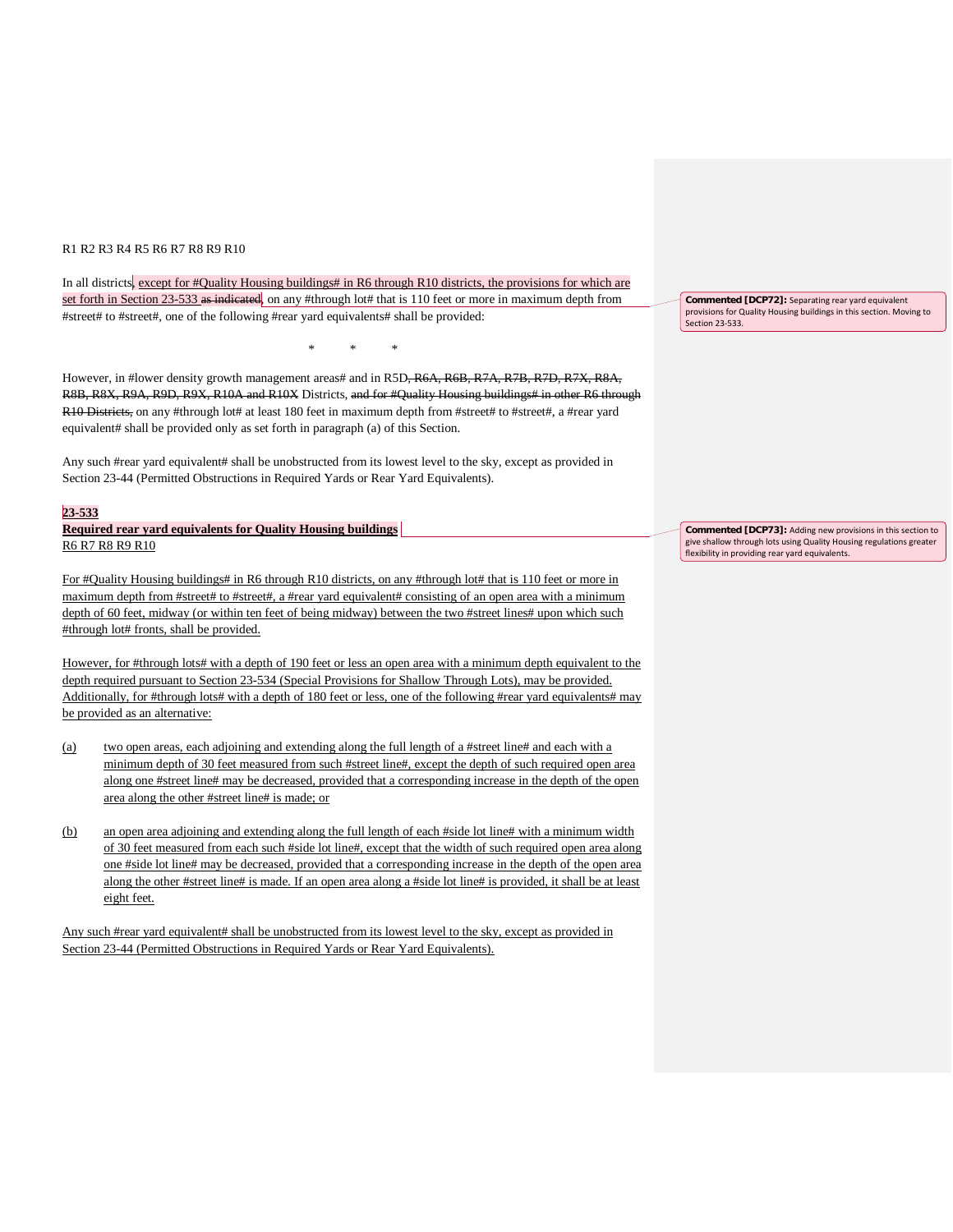| 23-534                                                                      |  |
|-----------------------------------------------------------------------------|--|
| <b>Special Provisions for Shallow Through Lots</b>                          |  |
| R <sub>6</sub> R <sub>7</sub> R <sub>8</sub> R <sub>9</sub> R <sub>10</sub> |  |

# (a) In the districts indicated, if a #through lot#, or portion thereof:

- (1) is less than 190 feet deep at any point; and
- (2) was less than 190 deep, both on December 15, 1961 and on the date of application for a building permit;

the depth of a required #rear yard equivalent#, or portion thereof, for such #through lot#, may be reduced by one foot for each foot by which the depth of a #zoning lot#, or portion thereof, is less than 190 feet. However, in no event shall the minimum depth of a required #rear yard equivalent#, or portion thereof, provided between two or more #buildings# on a single #zoning lot# be reduced to less than 40 feet, and in no event shall the minimum depth of other required #yard#, or portions thereof, be reduced to less than 20 feet.

#### (b) Special provisions for #zoning lots# created after December 15, 1961

Notwithstanding the provisions of paragraph (a) of this Section, in R6 through R10 Districts, the special #lot coverage# provisions of this Section may be applied to a #zoning lot# created after December 15, 1961, or portion thereof, provided that the shallow lot condition was in existence on December 15, 1961, and, subsequently, such shallow lot condition on the #zoning lot#, or portion thereof, has neither increased nor decreased in depth.

\* \* \*

\* \* \*

**23-54 Other Special Provisions for Rear Yards**

**23-543 For zoning lots with multiple rear lot lines**

R1 R2 R3 R4 R5 R6 R7 R8 R9 R10

In all districts, as indicated, for #zoning lots# with multiple #rear lot lines#, if a #rear yard# extends from a #rear lot line# away from the #street line# which is used to determine such #rear lot line#, the following rules shall apply along such #rear lot line#:

**Commented [DCP74]:** Adding new provision to allow yard equivalent reduction for shallow lots, similar to the interior lot reduction for shallow lots above.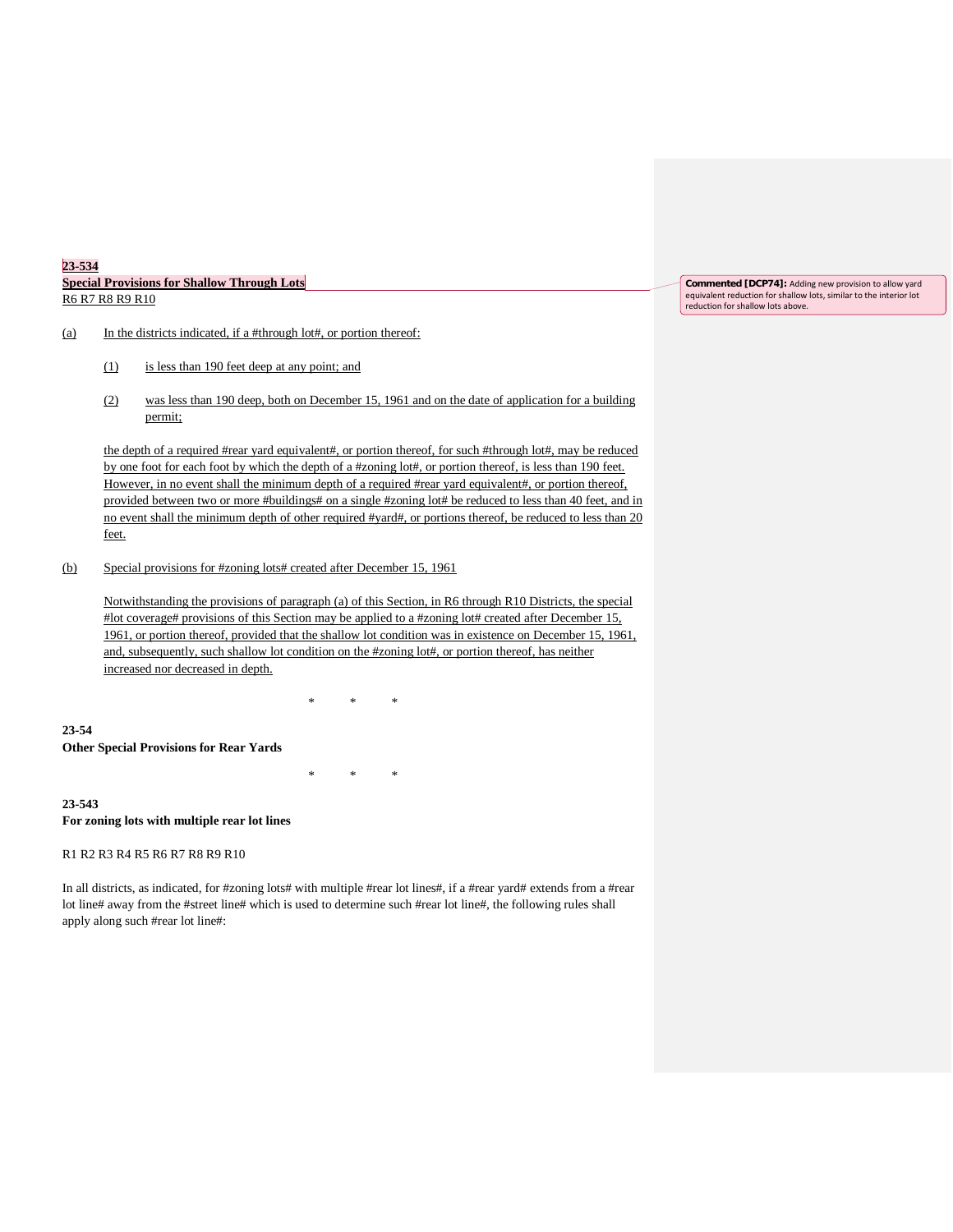| In all districts, a #rear yard# with a minimum depth of 30 feet shall be provided where such #rear lot line#<br>(a)<br>coincides with a #rear lot line# of an adjoining #zoning lot# $\frac{1}{k}$ except as modified in Section 23-52 (Special<br>Provisions for Shallow Interior Lots).<br>Commented [DCP75]: Clarifying applicability of shallow lot<br>provisions.<br>23-544<br>In certain districts<br>R2X<br>In the district indicated, a #residential building# may extend ten feet into a required #rear yard# or #rear yard<br>equivalent# pursuant to the provisions of Section 23-631 (General provisions Height and setback in $R1$ , $R2$ , $R3$ ,<br>R4 or R5 Districts).<br>Commented [DCP76]: Updating cross reference.<br>23-60<br><b>HEIGHT AND SETBACK REGULATIONS</b><br><b>Definitions and General Provisions</b><br>23-61<br><b>Definitions Applicability</b><br>Commented [DCP77]: Section 23-60, including all sub-<br>sections, is re-organized to locate provisions for quality housing in<br>R1 R2 R3 R4 R5 R6 R7 R8 R9 R10<br>its own section.<br>The general structure will now be:<br>23-61 - Applicability<br>Words in italics are defined in Section 12 10 (DEFINITIONS) or, if applicable exclusively to this Section, in this |
|-----------------------------------------------------------------------------------------------------------------------------------------------------------------------------------------------------------------------------------------------------------------------------------------------------------------------------------------------------------------------------------------------------------------------------------------------------------------------------------------------------------------------------------------------------------------------------------------------------------------------------------------------------------------------------------------------------------------------------------------------------------------------------------------------------------------------------------------------------------------------------------------------------------------------------------------------------------------------------------------------------------------------------------------------------------------------------------------------------------------------------------------------------------------------------------------------------------------------------------------------------------------|
|                                                                                                                                                                                                                                                                                                                                                                                                                                                                                                                                                                                                                                                                                                                                                                                                                                                                                                                                                                                                                                                                                                                                                                                                                                                                 |
|                                                                                                                                                                                                                                                                                                                                                                                                                                                                                                                                                                                                                                                                                                                                                                                                                                                                                                                                                                                                                                                                                                                                                                                                                                                                 |
|                                                                                                                                                                                                                                                                                                                                                                                                                                                                                                                                                                                                                                                                                                                                                                                                                                                                                                                                                                                                                                                                                                                                                                                                                                                                 |
|                                                                                                                                                                                                                                                                                                                                                                                                                                                                                                                                                                                                                                                                                                                                                                                                                                                                                                                                                                                                                                                                                                                                                                                                                                                                 |
|                                                                                                                                                                                                                                                                                                                                                                                                                                                                                                                                                                                                                                                                                                                                                                                                                                                                                                                                                                                                                                                                                                                                                                                                                                                                 |
|                                                                                                                                                                                                                                                                                                                                                                                                                                                                                                                                                                                                                                                                                                                                                                                                                                                                                                                                                                                                                                                                                                                                                                                                                                                                 |
|                                                                                                                                                                                                                                                                                                                                                                                                                                                                                                                                                                                                                                                                                                                                                                                                                                                                                                                                                                                                                                                                                                                                                                                                                                                                 |
|                                                                                                                                                                                                                                                                                                                                                                                                                                                                                                                                                                                                                                                                                                                                                                                                                                                                                                                                                                                                                                                                                                                                                                                                                                                                 |
|                                                                                                                                                                                                                                                                                                                                                                                                                                                                                                                                                                                                                                                                                                                                                                                                                                                                                                                                                                                                                                                                                                                                                                                                                                                                 |
|                                                                                                                                                                                                                                                                                                                                                                                                                                                                                                                                                                                                                                                                                                                                                                                                                                                                                                                                                                                                                                                                                                                                                                                                                                                                 |
|                                                                                                                                                                                                                                                                                                                                                                                                                                                                                                                                                                                                                                                                                                                                                                                                                                                                                                                                                                                                                                                                                                                                                                                                                                                                 |
|                                                                                                                                                                                                                                                                                                                                                                                                                                                                                                                                                                                                                                                                                                                                                                                                                                                                                                                                                                                                                                                                                                                                                                                                                                                                 |
|                                                                                                                                                                                                                                                                                                                                                                                                                                                                                                                                                                                                                                                                                                                                                                                                                                                                                                                                                                                                                                                                                                                                                                                                                                                                 |
|                                                                                                                                                                                                                                                                                                                                                                                                                                                                                                                                                                                                                                                                                                                                                                                                                                                                                                                                                                                                                                                                                                                                                                                                                                                                 |
|                                                                                                                                                                                                                                                                                                                                                                                                                                                                                                                                                                                                                                                                                                                                                                                                                                                                                                                                                                                                                                                                                                                                                                                                                                                                 |
|                                                                                                                                                                                                                                                                                                                                                                                                                                                                                                                                                                                                                                                                                                                                                                                                                                                                                                                                                                                                                                                                                                                                                                                                                                                                 |
|                                                                                                                                                                                                                                                                                                                                                                                                                                                                                                                                                                                                                                                                                                                                                                                                                                                                                                                                                                                                                                                                                                                                                                                                                                                                 |
|                                                                                                                                                                                                                                                                                                                                                                                                                                                                                                                                                                                                                                                                                                                                                                                                                                                                                                                                                                                                                                                                                                                                                                                                                                                                 |
|                                                                                                                                                                                                                                                                                                                                                                                                                                                                                                                                                                                                                                                                                                                                                                                                                                                                                                                                                                                                                                                                                                                                                                                                                                                                 |
|                                                                                                                                                                                                                                                                                                                                                                                                                                                                                                                                                                                                                                                                                                                                                                                                                                                                                                                                                                                                                                                                                                                                                                                                                                                                 |
|                                                                                                                                                                                                                                                                                                                                                                                                                                                                                                                                                                                                                                                                                                                                                                                                                                                                                                                                                                                                                                                                                                                                                                                                                                                                 |
|                                                                                                                                                                                                                                                                                                                                                                                                                                                                                                                                                                                                                                                                                                                                                                                                                                                                                                                                                                                                                                                                                                                                                                                                                                                                 |
|                                                                                                                                                                                                                                                                                                                                                                                                                                                                                                                                                                                                                                                                                                                                                                                                                                                                                                                                                                                                                                                                                                                                                                                                                                                                 |
|                                                                                                                                                                                                                                                                                                                                                                                                                                                                                                                                                                                                                                                                                                                                                                                                                                                                                                                                                                                                                                                                                                                                                                                                                                                                 |
|                                                                                                                                                                                                                                                                                                                                                                                                                                                                                                                                                                                                                                                                                                                                                                                                                                                                                                                                                                                                                                                                                                                                                                                                                                                                 |
|                                                                                                                                                                                                                                                                                                                                                                                                                                                                                                                                                                                                                                                                                                                                                                                                                                                                                                                                                                                                                                                                                                                                                                                                                                                                 |
|                                                                                                                                                                                                                                                                                                                                                                                                                                                                                                                                                                                                                                                                                                                                                                                                                                                                                                                                                                                                                                                                                                                                                                                                                                                                 |
| 23-62 - Permitted Obstructions                                                                                                                                                                                                                                                                                                                                                                                                                                                                                                                                                                                                                                                                                                                                                                                                                                                                                                                                                                                                                                                                                                                                                                                                                                  |
| Section.<br>23-63 - Height and Setback Requirements in R1 Through R5<br><b>Districts</b>                                                                                                                                                                                                                                                                                                                                                                                                                                                                                                                                                                                                                                                                                                                                                                                                                                                                                                                                                                                                                                                                                                                                                                        |
| 23-64 - Basic Height and Setback Requirements<br>In all districts, as indicated, height and setback regulations for a #building or other structure# shall be as set forth                                                                                                                                                                                                                                                                                                                                                                                                                                                                                                                                                                                                                                                                                                                                                                                                                                                                                                                                                                                                                                                                                       |
| 23-65 - Tower Regulations<br>in Section 23-60 (HEIGHT AND SETBACK REGULATIONS), inclusive.<br>23-66 - Height and Setback Requirements for Quality Housing                                                                                                                                                                                                                                                                                                                                                                                                                                                                                                                                                                                                                                                                                                                                                                                                                                                                                                                                                                                                                                                                                                       |
| <b>Buildings</b>                                                                                                                                                                                                                                                                                                                                                                                                                                                                                                                                                                                                                                                                                                                                                                                                                                                                                                                                                                                                                                                                                                                                                                                                                                                |
| 23-67 - Special Provisions for Certain Areas<br>Height and setback regulations applicable to R1 through R5 Districts are set forth in Section 23-63. #Buildings#<br>23-68 - Special Provisions for Zoning Lots Divided by District                                                                                                                                                                                                                                                                                                                                                                                                                                                                                                                                                                                                                                                                                                                                                                                                                                                                                                                                                                                                                              |
| in R5D districts shall also comply with additional provisions set forth in Article II, Chapter 8.<br><b>Boundaries</b>                                                                                                                                                                                                                                                                                                                                                                                                                                                                                                                                                                                                                                                                                                                                                                                                                                                                                                                                                                                                                                                                                                                                          |
| 23-69 - Special Height Limitations                                                                                                                                                                                                                                                                                                                                                                                                                                                                                                                                                                                                                                                                                                                                                                                                                                                                                                                                                                                                                                                                                                                                                                                                                              |
| Height and setback regulations applicable to R6 through R10 Districts are set forth in Sections 23-64 (Basic<br>Commented [DCP78]: Removing unnecessary reference to<br>definitions.                                                                                                                                                                                                                                                                                                                                                                                                                                                                                                                                                                                                                                                                                                                                                                                                                                                                                                                                                                                                                                                                            |
| Height and Setback Requirements), 23-65 (Tower Regulations) and 23-66 (Height and Setback Requirements for<br>Commented [DCP79]: Adding new introductory text in this                                                                                                                                                                                                                                                                                                                                                                                                                                                                                                                                                                                                                                                                                                                                                                                                                                                                                                                                                                                                                                                                                           |
| Quality Housing Buildings), as applicable.<br>section to make applicability of these following sections clearer.                                                                                                                                                                                                                                                                                                                                                                                                                                                                                                                                                                                                                                                                                                                                                                                                                                                                                                                                                                                                                                                                                                                                                |
|                                                                                                                                                                                                                                                                                                                                                                                                                                                                                                                                                                                                                                                                                                                                                                                                                                                                                                                                                                                                                                                                                                                                                                                                                                                                 |
| In R6A, R6B, R7A, R7B, R7D, R7X, R8A, R8B, R8X, R9A, R9D, R9X, R10A or R10X Districts, all #buildings#                                                                                                                                                                                                                                                                                                                                                                                                                                                                                                                                                                                                                                                                                                                                                                                                                                                                                                                                                                                                                                                                                                                                                          |

In R6, R7, R8, R9 or R10 Districts without a letter suffix, a #building# may be #developed# or #enlarged# pursuant to the basic height and setback requirements of Sections 23-62, 23-64 or 23-65, as applicable, or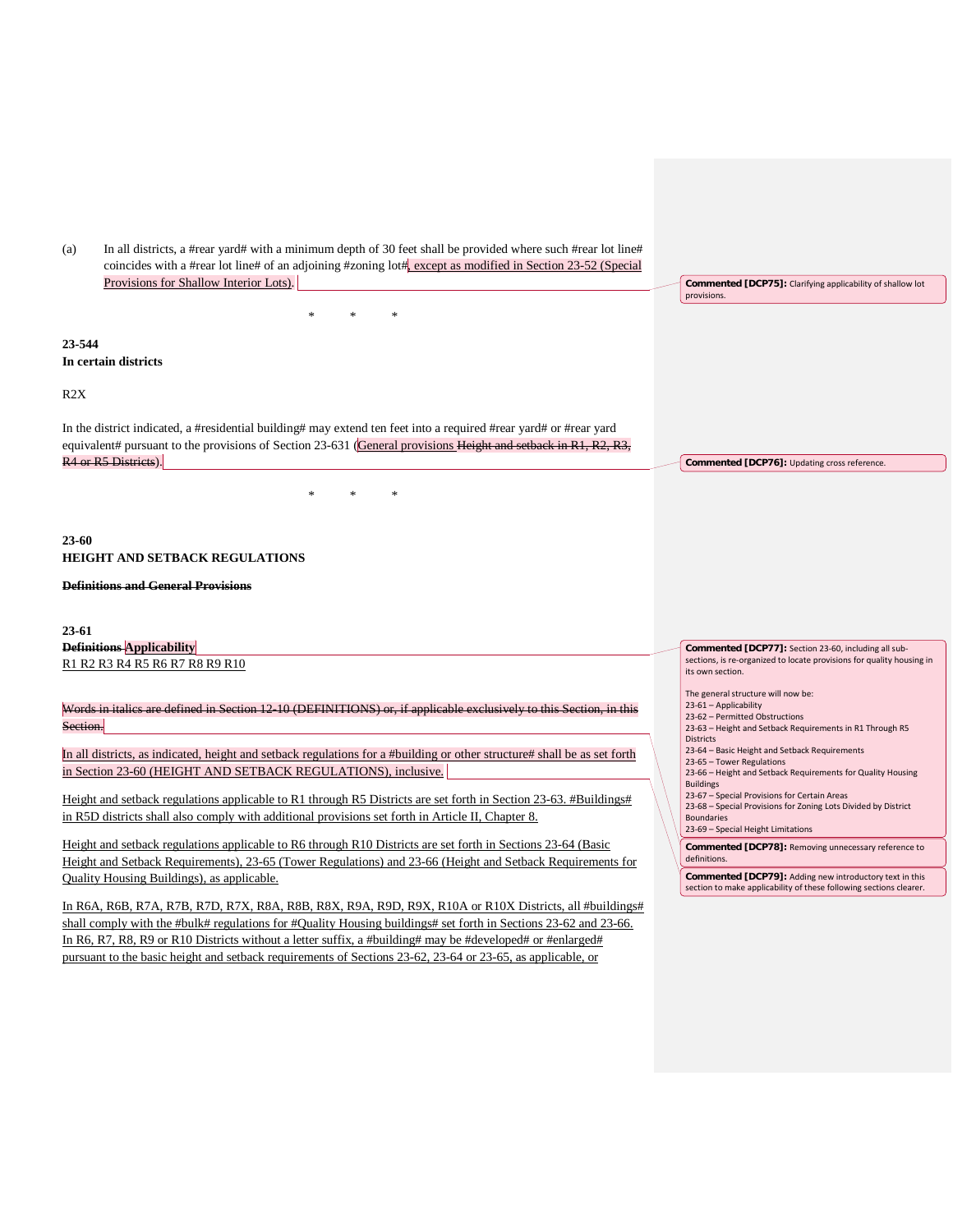pursuant to the #bulk# regulations for #Quality Housing buildings#. All #Quality Housing buildings# shall also comply with additional provisions set forth in Article II, Chapter 8, as applicable.

Special height and setback provisions are set forth in Sections 23-67 (Special Height and Setback Provisions for Certain Areas) for #zoning lots# adjoining a #public park#, as well as for certain areas in Community Districts 7, 4 and 9 in the Borough of Manhattan. Additional provisions are set forth in Sections 23-68 (Special Provisions for Zoning Lots Divided by District Boundaries) and 23-69 (Special Height Limitations).

# **23-62**

# **Permitted Obstructions**

In all #Residence Districts#, except as provided in Section 23-621 (Permitted obstructions in certain districts), the obstructions listed in paragraphs (a) through (r) in this Section shall be permitted to penetrate a maximum height limit or #sky exposure plane# set forth in Sections 23-63 (Height and Setback Requirements in R1 Through R5 Districts Maximum Height of Walls and Required Setbacks), 23-64 (Basic Height and Setback Requirements Alternate Front Setbacks), 23-66 (Height and Setback Requirements for Quality Housing Buildings) or 23-69 (Special Height Limitations):

(a) Awnings and other sun control devices, provided that when located at a level higher than the first #story#, excluding a #basement#, all such awnings and other sun control devices:

\* \* \*

(c) #Building# columns, having an aggregate width equal to not more than 20 percent of the #aggregate width of street walls# of a #building#, to a depth not exceeding 12 inches, in an #initial setback distance#, optional front open area, or any other required setback distance or open area set forth in Sections 23-63, 23-64, or 23-65 (Tower Regulations) or 23-66;

(d) Chimneys or flues, with a total width not exceeding 10 percent of the #aggregate width of street walls# of a #building# at any level;

\* \* \*

**23-621 Permitted obstructions in certain districts**

# R2A R2X R3 R4 R4A R4-1 R5A

(a) In the districts indicated, permitted obstructions are limited to chimneys, exterior wall thickness, flag poles or aerials, parapet walls, roof thickness, skylights, solar energy systems and vegetated roofs pursuant to Section 23-62. However, in R3-2, and R4 Districts, except R4A, R4B and R4-1 Districts, elevator or stair bulkheads, roof water tanks and #accessory# mechanical equipment provided pursuant to paragraph (g) of Section 23-62 shall be permitted for #buildings# containing #affordable independent residences for seniors#.

**Commented [DCP82]:** Updating the applicable cross

reference.

**Commented [DCP80]:** Updating cross-references. **Commented [DCP81]:** Updating various cross references.

**Commented [DCP83]:** Adding provision to permit elevators, bulkheads and other rooftop structures as permitted obstructions in certain districts, consistent with the programmatic requirements for these building types.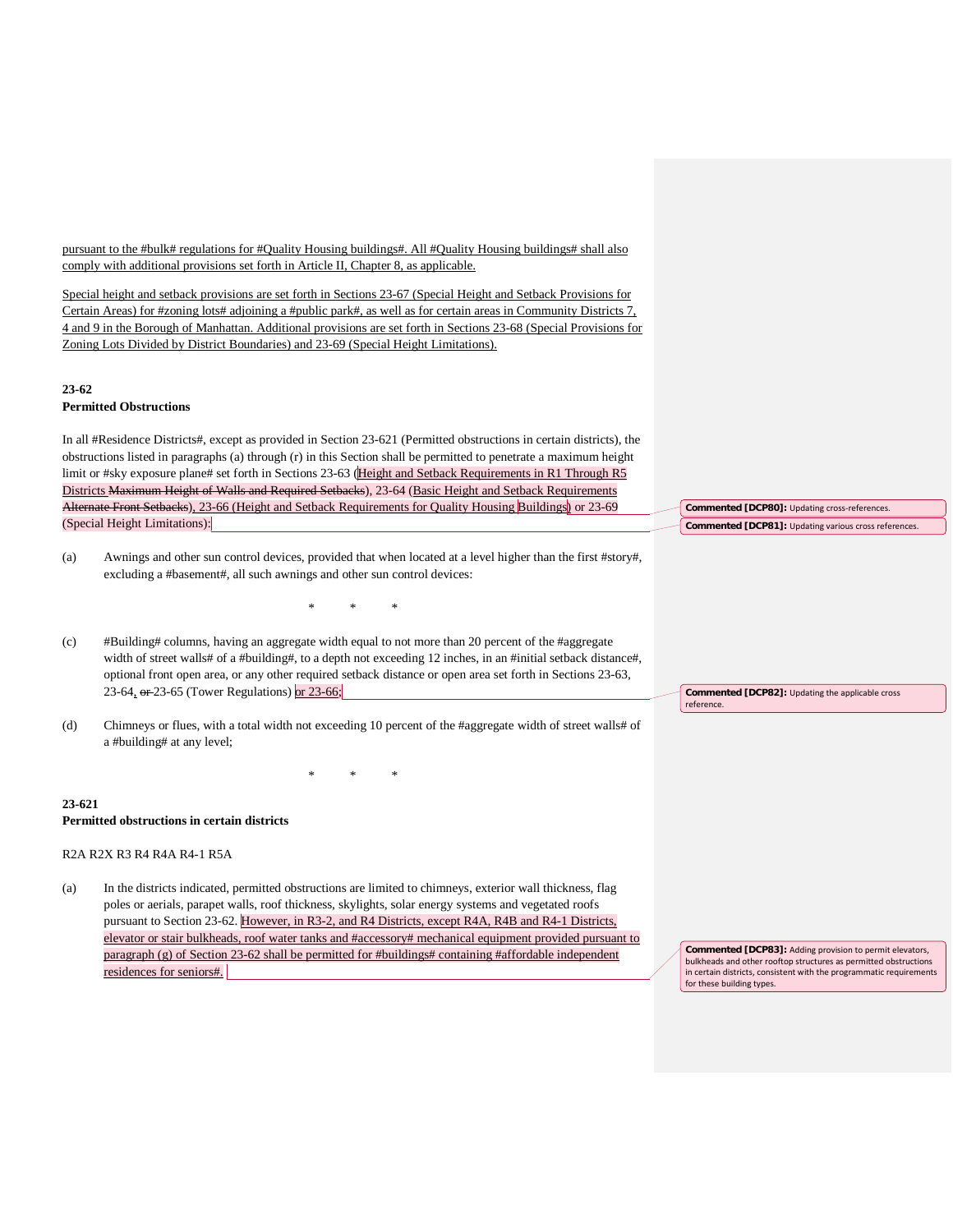R6 R7 R8 R9 R10 R6A R6B R7A R7B R7D R7X R8A R8B R8X R9A R9D R9X R10A R10X

\* \* \*

| (c)              | In the districts indicated, for #Quality Housing building#, and for #Quality Housing buildings# in other                                                                                                                                    |                                                                                                                                                                                                                        |
|------------------|---------------------------------------------------------------------------------------------------------------------------------------------------------------------------------------------------------------------------------------------|------------------------------------------------------------------------------------------------------------------------------------------------------------------------------------------------------------------------|
|                  | R6, R7, R8, R9 and R10 Districts, the permitted obstructions set forth in Section 23-62 shall apply to any                                                                                                                                  | Commented [DCP84]: Simplifying text to provide greater                                                                                                                                                                 |
|                  | #building or other structure#, except that within a required front setback distance above a maximum base<br>height, the following rules shall apply:                                                                                        | clarity.                                                                                                                                                                                                               |
|                  |                                                                                                                                                                                                                                             |                                                                                                                                                                                                                        |
| $23 - 63$        |                                                                                                                                                                                                                                             |                                                                                                                                                                                                                        |
|                  | <b>Maximum Height of Walls and Required Setbacks-Height and Setback Requirements in R1 Through R5</b>                                                                                                                                       |                                                                                                                                                                                                                        |
| <b>Districts</b> |                                                                                                                                                                                                                                             | <b>Commented [DCP85]:</b> Making a series of formatting changes                                                                                                                                                        |
|                  | R1 R2 R3 R4 R5 R6 R7 R8 R9 R10                                                                                                                                                                                                              | to this section for clarity.<br>. This section, inclusive of all the sub-sections, is being modified<br>to only apply to R1 through R5 districts.<br>• All provisions pertaining to R6 through R10 districts are being |
|                  | In the districts indicated, the height and setback of a #building or other structure# shall be as set forth in Section<br>23-631 (General provisions). Additional provisions pertaining to required side and rear setbacks are set forth in | moved to 23-64, 23-65, and 23-66.<br>• In addition, provisions applying to certain areas is being moved                                                                                                                |
|                  | Section 23-632 (Required side and rear setbacks).                                                                                                                                                                                           | to 23-67.                                                                                                                                                                                                              |
|                  |                                                                                                                                                                                                                                             | Commented [DCP86]: Adding new introductory language to<br>make applicability of this Section clearer.                                                                                                                  |
|                  | In all districts, as indicated, the maximum height of a front wall or of any other portion of a #building or other                                                                                                                          |                                                                                                                                                                                                                        |
|                  | structure# shall be set forth in this Section, except as otherwise provided in Sections 23-62 (Permitted                                                                                                                                    |                                                                                                                                                                                                                        |
|                  | Obstructions), 23 64 (Alternate Front Setbacks), 23 65 (Tower Regulations), 23 692 (Height limitations for                                                                                                                                  |                                                                                                                                                                                                                        |
|                  | narrow buildings or enlargements), 23 693 (Special provisions applying adjacent to R1 through R6B Districts) or                                                                                                                             |                                                                                                                                                                                                                        |
|                  | 74 85 (Special Height and Setback Regulations).                                                                                                                                                                                             | Commented [DCP87]: Removing since applicability is now<br>established in 23-61.                                                                                                                                        |
| 23-631           | Height and setback in R1, R2, R3, R4 and R5 Districts General provisions                                                                                                                                                                    |                                                                                                                                                                                                                        |
|                  | Height and setback regulations for R1 through R5 Districts are set forth in this Section. Such maximum heights                                                                                                                              |                                                                                                                                                                                                                        |
|                  | may only be penetrated by permitted obstructions set forth in Section 23-62.                                                                                                                                                                | Commented [DCP88]: Adding introductory text to provide<br>clarity.                                                                                                                                                     |
| R1 R2            |                                                                                                                                                                                                                                             |                                                                                                                                                                                                                        |
| (a)              | In the districts indicated, except R1-2A, R2A and R2X Districts, the front wall or any other portion of a<br>#building or other structure# shall not penetrate the #sky exposure plane# set forth in the following table:                   |                                                                                                                                                                                                                        |
|                  |                                                                                                                                                                                                                                             |                                                                                                                                                                                                                        |
|                  | R1-2A R2A R2X R3 R4 R4A R4-1 R5A                                                                                                                                                                                                            |                                                                                                                                                                                                                        |
| (b)              | In the districts indicated, the height and setback of a #building or other structure# shall be as set forth<br>herein except where modified pursuant to paragraphs (h) and $\overline{(+)}$ (h) of this Section.                            | Commented [DCP89]: Updating cross-reference.                                                                                                                                                                           |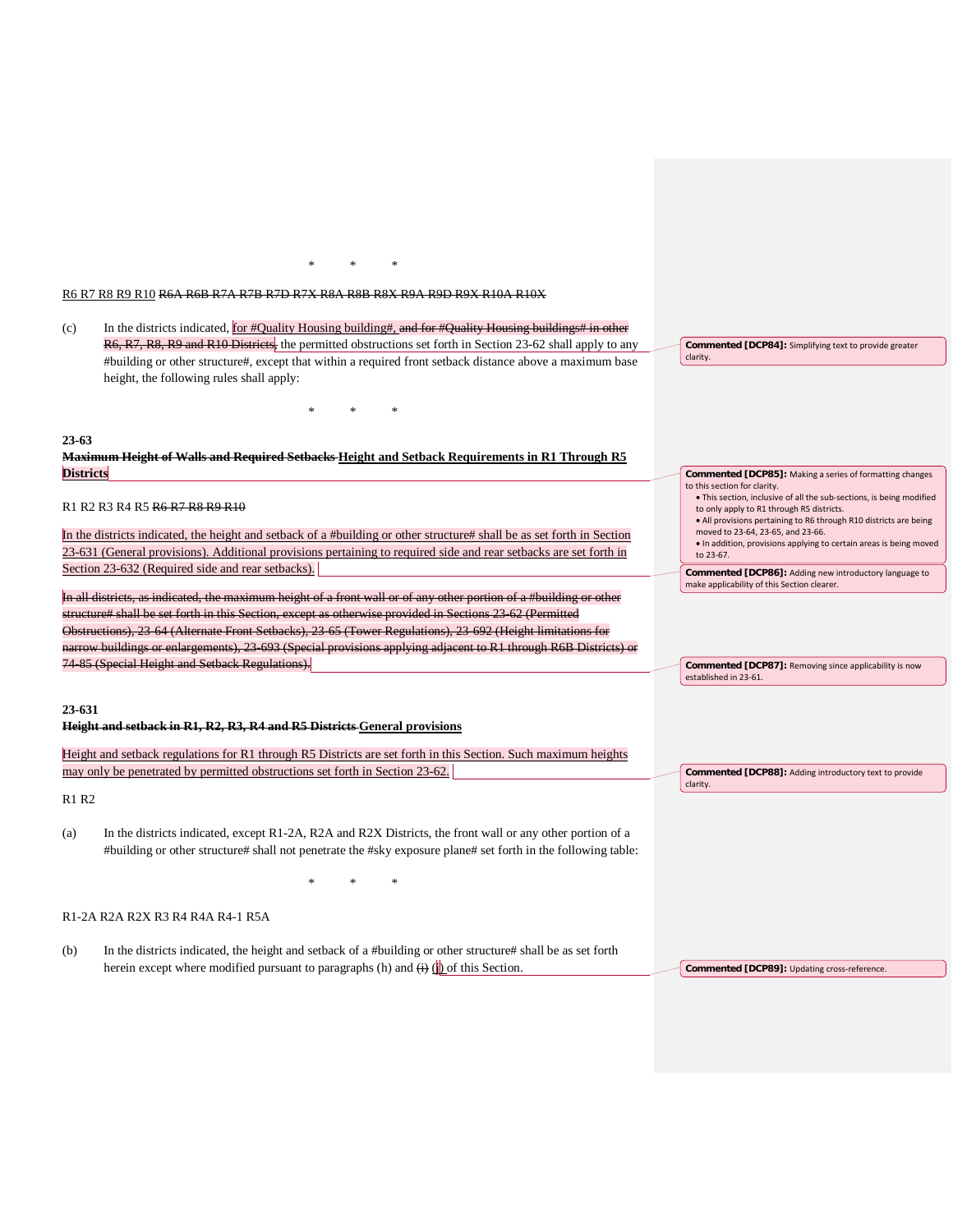For the purposes of this Section, where #base planes# of different elevations apply to different portions of a #building or other structure#, each such portion of the #building# may be considered to be a separate #building#. Furthermore, for the purposes of this Section, #building segments# may be considered to be separate #buildings# and #abutting semi-detached buildings# may be considered to be one #building#.

Above these heights, sloping planes control the maximum height of the #building or other structure# requiring either a setback or a pitched roof. These planes start at the maximum permitted height of the perimeter walls and meet at a ridge line of 35 feet above the #base plane#. The exact locations of these planes are flexible and are determined in the steps set forth in paragraphs (b)(1) through (b)(5), as follows:

\* \* \*

(1) At a height of 35 feet above and parallel to the #base plane#, a plane is projected above the area enclosed by and including the perimeter walls of the #building or other structure#. A second plane (the perimeter wall plane) is projected in the same manner at a height of 21 or 25 feet above the #base plane#. (See Figure A)

\* \* \*

(5) The perimeter walls are then extended vertically beyond the perimeter wall plane, up to the heights defined by the sloping planes generated in paragraph (4). (See Figure E). The perimeter walls of the #building or other structure#, the sloping planes and the perimeter wall extensions define the #building# envelope. (See Figure F). The #building# envelope may be penetrated above the maximum permitted perimeter wall height by those items set forth in Section 23-621 (Permitted obstructions in certain districts). Those items listed in Section 23-44 (Permitted Obstructions in Required Yards or Rear Yard Equivalents), and roofed porches and porticoes subject to all applicable provisions, may penetrate the #building# envelope below the maximum permitted perimeter wall height. Eaves may extend the roof lines 18 inches beyond the exterior walls.

## R4B

(c) In the district indicated, no portion of the #building or other structure#, including the apex of a roof, shall penetrate a plane 24 feet in height above the #base plane# except for permitted obstructions as set forth in Section 23 62.

\* \* \*

**Commented [DCP91]:** Removing since requirement is stated in the beginning of the section.

**Commented [DCP90]:** Relocating this provision to the introductory language as it should have general applicability.

R5

(d) In the district indicated, except R5A, R5B and R5D Districts, no portion of a #building or other structure#, including the apex of a roof, may penetrate a plane 40 feet above the #base plane#. In addition, the maximum height of a #street wall# above the #base plane# shall be 30 feet. Above such height, a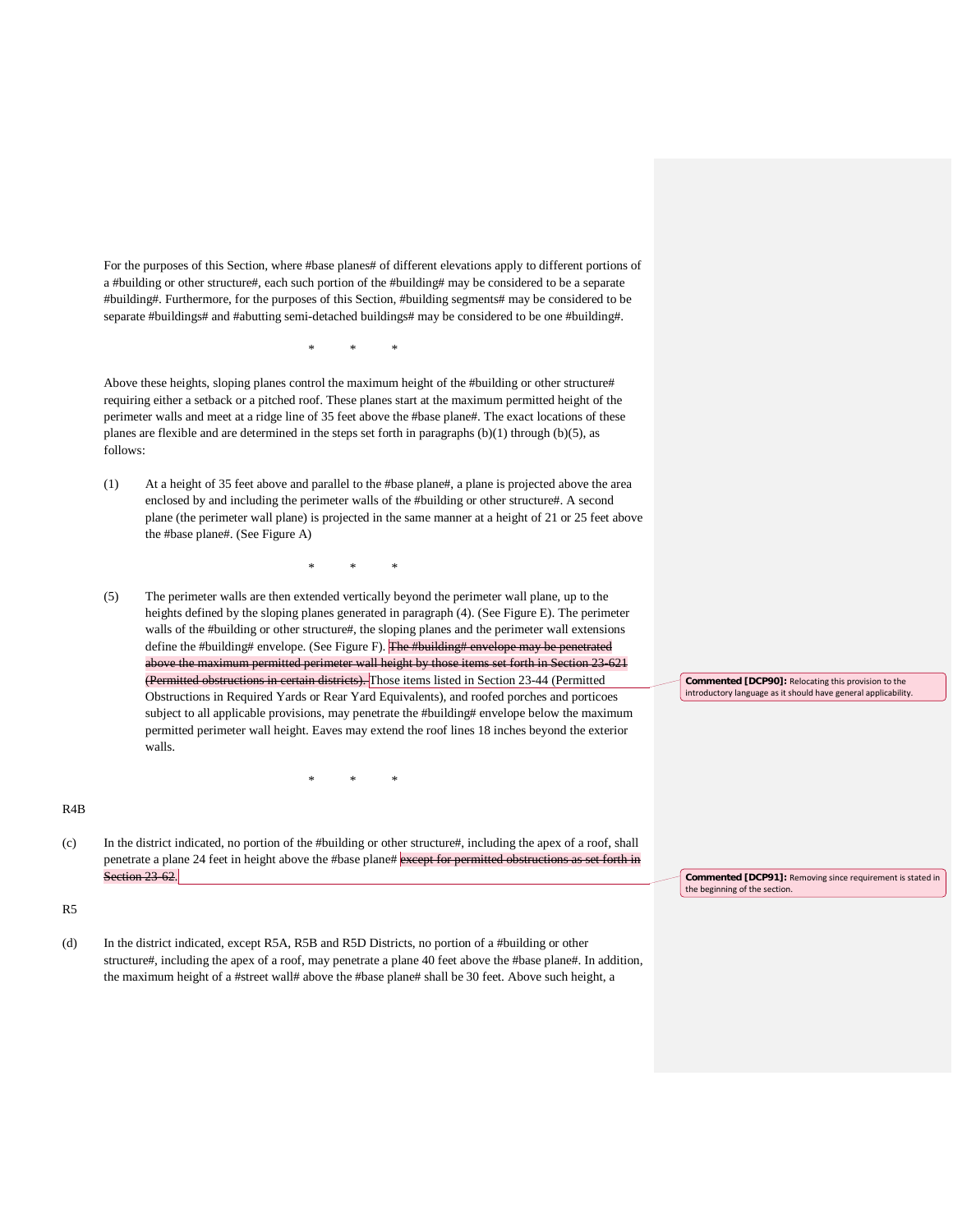setback of 15 feet is required. Within the setback distance, no portion of the #building or other structure#, including the apex of a roof, may penetrate a plane rising from the maximum #street wall# height, at 20 degrees to the horizontal. On #corner lots#, the 30 foot maximum #street wall# height shall apply to only one #street# frontage. #Buildings or other structures# which utilize the optional regulations of Section 23- 143 23-141 applying to a #predominantly built-up area# shall be subject to the height and setback regulations for an R5B District. The provisions of this paragraph may be modified pursuant to Section 23-  $62$  and paragraphs (h) and (j)  $\overrightarrow{(i)}$  of this Section. R5B (e) In the district indicated, no portion of a #building or other structure#, including the apex of a roof, may penetrate a plane 33 feet above the #base plane#. In addition, the maximum height of a #street wall# above the #base plane# shall be 30 feet. Above such height, no portion of the #building or other structure# shall penetrate a plane rising from the maximum #street wall# height, at 20 degrees to the horizontal, to a maximum height of 33 feet above the #base plane#. On #corner lots#, the 30 foot maximum #street wall# height shall apply to only one #street# frontage. The provisions of this paragraph may be modified pursuant to Section 23-62 and paragraph (h) of this Section. R5D (f) In the district indicated, no portion of a #building or other structure# shall penetrate a plane 45 feet, or four stories, whichever is less,40 feet above the #base plane#. However, where the level of the finished floor of the second #story# above grade in such #building or other structure# is less than 13 feet above the level of the adjoining sidewalk, the maximum height of such #building# shall be reduced to 40 feet. \* \* \* (h) The height and setback regulations of this Section are modified as follows: (1) In R3-1 and R3-2 Districts, #single-# or #two-family detached residences# on #zoning lots# of at least 9,500 square feet in area and at least 100 feet of frontage along a #street# may use the height and setback regulations applicable in an R2 District. In R3 and R4A Districts, #non-profit residences for the elderly# may use the height and regulations applicable in an R4 District. **Commented [DCP92]:** Updating cross references in this paragraph. **Commented [DCP93]:** Updating cross reference. **Commented [DCP94]:** Revising R5D height limits to allow the ground floor level increased height.

In R5 Districts, except R5A and R5D Districts, as an alternative front setback regulation for #non-profit residences for the elderly#, no portion of the #building or other structure# shall penetrate a #sky exposure plane# which begins at a height of 27 feet above an #initial setba distance# of 10 feet and rises over the #zoning lot# at a slope of one foot of vertical distance for each foot of horizontal distance to a maximum height of 40 feet above the #base plane#. On #corner lots#, the #sky exposure plane# shall apply to only one #street# frontage. The provisions of this subparagraph may be modified pursuant to Section 23-62 and paragraph (i) of this

**Commented [DCP95]:** Removing these provisions as the proposal includes a new building envelope for "affordable independent residences for seniors" in R3-2, and non-contextual R4 and R5 districts,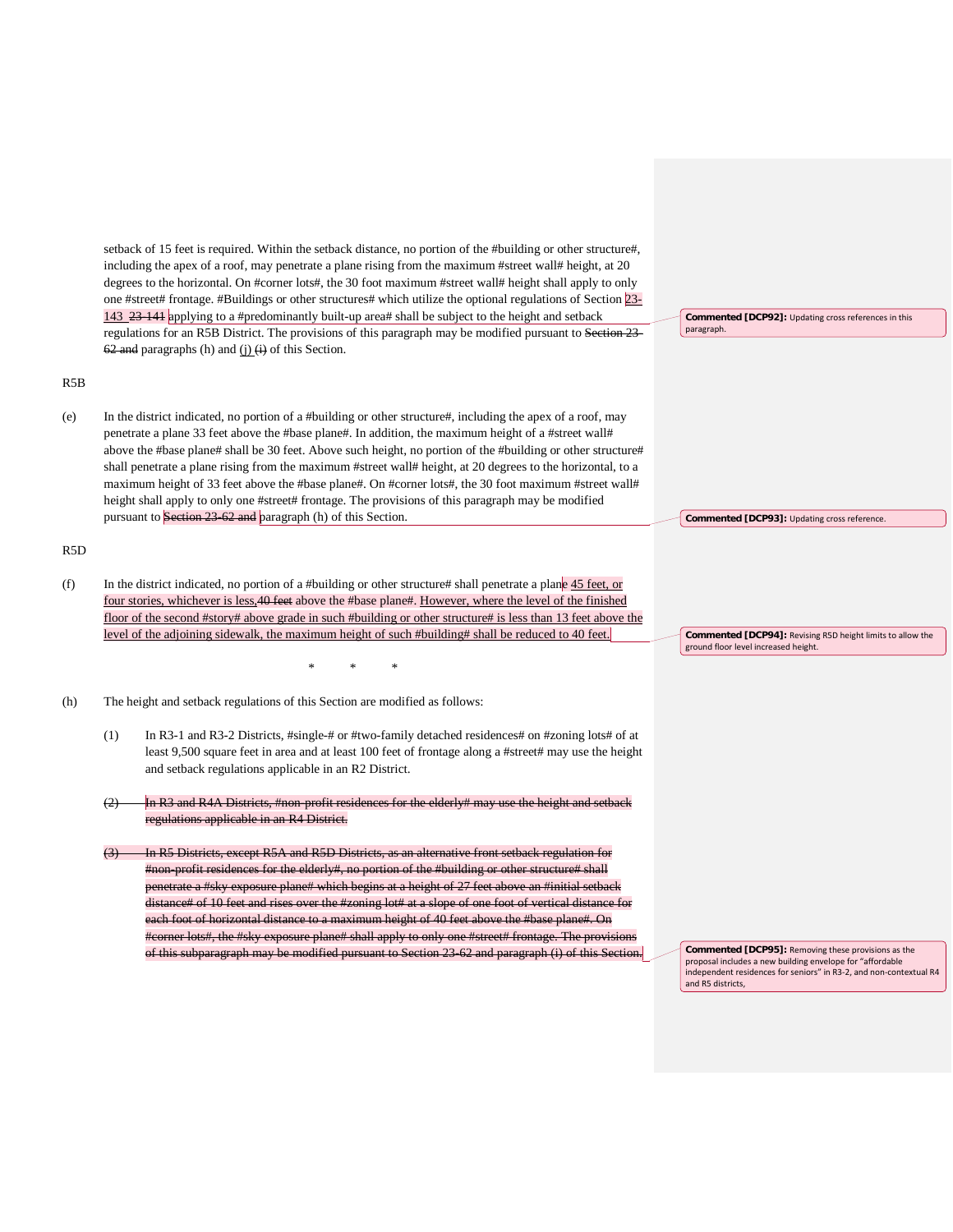(2)(4) In the #Special Ocean Parkway District#, the #Special Coney Island Mixed Use District#, and the #Special Hunters Point Mixed Use District#, for #buildings or other structures# subject to the regulations of an R5 District other than an R5D District, no portion of a #building or other structure#, including the apex of a roof, may penetrate a plane 40 feet above the #base plane#. In addition, the maximum height of a #street wall# above the #base plane# shall be 32 feet. Above such height, a setback of 15 feet is required. Within the setback distance, no portion of the #building or other structure#, including the apex of a roof, may penetrate a plane rising from the maximum #street wall# height at 20 degrees to the horizontal. On #corner lots#, the 32 foot maximum #street wall# height shall apply to only one #street# frontage.

In these special districts, for #developments# or #enlargements# which utilize the optional regulations applicable to a #predominantly built-up area#, the maximum height of a #building# containing #residences# shall not exceed 32 feet above the #base plane#. Furthermore, for such #developments# or #enlargements# with pitched roofs, the midpoint of such pitched roof shall not exceed a height of 32 feet above the #base plane#. The provisions of this paragraph may be modified pursuant to Section  $23-62$  and paragraph (j h) of this Section.

(3)(5) In accordance with Section 78-31 (Location of Buildings, Distribution of Bulk and Open Space and Modification of Height and Setback), #buildings# within a #large-scale residential development# may use the alternate height and setback regulations set forth in Section 78-31, paragraphs (b)(1) through  $(b)(3)$ .

## R3-2 R4 R5

- $(i)$  In the districts indicated, except R4A, R4B, R4-1, R5A, R5B and R5D Districts, as an alternative to the provisions set forth in paragraph (b) and (d) of this Section for #developments# or #enlargements# where at least 20 percent of the #floor area# of the #zoning lot# is allocated to #affordable independent residences for seniors#, the following provisions may be applied: Within 25 feet of a #street line#, no portion of the #building or other structure# shall exceed a height of 45 feet, and beyond 25 feet of a #street line#, no portion of a #building or other #structure# shall exceed a height of 65 feet or six stories, whichever is less.
- (j) In the districts indicated, except R4A, R4B, R4-1, R5A, R5B and R5D Districts, the City Planning Commission may authorize a #building or other structure# that penetrates the height and setback regulations set forth in paragraphs (b), and (d) or (i) of this Section, except for #buildings# utilizing the optional regulations for #predominantly built-up areas#. As a condition for granting such authorizations, the Commission shall find that:
	- (1) by concentrating permitted #floor area# in a #building# or #buildings# of greater height the preservation of an existing #building#, topography, vegetation, or view corridors having environmental, historic or aesthetic value to the public will be assured, and that such preservation would not be possible by careful siting of lower #buildings# containing the same permitted #floor area#; or, for #non-profit residences for the elderly#, the additional #floor area# permitted is accommodated in an efficient manner;

**Commented [DCP96]:** Providing a new, workable building envelope for "affordable independent residences for seniors" in R3- 2, and non-contextual R4 and R5 districts. This replaces the existing envelopes found in (2) and (3) above which have not meet the needs of these facilities as their maximum height does not permit the 4 to 6 story buildings this use commonly requires.

**Commented [DCP97]:** Modifying applicability for "affordable independent residences for seniors". If utilizing the authorization they would be held to the general findings as they would have an envelope that allows the efficient accommodation of floor area as of right.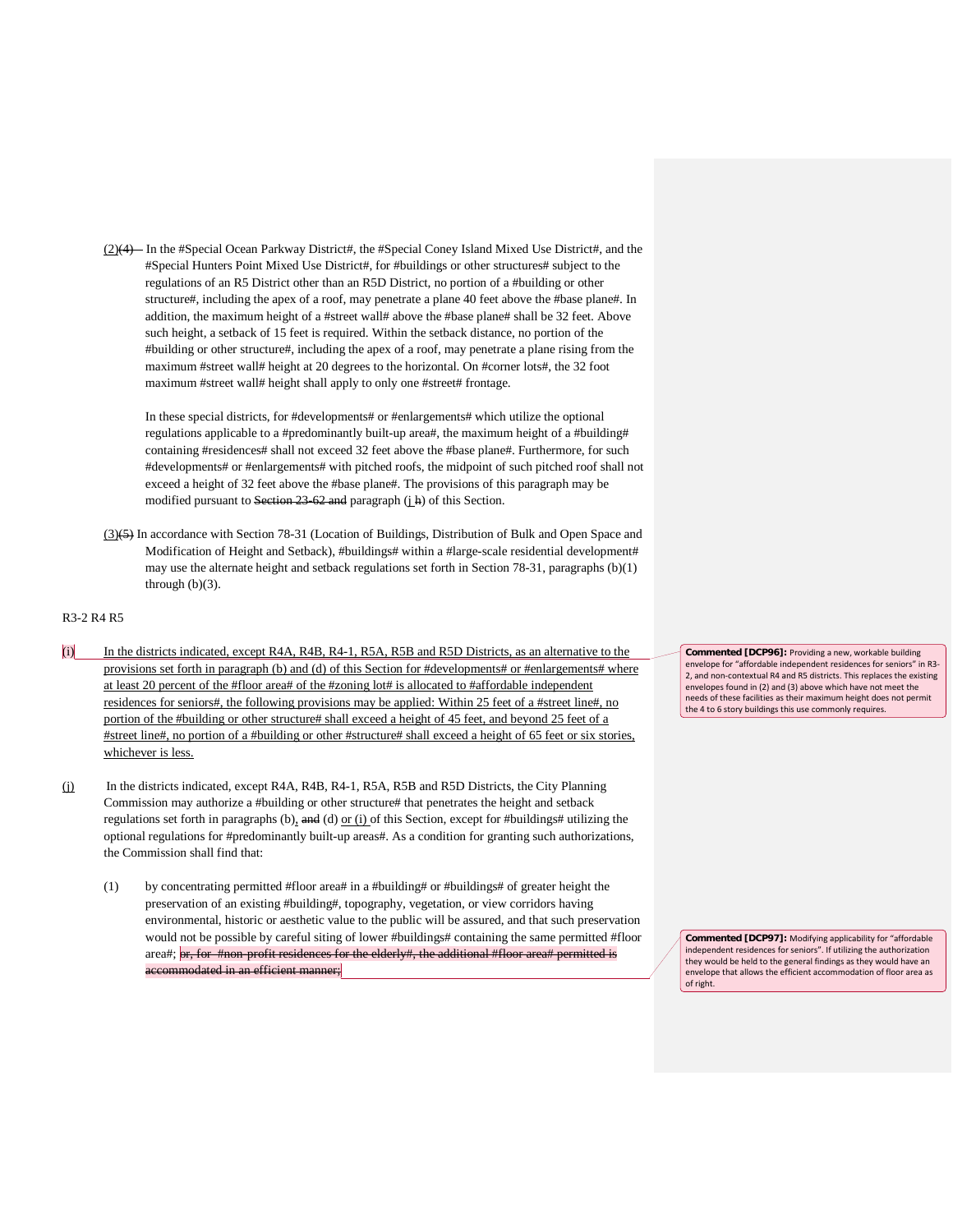(2) such modification is the least modification required to achieve the purpose for which it is granted;

#### **23-632**

### **Front setbacks in districts where front yards are not required Required side and rear setbacks**

Side and rear setbacks shall be provided as specified in this Section. Permitted obstructions in required side and rear setbacks are set forth in paragraph (a) of this Section. Required side and rear setbacks for tall buildings in certain R1 through R5 Districts are set forth in paragraph (b) and required side and rear setbacks for #buildings# containing non-#residential uses# in certain R1 through R5 Districts are set forth in paragraph (c) of this Section.

\* \* \*

(a) Permitted Obstructions in required side and rear setbacks

Unenclosed balconies, subject to the provisions of Section 23-13 (Balconies), are permitted to project into or over any open areas required by the provisions of this Section. In addition, awnings and other sun control devices, decks, exterior wall thickness, parapet walls not more than four feet in height, roof thickness, solar energy systems up to four feet high, vegetated roofs, and weirs, are permitted as set forth in Section 23-62 (Permitted Obstructions). Chimneys or flues shall also be permitted, provided that the total width does not exceed 10 percent of the width of the #building's# walls facing such open area.

(b) Required side and rear setbacks for tall buildings in certain low bulk districts

## R1 R2 R3 R4 R5

In R1 and R2 Districts, any portion of a #building or other structure# bounding a #side yard# or a #rear yard# which is more than 30 feet above the mean level of adjacent natural grade shall be set back from such #side yard# line or #rear yard line# for a distance equal to one-half the height of that portion of the #building or other structure# which is higher than 30 feet above the mean level of adjacent natural grade.

In R3, R4 and R5 Districts, except R5A and R5D Districts, any portion of a #building or other structure# bounding a #side yard# or a #rear yard# which is more than 33 feet above the level of the #base plane# shall be set back from such #side yard# line or such #rear yard line# for a distance equal to one-half the height of that portion of the #building or other structure# which is higher than 33 feet above the level of the #base plane# (see illustration of Side Yard Setback). However, the following modifications may be applied to #buildings# containing #affordable independent residences for seniors#: no #rear yard# setback need be provided; and for a #side yard#, the resultant setback required by the calculation above need not exceed a depth of ten feet, as measured from the #building# wall fronting such #side yard#.

**Commented [DCP98]:** Consolidating side and rear setback provisions for R1 through R5 districts into this section. These were previously located in Section 23-661 and 23-662. Other specific changes are noted below.

**Commented [DCP99]:** Relocating from (b) below. Parapets are already included and do not need to be repeated.

**Commented [DCP100]:** Providing a new, workable building envelope for "affordable independent residences for seniors" in R3- 2, and non-contextual R4 and R5 districts. This replaces the existing envelopes found in (2) and (3) above which have not meet the needs of these facilities as their maximum height does not permit the 4 to 6 story buildings this use commonly requires.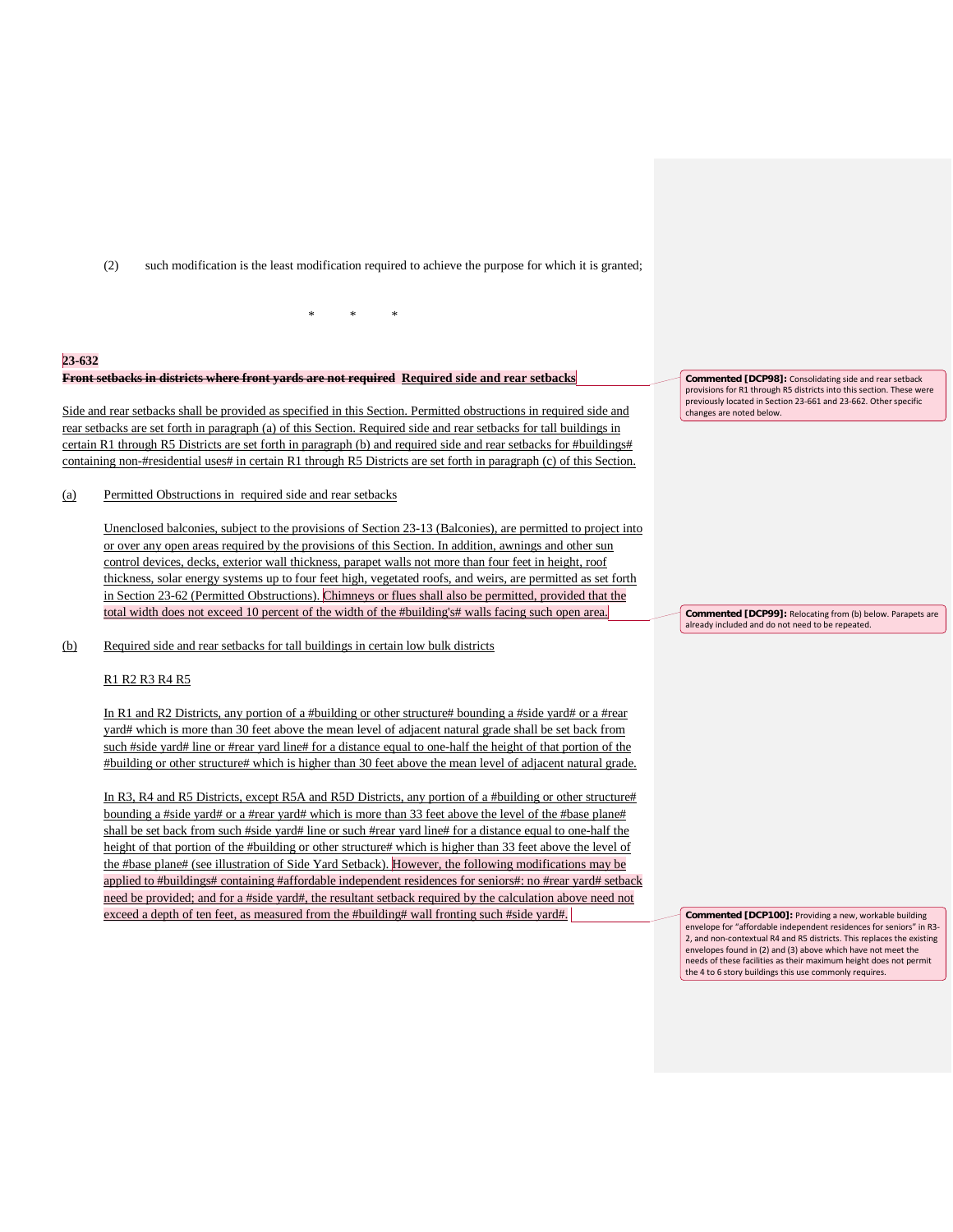

#### Side Yard Setback

(R5 example)

# (c) Required side and rear setbacks for permitted non-residential uses in low bulk districts

## R1 R2 R3 R4 R5

In the districts indicated, except R5D Districts, no portion of any #building# used for permitted non-#residential uses# which is more than 30 feet or more than three #stories#, whichever is less, above the level of a #side yard# or #rear yard#, shall be nearer to a #side lot line# or #rear lot line# bounding such #yard# than a distance equal to the height above yard level of such portion of the #building#.

### R6 R7 R8 R9 R10

(a) In the districts indicated, except for #Quality Housing buildings#, and except as set forth in paragraph (b) of this Section, if the front wall or other portion of a #building or other structure# is located at the #street line# or within the #initial setback distance# set forth in the following table, the height of such front wall or other portion of a #building or other structure# shall not exceed the maximum height above #curb level# set forth in the following table. Above such specified maximum height and beyond the #initial setback distance#, the #building or other structure# shall not penetrate the #sky exposure plane# set forth in the following table:

MAXIMUM HEIGHT OF FRONT WALL AND REQUIRED FRONT SETBACKS

**Commented [DCP101]:** Relocating R6 through R10 basic height and setback regulations to Section 23-64.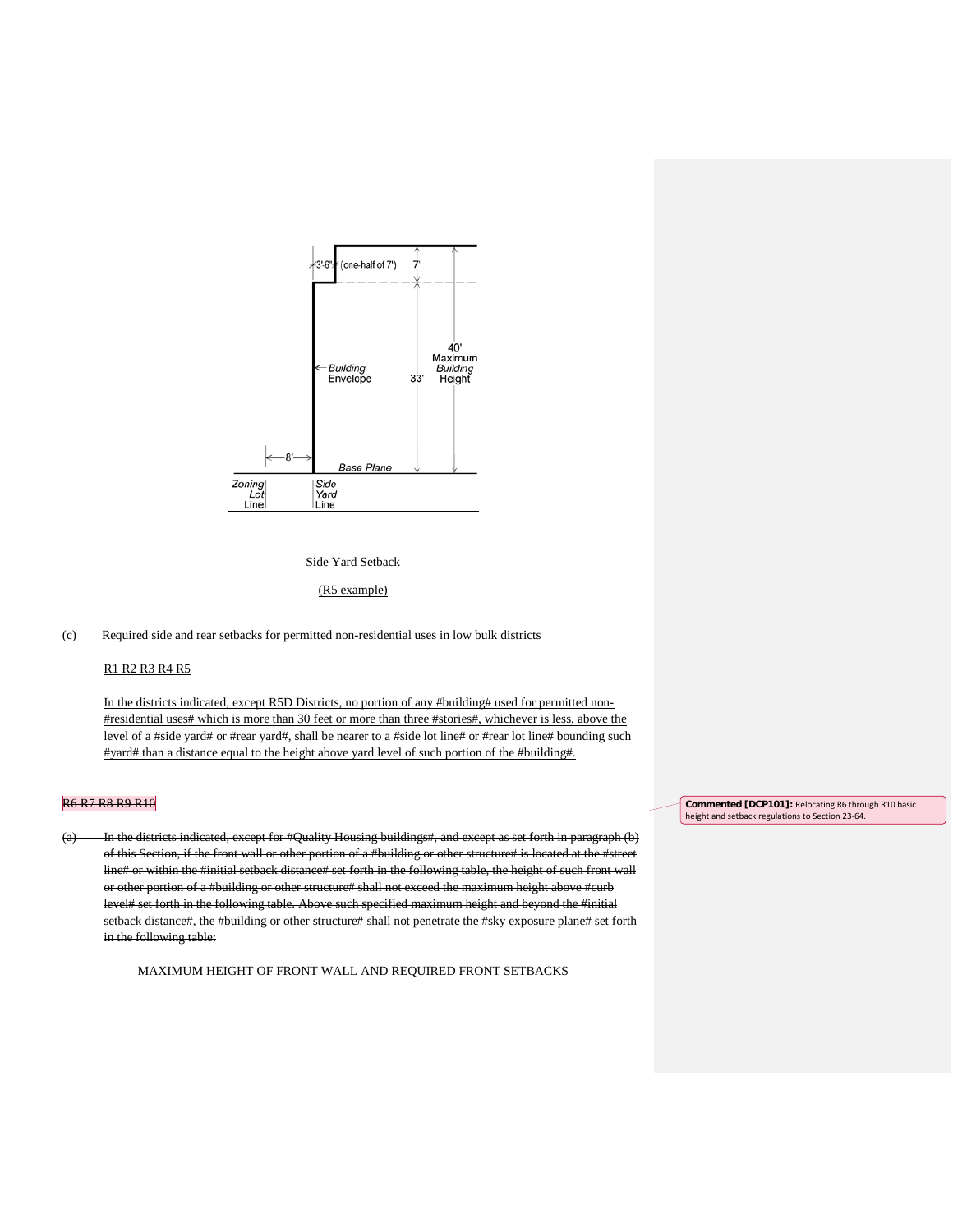|                           |                                                            | <b>Maximum</b> |           |                 |                                                  |                 | #Sky Exposure Plane#             |
|---------------------------|------------------------------------------------------------|----------------|-----------|-----------------|--------------------------------------------------|-----------------|----------------------------------|
|                           |                                                            | Height of a    |           |                 |                                                  |                 |                                  |
|                           |                                                            | Front Wall or  |           |                 | Slope over #Zoning Lot# (expressed as a ratio of |                 |                                  |
|                           |                                                            | other portion  |           |                 | vertical distance to horizontal distance)        |                 |                                  |
|                           |                                                            | of a           |           |                 |                                                  |                 |                                  |
|                           |                                                            | #Building or   |           |                 |                                                  |                 |                                  |
|                           |                                                            | other          |           |                 | On #Narrow Street#                               |                 | On #Wide                         |
| #Initial Setback          |                                                            | structure#wit  | Height    |                 |                                                  |                 | Street#                          |
| Distance#                 |                                                            | hin the        | above     |                 |                                                  |                 |                                  |
| (in feet)                 |                                                            | #Initial       | #Street   |                 |                                                  |                 |                                  |
|                           |                                                            | <b>Setback</b> | Line# (in |                 |                                                  |                 |                                  |
| Qn                        | Qn                                                         | Distance#      | feet)     |                 | Hori                                             |                 | Hori-                            |
| #Narrow                   | #Wide                                                      |                |           | Vertical        | zontal                                           | Vertical        | zontal                           |
| Street#                   | Street#                                                    |                |           | <b>Distance</b> | <b>Distance</b>                                  | <b>Distance</b> | <b>Distance</b>                  |
| <b>R6 or R7 Districts</b> |                                                            |                |           |                 |                                                  |                 |                                  |
| 20                        | $\overline{15}$                                            | 60 feet or six | 60        |                 | $2.7 \text{ to } 1$                              |                 | $\frac{5.6}{ }$ to $\frac{1}{2}$ |
|                           |                                                            | #stories#,     |           |                 |                                                  |                 |                                  |
|                           |                                                            | whichever is   |           |                 |                                                  |                 |                                  |
|                           |                                                            | less           |           |                 |                                                  |                 |                                  |
|                           |                                                            |                |           |                 |                                                  |                 |                                  |
|                           | R <sub>8</sub> R <sub>9</sub> or R <sub>10</sub> Districts |                |           |                 |                                                  |                 |                                  |
| 20                        | $\overline{15}$                                            | 85 feet or     | 85        |                 | $2.7$ to $+$                                     |                 | $5.6 \text{ to } 1$              |
|                           |                                                            | nine           |           |                 |                                                  |                 |                                  |
|                           |                                                            | #stories#,     |           |                 |                                                  |                 |                                  |
|                           |                                                            | whichever is   |           |                 |                                                  |                 |                                  |
|                           |                                                            | less           |           |                 |                                                  |                 |                                  |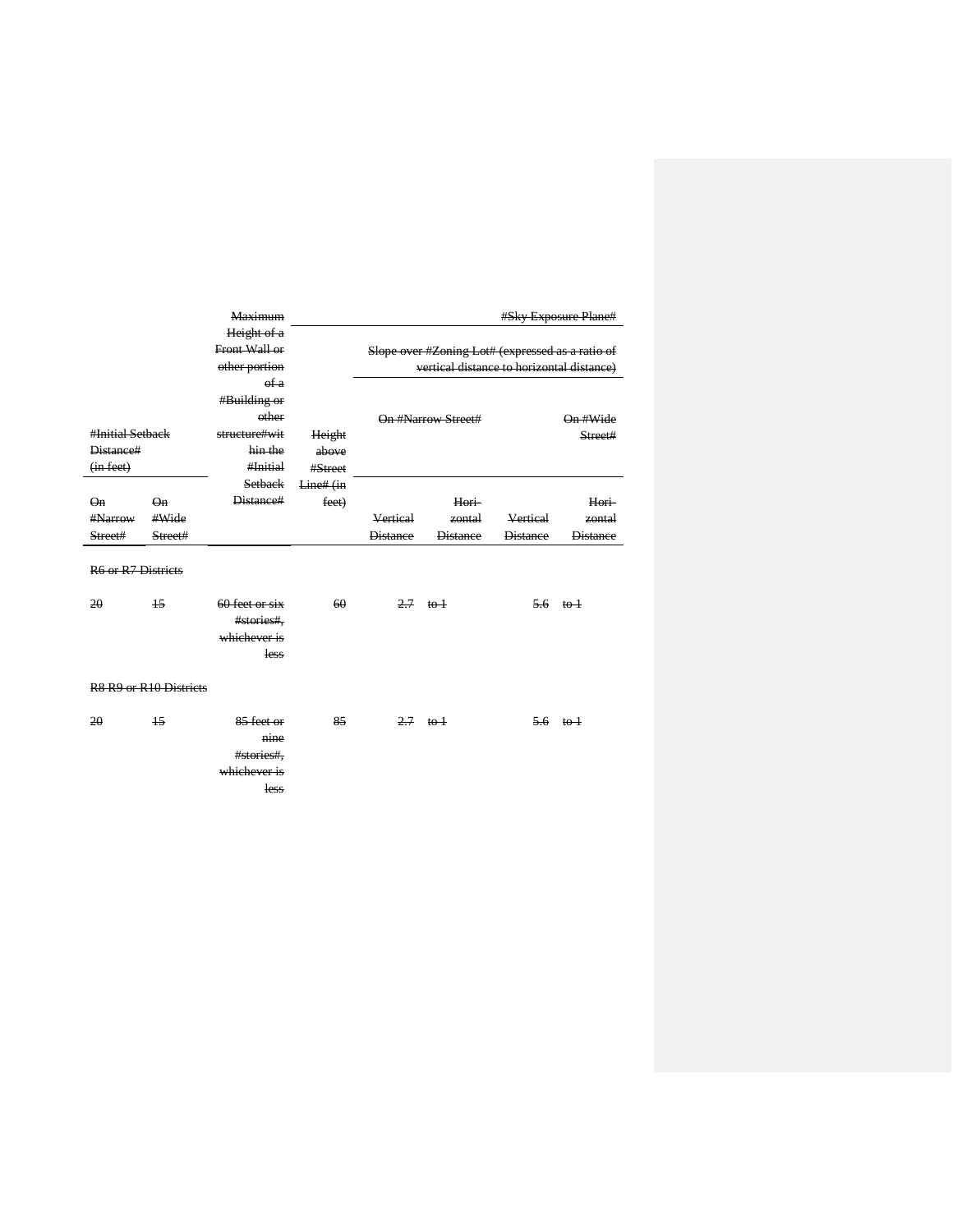

# SKY EXPOSURE PLANE R6 R7 R8 R9 R10 Districts

R6A R6B R7A R7B R7D R7X R8A R8B R8X R9A R9D R9X R10A R10X

(b) In the districts indicated, for all #buildings or other structures#, and for #Quality Housing buildings# in other R6, R7, R8, R9 or R10 Districts, the provisions of this Section and Sections 23-64 (Alternate Front Setbacks) and 23-65 (Tower Regulations) shall be inapplicable. In lieu thereof, the provisions of Section 23-633 (Street wall location and height and setback regulations in certain districts) shall apply.

# **23-633**

**Street wall location and height and setback regulations in certain districts**

R6A R6B R7A R7B R7D R7X R8A R8B R8X R9A R9D R9X R10A R10X

In the districts indicated, #street wall# location and height and setback regulations are set forth in this Section. The height of all #buildings or other structures# shall be measured from the #base plane#. The provisions of Sections 23-64 (Alternate Front Setbacks) and 23-65 (Tower Regulations) shall not apply, except as otherwise set forth for #buildings# in R9D and R10X Districts.

(a) #Street wall# location

R6A R7A R7D R7X R9D

**Commented [DCP102]:** Relocating Quality Housing height and setback regulations to 23-66.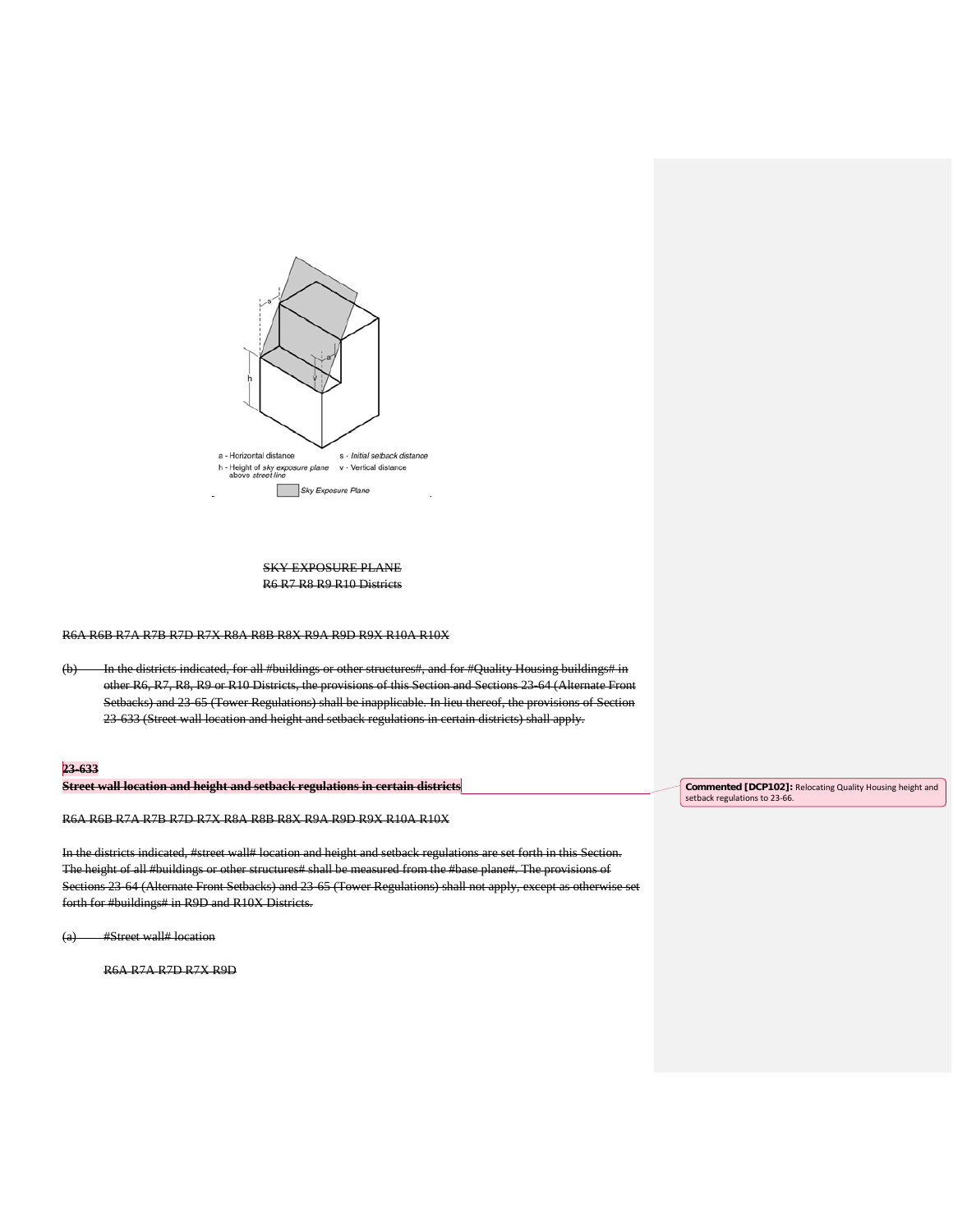tted, for all #buildings#, and for #Quality Housing buildings# on #wide streets# in R6 or R7 Districts without a letter suffix, the #street wall# shall be located no closer to the #street line# than the closest #street wall# of an existing #building# to such #street line#, located on the same #block#, and within 150 feet of such #building#. However, a #street wall# need not be located further from the #street line# than 15 feet. On #corner lots#, these #street wall# location provisions shall apply along only one #street line#.

#### R6B R7B R8B

(2) In the districts indicated, for all #buildings#, and for #Quality Housing buildings# on #narrow streets# in R6 and R7 Districts without a letter suffix, the #street wall# of a #building# on a #zoning lot# with at least 50 feet of frontage along a #street line# shall be located no closer to the #street line# than the #street wall# of an adjacent existing #building#. On #zoning lots# with less than 50 feet of frontage along a #street line#, the #street wall# shall be located no closer to nor further from the #street line# than the #street wall# of an adjacent existing #building#. For all #zoning lots#, the #street wall# need not be located further from a #street line# than 15 feet. On #corner lots#, the #street wall# along one #street line# need not be located further from the #street line# than five feet.

#### R8A R8X R9A R9X R10A R10X

- (3) In the districts indicated, for all #buildings#, and for #Quality Housing buildings# in R8 or R9 Districts without a letter suffix, and in other R10 Districts, the following #street wall# location provisions shall apply along #wide streets# and along #narrow streets# within 50 feet of their intersection with a #wide street#:
	- (i) the #street wall# shall extend along the entire #street# frontage of a #zoning lot#;
	- (ii) at least 70 percent of the #aggregate width of street walls# shall be located within eight feet of the #street line# and extend to at least the minimum base height specified in the table in this Section or the height of the #building#, whichever is less. The remaining 30 percent of the #aggregate width of street walls# may be recessed beyond eight feet of the #street line# provided any such recesses deeper than 10 feet along a #wide street# or 15 feet along a #narrow street# are located within an #outer court#; and
	- (iii) the #street wall# location provisions of paragraph (a)(3) of this Section, inclusive, shall not apply to houses of worship.

No #street wall# location provisions shall apply along any #narrow street# beyond 50 feet of their intersection with a #wide street#.

For the purposes of applying the provisions of paragraph (a) of this Section, where the Administrative Code establishes restrictions on the location of #buildings# on lots fronting upon and within 30 feet of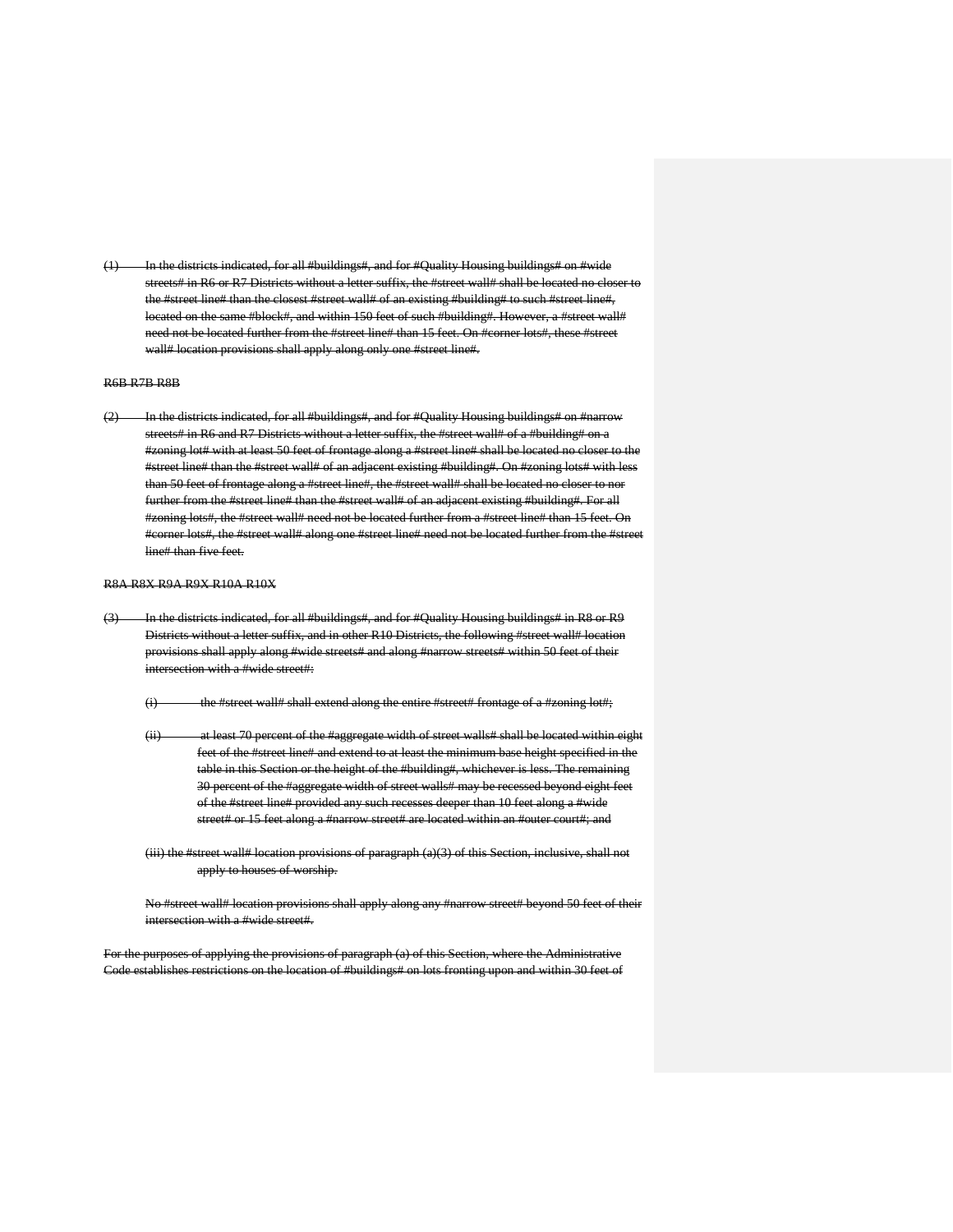Eastern Parkway in Community Districts 8 and 9 in the Borough of Brooklyn, lines drawn 30 feet of and 30 feet south of, and parallel to, Eastern Parkway shall be considered the no #street lines# of Eastern Parkway.

R6A R6B R7A R7B R7D R7X R8A R8B R8X R9A R9D R9X R10A R10X

#### (b) Setback regulations

In the districts indicated, for all #buildings or other structures#, and for #Quality Housing buildings# in other R6, R7, R8, R9 and R10 Districts, setbacks are required for all portions of #buildings or other structures# that exceed the maximum base height specified in the table in this Section. Such setbacks shall be provided in accordance with the following regulations:

- (1) At a height not lower than the minimum base height or higher than the maximum base height specified in the table in this Section, a setback with a depth of at least 10 feet shall be provided from any #street wall# fronting on a #wide street#, and a setback with a depth of at least 15 feet shall be provided from any #street wall# fronting on a #narrow street#, except such dimensions may include the depth of any permitted recesses in the #street wall#.
- (2) On #narrow streets#, where a #street wall# is required to be located further than 10 feet from a #street line# in accordance with paragraph (a) of this Section, the depth of the required setback above the minimum base height may be reduced one foot for every foot that the #street wall# is required to be located beyond 10 feet of the #street line#, but in no event shall a setback less than 10 feet in depth be provided above the minimum base height.
- (3) These setback provisions are optional for any #building# wall that is either located beyond 50 feet of a #street line# or oriented so that lines drawn perpendicular to it, in plan, would intersect a #street line# at an angle of 65 degrees or less. In the case of an irregular #street line#, the line connecting the most extreme points of intersection shall be deemed to be the #street line#. Furthermore, dormers provided in accordance with the provisions of Section 23-621 may penetrate a required setback area.
- (4) In R9D Districts, for #buildings or other structures# on #zoning lots# that front upon an elevated rail line, at a height between grade level and 25 feet, a setback with a depth of at least 20 feet shall be provided from the #street line# fronting on such elevated rail line. The depth of such setback may be reduced by one foot for every foot that the depth of the #zoning lot#, measured perpendicular to the elevated rail line, is less than 110 feet, but in no event shall a setback less than 10 feet in depth be provided.

(c) Maximum #building# height

No #building or other structure# shall exceed the maximum #building# height specified in the table in this Section, except as otherwise provided below: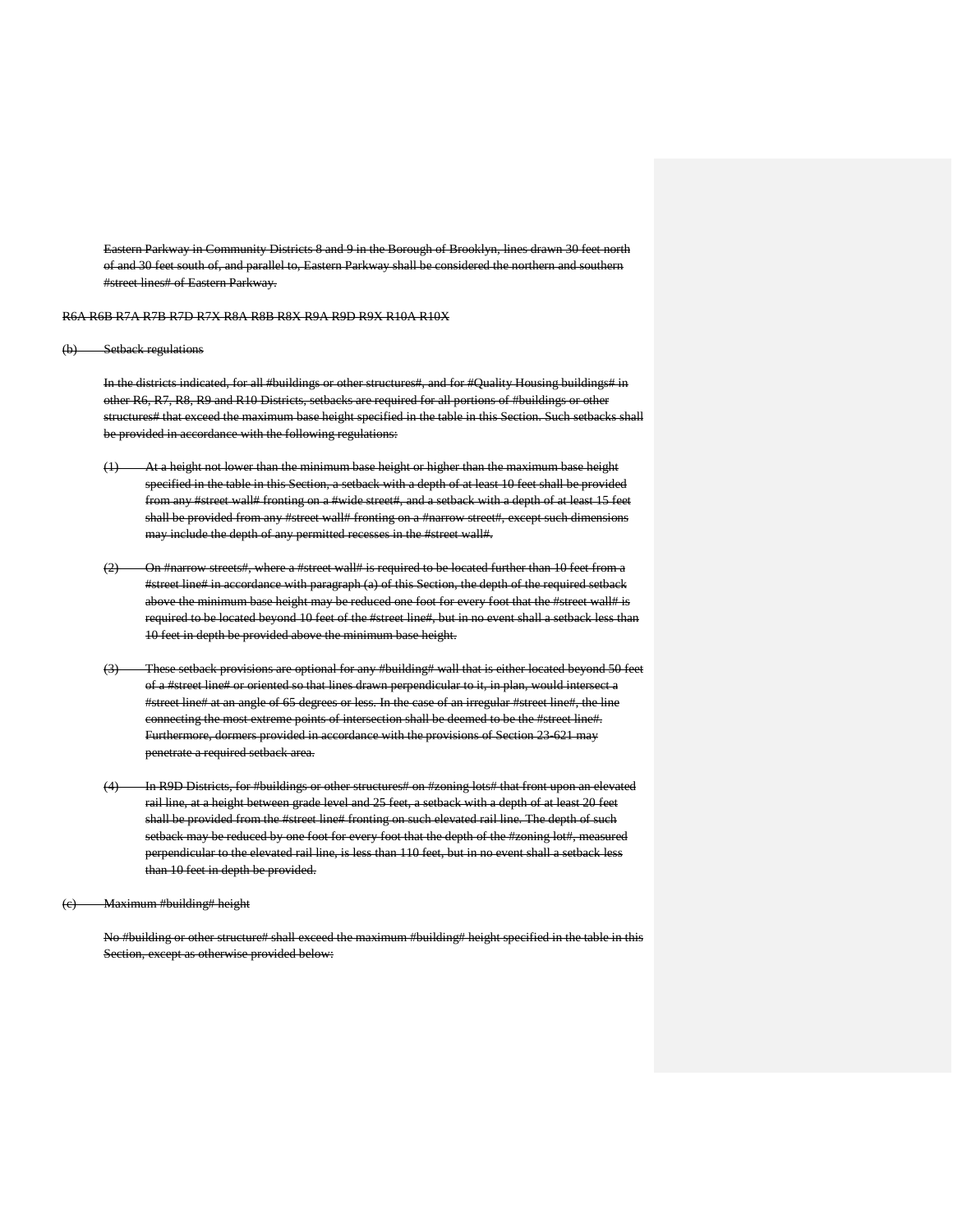#### R9D R10X

In the districts indicated, any #building or other structure#, or portions thereof, which in the aggregate occupies not more than 40 percent of the #lot area# of a #zoning lot# (or, for #zoning lots# of less than 20,000 square feet, the percentage set forth in the table in Section 23-651), above a height of 85 feet above the #base plane#, is hereinafter referred to as a tower. Dormers permitted within a required setback area pursuant to Section 23-621 (Permitted obstructions in certain districts) shall not be included in tower coverage. Such tower or towers may exceed a height limit of 85 feet above the #base plane# provided:

- (1) at all levels, such tower is set back from the #street wall# of a base at least 15 feet along a #narrow street# and at least 10 feet along a #wide street#, except such dimensions may include the depth of any permitted recesses in the #street wall#;
- $(2)$  the base of such tower complies with the #street wall# location provisions of paragraph (a) of this Section and the setback provisions of paragraph (b) of this Section; and
- (3) the minimum coverage of such tower above a height of 85 feet above the #base plane# is at least 33 percent of the #lot area# of the #zoning lot#; however, such minimum coverage requirement shall not apply to the highest 40 feet of such tower.
	- (4) In R9D Districts, the highest four #stories#, or as many #stories# as are located entirely above a height of 165 feet, whichever is less, shall have a #lot coverage# of at least 50 percent of the #story# immediately below such #stories#, and a maximum #lot coverage# of 80 percent of the #story# immediately below such #stories#. Such reduced #lot coverage# shall be achieved by one e setbacks on each face of the tower, where at least one setback on each tower face has a depth of at least four feet, and a width that, individually or in the aggregate, is equal to at least 10 percent of the width of such respective tower face. For the purposes of this paragraph, (c)(4), each tower shall have four tower faces, with each face being the side of a rectangle within which the outermost walls of the highest #story# not subject to the reduced #lot coverage# provisions have been inscribed. The required setbacks shall be measured from the outermost walls of the #building# facing each tower face. Required setback areas may overlap.
	- (5) In R9D Districts, for towers fronting on elevated rail lines, the outermost walls of each #story# located entirely above a height of 85 feet shall be inscribed within a rectangle. The maximum length of any side of such rectangle that is parallel or within 45 degrees of being parallel to such elevated rail line shall be 125 feet, or 75 percent of the frontage of the #zoning lot# along such elevated rail line, whichever is less.

R6A R6B R7A R7B R7D R7X R8A R8B R8X R9A R9D R9X R10A R10X

(d) Additional regulations

In the districts indicated, for all #buildings#, and for #Quality Housing buildings# in other R6, R7, R8, R9 and R10 Districts, the following additional regulations shall apply: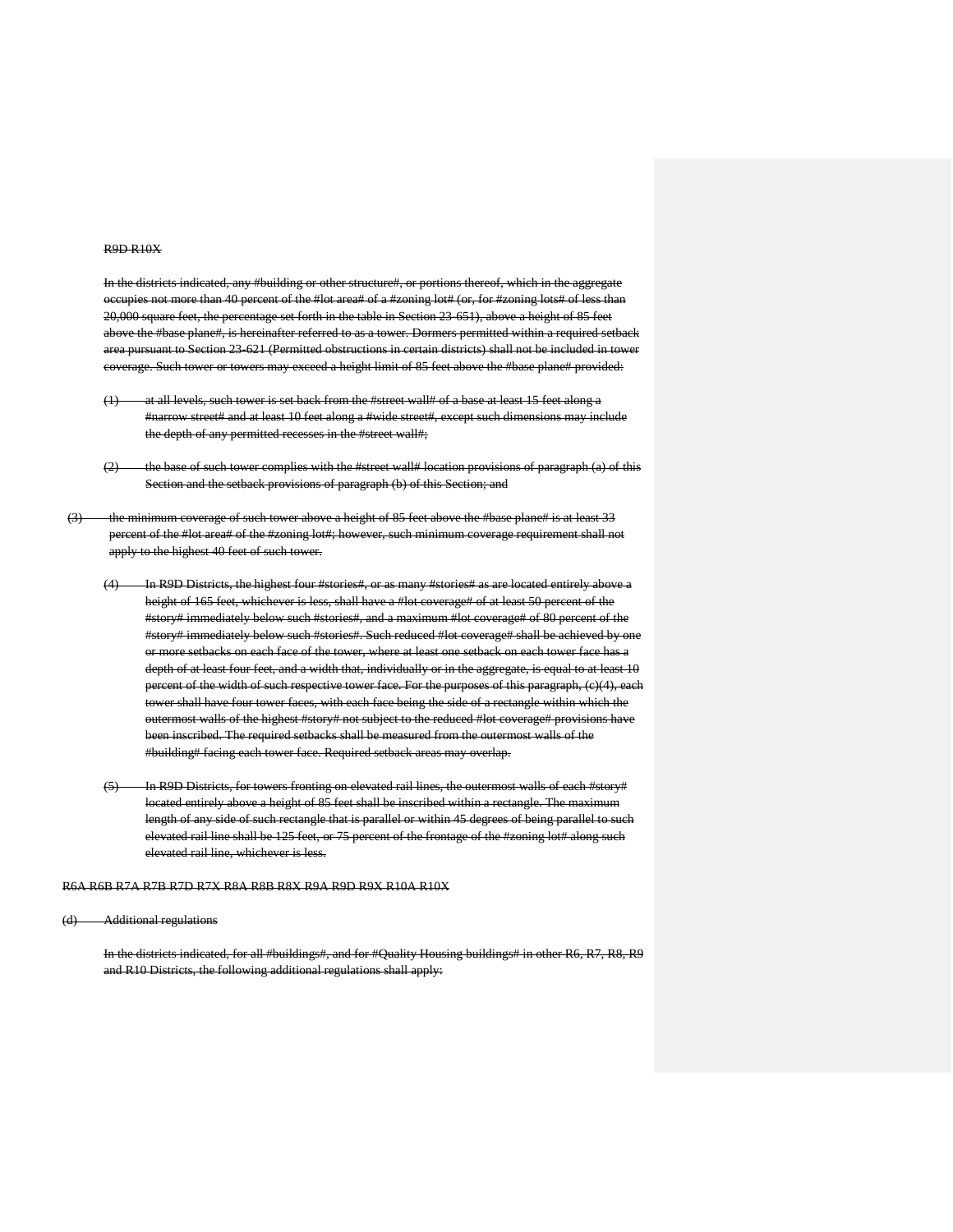- ldings# may be vertically #enlarged# by up to one #story# or 15 feet without regard to the #street wall# location requirements of paragraph (a) of this Section.
- (2) On #through lots# which extend less than 180 feet in maximum depth from #street# to #street#, the #street wall# location requirements of paragraph (a) of this Section shall be mandatory along only one #street# frontage.
- (3) The #street wall# location and minimum base height provisions of paragraph (a) of this Section shall not apply along any #street# frontage of a #zoning lot# occupied by #buildings# whose #street wall# heights or widths will remain unaltered.
- (4) The minimum base height provisions of paragraph (a) of this Section shall not apply to #buildings developed# or #enlarged# after February 2, 2011, that do not exceed such minimum base heights, except where such #buildings# are located on #zoning lots# with multiple #buildings#, one or more of which is #developed#, #enlarged# or altered after February 2, 2011, to a height exceeding such minimum base heights.
- (5) The City Planning Commission may, upon application, authorize modifications in the required #street wall# location if the Commission finds that existing #buildings#, or existing open areas serving existing #buildings# to remain on the #zoning lot#, would be adversely affected by the location of the #street walls# in the manner prescribed in this Section.
- (6) For any #zoning lot# located in a Historic District designated by the Landmarks Preservation Commission, the minimum base height and #street wall# location regulations of this Section, as modified in any applicable Special District, shall be modified as follows:
	- (i) The minimum base height of a #street wall# may vary between the height of the #street wall# of an adjacent #building# before setback, if such height is lower than the minimum base height required, up to the minimum base height requirements of this Section, or as modified in any applicable Special District.
	- (ii) The maximum base height of a #street wall# may vary between the height of the #street wall# of an adjacent #building# before setback, if such height is higher than the maximum base height allowed, and the maximum base height requirements of this Section, provided that such height not exceed 150 feet and provided such #zoning lot# is located within the area bounded by West 22nd Street, a line 100 feet west of Fifth Avenue, a line midway between West 16th Street and West 17th Street, and a line 100 feet east of Sixth Avenue.
	- (iii) The location of the #street wall# of any #building# may vary between the #street wall# location requirements of this Section, or as modified in any applicable Special District, and the location of the #street wall# of an adjacent #building# fronting on the same #street line#.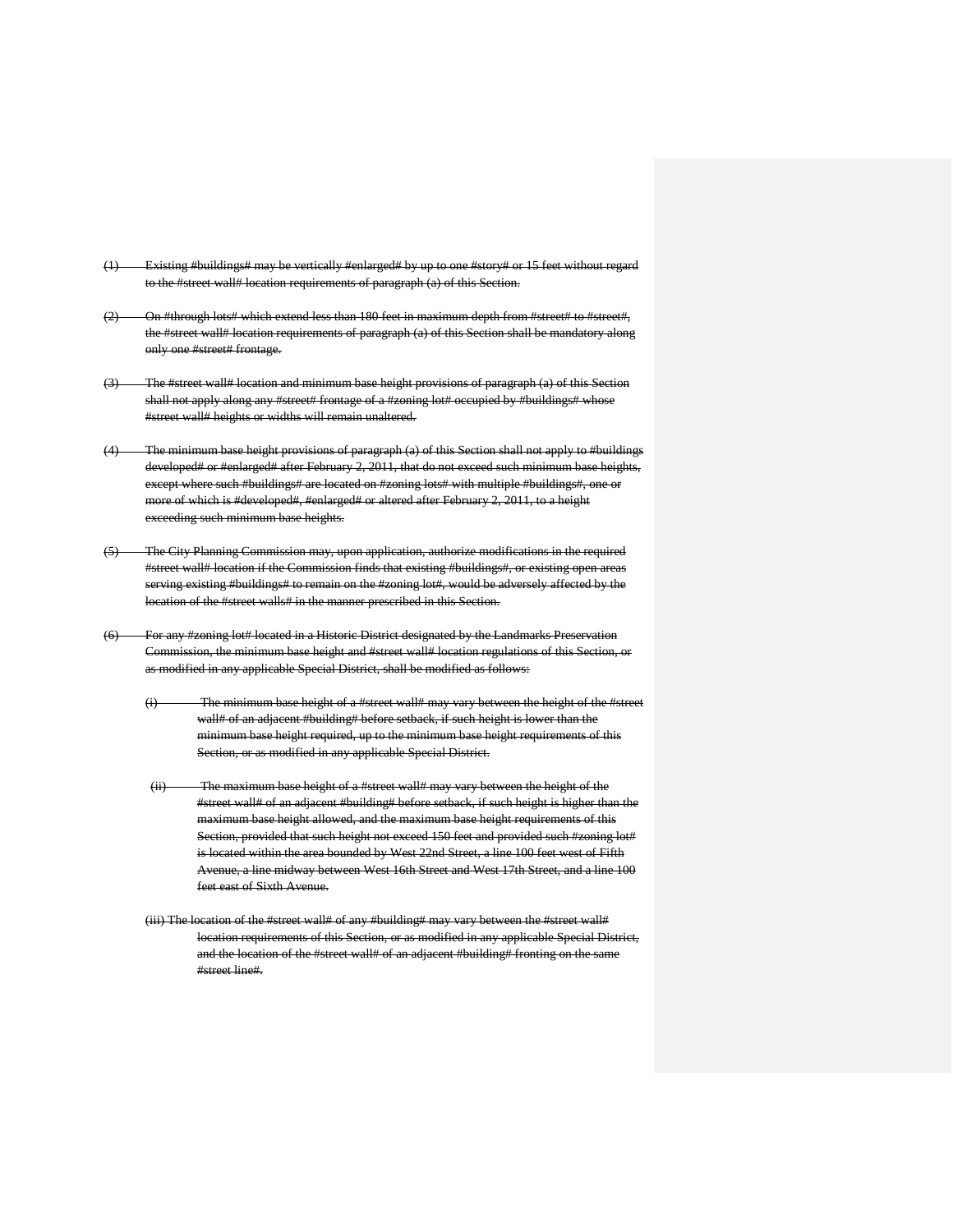(7) In R9D Districts, where a #building# on an adjacent #zoning lot# has #dwelling unit# windows located within 30 feet of a #side lot line# of the #development# or #enlargement#, an open area extending along the entire length of such #side lot line# with a minimum width of 15 feet shall be provided. Such open area may be obstructed only by the permitted obstructions set forth in Section 23-44 (Permitted Obstructions in Required Yards or Rear Yard Equivalents).

# MINIMUM BASE HEIGHT, MAXIMUM BASE HEIGHT AND MAXIMUM BUILDING HEIGHT

|                                                                  |                    |                | <b>Maximum</b> |
|------------------------------------------------------------------|--------------------|----------------|----------------|
|                                                                  |                    |                | #Building      |
|                                                                  | <b>Minimum</b>     | <b>Maximum</b> | or other       |
|                                                                  | <b>Base Height</b> | Base           | Structure#     |
| District <sup>5</sup>                                            |                    | Height         | Height         |
| R6B                                                              | 30                 | 40             | 50             |
| R6 <sup>2</sup>                                                  | 30                 | 45             | 55             |
| R6 <sup>+</sup> inside #Manhattan Core#                          | 40                 | 55             | 65             |
| R6 <sup>+</sup> outside #Manhattan Core#<br>R6A                  | 40                 | 60             | 70             |
| R <sup>7<sup>+</sup> inside #Manhattan Core#</sup><br>$R7^2 R7B$ | 40                 | 60             | 75             |
| R <sup>7+</sup> outside #Manhattan Core#<br>R7A                  | 40                 | 65             | 80             |
| R <sub>7D</sub>                                                  | 60                 | 85             | 100            |
| R7X                                                              | 60                 | 85             | 125            |
| R <sub>8</sub> B                                                 | 55                 | 60             | 75             |
| R8 <sup>2</sup>                                                  | 60                 | 80             | 105            |
| $R8$ <sup>+</sup> $R8A$                                          | 60                 | 85             | $+20$          |
| R <sub>8</sub> X                                                 | 60                 | 85             | 150            |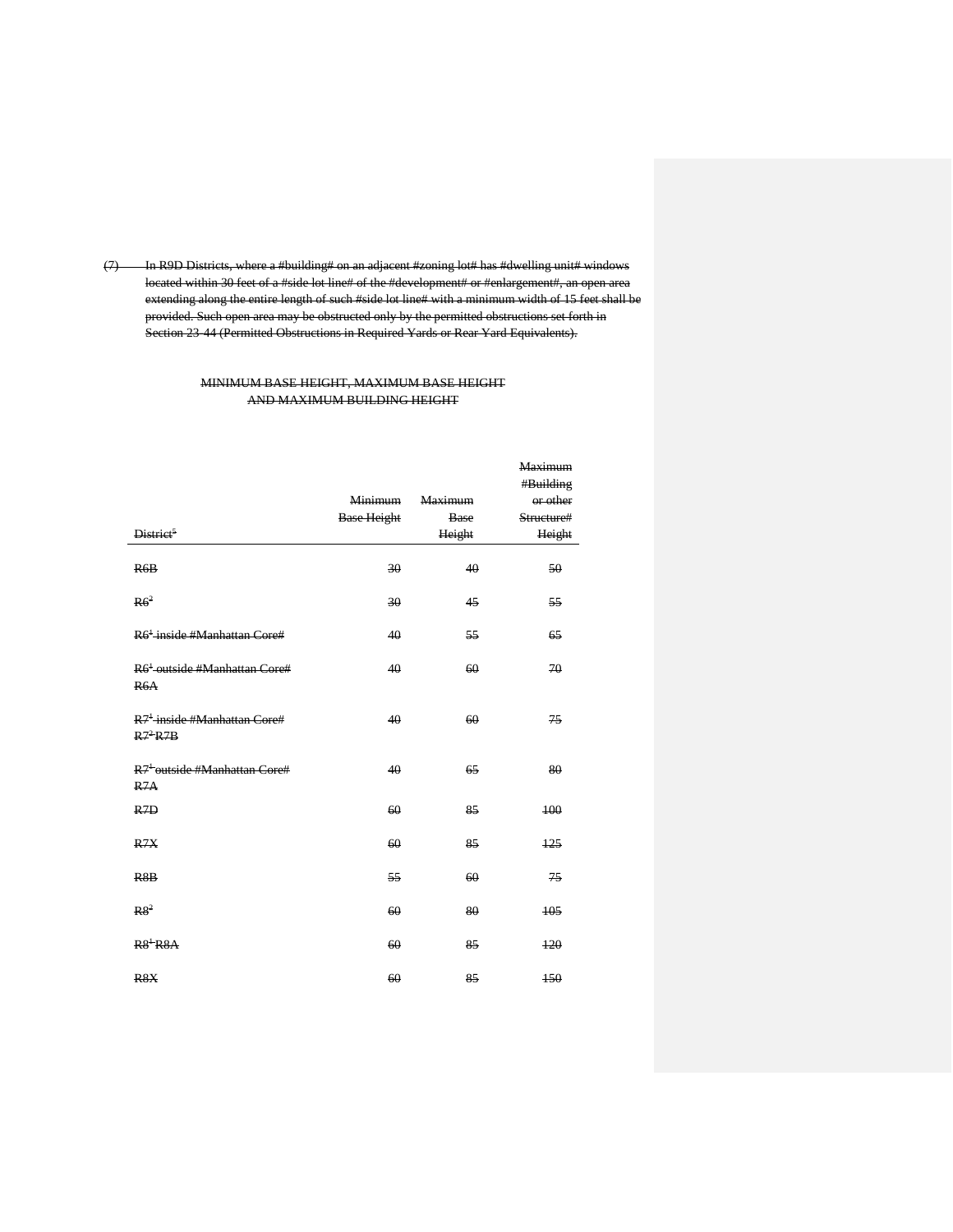| $R9^2 R9A^2$                            | 60       | 95              | 135                               |
|-----------------------------------------|----------|-----------------|-----------------------------------|
| R9A R9 <sup>1</sup><br>R <sub>9</sub> D | 60<br>60 | 102<br>$85^{4}$ | 145<br>$\overline{\phantom{0}}^3$ |
| $R9X^2$                                 | 60       | 120             | 160                               |
| R9X <sup>1</sup>                        | 105      | 120             | 470                               |
| $R10^2R10A^2$                           | 60       | 125             | 185                               |
| $R10+R10A+$                             | $+25$    | 150             | 210<br>$\rightarrow$              |
| R10X                                    | 60       | 85              |                                   |

<sup>1</sup> For #zoning lots# or portions thereof within 100 feet of a #wide street#

- 2 For #zoning lots# on a #narrow street# except portions of such #zoning lots# within a distance of 100 feet from an intersection with a #wide street# and, for #zoning lots# with only #wide street# frontage, portions of such #zoning lot# beyond 100 feet of the #street line#
- <sup>3</sup> #Buildings or other structures# may exceed a maximum base height of 85 feet in accordance with paragraph (c) of this Section
- 4 For #buildings or other structures# that front upon an elevated rail line, the maximum base height shall be 25 feet
- $^5$  Where the New York City Administrative Code establishes restrictions on the location of #buildings# on lots fronting upon and within 30 feet of Eastern Parkway in Community Districts 8 and 9 in the Borough of Brooklyn, lines drawn 30 feet north of and 30 feet south of, and parallel to, Eastern Parkway shall be considered the northern and southern #street lines# of Eastern Parkway.

#### **23-634**

\_\_\_\_\_\_

**Special height and setback regulations in R10 Districts within Community District 7, Borough of Manhattan**

Within the boundaries of Community District 7 in the Borough of Manhattan, all #buildings or other structures# located in R10 Districts, except R10A or R10X Districts, shall comply with the requirements of this Section.

**Commented [DCP103]:** Relocating special height and setback regulations for R10 districts in CD7 to 23-672 with other rules for certain areas.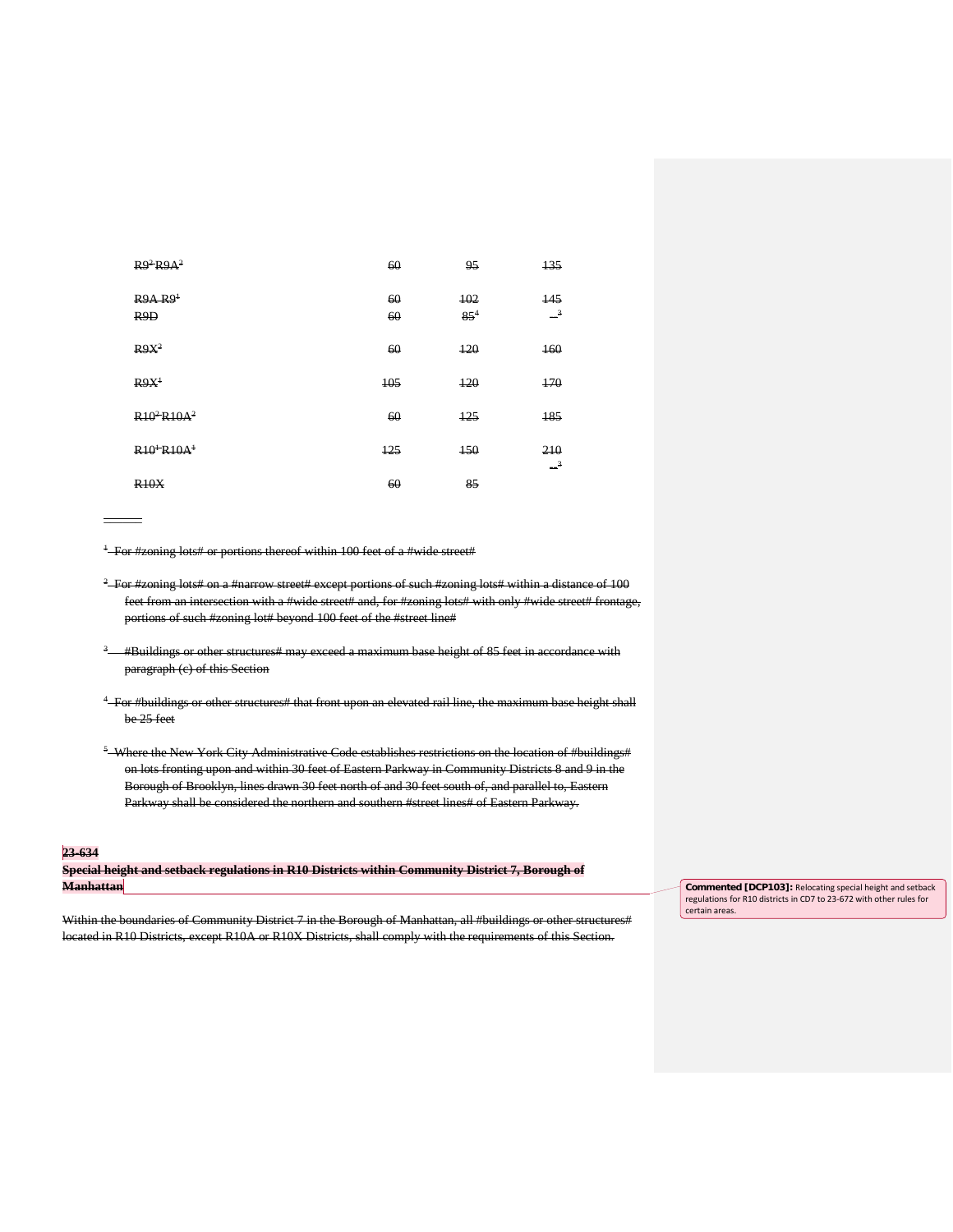The front #building# wall of all #buildings# on a #zoning lot# with any frontage on a #wide along the entire #wide street# frontage of the #zoning lot# without a setback for a height of 125 feet above the #curb level# or the full height of the #building#, whichever is less. Above a height of 125 feet, the front #building# wall may be set back at least 10 feet on a #wide street# or 15 feet on a #narrow street#. Above a height of 150 feet, the front #building# wall shall be set back at least 10 feet. These mandatory front #building# wall requirements also apply to all #buildings# along all #street lines# of #narrow streets# within 50 feet of their intersection with the #street lines# of #wide streets#. For the next 20 feet along the #street line# of a #narrow street#, the mandatory front #building# wall requirements are optional. The height and setback regulations of the underlying district shall apply along #street lines#, or portions thereof, not subject to the front #building# wall requirements.

Front wall recesses are permitted above the level of the second #story# ceiling or 23 feet above #curb level#, whichever is less, provided that the aggregate width of all recesses at the level of any #story# does not exceed 50 percent of the width of the front wall. The depth of such recess shall not exceed 10 feet. No front wall recesses are permitted within 20 feet of the intersection of two #street lines#.

Front wall openings are permitted below the level of the second #story# ceiling, for entrances only.

The preceding #street wall# location provisions shall not apply along any #street# frontage of a #zoning lot# occupied by existing #buildings# whose #street walls# remain unaffected by alterations or #enlargements# to such existing #buildings#.

However, the provisions of this Section shall not apply to any #building# for which the City Planning Commission has granted a special permit pursuant to Section 74-95 (Housing Quality) nor shall it apply to any #building# located within the #Special Lincoln Square District# or within the former West Side Urban Renewal Area excluding frontages along Central Park West or to the #block# bounded by Frederick Douglass Circle, Cathedral Parkway, Manhattan Avenue, West 109th Street and Central Park West. On application, the City Planning Commission may grant special authorization for minor modifications of the mandatory front wall provisions of this Section involving an #enlargement#, upon a showing of compelling necessity. Such authorization, however, may in no event include modification of permitted #floor area# regulations.

#### **23-635**

### **Special bulk regulations for certain sites in Community District 4, Borough of Manhattan**

Within the boundaries of Community District 4 in the Borough of Manhattan, excluding the #Special Clinton District#, for #developments# or #enlargements# in R8 Districts without a letter suffix, on #zoning lots# larger than 1.5 acres that include #residences# for which #public funding#, as defined in Section 23-911 (General definitions) is committed to be provided, the City Planning Commission may authorize modifications of height and setback regulations, provided the Commission finds that such modifications will facilitate the provision of such #residences#, and such modifications will not unduly obstruct access of light and air to the detriment of the occupants or users of #buildings# on the #zoning lot# or nearby properties, #open space# or #streets#. Prior to issuing a building permit for any #development# or #enlargement# utilizing modifications granted by this

**Commented [DCP104]:** Relocating special height and setback regulations for CD4 to 23-673 with other rules for certain areas.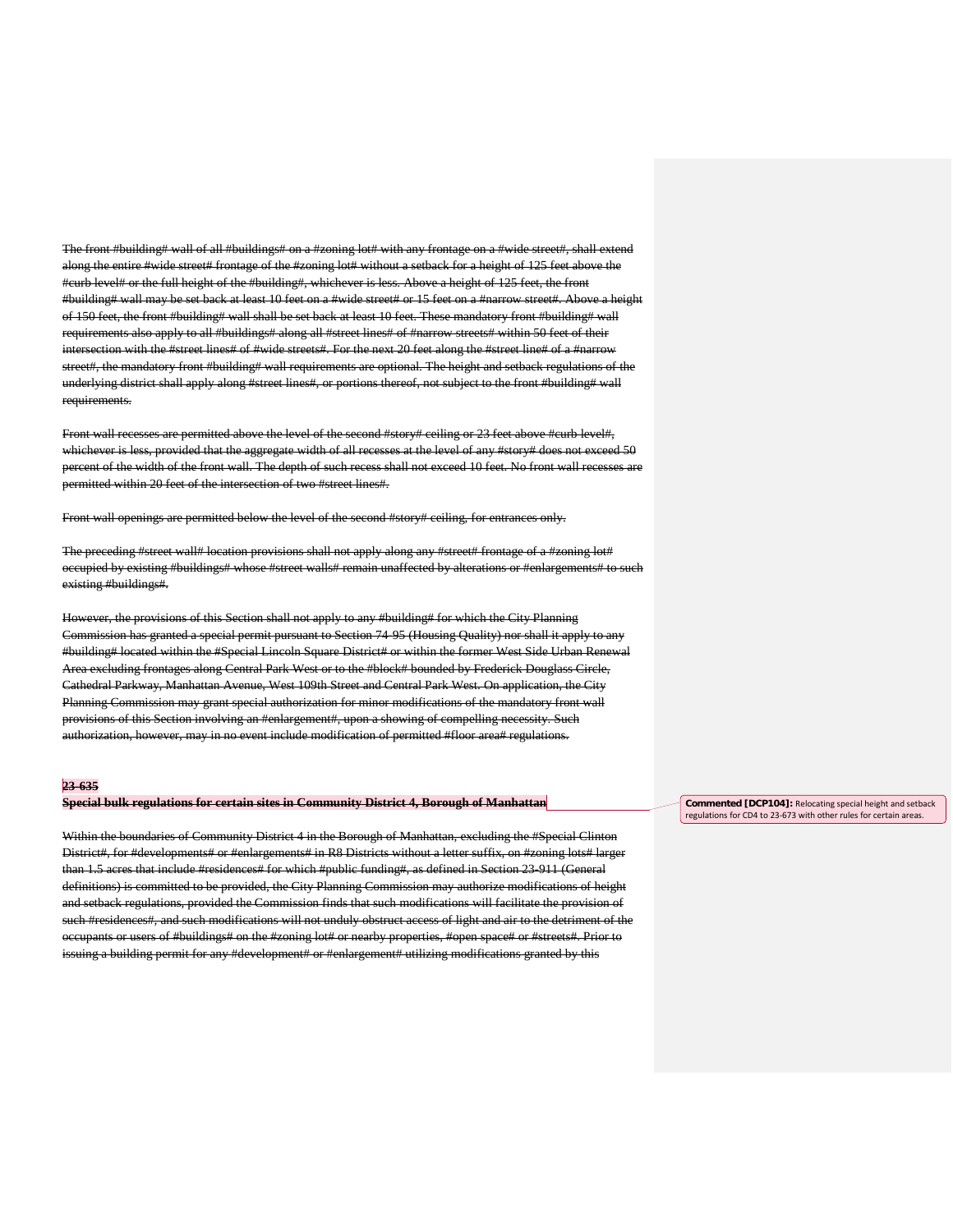n, the Department of Buildings shall be fur appropriate funding agency for the provision of such #public funding#.

The Commission may prescribe appropriate conditions and safeguards to minimize adverse effects on the character of the surrounding area.

#### **23-636**

**Special height and setback regulations for certain sites in Community District 9, Borough of Manhattan**

Within the boundaries of Community District 9 in the Borough of Manhattan, all #buildings# located in R8 Districts north of West 125th Street shall be #developed# or #enlarged# pursuant to the Quality Housing Program.

#### **23-64**

**Alternate Front Setbacks Basic Height and Setback Requirements**  R6 R7 R8 R9 R10

In the districts indicated without a letter suffix, for #buildings# other than #Quality Housing buildings#, the height and setback of a #building or other structure# shall be as set forth in Section 23-641 (Front setbacks), or 23-642 (Alternate front setbacks). In R9 and R10 districts, towers are permitted in accordance with the provisions of Section 23-65.

# R6 R7 R8 R9 R10

In the districts indicated, except for #Quality Housing buildings#, and except as set forth in paragraph (b) of this Section, if an open area is provided along the full length of the #front lot line# with the minimum depth set forth in the following table, the provisions of Section 23-63 (Maximum Height of Front Wall and Required Front Setbacks) shall not apply. The minimum depth of such an open area shall be measured perpendicular to the #front lot line#. However, in such instances, except as otherwise provided in Sections 23-62 (Permitted Obstructions) or 23-65 (Tower Regulations), no #building or other structure# shall penetrate the alternate #sky exposure plane# set forth in the following table, and the #sky exposure plane# shall be measured from a point above the #street line#.

In R9 or R10 Districts, the provisions of this Section shall be inapplicable to any #development# or #enlargement# with more than 25 percent of the total #floor area# of the #building# in #residential use#.

ALTERNATE REQUIRED FRONT SETBACKS

Alternate #Sky Exposure Plane#

**Commented [DCP105]:** Relocating special height and setback regulations for CD9 to 23-674 with other rules for certain areas.

**Commented [DCP106]:** Combining the basic front setback and alternate front setback regulations for non-contextual R6 through R10 districts into this section.

**Commented [DCP107]:** Adding new introductory text to make applicability of these sections clearer.

**Commented [DCP108]:** Relocating alternate front setback regulations to 23-642.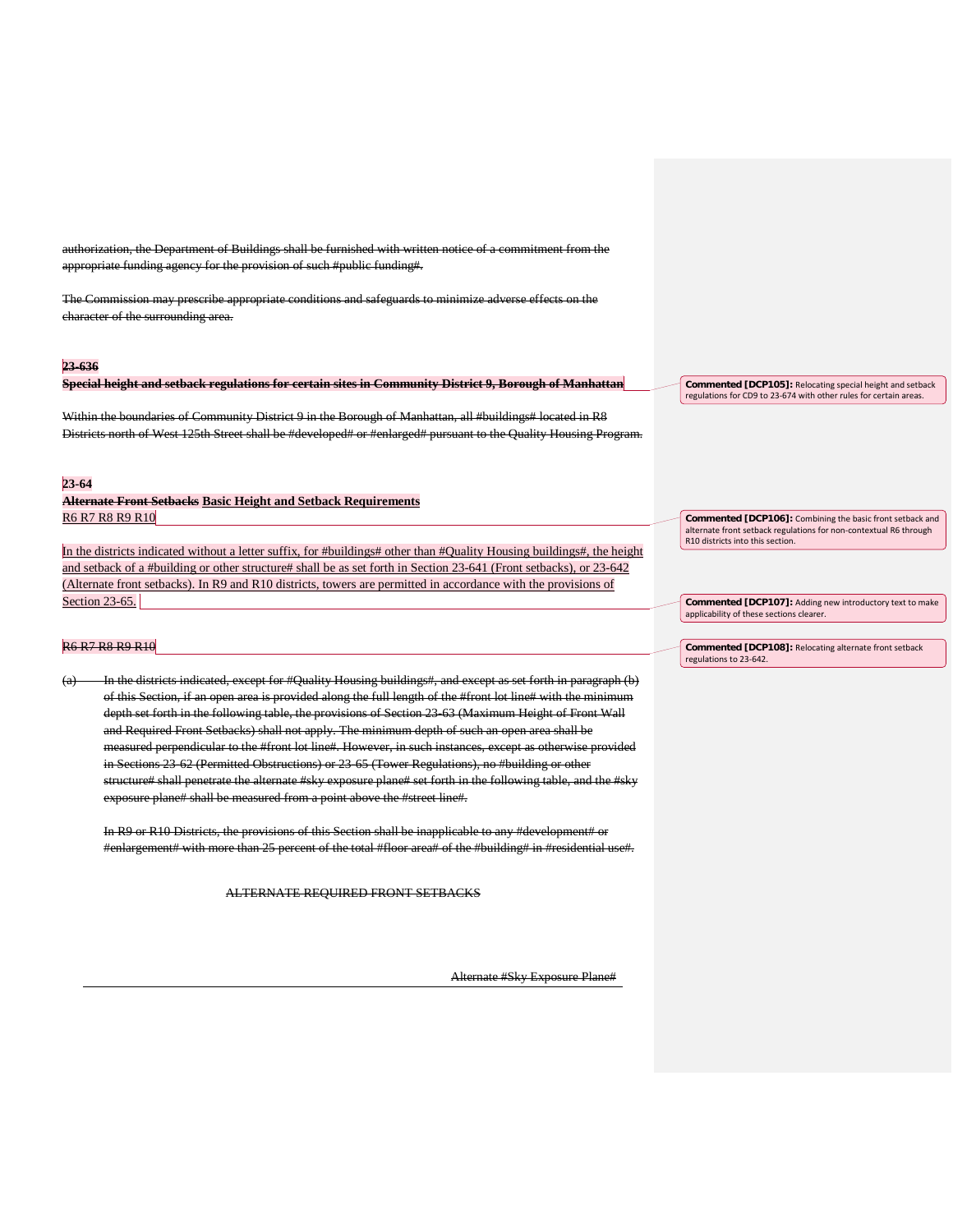|  | Slope over #Zoning Lot# (expressed as a ratio of vertical |                                  |  |
|--|-----------------------------------------------------------|----------------------------------|--|
|  |                                                           | distance to horizontal distance) |  |

| Depth of Optional Front                                 |                 |           |                 |                      |                 |                     |
|---------------------------------------------------------|-----------------|-----------|-----------------|----------------------|-----------------|---------------------|
| Open-Area                                               |                 | Height    |                 | On #Narrow Street#   |                 | On #Wide Street#    |
| (in feet)                                               |                 | above     |                 |                      |                 |                     |
|                                                         |                 | #Street   |                 |                      |                 |                     |
|                                                         |                 | Line# (in |                 | Hori                 |                 | Hori zontal         |
| On #Narrow On #Wide                                     |                 | feet)     | Vertical        | zontal               | Vertical        | <b>Distance</b>     |
| Street#                                                 | Street#         |           | <b>Distance</b> | <b>Distance</b>      | <b>Distance</b> |                     |
| R6 or R7 Districts                                      |                 |           |                 |                      |                 |                     |
| 15                                                      | 10 <sup>°</sup> | 60        |                 | $\frac{3.7}{ }$ to 1 |                 | $7.6 \tto 1$        |
| R <sub>8</sub> R <sub>9</sub> R <sub>10</sub> Districts |                 |           |                 |                      |                 |                     |
| $\overline{15}$                                         | 10 <sup>°</sup> | 85        |                 | $\frac{3.7}{ }$ to 1 |                 | $7.6 \text{ to } 1$ |
|                                                         |                 | h         |                 |                      |                 |                     |

ALTERNATE SKY EXPOSURE PLANE R6 R7 R8 R9 R10 Districts

Sky Exposure Plane

a - Horizontal distance<br>
h - Height of *sky exposure plane*<br>
above *street line*<br>
v - Vertical distance

 $\overline{\mathcal{S}}$ 

s - Depth of the optional<br>front open area

Street

 $\bar{z}$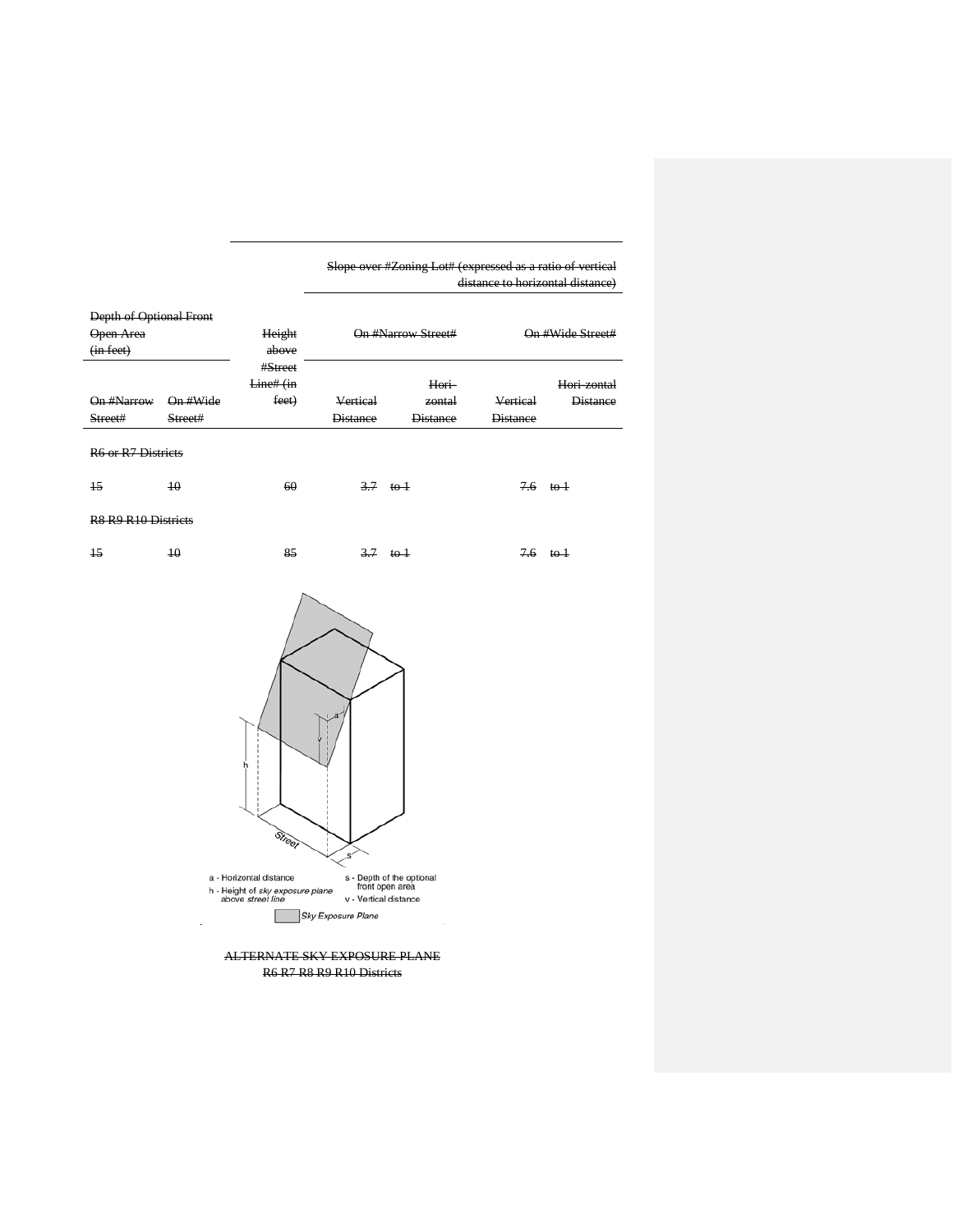#### R6A R6B R7A R7B R7D R7X R8A R8B R8X R9A R9D R9X R10A R10X

# (b) In the districts indicated, for all #buildings or other structures#, the provisions of this Section shall be inapplicable.

| $23 - 641$            |  |
|-----------------------|--|
| <b>Front setbacks</b> |  |
| R6 R7 R8 R9 R10       |  |

In the districts indicated without a letter suffix, if the front wall or other portion of a #building or other structure# is located at the #street line# or within the #initial setback distance# set forth in the following table, the height of such front wall or other portion of a #building or other structure# shall not exceed the maximum height above the #street line# set forth in the following table. Above such specified maximum height and beyond the #initial setback distance#, the #building or other structure# shall not penetrate the #sky exposure plane# set forth in the following table , except as otherwise provided in Section 23-62 (Permitted Obstructions) or 23-65 (Tower Regulations).

# MAXIMUM HEIGHT OF FRONT WALL AND REQUIRED FRONT SETBACKS

#### #Sky Exposure Plane#

|                    |         | Maximum                                              |             |                                           |                                                  |          |            |
|--------------------|---------|------------------------------------------------------|-------------|-------------------------------------------|--------------------------------------------------|----------|------------|
|                    |         | Height of a                                          |             |                                           | Slope over #Zoning Lot# (expressed as a ratio of |          |            |
|                    |         | Front Wall or                                        |             | vertical distance to horizontal distance) |                                                  |          |            |
|                    |         | other portion                                        |             |                                           |                                                  |          |            |
| #Initial Setback   |         | of a                                                 |             |                                           |                                                  |          |            |
| Distance#          |         | #Building or                                         |             |                                           |                                                  |          | On #Wide   |
| (in feet)          |         | other                                                |             | On #Narrow Street#                        |                                                  | Street#  |            |
|                    |         | structure#                                           | Height      |                                           |                                                  |          |            |
|                    |         | within the                                           | above       |                                           |                                                  |          |            |
| On                 | On      | #Initial                                             | #Street     |                                           |                                                  |          |            |
| #Narrow            | #Wide   | Setback                                              | Line# $(in$ | Vertical                                  | Horizontal                                       | Vertical | Horizontal |
| Street#            | Street# | Distance#                                            | feet)       | Distance                                  | Distance                                         | Distance | Distance   |
| R6 or R7 Districts |         |                                                      |             |                                           |                                                  |          |            |
| 20                 | 15      | 60 feet or six<br>#stories#.<br>whichever is<br>less | 60          |                                           | 2.7 to 1                                         | 5.6      | to 1       |

R8 R9 or R10 Districts

**Commented [DCP109]:** Removing as new introductory text makes clear these provisions are not applicable in contextual districts.

**Commented [DCP110]:** Relocating existing provisions from 23- 632. Minor modifications were made to eliminate redundant language about the inapplicability of these provisions to Quality Housing buildings, since this has been clarified in Sections 23-61, 23-64 and 23-66.

**Commented [DCP111]:** Revising text to make consistent with table and diagram below.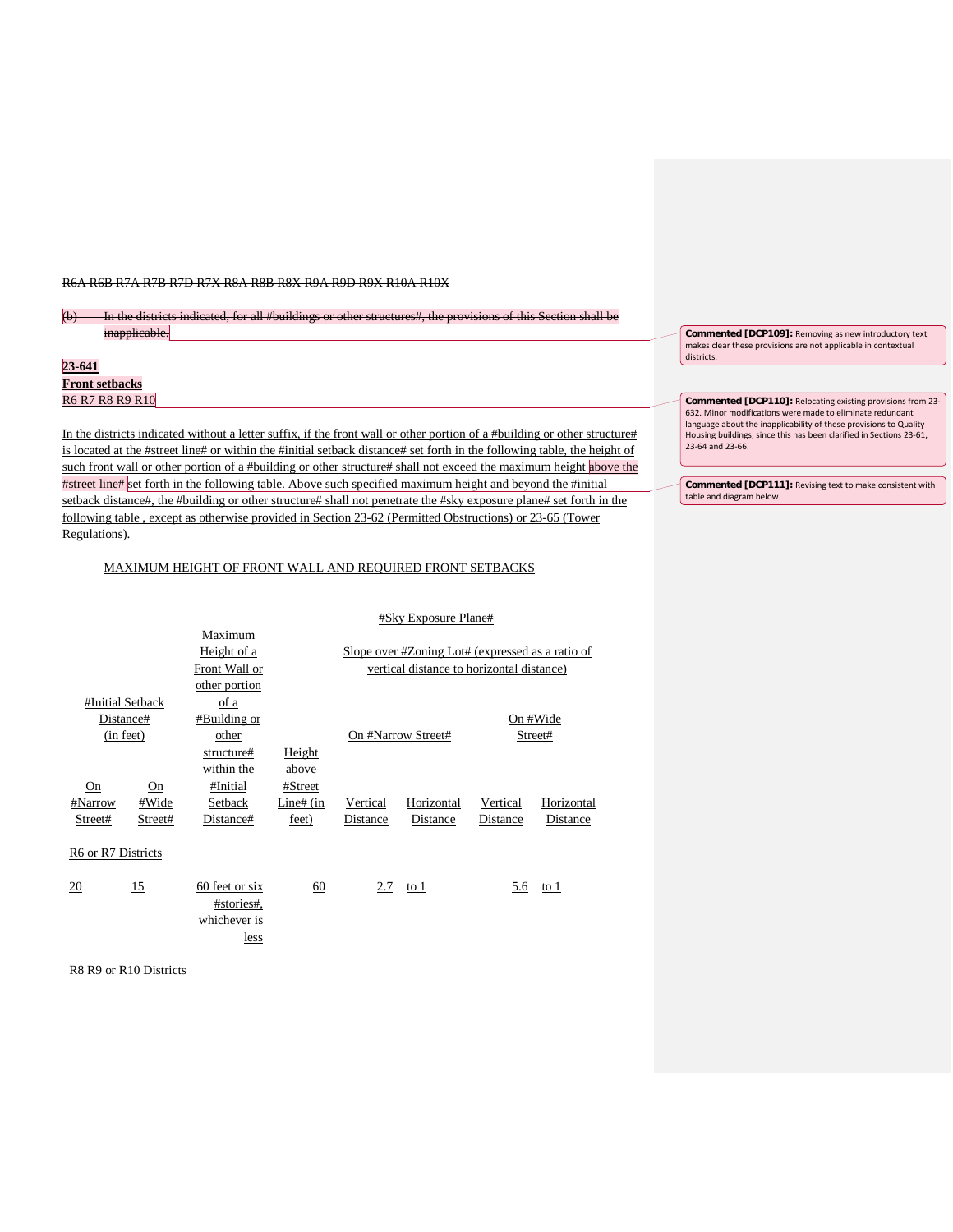

SKY EXPOSURE PLANE R6 R7 R8 R9 R10 Districts

# **23-642 Alternate Front Setbacks**

# R6 R7 R8 R9 R10

In the districts indicated without a letter suffix, if an open area is provided along the entire length of the #front lot line# with the minimum depth set forth in the following table, the provisions of this Section may apply in lieu of the provisions of Section 23-641 (Front Setbacks). The #building or other structure# shall not penetrate the #sky exposure plane# set forth in the following table, except as otherwise provided in Section 23-62 (Permitted Obstructions) or 23-65 (Tower Regulations).

In R9 or R10 Districts, the provisions of this Section shall be inapplicable to any #development# or #enlargement# with more than 25 percent of the total #floor area# of the #building# in #residential use#.

ALTERNATE REQUIRED FRONT SETBACKS

**Commented [DCP112]:** Relocating existing provisions from 23- 64. Minor modifications were made to eliminate redundant language about the inapplicability of these provisions to Quality Housing buildings, since this has been clarified in Sections 23-61, 23-64 and 23-66.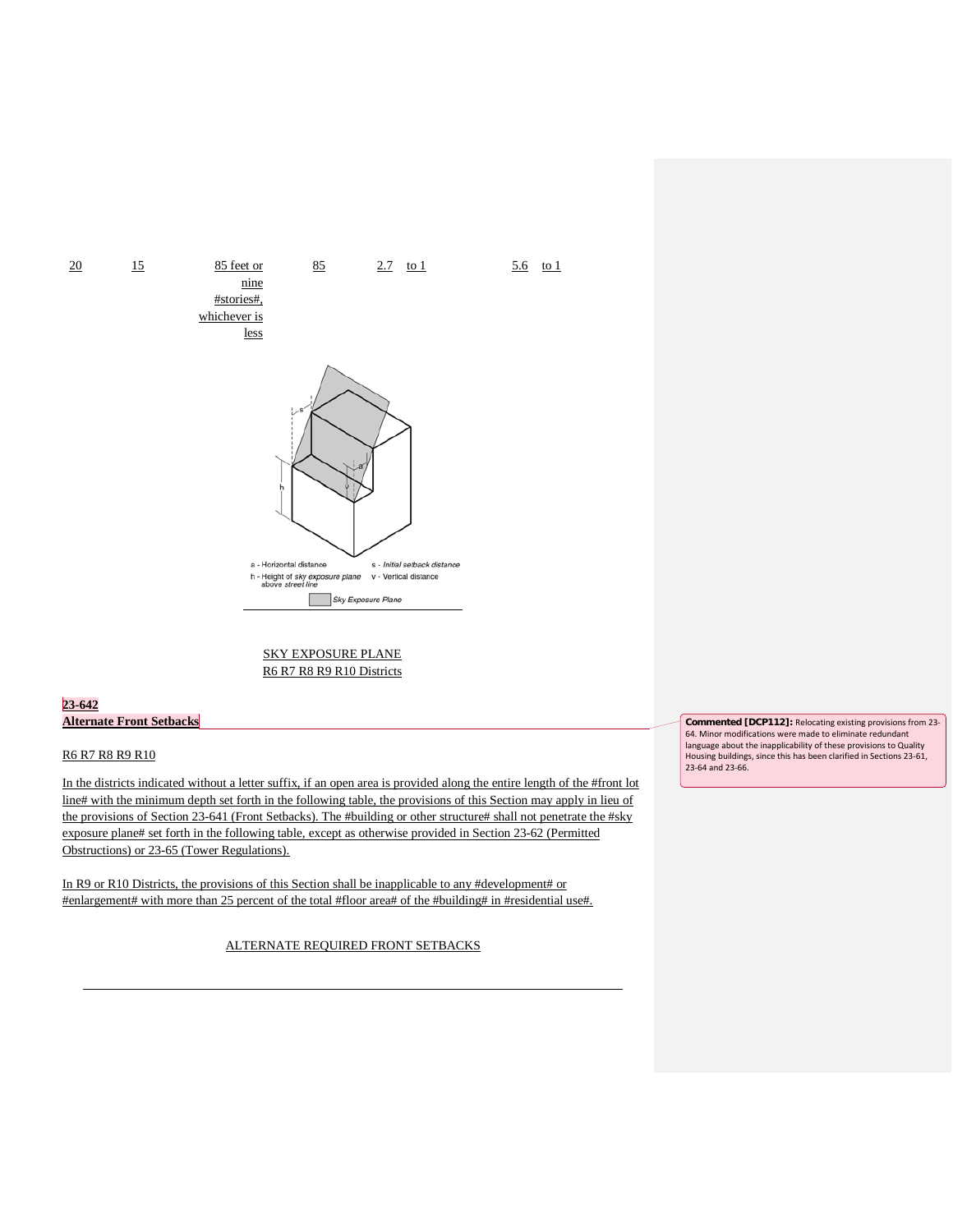Alternate #Sky Exposure Plane#

Slope over #Zoning Lot# (expressed as a ratio of vertical distance to horizontal distance)

| Depth of Optional Front<br>Open Area<br>(in feet, measured)<br>perpendicular to #street<br>line#) |                     | Height<br>above<br>#Street<br>Line# $(in$<br>feet) |                      | On #Narrow Street#     |                      | On #Wide Street#       |
|---------------------------------------------------------------------------------------------------|---------------------|----------------------------------------------------|----------------------|------------------------|----------------------|------------------------|
| On #Narrow<br>Street#                                                                             | On #Wide<br>Street# |                                                    | Vertical<br>Distance | Horizontal<br>Distance | Vertical<br>Distance | Horizontal<br>Distance |
| R6 or R7 Districts                                                                                |                     |                                                    |                      |                        |                      |                        |
| 15                                                                                                | 10                  | 60                                                 | 3.7                  | to 1                   | 7.6                  | to 1                   |
| R8 R9 R10 Districts                                                                               |                     |                                                    |                      |                        |                      |                        |
| 15                                                                                                | 10                  | 85                                                 | 3.7                  | to 1                   | 7.6                  | to 1                   |

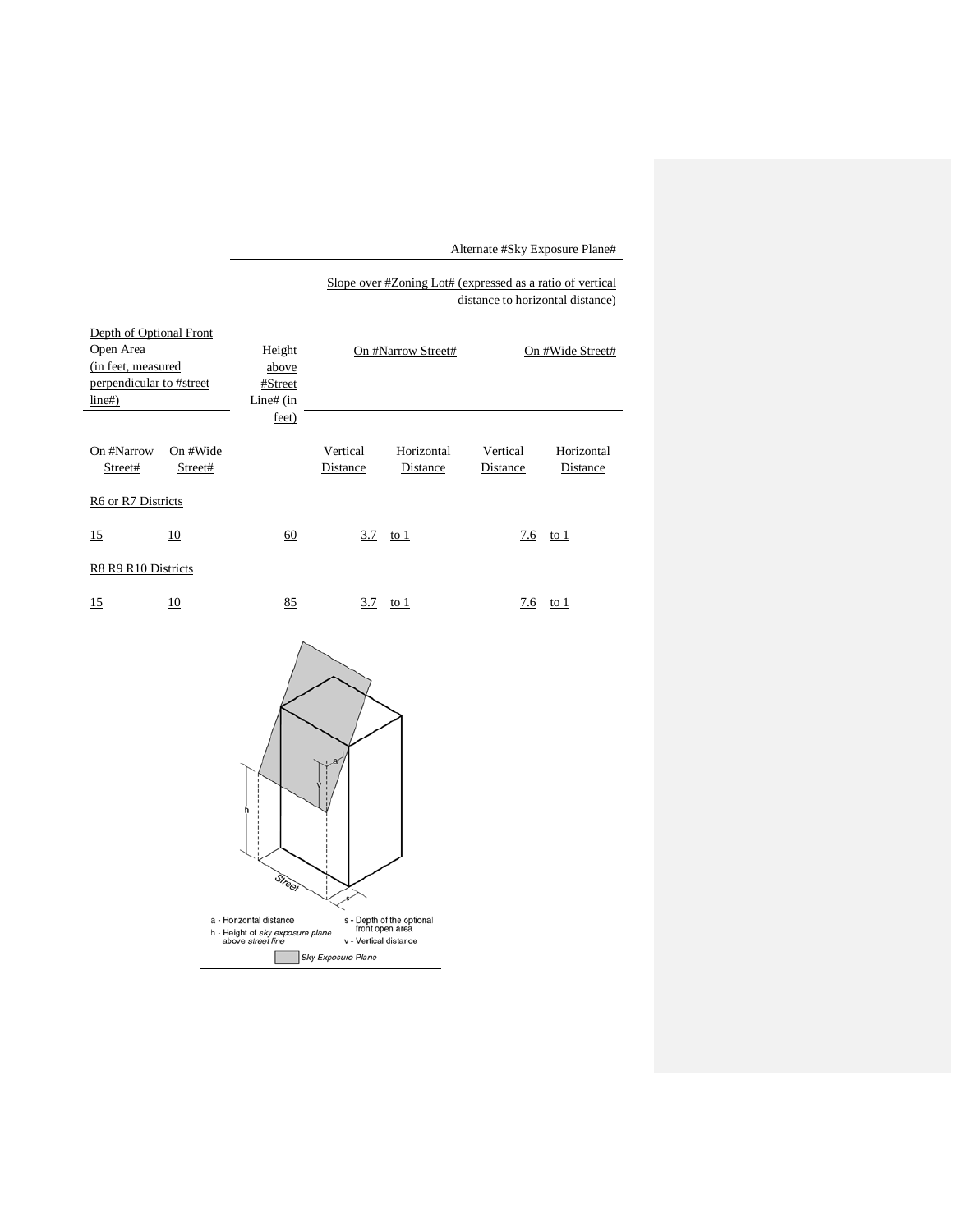# ALTERNATE SKY EXPOSURE PLANE R6 R7 R8 R9 R10 Districts

Supplementary Regulations

**23-65 Tower Regulations**  R9 R10

In the districts indicated without a letter suffix, except for #Quality Housing buildings#, and except as set forth in paragraph (c) of this Section, any portion or portions of #buildings# which in the aggregate occupy not more than 40 percent of the #lot area# of a #zoning lot#, or for #zoning lots# of less than 20,000 square feet, the percentage set forth in the table below, may penetrate an established #sky exposure plane# in accordance with the provisions of this Section. Such portions of #buildings# that penetrate a #sky exposure plane# are hereinafter referred to as towers.

\* \* \*

\* \* \*

(a) Applicability of tower-on-a-base regulations

(c) Inapplicability of tower regulations

The provisions of this Section 23-65 shall not apply to any #building# located wholly or partly in a #Residence District#, that is within 100 feet of a #public park# with an area of one acre or more, or a #street line# opposite such #public park#.:

(1) located wholly or partly in a #Residence District#, that is within 100 feet of a #public park# with an area of one acre or more, or a #street line# opposite such a #public park#; or

(2) located in a R9A, R9X, R10A or R10X District.

# **23-651**

### **Tower-on-a-base**

Any #development# or #enlargement# that meets the location and #floor area# criteria of paragraph (a) of Section 23-65 and includes a tower shall be constructed as a tower-on-a-base, in accordance with the regulations set forth in this Section. The height of all #buildings or other structures# shall be measured from the #base plane#.

(a) Tower regulations

**Commented [DCP114]:** Removing this redundant provision to avoid confusion. As stated in 23-60, for contextual districts, the

**Commented [DCP113]:** Restating the below as a sentence.

Quality Housing bulk provisions of 23-66 apply to R6 through R10 contextual districts.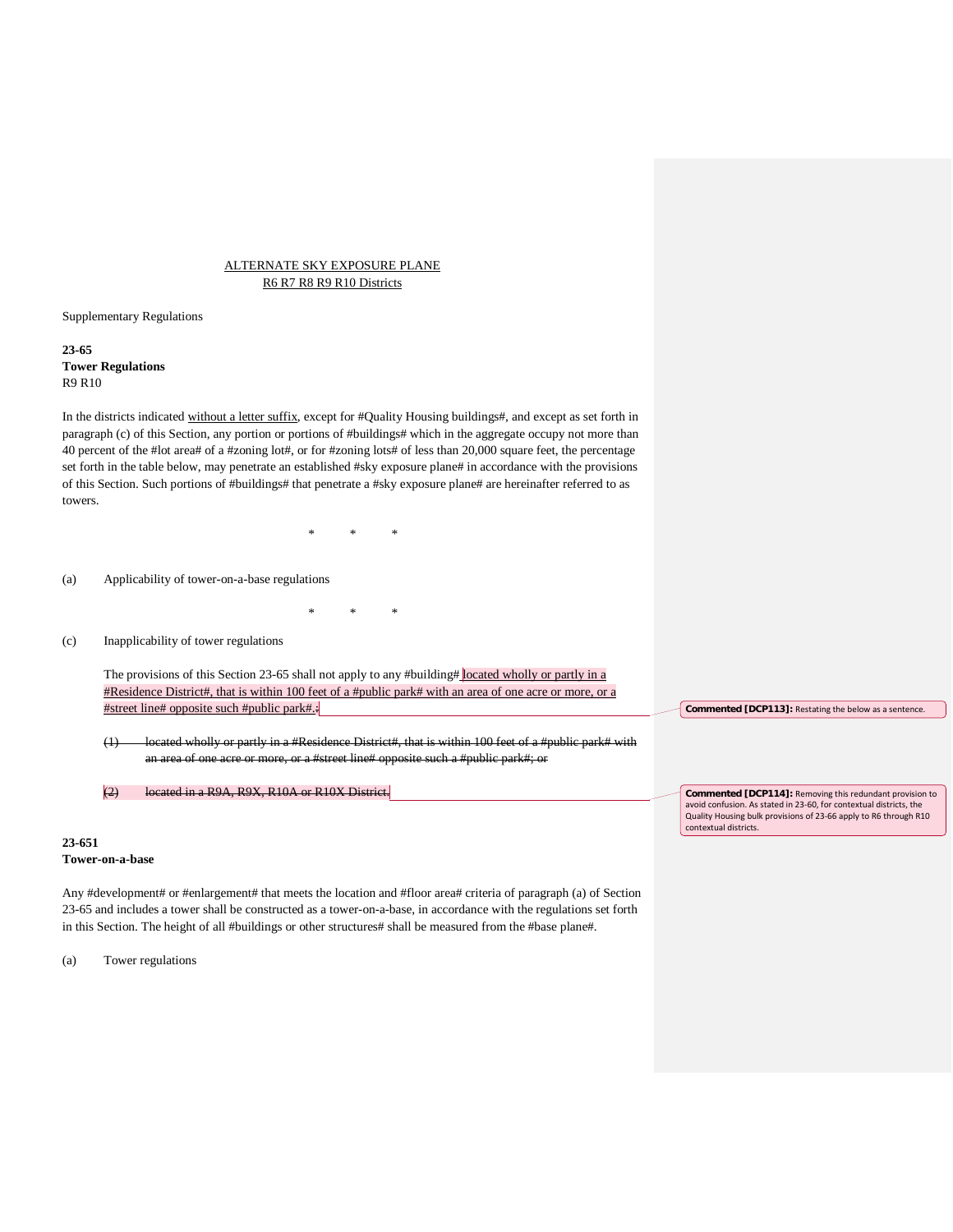| (1)             | At any level above a #building# base (referred to hereinafter as a "base"), any portion or portions<br>of a #building# (referred to hereinafter as a "tower") shall occupy in the aggregate: |                                                                                                                                                                   |
|-----------------|----------------------------------------------------------------------------------------------------------------------------------------------------------------------------------------------|-------------------------------------------------------------------------------------------------------------------------------------------------------------------|
|                 |                                                                                                                                                                                              |                                                                                                                                                                   |
|                 |                                                                                                                                                                                              |                                                                                                                                                                   |
| (2)             | Any tower located above a base shall not be subject to the provisions of Sections 23 63<br>(Maximum Height of Walls and Required Setbacks) 23-64 (Basic Height and Setback                   |                                                                                                                                                                   |
|                 | Requirements).                                                                                                                                                                               | Commented [DCP115]: Updating cross reference.                                                                                                                     |
| (3)             | At least 55 percent of the total #floor area# permitted on the #zoning lot# shall be located in<br>#stories# located either partially or entirely below a height of 150 feet.                |                                                                                                                                                                   |
|                 |                                                                                                                                                                                              |                                                                                                                                                                   |
|                 | A tower proposed pursuant to Section 23 65 (Tower Regulations) that has been granted a special permit                                                                                        |                                                                                                                                                                   |
|                 | by the City Planning Commission prior to February 9, 1994, may be started or continued pursuant to that                                                                                      |                                                                                                                                                                   |
|                 | special permit.                                                                                                                                                                              | Commented [DCP116]: Removing obsolete provision.                                                                                                                  |
|                 |                                                                                                                                                                                              |                                                                                                                                                                   |
|                 |                                                                                                                                                                                              |                                                                                                                                                                   |
|                 |                                                                                                                                                                                              |                                                                                                                                                                   |
| 23-66           | Required Side and Rear Setbacks-Height and Setback Requirements for Quality Housing Buildings                                                                                                |                                                                                                                                                                   |
|                 | R1 R2 R3 R4 R5 R6 R7 R8 R9 R10                                                                                                                                                               | Commented [DCP117]: Quality Housing provisions moved<br>from existing Section 23-633. The provisions are divided and<br>supplemented into sub-sections topically. |
|                 | In the districts indicated, the #street wall# location provisions of Sections 23-661 and the height and setback                                                                              | <b>Commented [DCP118]: Relocating Quality Housing provisions</b>                                                                                                  |
|                 | provisions of Section 23-662 shall apply to #Quality Housing buildings#. In certain districts, the heights set forth                                                                         | from existing 23-633. The provisions are divided into sub-section<br>topically for increased clarity. Additional changes are noted below.                         |
|                 | in Section 23-662 may be increased pursuant to either the provisions of Section 23-663 (Tower regulations in                                                                                 |                                                                                                                                                                   |
|                 | R9D and R10 Districts) or 23-664 (Modified height and setback regulations for certain buildings), as applicable.                                                                             |                                                                                                                                                                   |
|                 | Additional provisions are set forth in Section 23-665.                                                                                                                                       | Commented [DCP119]: Adding new introductory text to make                                                                                                          |
|                 |                                                                                                                                                                                              | applicability of these sections clearer.                                                                                                                          |
|                 | In all districts, as indicated, side and rear setbacks shall be provided as specified in this Section. Unenclosed                                                                            |                                                                                                                                                                   |
|                 | balconies, subject to the provisions of Section 23-13 (Balconies), are permitted to project into or over any open                                                                            |                                                                                                                                                                   |
|                 | areas required by the provisions of this Section. In addition, awnings and other sun control devices, decks,                                                                                 |                                                                                                                                                                   |
|                 | exterior wall thickness, parapet walls, roof thickness, solar energy systems up to four feet high, vegetated roofs,                                                                          |                                                                                                                                                                   |
|                 | and weirs, are permitted as set forth in Section 23 62 (Permitted Obstructions).                                                                                                             | Commented [DCP120]: Relocating to 23-632 with other R1<br>through R5 regulations.                                                                                 |
| 23-661          |                                                                                                                                                                                              |                                                                                                                                                                   |
|                 | Required side and rear setbacks for tall residential buildings in low bulk districts Street wall location                                                                                    | Commented [DCP121]: Relocating Quality Housing street wall                                                                                                        |
| R6 R7 R8 R9 R10 |                                                                                                                                                                                              | location provisions from 23-633(a) to here.                                                                                                                       |
|                 |                                                                                                                                                                                              |                                                                                                                                                                   |

In the districts indicated, the #street wall# location provisions of paragraphs (a), (b) or (c) of this Section shall apply to all #Quality Housing buildings#, as applicable. Additional articulation provisions are set forth in paragraph (d) of this Section.

R6A R7A R7D R7X R9D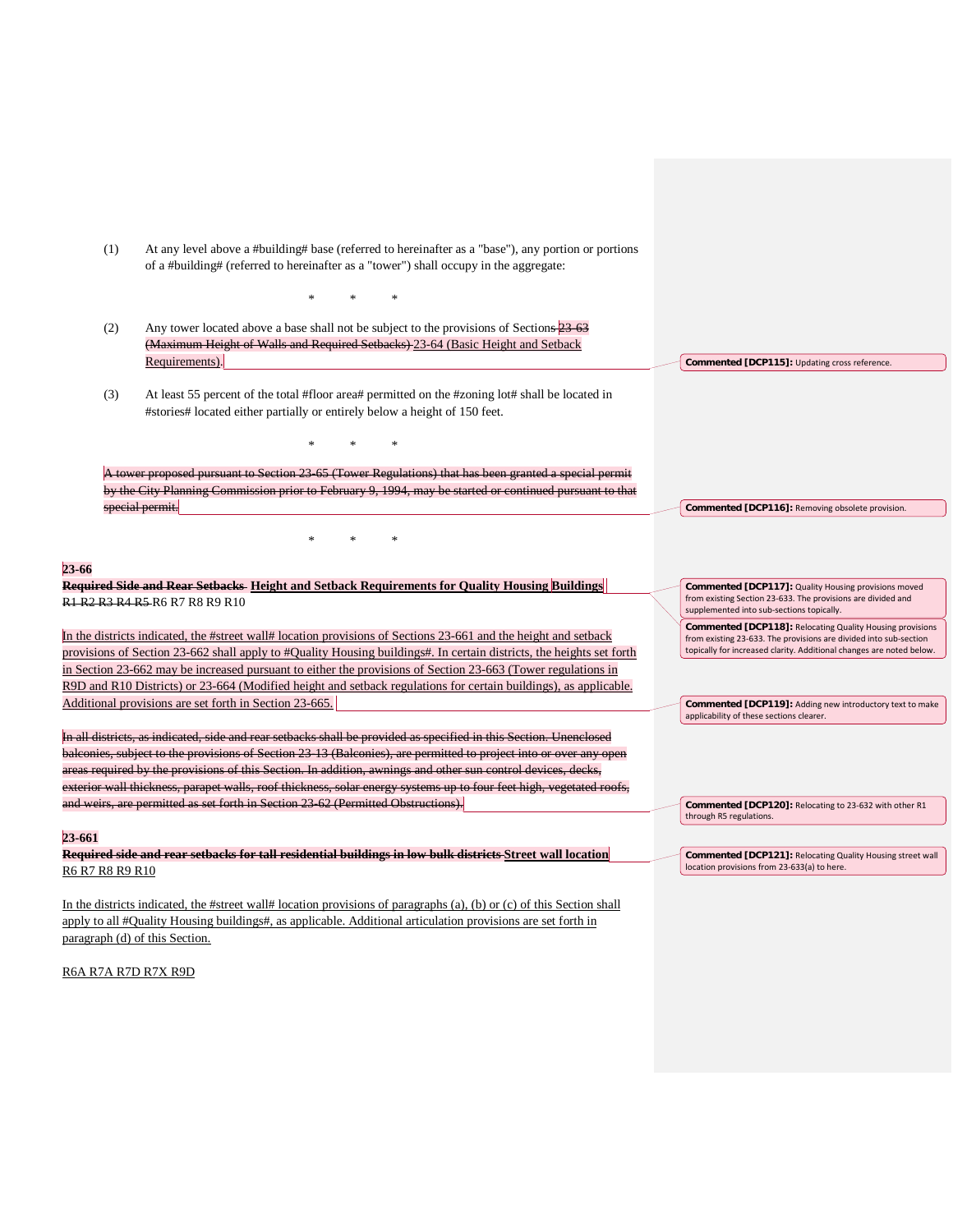(a) In the districts indicated, for all #buildings#, and for #Quality Housing buildings# on #wide streets# in R6 or R7 Districts without a letter suffix, the #street wall# shall be located no closer to the #street line# than the #street wall# of either adjacent existing #buildings#. Where an adjacent #building# has #street walls# located at varying depths from the #street line#, the #street wall# of the #development# or #enlargement# shall not be located closer to the #street line# than the furthest #street wall# portion of such adjacent #building# whose width comprises at least 25 percent of the #aggregate width of street wall#. However, a #street wall# need not be located farther than ten feet from the #street line#. On #corner lots#, these #street wall# location provisions shall apply along only one #street line#.

Any #street wall# may be divided into different segments, and located at varying depths from the #street line#, to allow for #building# recesses, projections, #outer courts# and other forms of articulation, provided that each portion complies with the #street wall# location provision of this paragraph (a).

Recesses and projections beyond the #street wall# locations established in this paragraph are permitted only in accordance with paragraph (d) of this Section.

# R6B R7B R8B

(b) In the districts indicated, for all #buildings#, and for #Quality Housing buildings# on #narrow streets# in R6 and R7 Districts without a letter suffix, the #street wall# of a #building# on a #zoning lot# with at least 50 feet of frontage along a #street line# shall be located no closer to the #street line# than the #street wall# of either adjacent existing #buildings#. On #zoning lots# with less than 50 feet of frontage along a #street line#, the #street wall# shall be located neither closer to nor farther from the #street line# than the #street wall# of either adjacent existing #buildings#. In either case, where an adjacent #building# has #street walls# located at varying depths from the #street line#, the #street wall# of the #development# or #enlargement# shall not be located closer to the #street line# than the farthest #street wall# portion of such adjacent #building# whose width comprises at least 25 percent of the #aggregate width of street wall#. However, for all #zoning lots#, the #street wall# need not be located farther than 15 feet from a #street line#, and need not be closer than three feet to the #street line#. On #corner lots#, the #street wall# along one #street line# need not be located farther from the #street line# than five feet.

Any #street wall# may be divided into different segments, and located at varying depths from the #street line#, to allow for #building# recesses, projections, #outer courts# and other forms of articulation, provided that each portion complies with the #street wall# location provision of this paragraph (b).

Recesses and projections beyond the #street wall# locations established in this paragraph are permitted only in accordance with paragraph (d) of this Section.

# R8A R8X R9A R9X R10A R10X

(c) In the districts indicated, for all #buildings#, and for #Quality Housing buildings# in R8 or R9 Districts without a letter suffix, and in other R10 Districts, the following #street wall# location provisions shall apply.

**Commented [DCP122]:** Modifying threshold of applicability for line-up provisions from 150 feet to adjacent buildings in order to ensure that buildings are relating to their immediate context.

**Commented [DCP123]:** Adding new provision to clarify how to line-up with adjacent buildings with articulated street walls.

**Commented [DCP124]:** Revising from 15 feet to 10 feet so that buildings aren't inadvertently forced to line up with noncontextual buildings set back far from the street.

**Commented [DCP125]:** Adding additional provisions to create greater design flexibility and permit building articulation.

**Commented [DCP126]:** Adding new provision to clarify how to line-up with adjacent buildings with articulated street walls. **Commented [DCP127]:** Adding new provision to give design flexibility so that ground floor residential units are not forced to be

directly on the sidewalk.

**Commented [DCP128]:** Adding additional provisions to create greater design flexibility and permit building articulation.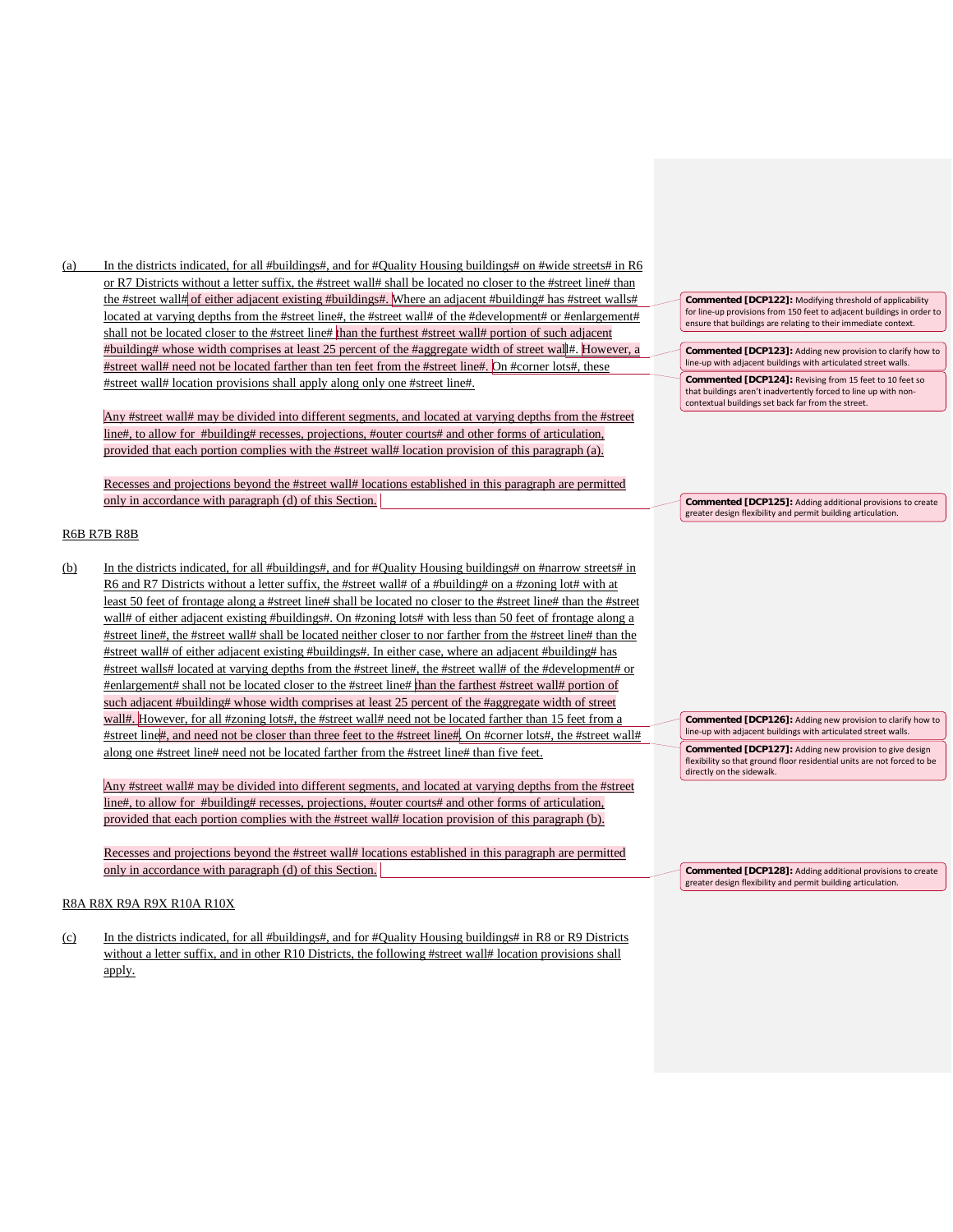- (1) Along #wide streets# and along #narrow streets# within 50 feet of their intersection with a #wide street# the #street wall# shall extend along the entire #street# frontage of a #zoning lot#. At least 70 percent of the #aggregate width of street walls# shall be located within eight feet of the #street line# and extend to at least the minimum base height specified in Section 23-662 (Maximum height of buildings and setback regulations), or the height of the #building#, whichever is less. Up to 30 percent of the #aggregate width of street walls# may be recessed beyond eight feet of the #street line#, provided that any such recesses deeper than 10 feet along a #wide street# or 15 feet along a #narrow street# are located within an #outer court#.
- (2) Along #narrow streets# beyond 50 feet of their intersection with a #wide street#, the #street wall# provisions of paragraph (a) of this Section shall apply.

Any #street wall# may be divided into different segments, and located at varying depths from the #street line#, to allow for #building# recesses, projections, #outer courts# and other forms of articulation, provided that each portion complies with the #street wall# location provision of this paragraph (c).

Recesses and projections beyond the #street wall# locations established in this paragraph are permitted only in accordance with paragraph (d) of this Section.

# R6 R7 R8 R9 R10

(d) #Street wall# articulation, including, but not limited to, window recesses and structural expression on the #building# facade, shall be permitted to project or recess beyond the #street wall# locations established in paragraphs (a), (b) or (c) of this Section, provided such articulation does not exceed a depth or projection of twelve inches, or extends beyond the #street line#. In addition, to accommodate other forms of #street wall# articulation, such as bay windows, and facade recesses, up to 50 percent of the #aggregate width of street wall#, at any level, may recess or project beyond such #street wall# location provisions of this Section, provided that no such recess or projection exceeds a depth of three feet, as measured perpendicular from the #street wall#, or portion thereof. No projection shall extend beyond the #street line#, except where encroachments into the public right-of-way are permitted by the New York City Administrative Code.

## **R1 R2 R5**

In R1 and R2 Districts, any portion of a #building or other structure# bounding a #side yard# or a #rear yard# which is more than 30 feet above the mean level of adjacent natural grade shall be set back from such #side yard# line or #rear yard line# for a distance equal to one-half the height of that portion of the #building or other structure# which is higher than 30 feet above the mean level of adjacent natural grade.

In an R5 District, except R5A and R5D Districts, any portion of a #building or other structure# bounding a #sid yard# or a #rear yard# which is more than 33 feet above the level of the #base plane# shall be set back from such **Commented [DCP129]:** Adding new provision so that portions of buildings beyond 50 feet of a wide street would have a street wall requirement, where none currently exists.

**Commented [DCP130]:** Adding additional provisions to create greater design flexibility and permit building articulation.

**Commented [DCP131]:** Adding new provision intended to clarify permitted articulation and help facilitate building articulation.

**Commented [DCP132]:** Relocated provisions for side and rear setbacks in low-density districts to Section 23-632 with other R1 through R5 District regulations.

**Commented [DCP133]:** Relocating provisions for side and rear setbacks in low-density districts to 23-632 with other R1 through R5 District regulations.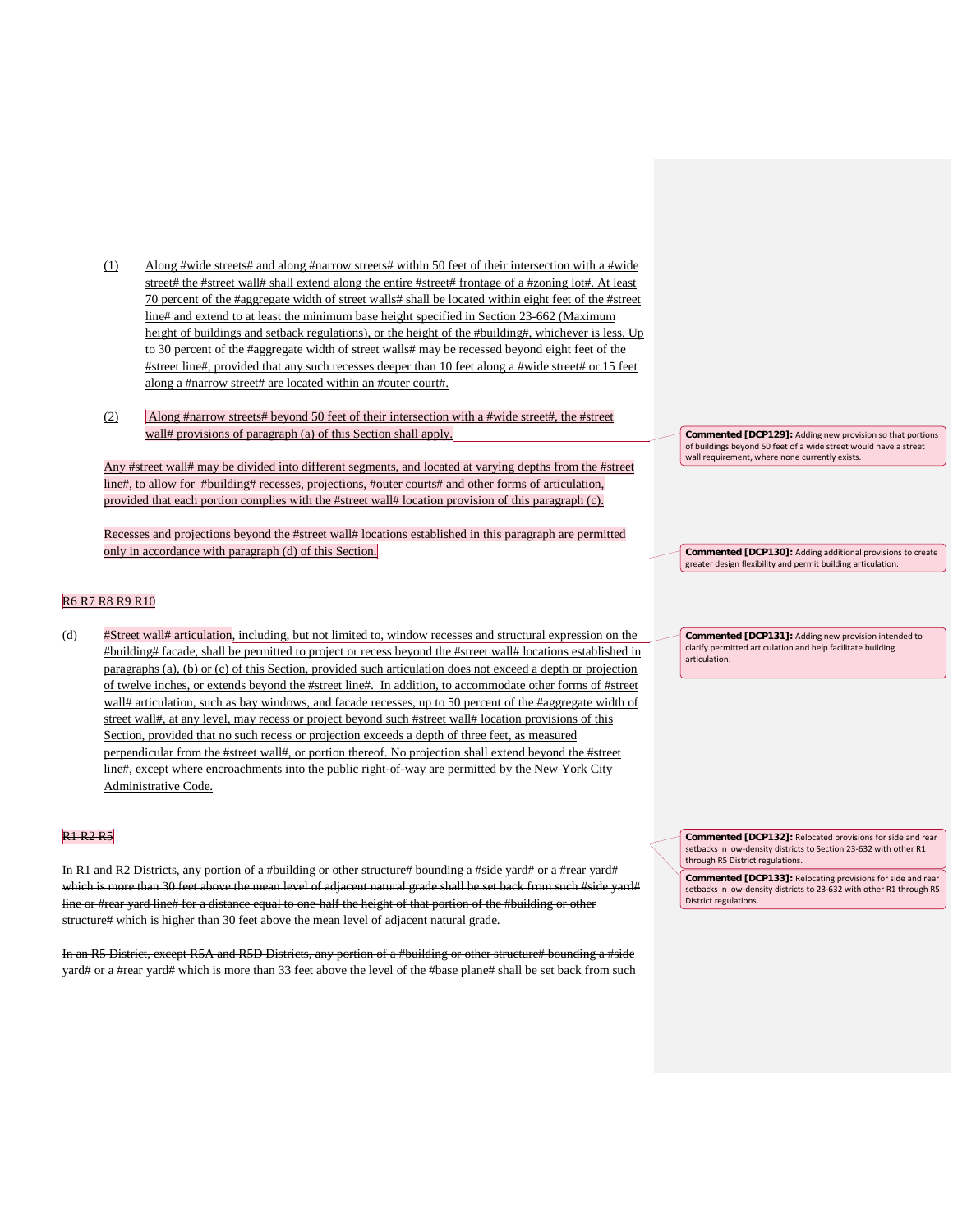#side yard# line or such #rear yard line# for a distance equal to one-half the height of that portion of the #building or other structure# which is higher than 33 feet above the level of the #base plane# (see illustration of Side Yard Setback).

The following are permitted to project into any open area required under the provisions of this Section:

(a) parapet walls not more than four feet high; and

(b) chimneys or flues with a total width not exceeding 10 percent of the width of the #building's# walls facing such open area.

# [REMOVE DIAGRAM]



(R5 example)

### **23-662**

**Required side and rear setbacks for permitted non-residential uses in low bulk districts Maximum height of buildings and setback regulations**

## R6 R7 R8 R9 R10

In the districts indicated, height and setback regulations for #Quality Housing buildings# are set forth in this Section. Definitions applicable to Sections 23-66, and 35-65, inclusive, are set forth in paragraph (a) of this Section. The height of a #Quality Housing building or other structure# shall not exceed the maximum height limit specified for the applicable district in paragraph (b) of this Section, or the maximum number of permitted #stories#, whichever is less, except as further provided elsewhere in this Chapter. A setback is required for all

**Commented [DCP134]:** Relocating the below provisions from Section 23-633.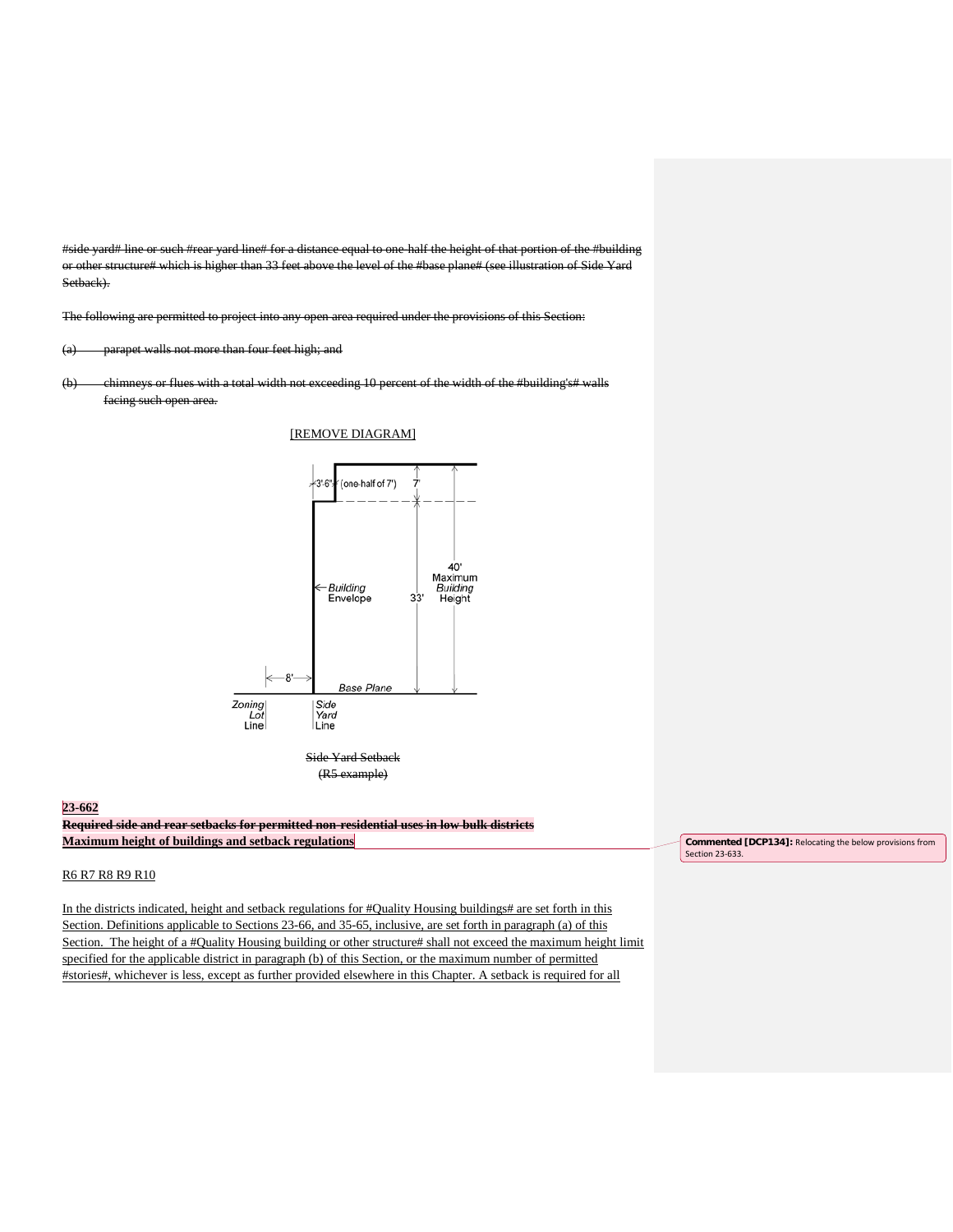portions of #buildings or other structures# that exceed the maximum base height specified for the applicable district in paragraph (b), and shall be provided in accordance with paragraph (c) of this Section.

## (a) Definitions

# Excluded districts

For the purposes of Sections 23-66, and 35-65, inclusive, "excluded districts" shall refer to #developments# or #enlargements# of #Quality Housing buildings# within R7B, R8B, R9D or R10X Districts, or within R6 and R7 Districts located within the #Manhattan Core# or located on #narrow streets# beyond 100 feet of an intersection with a #wide street# outside the #Manhattan Core#.

#### Non-qualifying ground floor

For the purposes of Sections 23-66, and 35-65, inclusive, "non-qualifying ground floor" shall refer to a ground floor of a #development# or #enlargement# that does not meet the requirements for a #qualifying ground floor#.

# Qualifying ground floor

For the purposes of Sections 23-66, and 35-65, inclusive, "qualifying ground floor" shall refer to the ground floor of a #development# or # enlargement#, on a #zoning lot#, or portion thereof, located within an R6 through R10 District, other than an #excluded district#, where the level of the finished floor of the second #story# above grade in a #Quality Housing building# is 13 feet or more above the level of the adjoining sidewalk.

#### (b) Building heights and permitted number of stories

For #developments# or #enlargements# of #Quality Housing buildings#, the minimum and maximum base height, maximum height of a #building or other structure#, and maximum number of #stories# permitted shall be as set forth in Table 1 below for the applicable zoning district. Separate maximum #building# heights are set forth within such Table for #developments# or #enlargements# with #qualifying ground floors# and for those with #non-qualifying ground floors#.

# TABLE 1 MINIMUM BASE HEIGHT, MAXIMUM BASE HEIGHT, MAXIMUM BUILDING HEIGHT AND MAXIMUM NUMBER OF STORIES

FOR CONTEXTUAL DISTRICTS

**Commented [DCP135]:** Adding new definitions to regulate maximum height in relation to provided ground floor height. In those districts where the proposal includes increases in the maximum building height, buildings with a low ground floor would have a lower maximum height limit (by five feet) than those whose ground floor meets the included standards. This is intended to ensure that the increased height provided by the proposal is concentrated at ground level.

**Commented [DCP136]:** As stated above, adding new provision to regulate maximum height in relation to provided ground floor height. In those districts where the proposal includes increases in the maximum building height, buildings with a low ground floor would have a lower maximum height limit (by five feet) than those whose ground floor meets the included standards. This is intended to ensure that the increased height provided by the proposal is concentrated at ground level.

**Commented [DCP137]:** Adding new provision that specifies the maximum number of stories permitted in Quality Housing buildings.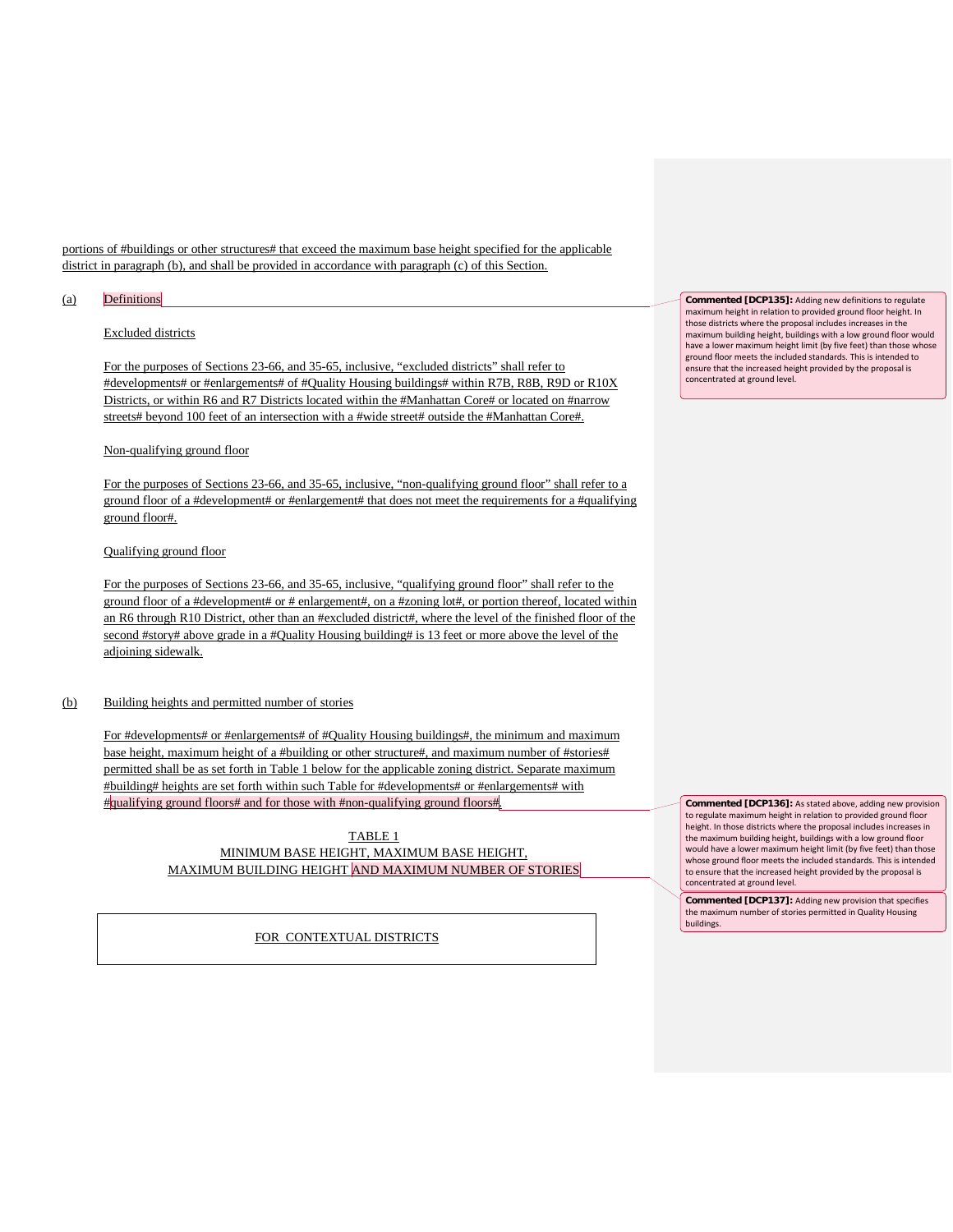|                   | Minimum<br><b>Base</b> | Maximum<br><b>Base</b> | Maximum<br>Height of<br>#Building<br>or other<br>Structures#<br>with #non-<br>qualifying<br>ground | Maximum<br>Height of<br>#Building<br>or other<br>Structures#<br>with<br>#qualifying<br>ground | Maximum<br>Number of |
|-------------------|------------------------|------------------------|----------------------------------------------------------------------------------------------------|-----------------------------------------------------------------------------------------------|----------------------|
| District          | Height                 | Height                 | floors#                                                                                            | floors#                                                                                       | #Stories#            |
| R6B               | 30                     | 45                     | 50                                                                                                 | 55                                                                                            | $\overline{2}$       |
| R <sub>6</sub> A  | 40                     | 65                     | 70                                                                                                 | 75                                                                                            | $\overline{1}$       |
| R7B               | 40                     | 65                     | $75^{5}$                                                                                           | $75^{5}$                                                                                      | $\overline{1}$       |
| R7A               | 40                     | 75                     | 80                                                                                                 | 85                                                                                            | 8                    |
| R7D               | 60                     | 85                     | 100                                                                                                | 105                                                                                           | 10                   |
| R7X               | 60                     | 95                     | 120                                                                                                | 125                                                                                           | 12                   |
| R8B               | 55                     | 65                     | $75^{5}$                                                                                           | $75^{5}$                                                                                      | $\overline{1}$       |
| R8A               | 60                     | 105                    | 120                                                                                                | 125                                                                                           | 12                   |
| R8X               | 60                     | 95                     | 150                                                                                                | 155                                                                                           | 15                   |
| R9A <sup>2</sup>  | 60                     | 105                    | 140                                                                                                | 145                                                                                           | 14                   |
| R9A <sup>1</sup>  | 60                     | 105                    | 150                                                                                                | 155                                                                                           | 15                   |
| R9D               | 60                     | $85^{4}$               | $N/A^3$                                                                                            | $N/A^3$                                                                                       | N/A                  |
| $R9X^2$           | 60                     | 125                    | 170                                                                                                | 175                                                                                           | 17                   |
| R9X <sup>1</sup>  | 105                    | <u>125</u>             | <u>170</u>                                                                                         | <u>175</u>                                                                                    | 17                   |
| R10A <sup>2</sup> | $\underline{60}$       | 135                    | 190                                                                                                | 195                                                                                           | <u>19</u>            |
| R10A <sup>1</sup> | 125                    | 155                    | 210                                                                                                | 215                                                                                           | 21                   |
| R10X              | $\underline{60}$       | 85                     | $N/A^3$                                                                                            | $N/A^3$                                                                                       | N/A                  |

**Commented [DCP138]:** Modifying maximum building heights<br>in a number of zoning districts to permit active ground floors and<br>articulated residential buildings, and to address changes in building<br>regulations and construction

**Commented [DCP139]:** New provision specifying maximum number of stories in Quality Housing buildings.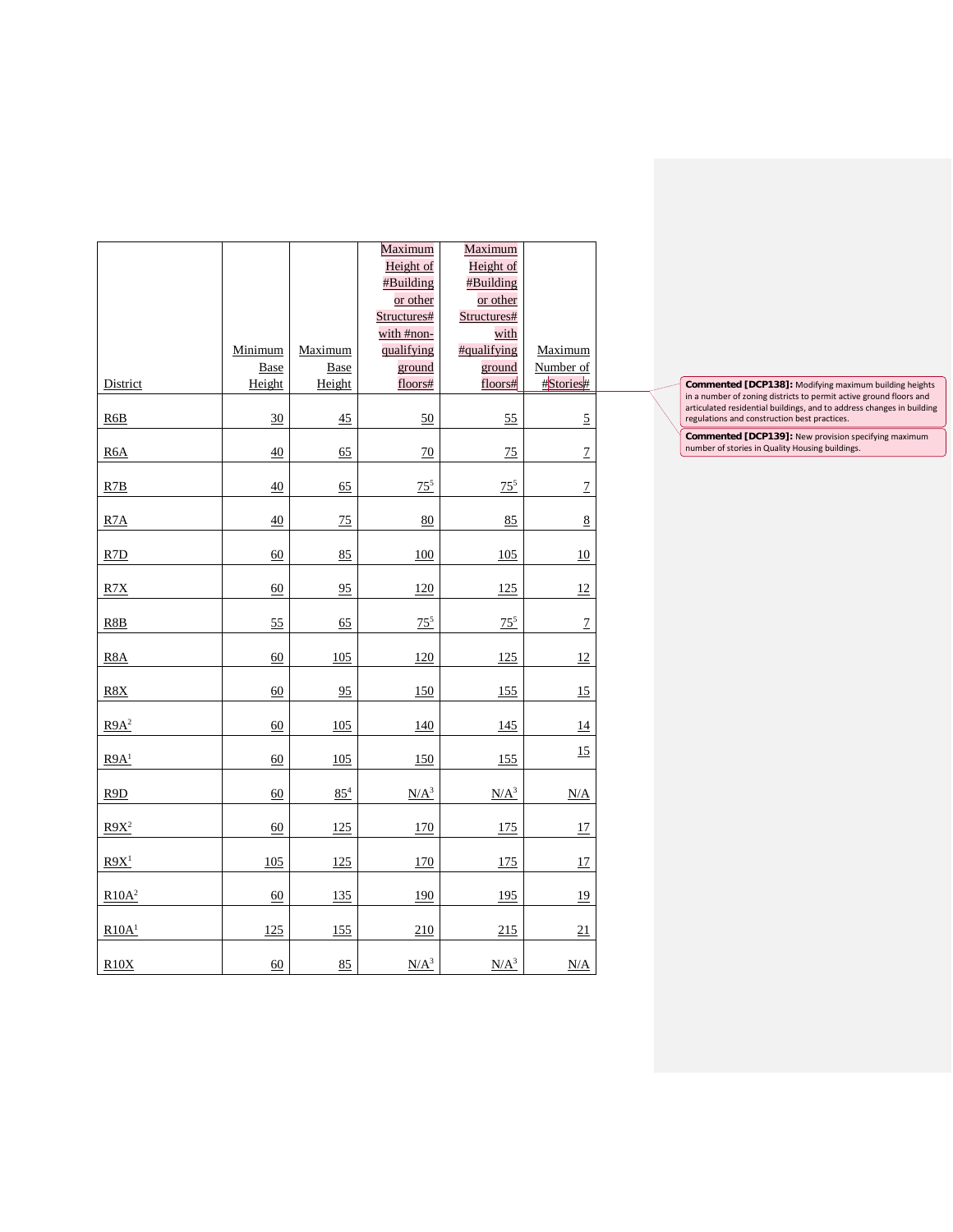| FOR NON-CONTEXTUAL DISTRICTS                        |                 |                 |                                                                                                     |                                                                                                |                      |  |  |
|-----------------------------------------------------|-----------------|-----------------|-----------------------------------------------------------------------------------------------------|------------------------------------------------------------------------------------------------|----------------------|--|--|
|                                                     |                 |                 |                                                                                                     |                                                                                                |                      |  |  |
|                                                     | Minimum<br>Base | Maximum<br>Base | Maximum<br>Height for<br>#Building<br>or other<br>Structures#<br>with #non-<br>qualifying<br>ground | Maximum<br>Height for<br>#Building<br>or other<br>Structures#<br>with<br>#qualifying<br>ground | Maximum<br>Number of |  |  |
| District                                            | Height          | Height          | floors#                                                                                             | floors#                                                                                        | #Stories#            |  |  |
| R6 <sup>2</sup><br>$R61$ inside<br>#Manhattan Core# | 30<br>40        | 45<br>55        | $55^{5}$<br>$65^{5}$                                                                                | $55^{5}$<br>$65^{5}$                                                                           | $\overline{5}$       |  |  |
|                                                     |                 |                 |                                                                                                     |                                                                                                | $\underline{6}$      |  |  |
| $R61$ outside<br>#Manhattan Core#                   | 40              | 65              | 70                                                                                                  | 75                                                                                             | $\overline{1}$       |  |  |
| $R71$ inside<br>#Manhattan Core#<br>$R7^2$          | 40              | 65              | $75^{5}$                                                                                            | $75^{5}$                                                                                       | $\overline{1}$       |  |  |
| $R71$ outside<br>#Manhattan Core#                   | 40              | 75              | 80                                                                                                  | 85                                                                                             | 8                    |  |  |
| R8 <sup>2</sup><br>$R81$ inside<br>#Manhattan Core# | 60              | 95              | 120                                                                                                 | 125                                                                                            | 12                   |  |  |
| $R8$ <sup>1</sup> outside<br>#Manhattan Core#       | 60              | 95              | 140                                                                                                 | 145                                                                                            | 14                   |  |  |
| $R9^2$                                              | 60              | 105             | 140                                                                                                 | 145                                                                                            | 14                   |  |  |
| R9 <sup>1</sup>                                     | 60              | 105             | 150                                                                                                 | 155                                                                                            | 15                   |  |  |
| $R10^2$                                             | 60              | 135             | 190                                                                                                 | 195                                                                                            | <u>19</u>            |  |  |
| R10 <sup>1</sup>                                    | 125             | 155             | 210                                                                                                 | 215                                                                                            | 21                   |  |  |

 $\ddot{\phantom{a}}$ 

**Commented [DCP140]:** Separated non-contextual districts to make the table easier to read.

**Commented [DCP141]:** Separating non-contextual districts into a separate chart to make table easier to read. Proposal matches the maximum height of the optional Quality Housing<br>regulations in non-contextual districts with the related contextual<br>zoning districts above. Requirements for maximum number of<br>stories, and provisions to ensure th incorporated.

 $\frac{1}{1}$  For #zoning lots# or portions thereof within 100 feet of a #wide street#

 $\overline{\phantom{a}}$  , where  $\overline{\phantom{a}}$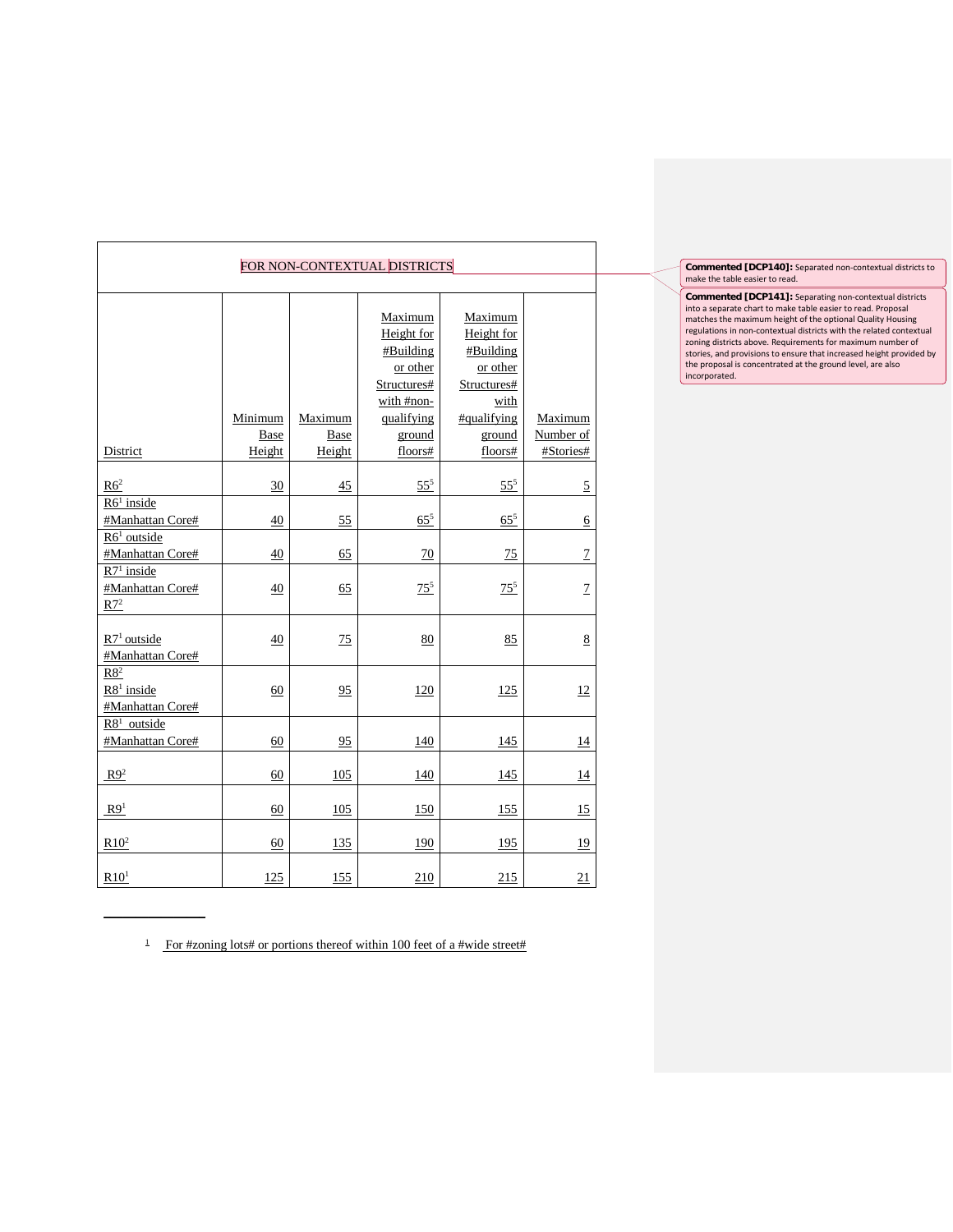- $\frac{2}{2}$  For #zoning lots# on a #narrow street# except portions of such #zoning lots# within a distance of 100 feet from an intersection with a #wide street# and, for #zoning lots# with only #wide street# frontage, portions of such #zoning lot# beyond 100 feet of the #street line#
- <sup>3</sup> #Buildings or other structures# may exceed a maximum base height of 85 feet in accordance Section 23-663 (Tower regulations in R9D and R10X districts)
- $\frac{4}{1}$  For #buildings or other structures# that front upon an elevated rail line, the maximum base height shall be 25 feet
- $5$  For #zoning lots# in #excluded districts#, the maximum height of a #building or other structure# is the same for #developments# or #enlargements# with #qualifying ground floors# or #non-qualifying ground floors#.

#### (c) Setback requirements

For all #Quality Housing buildings#, a setback shall be provided in accordance with the following regulations:

- (1) At a height not lower than the minimum base height or higher than the maximum base height specified for the applicable district in paragraph (b) of this Section, a setback with a depth of at least 10 feet shall be provided from any #street wall# fronting on a #wide street#, and a setback with a depth of at least 15 feet shall be provided from any #street wall# fronting on a #narrow street#.
- (2) The depth of such required setback may be reduced one foot for every foot that the #street wall# is located beyond the #street line#, but in no event shall a setback of less than five feet in depth be provided, except as otherwise set forth in this Section. To allow #street wall# articulation, where a #street wall# is divided into different segments, and located at varying depths from the #street line#, such permitted setback reduction may be applied to each #street wall# portion separately.
- (3) Notwithstanding the provisions of paragraph (c)(2) above, the depth of such setbacks may include the depth of recesses or #outer courts# in the #street wall# of the #building# base, provided that the aggregate width of any such recessed portion of a #street wall# with a setback less than five feet, as applicable, does not exceed 30 percent of the #aggregate width of street wall# at any level.
- (4) These setback provisions are optional for any #building# wall that either is located beyond 50 feet of a #street line#, or oriented so that lines drawn perpendicular to it, in plan, would intersect a #street line# at an angle of 65 degrees or less. In the case of an irregular #street line#, the line connecting the most extreme points of intersection shall be deemed to be the #street line#. Furthermore, dormers provided in accordance with the provisions of Section 23-621 may penetrate a required setback area.

**Commented [DCP142]:** Relocating provision from 23-633(c).

**Commented [DCP143]:** Adding new provision to encourage ground-level residential units from being located directly on the sidewalk by allowing the required setback distance above the base height to be reduced in step with ground-level setbacks from the street line. However, no matter how far the building is setback from the street

line a minimum setback of 5 feet would be required above the base height.

**Commented [DCP144]:** Adding provision so that street wall articulation or courtyards do not inadvertently require additional setbacks above.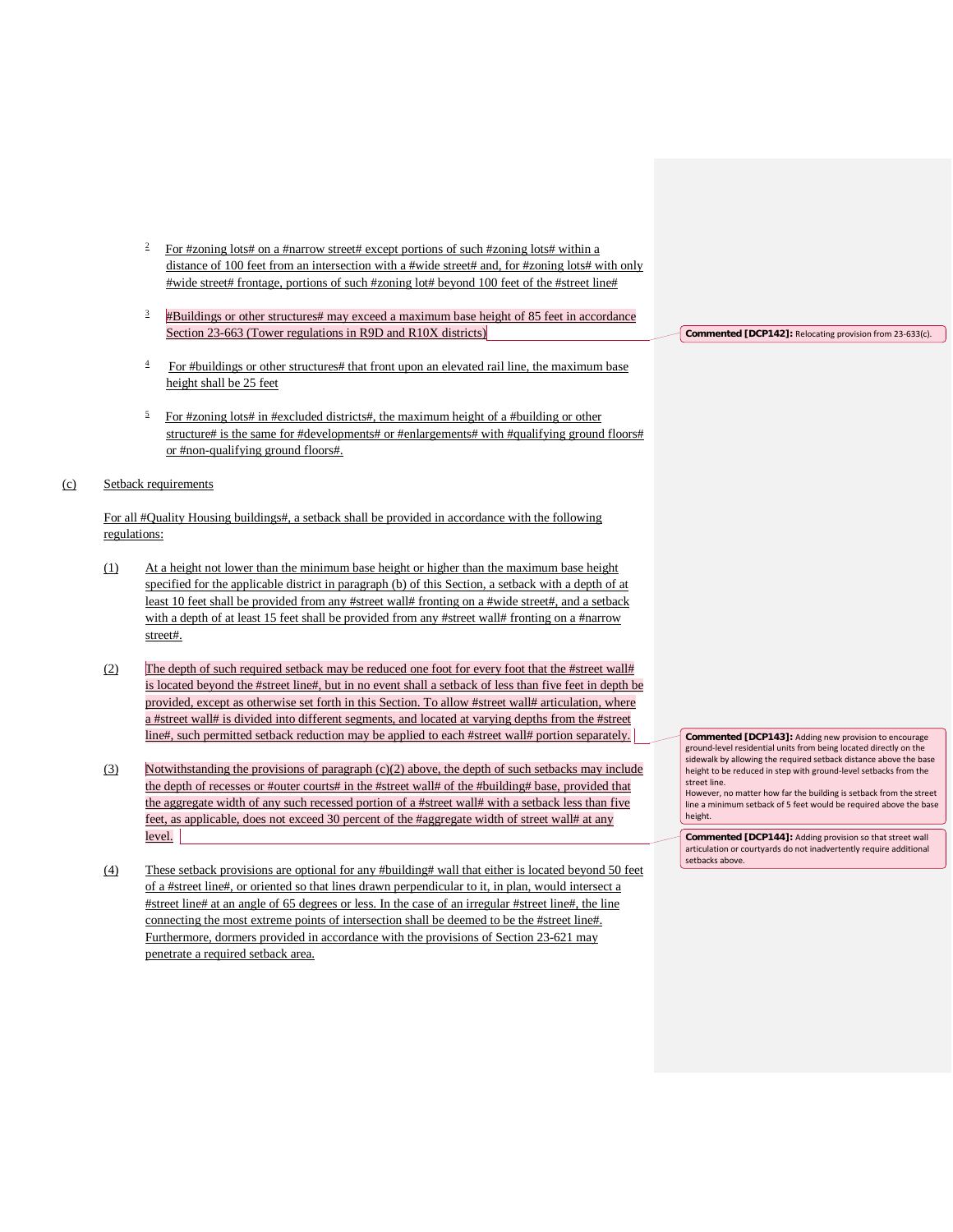(5) In R9D Districts, for #buildings or other structures# on #zoning lots# that front upon an elevated rail line, at a height between grade level and 25 feet, a setback with a depth of at least 20 feet shall be provided from the #street line# fronting on such elevated rail line. The depth of such setback may be reduced by one foot for every foot that the depth of the #zoning lot#, measured perpendicular to the elevated rail line, is less than 110 feet, but in no event shall a setback less than 10 feet in depth be provided.

## R1 R2 R3 R4 R5

In the districts indicated, except R5D Districts, no portion of any #building# used for permitted non-#residential uses# which is more than 30 feet or more than three #stories#, whichever is less, above the level of a #side yard# or #rear vard#, shall be nearer to a #side lot line# or #rear lot line# bounding such #yard# than a distance equal to the height above yard level of such portion of the #building#.

The following are permitted to project into any open area required under the provisions of this Section:

- (a) parapet walls not more than four feet high; and
- (b) chimneys or flues with a total width not exceeding 10 percent of the width of the #building's# walls facing such open area.

#### **23-663**

# **Required rear setbacks for tall buildings in other districts Tower regulations in R9D and R10X Districts** R9D R10X

In the districts indicated, any #Quality Housing building or other structure#, or portions thereof, which in the aggregate occupies not more than 40 percent of the #lot area# of a #zoning lot# (or, for #zoning lots# of less than 20,000 square feet, the percentage set forth in the table in Section 23-651), above a height of 85 feet above the #base plane#, is hereinafter referred to as a tower. Dormers permitted within a required setback area pursuant to Section 23-621 (Permitted obstructions in certain districts) shall not be counted towards tower coverage. Such tower may exceed a height limit of 85 feet above the #base plane# provided the base of such tower complies with the applicable #street wall# location and height and setback provisions of Sections 23-661 and 23-662, respectively, and provided that the tower potion complies with the following, as applicable:

- (a) at all levels, such tower shall be set back from the #street wall# of a base at least 15 feet along a #narrow street# and at least 10 feet along a #wide street#, except such dimensions may include the depth of any permitted recesses in the #street wall#;
- (b) the minimum coverage of such tower above a height of 85 feet above the #base plane# is at least 33 percent of the #lot area# of the #zoning lot#; however, such minimum coverage requirement shall not apply to the highest 40 feet of such tower;

**Commented [DCP145]:** Relocated side and rear setbacks in low-density districts to Section 23-632 with other R1 through R5 District regulations.

**Commented [DCP146]:** Relocating side and rear setback in low density districts to 23-632 with other R1 through R5 district regulations.

**Commented [DCP147]:** Relocating from 23-633(c)

**Commented [DCP148]:** Updating cross reference.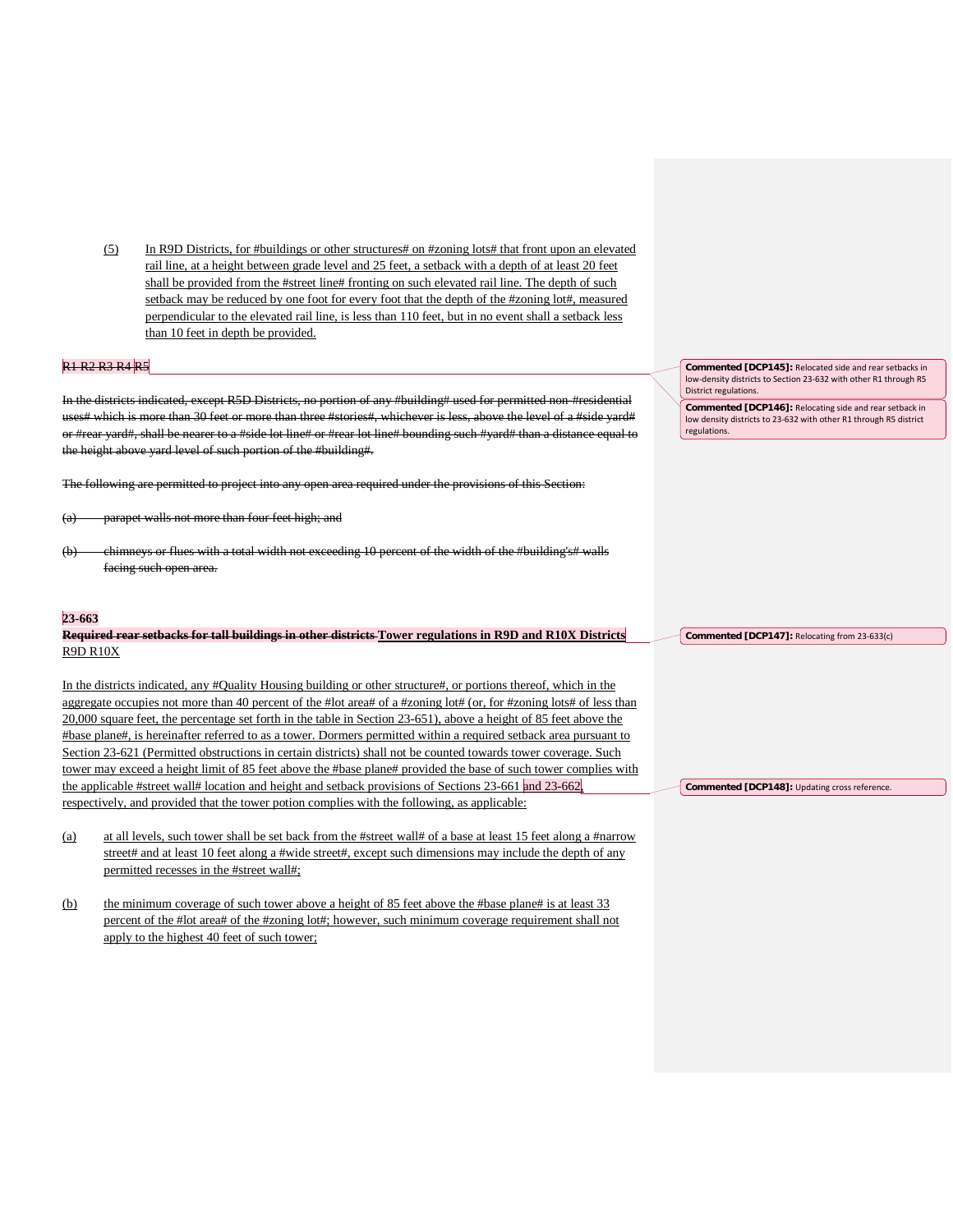- (c) In R9D Districts, the highest four #stories#, or as many #stories# as are located entirely above a height of 165 feet, whichever is less, shall have a #lot coverage# of between 50 percent and 80 percent of the #story# immediately below such #stories#. Such reduced #lot coverage# shall be achieved by one or more setbacks on each face of the tower, where at least one setback on each tower face has a depth of at least four feet, and a width that, individually or in the aggregate, is equal to at least 10 percent of the width of such respective tower face. For the purposes of this paragraph (d), each tower shall have four tower faces, with each face being the side of a rectangle within which the outermost walls of the highest #story# not subject to the reduced #lot coverage# provisions have been inscribed. The required setbacks shall be measured from the outermost walls of the #building#, perpendicular to each tower face. Required setback areas may overlap; and
- (d) In R9D Districts, for towers fronting on elevated rail lines, the outermost walls of each #story# located entirely above a height of 85 feet shall be inscribed within a rectangle. The maximum length of any side of such rectangle that is parallel to, or within 45 degrees of being parallel to, such elevated rail line shall be 125 feet, or 75 percent of the frontage of the #zoning lot# along such elevated rail line, whichever is less.

#### R6 R7 R8 R9 R10

In the districts indicated, except as provided in paragraph (b) of this Section, no portion of a #building or other structure# more than 125 feet above yard level shall be nearer to a #rear yard line# than 20 feet. However, this provision shall not apply to any portion of a #building# that qualifies as a tower under the provisions of Section 23-65 (Tower Regulations).

In the case of a #through lot# on which a #rear yard equivalent# is provided as set forth in paragraph (a) of Section 23-532, the requirements of this Section shall apply as if such #rear yard equivalent# were two adjoining #rear yards#. If a #rear yard equivalent# is provided as set forth in paragraphs (b) or (c) of Section 23-532, the requirements of this Section shall not apply.

[REMOVE IMAGE]

**Commented [DCP149]:** Removing rear yard setback provisions to remove impediment to residential buildings setting back from the street line at street level, and to facilitate more efficient, cost effective upper-story construction. Front setbacks will continue to be required for all Quality Housing buildings.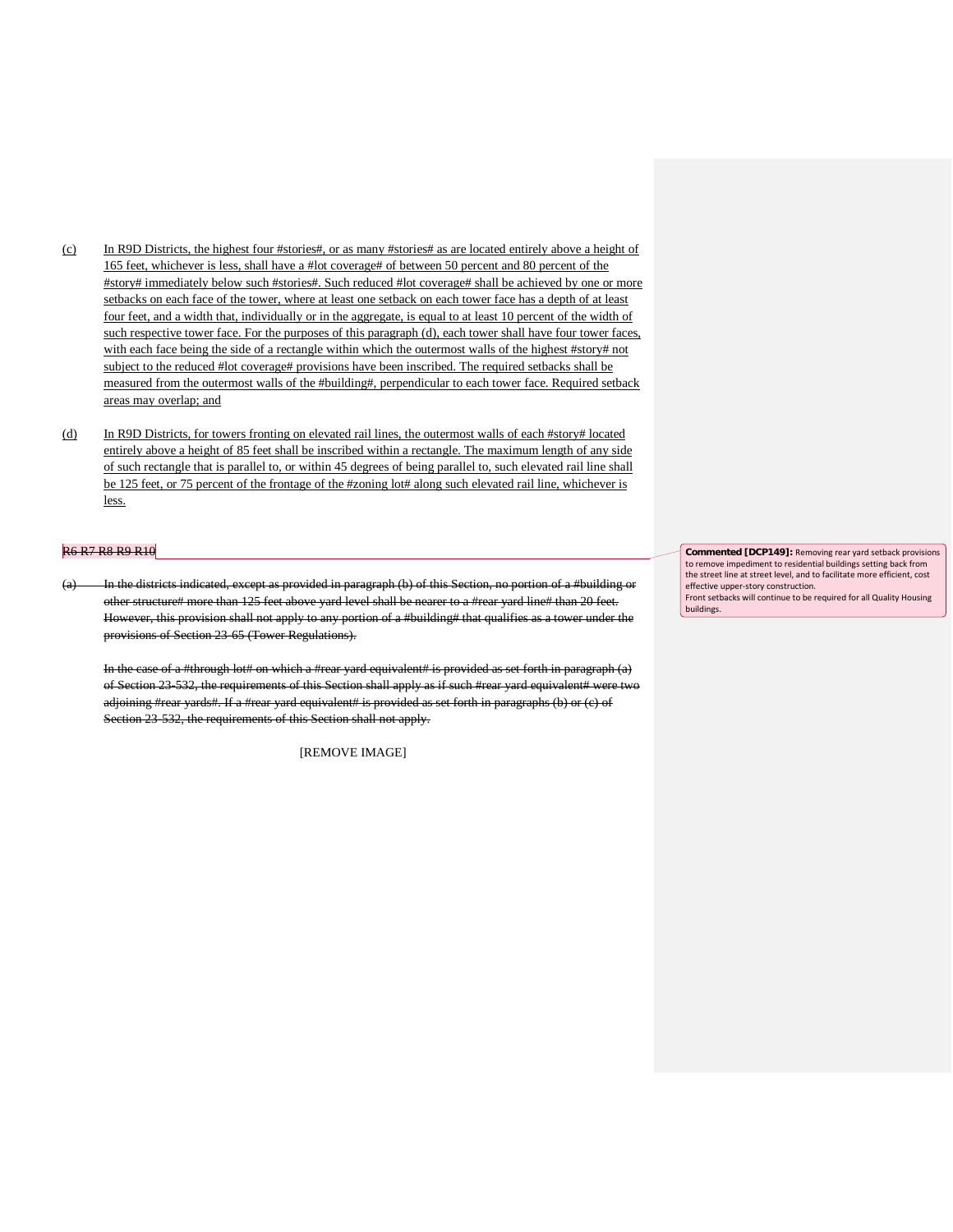

#### REAR SETBACK

R6A R6B R7A R7B R7D R7X R8A R8B R8X R9A R9D R9X R10A R10X

(b) In the districts indicated, for all #buildings or other structures#, and for #Quality Housing buildings# in other R6 through R10 Districts, no portion of a #building or other structure# that exceeds the applicable maximum base height specified in Section 23-633 (Street wall location and height and setback regulations in certain districts) shall be nearer to a #rear yard line# than 10 feet.

In the case of a #through lot# on which a #rear yard equivalent# is provided as set forth in paragraph  $(a)$ of Section 23-532, the requirements of this Section shall apply as if such #rear yard equivalent# were two adjoining #rear yards#. If a #rear yard equivalent# is provided as set forth in paragraph (b) of Section 23-532, the requirements of this Section shall not apply.

### **23-664**

## **Modified height and setback regulations for certain buildings** R6 R7 R8 R9 R10

In the districts indicated, for #development# or #enlargements# of #Quality Housing buildings# on #zoning lots# providing #affordable housing# pursuant to the Inclusionary Housing Program, as set forth in Section 23-90, inclusive, or for #developments# or #enlargements# where at least 20 percent of the #floor area# of the #zoning lot# contains #affordable independent residences for seniors#, the provisions of this Section shall apply.

(a) For certain #Quality Housing buildings# in all districts

**Commented [DCP150]:** Adding new section that establishes greater maximum heights and number of floors for buildings that provide "affordable independent residences for seniors" or participate in the inclusionary housing program. Such buildings are permitted a higher permitted FAR and the additional flexibility in this section is necessary to allow their construction in a high-quality building form. Provisions requiring a qualifying ground floor would also be applicable here.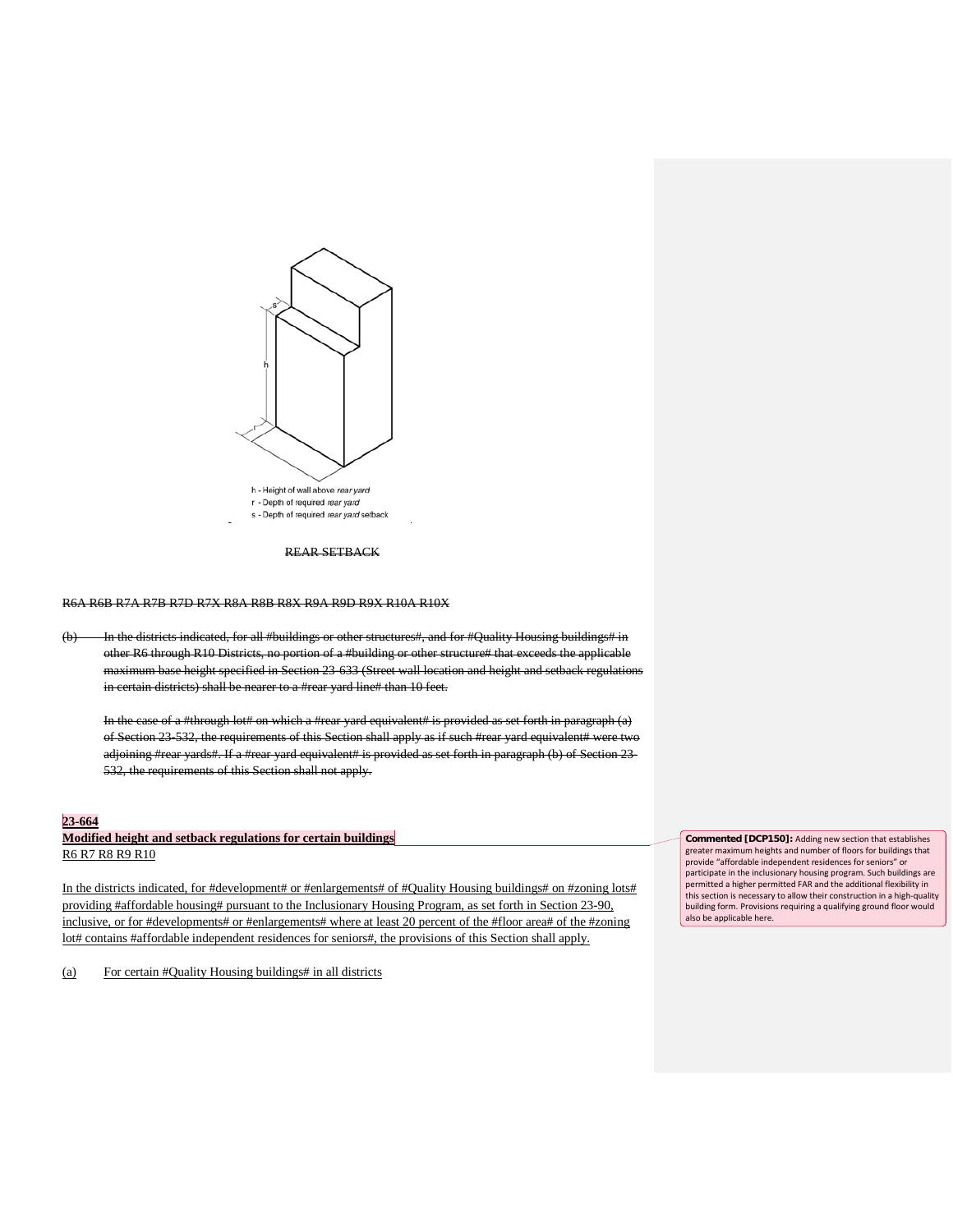For all such #developments# or #enlargements# of #Quality Housing buildings#, the maximum base and #building# heights, and maximum number of #stories# established in Section 23-662 shall be modified by Table 1 below. Separate maximum #building# heights are set forth within such Table for #developments# or #enlargements# with #qualifying ground floors# and for those with #non-qualifying ground floors#.

# TABLE 1 MODIFIED MAXIMUM BASE HEIGHT AND MAXIMUM BUILDING HEIGHT FOR CERTAIN QUALITY HOUSING BUILDINGS

|                              | FOR CONTEXTUAL DISTRICTS |                  |                      |           |  |  |  |  |  |
|------------------------------|--------------------------|------------------|----------------------|-----------|--|--|--|--|--|
|                              | Maximum Height           |                  |                      |           |  |  |  |  |  |
|                              |                          | for #Building    | Maximum Height       |           |  |  |  |  |  |
|                              |                          | or other         | for #Building        |           |  |  |  |  |  |
|                              |                          | Structures# with | or other Structures# | Maximum   |  |  |  |  |  |
|                              | Maximum Base             | #non-qualifying  | with #qualifying     | Number of |  |  |  |  |  |
| District                     | Height                   | ground floors#   | ground floors#       | #Stories# |  |  |  |  |  |
| R <sub>6</sub> A             | 65                       | 80               | 85                   | 8         |  |  |  |  |  |
|                              |                          |                  |                      |           |  |  |  |  |  |
| R <sub>7</sub> A             | 75                       | 100              | 105                  | 10        |  |  |  |  |  |
| R <sub>7</sub> D             | 95                       | 120              | 125                  | 12        |  |  |  |  |  |
| R7X <sup>1</sup>             | 105                      | 140              | 145                  | 14        |  |  |  |  |  |
| R <sub>8</sub> A             | 105                      | 140              | 145                  | 14        |  |  |  |  |  |
| R8X                          | 105                      | 170              | 175                  | 17        |  |  |  |  |  |
| R9A                          | 125                      | 170              | 175                  | 17        |  |  |  |  |  |
| R9X                          | 145                      | 200              | 205                  | 20        |  |  |  |  |  |
| R10A                         | 155                      | 230              | 235                  | 23        |  |  |  |  |  |
| FOR NON-CONTEXTUAL DISTRICTS |                          |                  |                      |           |  |  |  |  |  |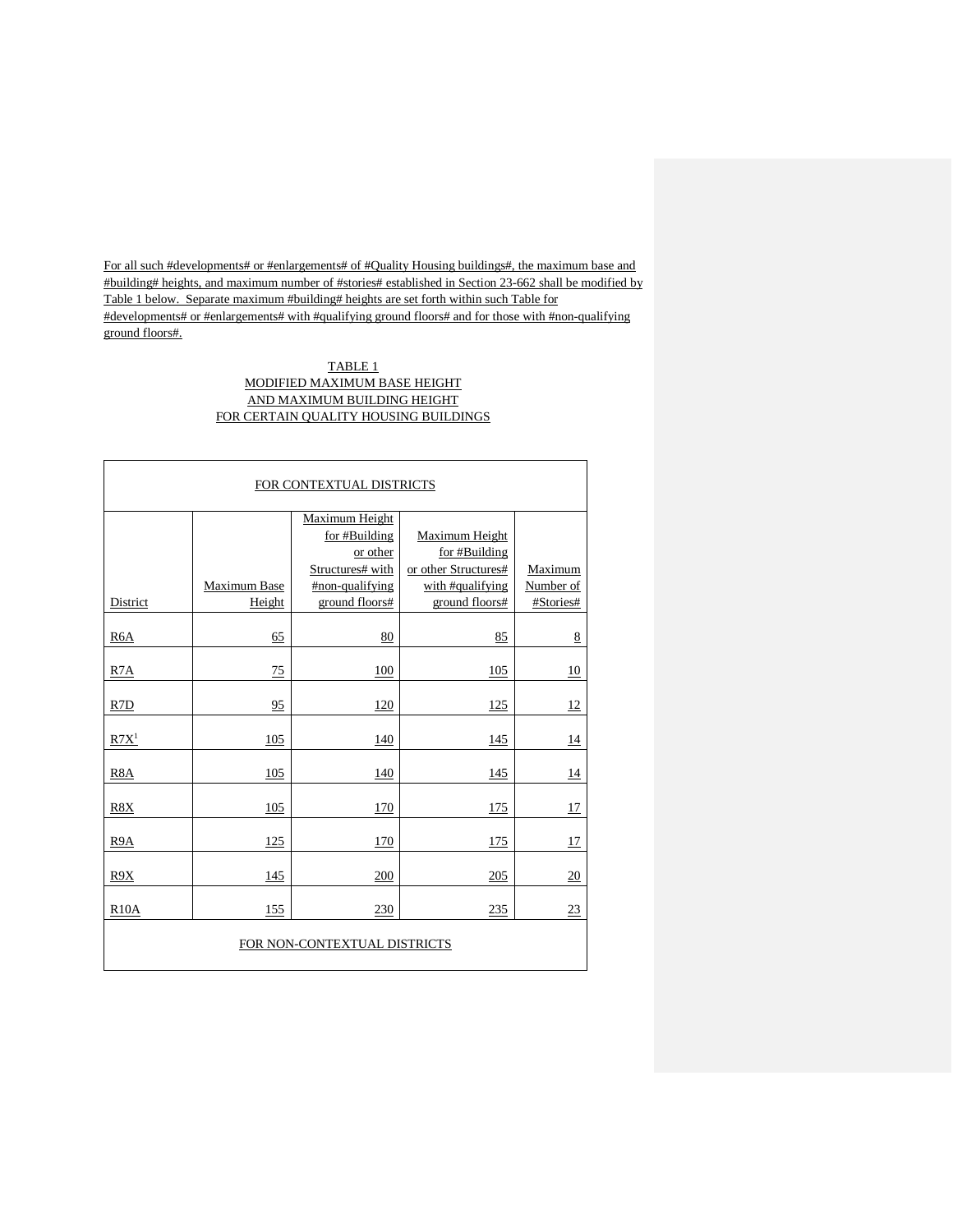|                 |              | Maximum Height   |                      |                 |
|-----------------|--------------|------------------|----------------------|-----------------|
|                 |              | for #Building    | Maximum Height       |                 |
|                 |              | or other         | for #Building        |                 |
|                 |              | Structures# with | or other Structures# | Maximum         |
|                 | Maximum Base | #non-qualifying  | with #qualifying     | Number of       |
| District        | Height       | ground floors#   | ground floors#       | #Stories#       |
| $R62$ outside   |              |                  |                      |                 |
| #Manhattan      | 65           | 80               | 85                   | 8               |
| Core#           |              |                  |                      |                 |
| $R72$ outside   |              |                  |                      |                 |
| #Manhattan      | 75           | 100              | 105                  | 10              |
| Core#           |              |                  |                      |                 |
|                 |              |                  |                      |                 |
| R8              | 105          | 140              | 145                  | $\overline{14}$ |
|                 |              |                  |                      |                 |
| R <sub>9</sub>  | 125          | 170              | 175                  | 17              |
|                 |              |                  |                      |                 |
| R <sub>10</sub> | 155          | 230              | 235                  | 23              |

1 In R7X Districts, the modified base heights, maximum #building# heights and number of stories are permitted only for #buildings# containing #affordable independent residences for seniors#.

<sup>2</sup> For #zoning lots# or portions thereof within 100 feet of a #wide street#

 $\overline{\phantom{a}}$ 

#### (b) Alternative regulations for certain #Quality Housing buildings# in non-contextual districts

As an alternative to the provisions of paragraph (a) of this Section, for #Quality Housing buildings# containing #affordable independent residences for seniors# in R6 through R8 Districts without a letter suffix, the #street wall# location and height and setback provisions of Sections 23-661 and 23-662 need not apply to #buildings# on #zoning lots# that are located within 150 feet of: an elevated rail line; an open railroad right of way; a limited-access expressway, freeway, parkway, or highway, all of which prohibit direct vehicular access to abutting land; or an elevated #street# located on a bridge that prohibits direct vehicular access. Such 150 foot measurement shall be measured perpendicular from the edge of such infrastructure.

In lieu thereof, the height of a #building or other structure#, or portion thereof, within ten feet of a #wide street# or 15 feet of a #narrow street#, shall not exceed the maximum base height specified for the applicable zoning district in Table 2 of this Section. Beyond ten feet of a #wide street# and 15 feet of a #narrow street#, the height of the #building or other structure# shall not exceed the maximum #building# height specified for the applicable district in such Table, or the maximum number of #stories#, whichever is less.

**Commented [DCP151]:** Adding an alternate building form for buildings providing "affordable independent residences for seniors" in non-contextual zoning districts that are located adjacent to significant infrastructure. The more-flexible building envelope is intended to allow such facilities to be designed to limit the effects of the adjacent infrastructure. The contextual building envelopes in (a) require street walls and would mean that residential units could be forced to be located adjacent to the infrastructure providing for a sub-optimal living condition. The specific heights are based on the comparable MX district envelopes for such districts in 123-00.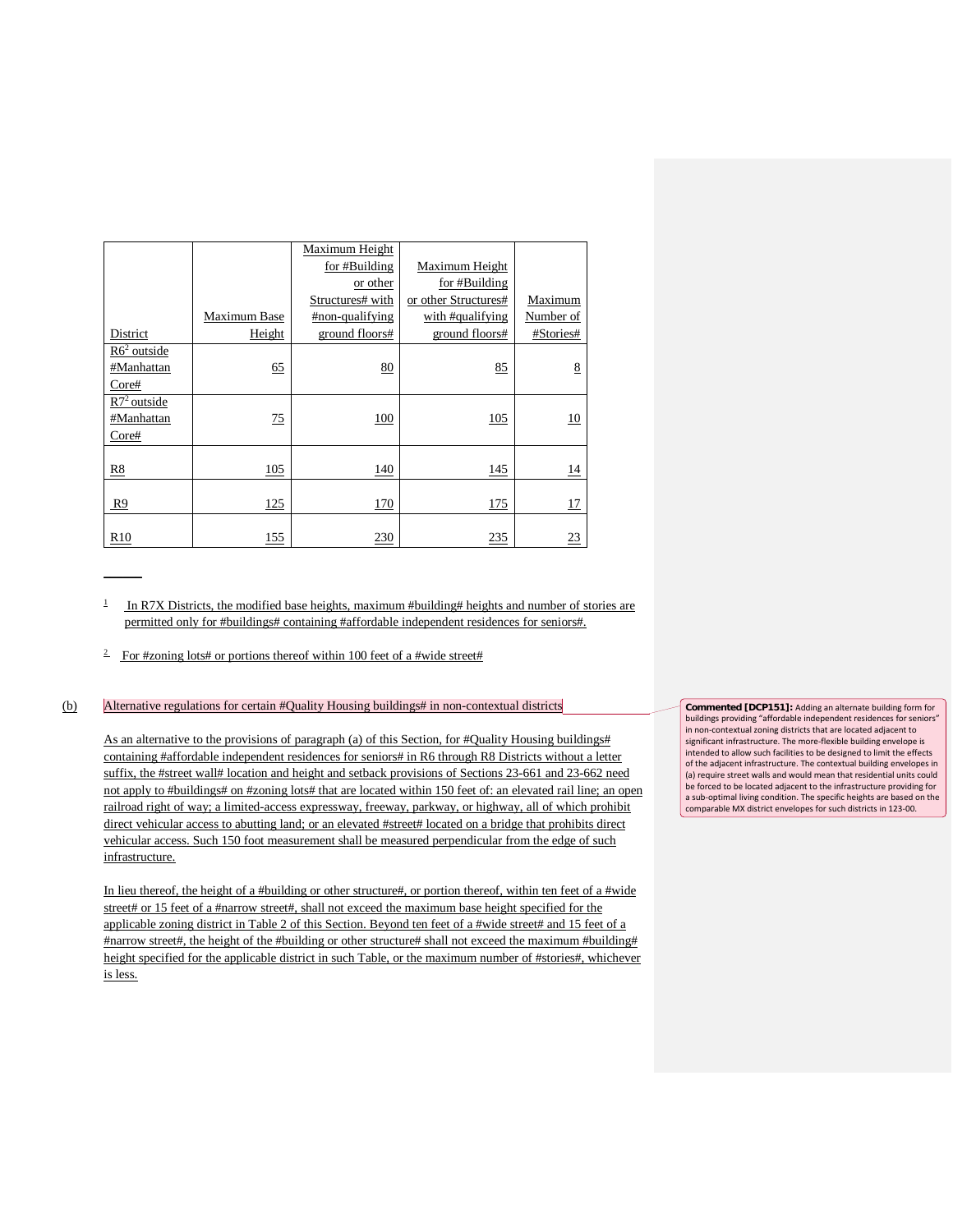# TABLE 2 ALTERNATIVE MAXIMUM BASE HEIGHT AND MAXIMUM BUILDING HEIGHT FOR CERTAIN QUALITY HOUSING BUILDINGS IN NON-CONTEXTUAL DISTRICTS

|          | Maximum Base | Maximum #Building<br>or other Structure# | Maximum Number of |
|----------|--------------|------------------------------------------|-------------------|
| District | Height       | Height                                   | #Stories#         |
| R6       | 65           | 115                                      | <u>11</u>         |
| R7       | 75           | 135                                      | <u>13</u>         |
| R8       | 105          | 215                                      | 21                |

# **23-665 Additional regulations** R6 R7 R8 R9 R10

In the districts indicated, for all #Quality Housing buildings#, the following additional regulations shall apply:

- (a) Existing #buildings# may be vertically #enlarged# by up to one #story# or 15 feet without regard to the #street wall# location requirements of Section 23-661.
- (b) On #through lots# which extend less than 180 feet in maximum depth from #street# to #street#, the #street wall# location requirements Section 23-661 shall be mandatory along only one #street# frontage.
- (c) The #street wall# location and minimum base height provisions of Sections 23-661 and 23-662, respectively, shall not apply along any #street# frontage of a #zoning lot# occupied by #buildings# whose #street wall# heights or widths will remain unaltered.
- (d) The minimum base height provisions of Section 23-662 shall not apply to #buildings developed# or #enlarged# after February 2, 2011, that do not exceed such minimum base heights, except where such #buildings# are located on #zoning lots# with multiple #buildings#, one or more of which is #developed#, #enlarged# or altered after February 2, 2011, to a height exceeding such minimum base heights.

**Commented [DCP152]:** Relocating provisions from existing 23- 633(d). Cross references below updated accordingly.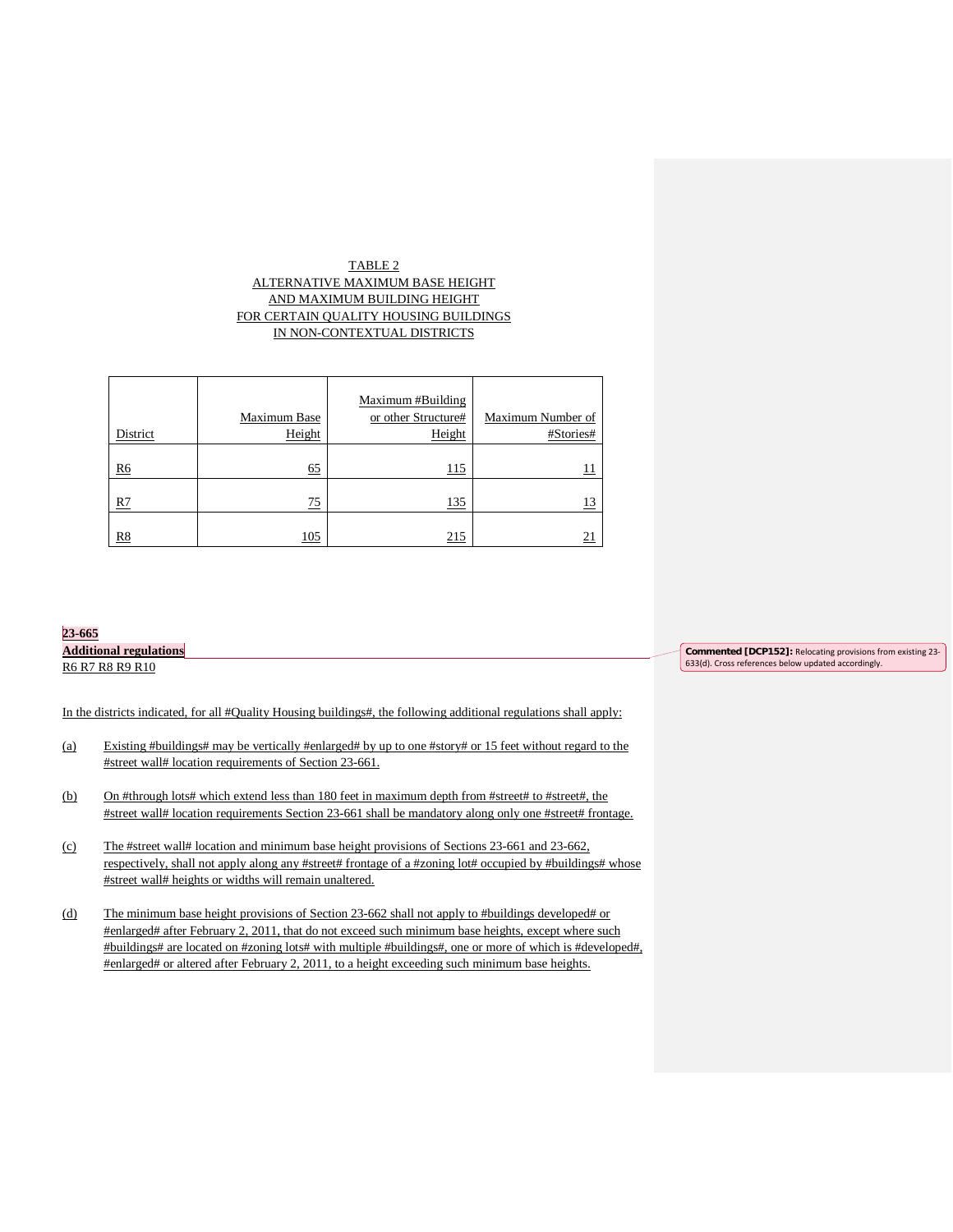- (e) The City Planning Commission may, upon application, authorize modifications in the required #street wall# location if the Commission finds that existing #buildings#, or existing open areas serving existing #buildings# to remain on the #zoning lot#, would be adversely affected by the location of the #street walls# in the manner prescribed in Section 23-661.
- (f) For any #zoning lot# located in a Historic District designated by the Landmarks Preservation Commission, the #street wall# location and minimum base height regulations of Sections 23-661 and 23- 662, respectively, or as modified in any applicable Special District, shall be modified as follows:
	- (1) The minimum base height of a #street wall# may vary between the height of the #street wall# of an adjacent #building# before setback, if such height is lower than the minimum base height required, up to the minimum base height requirements of Section 23-661, or as modified in any applicable Special District.
	- (2) The maximum base height of a #street wall# may vary between the height of the #street wall# of an adjacent #building# before setback, if such height is higher than the maximum base height allowed, and the maximum base height requirements of this Section, provided that such height not exceed 150 feet and provided such #zoning lot# is located within the area bounded by West 22nd Street, a line 100 feet west of Fifth Avenue, a line midway between West 16th Street and West 17th Street, and a line 100 feet east of Sixth Avenue.
	- (3) The location of the #street wall# of any #building# may vary between the #street wall# location requirements of Section 23-661, or as modified in any applicable Special District, and the location of the #street wall# of an adjacent #building# fronting on the same #street line#.
- $(g)$  In R9D Districts, where a #building# on an adjacent #zoning lot# has #dwelling unit# windows located within 30 feet of a #side lot line# of the #development# or #enlargement#, an open area extending along the entire length of such #side lot line# with a minimum width of 15 feet shall be provided. Such open area may be obstructed only by the permitted obstructions set forth in Section 23-44 (Permitted Obstructions in Required Yards or Rear Yard Equivalents).
- (h) For the purposes of applying the #street wall# location as well as the height and setback provisions of Sections 23-661 and 23-662, respectively, where the Administrative Code establishes restrictions on the location of #buildings# on lots fronting upon and within 30 feet of Eastern Parkway in Community Districts 8 and 9 in the Borough of Brooklyn, lines drawn 30 feet north of and 30 feet south of, and parallel to, Eastern Parkway shall be considered the northern and southern #street lines# of Eastern Parkway.

**Commented [DCP153]:** Relocating from paragraph (a) and footnote 5 in the table of (d) from existing 23-633.

**Regulations Applying in Special Situations**

**23-67** 

**Special Height and Setback Provisions for Certain Areas Relating to Specified Streets**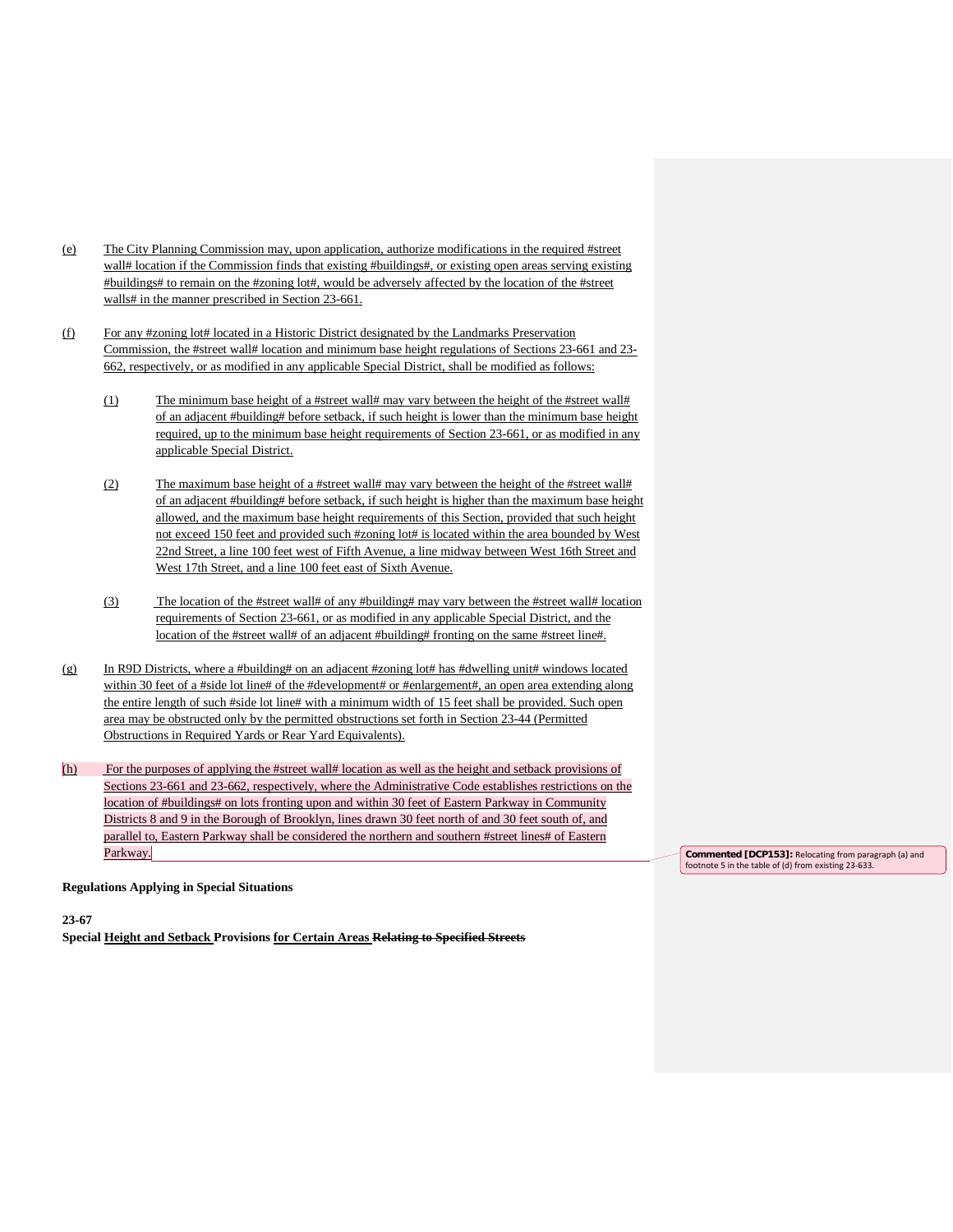# **23-671 Special provisions for zoning lots directly adjoining public parks** R1 R2 R3 R4 R5 R6 R7 R8 R9 R10

In all districts, as indicated, a #public park# with an area of between one and fifteen acres shall be considered a #wide street# for the purpose of applying the regulations set forth in Sections 23-63 (Height and Setback in R1 through R5 Districts Maximum Height of Front Wall and Required Front Setbacks), 23-64 (Basic Height and Setback Requirements) and 23-66 (Height and Setback Requirements for Quality Housing) to any #building or other structure# on a #zoning lot# adjoining such #public park#. However, the provisions of this Section shall not apply to a #public park# more than 75 percent of which is paved.

#### **23-672**

**Special provisions for certain streets in Community District 6 in the Borough of Brooklyn**

In Aries Community District 6 in the Borough of Brooklyn, the following #streets 6 in the Borough 5 for the purposes of applying height and setback regulations: Second, Carroll and President Streets, between Smith and Hoyt Streets; First Place, Second Place, Third Place and Fourth Place.

# **23-672**

**Special height and setback regulations in R10 Districts within Community District 7, Borough of Manhattan**

Within the boundaries of Community District 7 in the Borough of Manhattan, all #buildings or other structures# located in R10 Districts, except R10A or R10X Districts, utilizing the basic height and setback requirements of Section 23-64 (Basic Height and Setback Requirements) shall also comply with the provisions of this Section.

The front #building# wall of all #buildings# on a #zoning lot# with any frontage on a #wide street#, shall extend along the entire #wide street# frontage of the #zoning lot# without a setback for a height of 125 feet above the #curb level# or the full height of the #building#, whichever is less. Above a height of 125 feet, the front #building# wall may be set back at least 10 feet on a #wide street# or 15 feet on a #narrow street#. Above a height of 150 feet, the front #building# wall shall be set back at least 10 feet. These mandatory front #building# wall requirements also apply to all #buildings# along all #street lines# of #narrow streets# within 50 feet of their intersection with the #street lines# of #wide streets#. For the next 20 feet along the #street line# of a #narrow street#, the mandatory front #building# wall requirements are optional. The height and setback regulations of the underlying district shall apply along #street lines#, or portions thereof, not subject to the front #building# wall requirements.

Front wall recesses are permitted above the level of the second #story# ceiling or 23 feet above #curb level#, whichever is less, provided that the aggregate width of all recesses at the level of any #story# does not exceed 50 percent of the width of the front wall. The depth of such recess shall not exceed 10 feet. No front wall recesses are permitted within 20 feet of the intersection of two #street lines#.

**Commented [DCP155]:** Removing these provisions as the have been made obsolete by subsequent zoning actions .

**Commented [DCP154]:** Updating cross references.

**Commented [DCP156]:** Relocating from 23-634 so that it is located with other provisions for certain areas.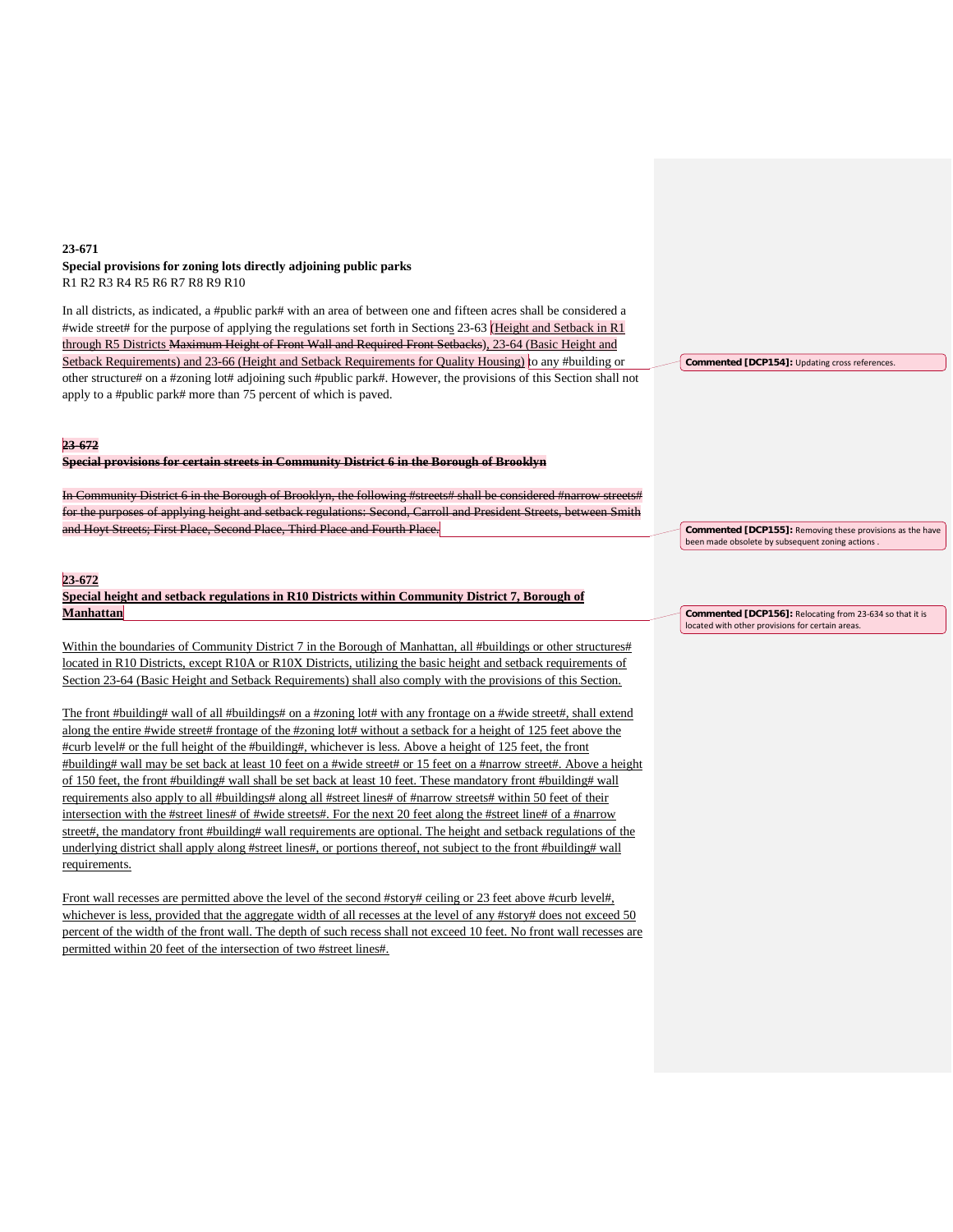Front wall openings are permitted below the level of the second #story# ceiling, for entrances only.

The preceding #street wall# location provisions shall not apply along any #street# frontage of a #zoning lot# occupied by existing #buildings# whose #street walls# remain unaffected by alterations or #enlargements# to such existing #buildings#.

However, the provisions of this Section shall not apply to any #building# for which the City Planning Commission has granted a special permit pursuant to Section 74-95 (Modifications of Housing Quality Special Permits) nor shall it apply to any #building# located within the #Special Lincoln Square District# or within the former West Side Urban Renewal Area, excluding frontages along Central Park West or to the #block# bounded by Frederick Douglass Circle, Cathedral Parkway, Manhattan Avenue, West 109th Street and Central Park West. On application, the City Planning Commission may grant special authorization for minor modifications of the mandatory front wall provisions of this Section involving an #enlargement#, upon a showing of compelling necessity. Such authorization, however, may in no event include modification of permitted #floor area# regulations.

# **23-673**

#### **Special bulk regulations for certain sites in Community District 4, Borough of Manhattan**

Within the boundaries of Community District 4 in the Borough of Manhattan, excluding the #Special Clinton District#, for #developments# or #enlargements# in R8 Districts without a letter suffix, on #zoning lots# larger than 1.5 acres that include #residences# for which #public funding#, as defined in Section 23-911 (General definitions) is committed to be provided, the City Planning Commission may authorize modifications of height and setback regulations, provided the Commission finds that such modifications will facilitate the provision of such #residences#, and such modifications will not unduly obstruct access of light and air to the detriment of the occupants or users of #buildings# on the #zoning lot# or nearby properties, #open space# or #streets#. Prior to issuing a building permit for any #development# or #enlargement# utilizing modifications granted by this authorization, the Department of Buildings shall be furnished with written notice of a commitment from the appropriate funding agency for the provision of such #public funding#.

The Commission may prescribe appropriate conditions and safeguards to minimize adverse effects on the character of the surrounding area.

# **23-674**

**Special height and setback regulations for certain sites in Community District 9, Borough of Manhattan**

Within the boundaries of Community District 9 in the Borough of Manhattan, all #buildings# located in R8 Districts north of West 125th Street shall be #developed# or #enlarged# pursuant to the Quality Housing Program. However, the alternate height and setback regulations set forth in paragraph (b) of Section 23-664 (Modified height and setback regulations for certain buildings) shall not apply to #developments# or #enlargements# on #zoning lots# providing either #affordable housing# pursuant to the Inclusionary Housing Program, as set forth in Section 23-90, inclusive, or #affordable independent residences for seniors#, where at least 20 percent of the #floor area# of the #zoning lot# is allocated to such #use#.

**Commented [DCP157]:** Relocating from 23-635 so that it is located with other provisions for certain areas.

**Commented [DCP158]:** Relocating from 23-636 so that it is located with other provisions for certain areas.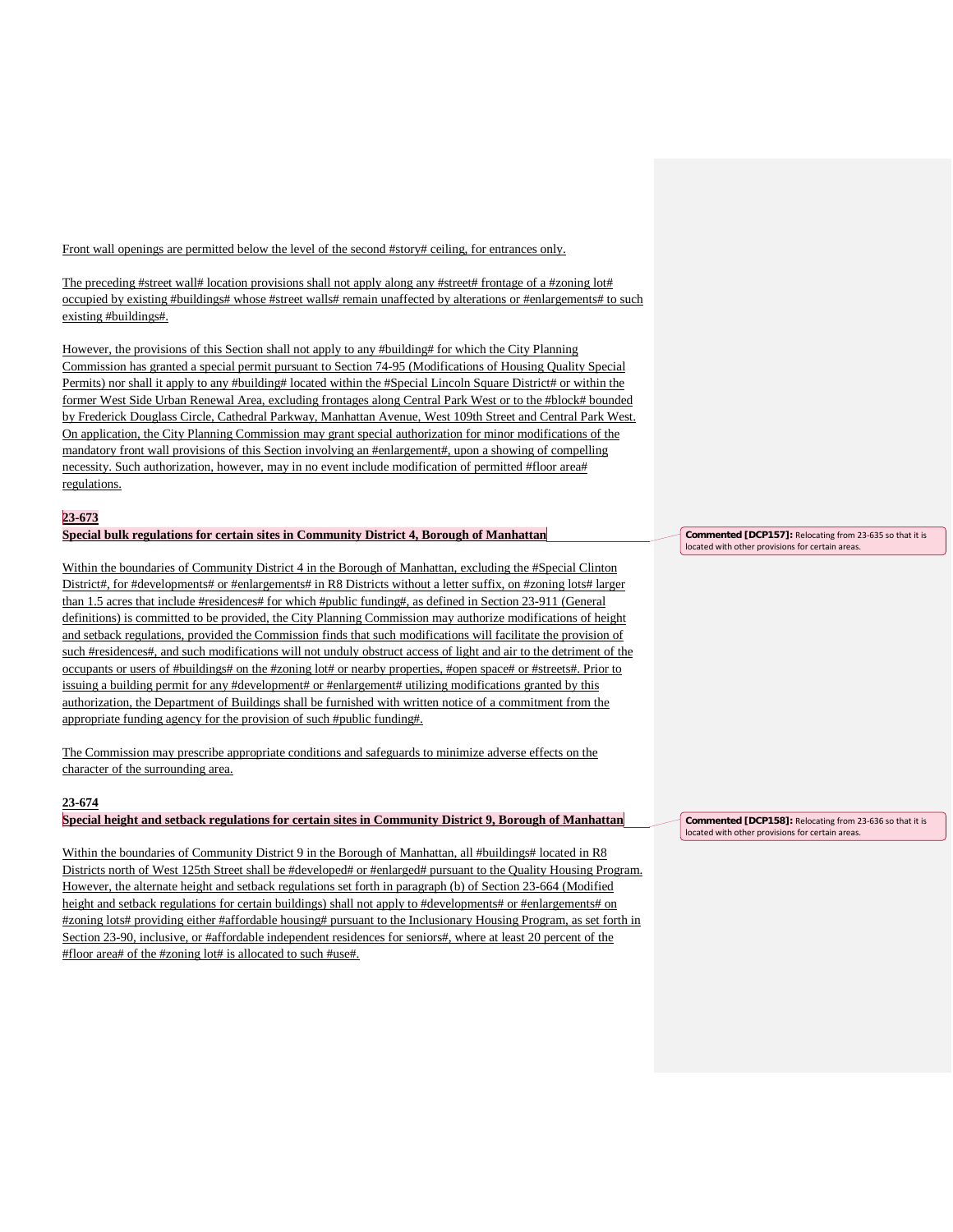**23-69 Special Height Limitations**

## **23-692 Height limitations for narrow buildings or enlargements** R7-2 R7D R7X R8 R9 R10

In the districts indicated, portions of #buildings# with #street walls# less than 45 feet in width shall not be permitted above the following heights:

(a) For #interior lots#, and for #through lots#, which shall be treated as two separate #interior lots# of equal depth for the purposes of determining the height limitations of this Section, a height equal to the width of the #street# on which such #street walls# front or 100 feet, whichever is less;

\* \* \*

\* \* \*

\* \* \*

(d) Where such #street walls abut# an existing #building# with #street walls# that exceed the height permitted in paragraphs (a), (b) or (c) of this Section, such new #street walls# may reach the height of the tallest of such #abutting building# walls if they front on a #wide street#, or the lowest of such #abutting building# walls if they front on a #narrow street#, provided such new #street walls# are fully contiguous at every level with such #abutting street walls#.

The heights permitted in paragraphs (a), (b) or (c) of this Section may be exceeded, if:

- (1) On a #wide street#, such portion of a #building# with a #street wall# less than 45 feet in width #abuts# an existing #building# with a #street wall# that exceeds such permitted heights. Such new #street walls# may reach the height of such #abutting building#, or where there are two #abutting buildings# that exceed such heights, such new #street wall# may reach the height of the tallest of such #abutting buildings#; or
- (2) On a #narrow street#, such #street walls abut# two existing #buildings# with #street walls# that both exceed the heights permitted. Such new #street walls# may reach the height of the lowest of such #abutting building#; and
- (3) such new #street walls# shall be fully contiguous at every level with such #abutting street walls#.

**Commented [DCP159]:** Rewriting paragraph (d) to clarify original intent.

Commented [CSH160]: We inadvertently left this out.

In addition, the following rules shall apply: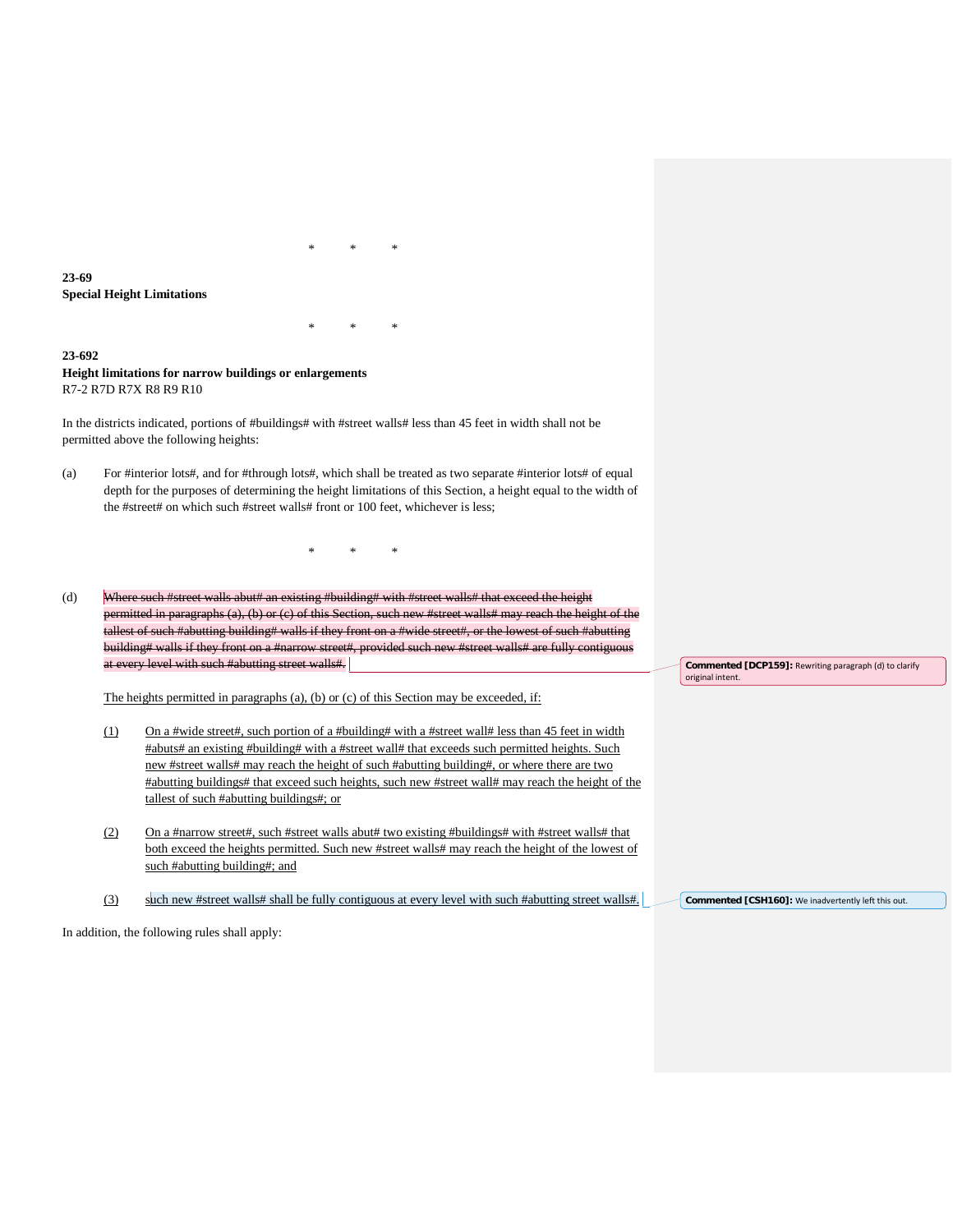(1) The front height and setback regulations and any height limitations of the underlying district shall apply, except that the alternate front setback and tower regulations of Sections 23-642, 23-65, 24-53, 24-54, 33- 44 and 33-45 shall not apply. In the event of a conflict between the underlying regulations and the regulations of this Section, the more restrictive shall apply.

\* \* \*

- (6) #Quality Housing buildings# shall be exempt from the provisions of this Section provided the width of the #street wall# at the maximum base height required by specified in the applicable table in Sections 23-6633 or 35-24 35-65 is at least 45 feet. For such #buildings#, a #street wall# that is less than 45 feet wide may be constructed above such base. For the purposes of this paragraph (6), #abutting buildings# on a single #zoning lot# shall not be considered a single #building#. However, where all the requisite structural framing and all enclosing walls and roofs were completed for an #enlargement#, in accordance with a building permit issued prior to a September 11, 2007 Board of Standards and Appeals (67-07-A) ruling that resulted in the #enlargement# being ineligible for a certificate of occupancy, #abutting buildings# on a single #zoning lot# may be considered a single #building# provided such #zoning lot# is formed prior to August 2, 2011.
- (7) The provisions of this Section shall not apply to #Quality Housing buildings# on #zoning lots# providing either #affordable housing# pursuant to the Inclusionary Housing Program, as set forth in Section 23-90, inclusive, or #affordable independent residences for seniors#, where at least 20 percent of the #floor area# of such #zoning lot# is allocated to such #use#.

#### **23-693**

**Special provisions applying adjacent to R1 through R6B Districts** R6 R7 R8 R9 R10

In the districts indicated, the #development# or #enlargement# of a #building#, or portions thereof, within 25 feet of an R1, R2, R3, R4, R5 or R6B District, shall not exceed a height of 75 feet, or the applicable maximum base height of the district set forth in either Section 23-662 (Maximum height of buildings and setback regulations), or 23-664 (Modified height and setback regulations for certain buildings), whichever is less.

exceed a height of 35 feet where such adjoining district is an R1, R2, R3, R4 or R5 District; and

(b) comply with the height and setback regulations of an R6B District where such adjoining district is an R6B District.

### **23-70**

**MINIMUM REQUIRED DISTANCE BETWEEN TWO OR MORE BUILDINGS ON A SINGLE ZONING LOT**

#### **23-71**

**Minimum Distance between Buildings on a Single Zoning Lot**

**Commented [DCP161]:** Updating cross references.

**Commented [DCP162]:** Adding new provision to exempt Quality Housing buildings providing "affordable independent residences for seniors" or participating in the inclusionary housing program from this section. The maximum heights listed in 23-664 would apply.

**Commented [DCP163]:** Revising this provision to allow a transition between the lower density and high-density heights rather than a prolongation of the lower-density heights. The existing provision accentuates the height difference between the two areas rather than allowing for a transition between them.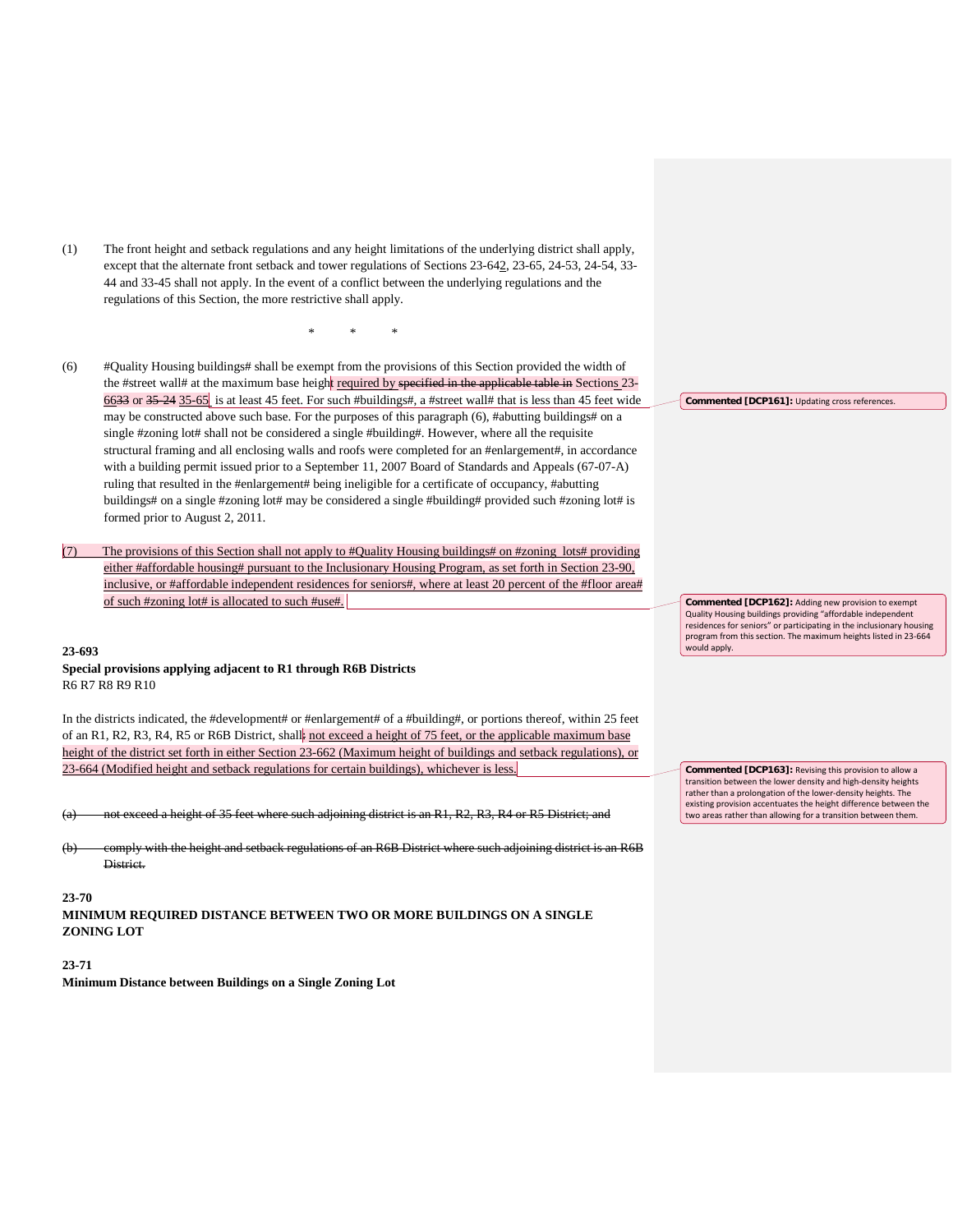#### R1 R2 R3 R4 R5 R6 R7 R8 R9 R10

In all districts, as indicated, the minimum distance between the portion of a #building# containing #residences# and any other #building# on the same #zoning lot# shall be as provided in this Section.

However, these provisions do not apply:

- (a) to the extent that such two #buildings# are separated from each other by a #rear yard equivalent# as set forth in Section 23-532 (Required rear yard equivalents) or 23-533 (Required rear yard equivalents for Quality Housing buildings), as applicable; or
- (b) to space between a #single-family#, #two-family#, or three-family #residence# and a garage #accessory# thereto.

#### **23-711**

**Standard minimum distance between buildings**  R1 R2 R3 R4 R5 R6 R7 R8 R9 R10

The minimum distance between #single-# and #two-family residences# and any other #building#, or portion thereof, on the same #zoning lot# in R1 through R5 Districts shall be set forth in paragraph (a) of this Section. The minimum distance between #buildings# with three or more #dwelling units# and any other #building#, or portion thereof, on the #zoning lot# in R3 through R5 Districts, as well as the minimum distance between all #building#, or portions thereof, in R6 through R10 Districts shall be as set forth in paragraph (b). Additional provisions are set forth in paragraph (c) of this Section.

For the purpose of this Section, #abutting buildings# on a single #zoning lot# may be considered a single #building#. If two or more portions of a #building# are not connected or not #abutting# at a particular level, such separated portions shall comply with the provisions of paragraph (a) or paragraph (b)(1) of this Section, as applicable. In applying the provisions of paragraphs  $(a)$  and  $(b)(1)$  of this Section, the height of such separated portions shall be measured from the roof of the connecting or #abutting# portion of such #building#, as applicable, instead of from the #base plane# or #curb level#, as applicable.

For the purposes of this Section, wall condition shall be defined as follows:

"wall to wall" is a condition where two walls of #buildings# face each other, and neither wall contains a #legally required window#;

"wall to window" is a condition where two walls of #buildings# face each other, and one wall contains a #legally required window# and the other wall does not contain a #legally required window#;

"window to window" is a condition where two walls of #buildings# face each other, and both walls contain a #legally required window#.

**Commented [DCP164]:** Updating to reflect new section.

**Commented [DCP165]:** Making modifications to the distance between building provisions districts to bring them in line with the New York State Multiple Dwelling Law and to provide greater design flexibility for sites with multiple buildings. Provisions for single- and two-family residences in R1 through R5 districts are unchanged, while provisions for buildings with three or more units in R3 through R5 districts and all residential buildings in R6 through R10 districts are modified. The changes require the splitting of the existing provisions into those two categories.

**Commented [DCP166]:** Relocating and clarifying existing provision from 23-71.

**Commented [DCP167]:** Relocating existing definitions from the footnotes in the chart below.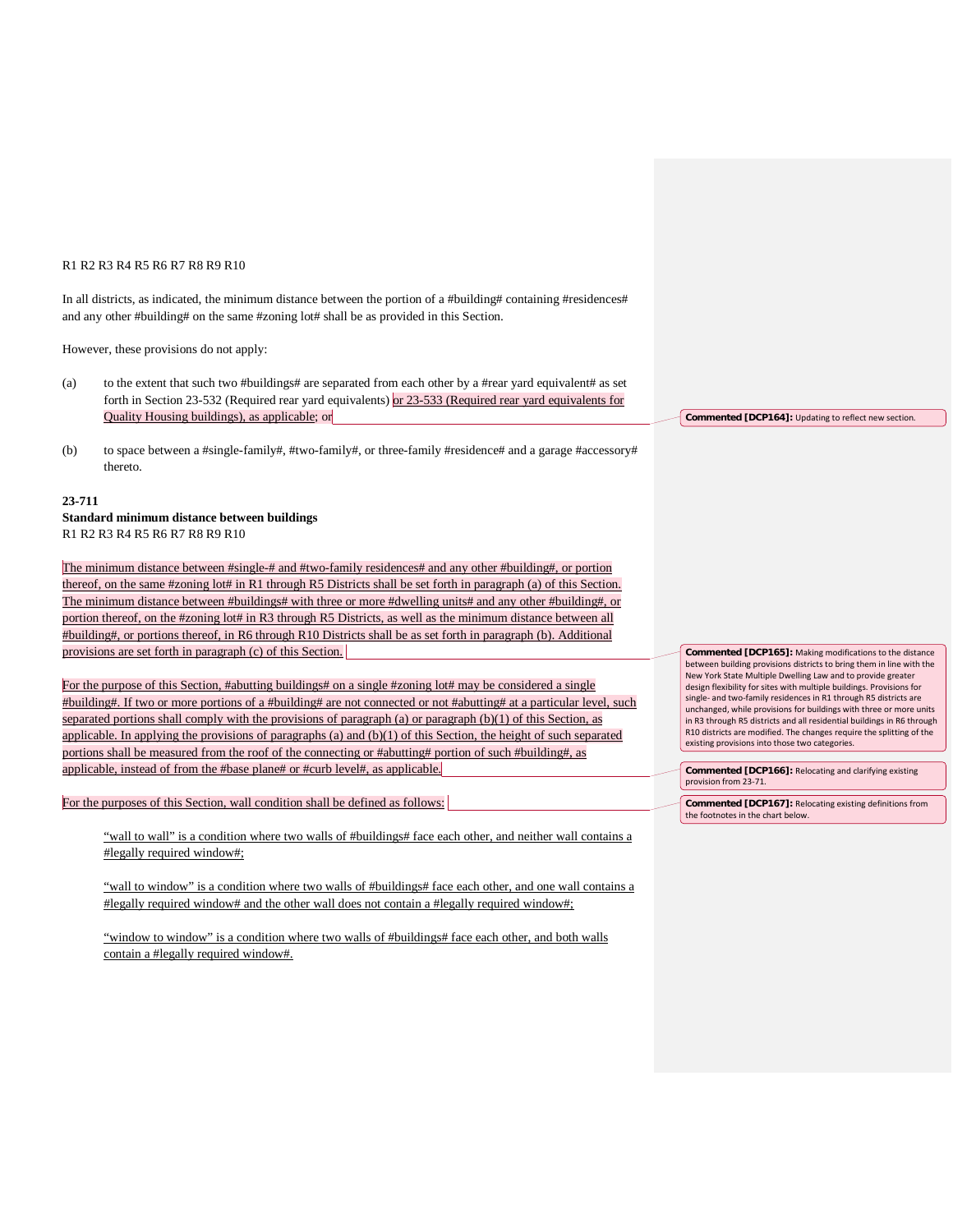### (a) For single- and two-family residences

For #single-# and #two- family residences# in R1 through R5 Districts, In all districts, as indicated, the required minimum distance between the portion of a #building# containing #dwelling units# and any other #building# on the same #zoning lot# shall vary according to the height of such #buildings# and the presence of #legally required windows# in facing #building# walls. Such minimum distance shall be, in feet, as indicated in the following table below, and shall be measured perpendicular to the #building# wall or window, as applicable.

|                  | Maximum #Building# Height above #Base Plane# or<br>#Curb Level#, as Applicable (in feet) |                           |    |    |    |  |
|------------------|------------------------------------------------------------------------------------------|---------------------------|----|----|----|--|
| Wall Condition*  | 25                                                                                       | 35<br>40<br>50<br>Over 50 |    |    |    |  |
| Wall to Wall     | 20                                                                                       | 25                        | 30 | 35 | 40 |  |
| Wall to Window   | 30                                                                                       | 35                        | 40 | 45 | 50 |  |
| Window to Window | 40                                                                                       | 45                        | 50 | 55 | 60 |  |

Wall condition shall be defined as:

 $\overline{\phantom{a}}$ 

"wall to wall" is a condition where two walls of #buildings# face each other, and neither wall contains a #legally required window#;

"wall to window" is a condition where two walls of #buildings# face each other, and one wall contains a #legally required window# and the other wall does not contain a #legally required window#;

"window to window" is a condition where two walls of #buildings# face each other, and both walls contain a #legally required window#.

# (b) For #buildings# with three or more #dwelling units# in R3 through R5 Districts and all #buildings# in R6 through R10 Districts

For #buildings# with three or more #dwelling units# in R3 through R5 Districts, and for all #buildings# in R6 through R10 Districts, the provisions of this paragraph (b) shall apply. Where two or more portions of a #building#, including #abutting# portions thereof, are not connected at a particular level above grade, such separated portions shall comply with paragraph  $(b)(1)$  of this Section. Where there are multiple

**Commented [DCP168]:** Splitting current regulations into multiple paragraphs to clarify applicability.

**Commented [DCP169]:** Clarifying how to undertake measurement.

**Commented [DCP170]:** As stated above, making modifications to the distance between building provisions districts to bring them in line with the New York State Multiple Dwelling Law and to provide greater design flexibility for sites with multiple buildings.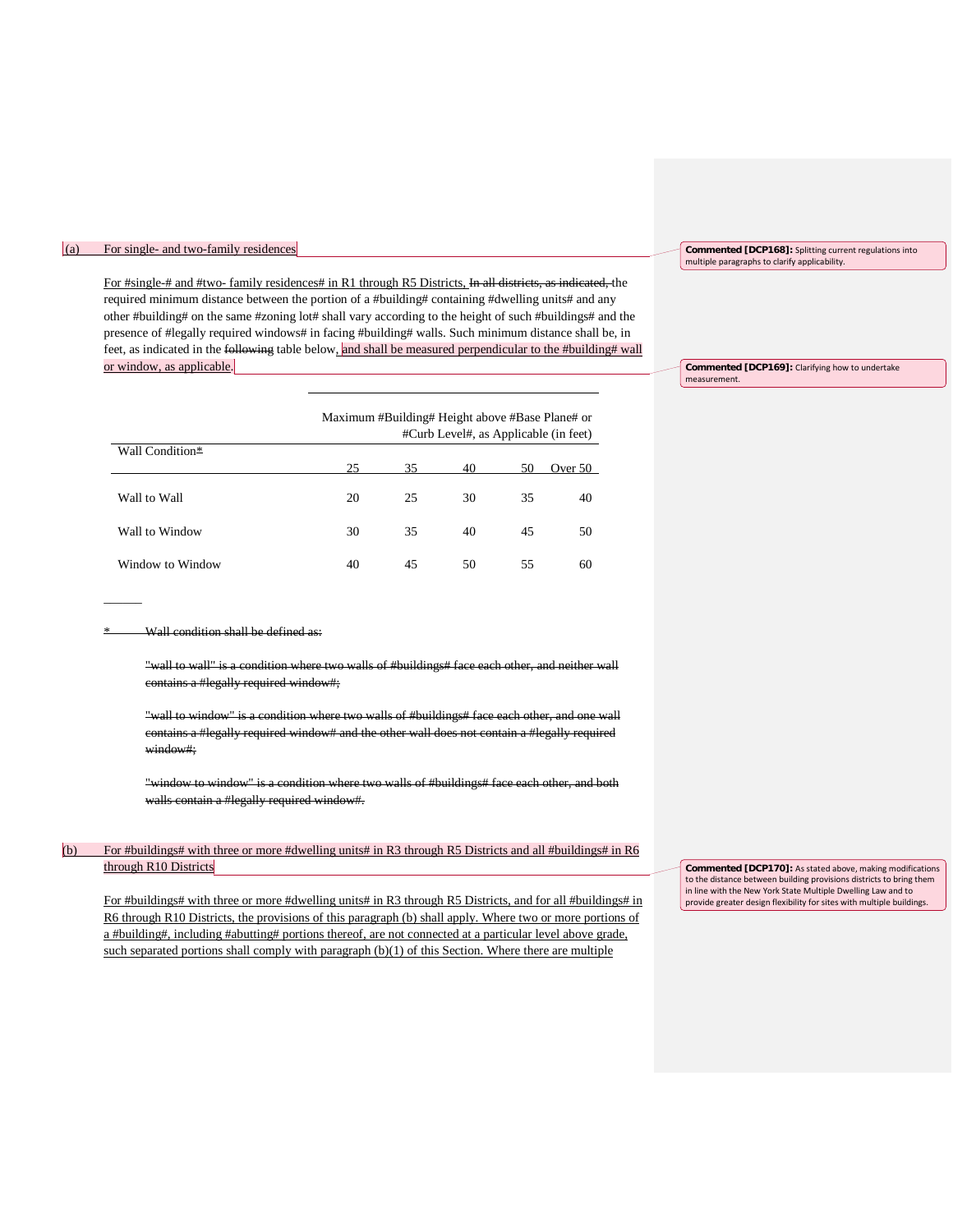#buildings# on a single #zoning lot# that do not connect at any level, such #buildings# shall comply with paragraph (b)(2) of this Section.

#### (1) For separated portions of a #building#

The required minimum distance between the portion of a #building# containing #dwelling units# and any other portion of the #building#, including #abutting# portions thereof, as applicable, on the same #zoning lot# shall vary according to the height of such #buildings# and the presence of #legally required windows# in facing #building# walls. Such minimum distance shall be as indicated in the table below, and shall be measured perpendicular to the #building# wall or window, as applicable.

|                  | Maximum #Building# Height above<br>Roof of Connecting Portion (in feet) |    |    |    |    |  |
|------------------|-------------------------------------------------------------------------|----|----|----|----|--|
| Wall Condition   | 25<br>35<br>40<br>50<br>Over 50                                         |    |    |    |    |  |
| Wall to Wall     | 20                                                                      | 25 | 30 | 35 | 40 |  |
| Wall to Window   | 30                                                                      | 35 | 40 | 40 | 40 |  |
| Window to Window | 40                                                                      | 40 | 40 | 40 | 40 |  |

# (2) Two or more #buildings# on a single #zoning lot#

The minimum distance between two or more #buildings# on the same #zoning lot# that are not connected at any level shall be 40 feet, as measured between the closest points of such #buildings#, for portions of #buildings# lower than 125 feet, as measured from the #base plane# or #curb level#, as applicable.

Portions of such #buildings# higher than 125 feet shall be at least 80 feet apart, as measured between the closest points of such #buildings#. However, such minimum distance need not exceed 40 feet if such portions of #buildings# above a height of 125 feet do not exceed, in aggregate, a #lot coverage# of 40 percent, or for lots of less than 20,000 square feet, the percentage set forth in the table below:

# AGGREGATED LOT COVERAGE OF PORTIONS OF BUILDINGS ON A SMALL ZONING LOT

| Area of #Zoning Lot# |  |
|----------------------|--|
|                      |  |

Maximum Percent of

**Commented [DCP171]:** Adding provision for increased coverage in step with the NY State Multiple Dwelling Law.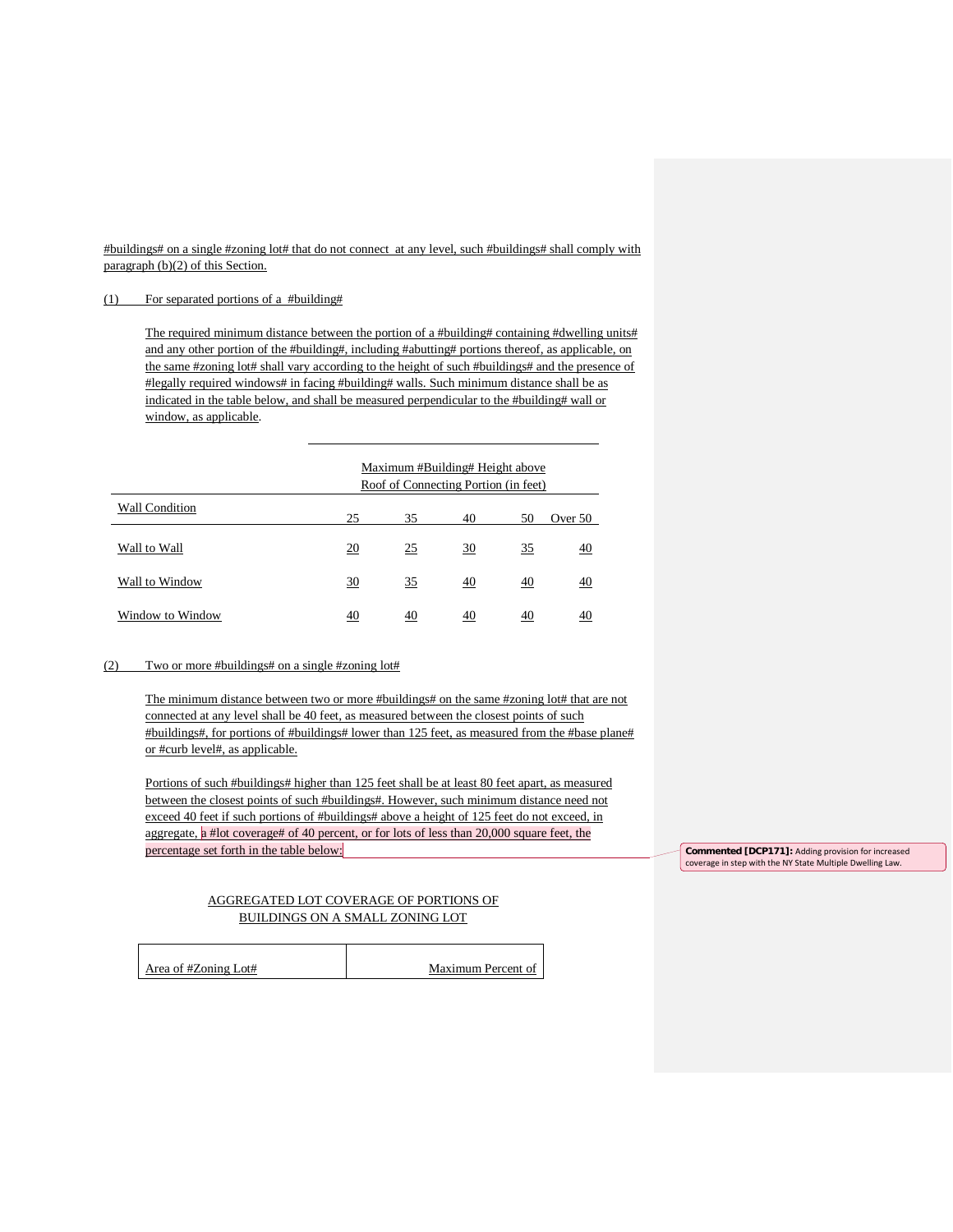| (in square feet) | #Coverage#      |
|------------------|-----------------|
|                  |                 |
| $10,500$ or less | <u>50</u>       |
|                  |                 |
| 10,501 to 11,500 | 49              |
|                  |                 |
| 11,501 to 12,500 | 48              |
|                  |                 |
| 12,501 to 13,500 | $\frac{47}{1}$  |
|                  |                 |
| 13,501 to 14,500 | $\frac{46}{5}$  |
|                  |                 |
| 14,501 to 15,500 | $\frac{45}{5}$  |
|                  |                 |
| 15,501 to 16,500 | $\overline{44}$ |
|                  |                 |
| 16,501 to 17,500 | 43              |
|                  |                 |
| 17,501 to 18,500 | 42              |
|                  |                 |
| 18,501 to 19,999 | 41              |

(c) In addition, the following rules shall apply:

| $\left( a\right)$ |     | the minimum distances set forth in this table shall be provided at the closest                                                                                                                                                                                                                                                                                                           |                                                                                          |
|-------------------|-----|------------------------------------------------------------------------------------------------------------------------------------------------------------------------------------------------------------------------------------------------------------------------------------------------------------------------------------------------------------------------------------------|------------------------------------------------------------------------------------------|
|                   |     | point between #buildings#;                                                                                                                                                                                                                                                                                                                                                               | Commented [DCP172]: Removing provision as it is now<br>included in the above paragraphs. |
| (b)               | (1) | any portion of a #building# that qualifies as a #building segment# may be treated as a<br>separate #building# for the purposes of determining the minimum distance required<br>between such #building segment# and another #building# or #building segment#;                                                                                                                             |                                                                                          |
| (e)               | (2) | where #buildings# of different heights face each other, the average of the heights of such<br>#buildings# shall determine the minimum distance required between them;                                                                                                                                                                                                                    |                                                                                          |
| (d)               | (3) | projections having a maximum height of 25 feet above adjoining grade, a maximum<br>depth of five feet, and an aggregate width not exceeding 25 percent of the #building#<br>wall from which they project, may penetrate the minimum spacing requirements. However, such<br>projections shall not be permitted in open spaces provided pursuant to paragraph $(b)(2)$ of this<br>Section: | Commented [DCP173]: Clarifying applicability of projections.                             |
| (e)               |     | portions of #buildings# above 125 feet that execed, in aggregate, a #lot eoverage# of 40 percent, shall be                                                                                                                                                                                                                                                                               |                                                                                          |
|                   |     | <del>spaced at least 80 feet apart;</del>                                                                                                                                                                                                                                                                                                                                                | Commented [DCP174]: Relocating to paragraph (b)(2) above.                                |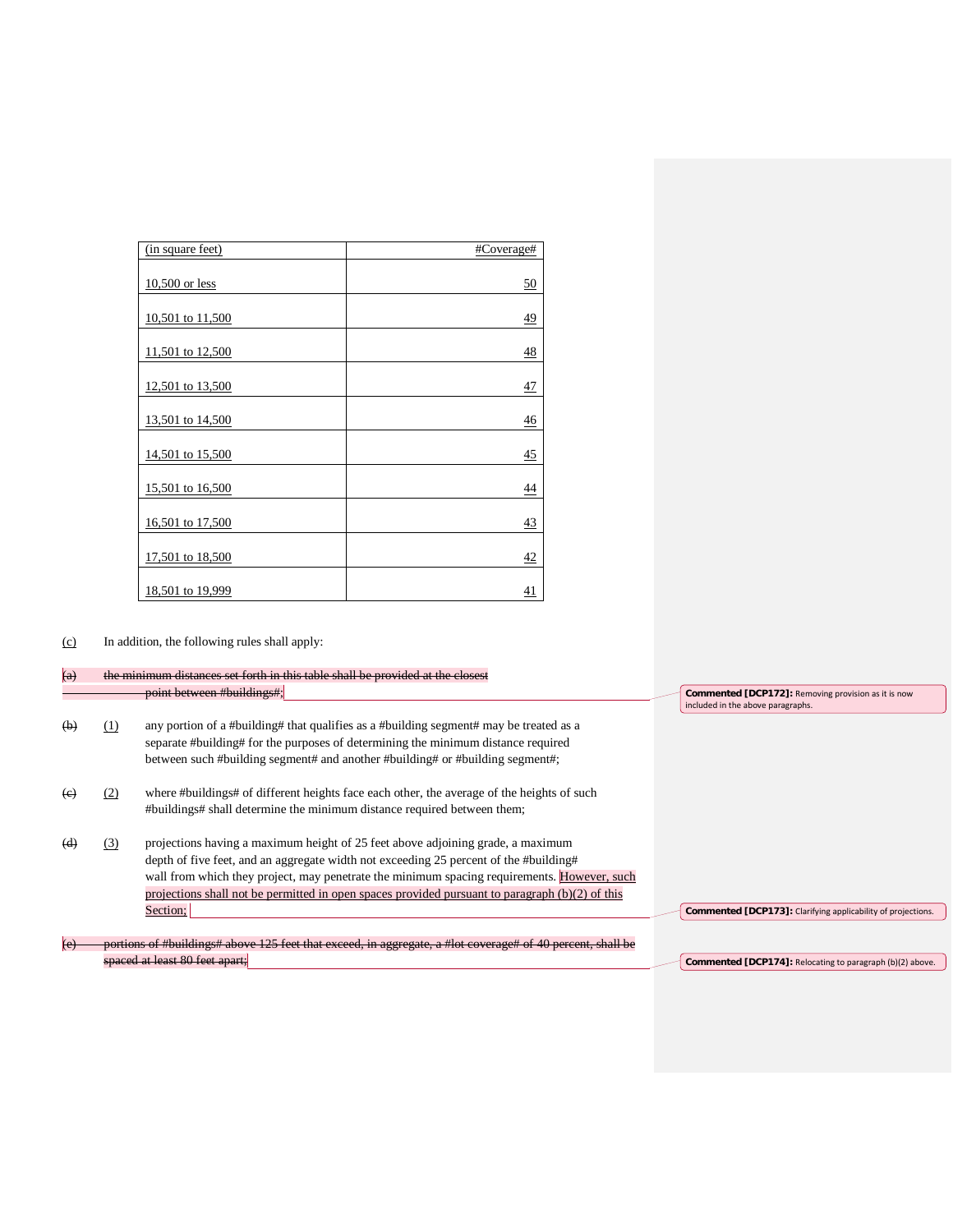| (f)     | (4) | in R1, R2, R3, R4A and R4-1 Districts within #lower density growth management areas#,                          |                                                                                                                                      |
|---------|-----|----------------------------------------------------------------------------------------------------------------|--------------------------------------------------------------------------------------------------------------------------------------|
|         |     | the provisions of this paragraph, $(f)$ (c)(5), shall apply to any #zoning lot# with two or                    | Commented [DCP175]: Updating cross reference.                                                                                        |
|         |     | more #buildings# where at least 75 percent of the #floor area# of one #building# is located                    |                                                                                                                                      |
|         |     | beyond 50 feet of a #street line# and the #private road# provisions do not apply. For the purposes             |                                                                                                                                      |
|         |     | of this paragraph, any #building# containing #residences# with no #building# containing                        |                                                                                                                                      |
|         |     | #residences# located between it and the #street line# so that lines drawn perpendicular to the                 |                                                                                                                                      |
|         |     | #street line# do not intersect any other #building# containing #residences# shall be considered a              |                                                                                                                                      |
|         |     | "front building," and any #building# containing #residences# with at least 75 percent of its #floor            |                                                                                                                                      |
|         |     | area# located beyond the #rear wall line#, or prolongation thereof, of a "front building" shall be             |                                                                                                                                      |
|         |     | considered a "rear building." The minimum distances set forth in the table in this Section shall               |                                                                                                                                      |
|         |     | apply, except that a minimum distance of 45 feet shall be provided between any such front and                  |                                                                                                                                      |
|         |     | rear #buildings#; and                                                                                          |                                                                                                                                      |
|         |     |                                                                                                                |                                                                                                                                      |
| $\circ$ | (5) | for #buildings# existing on April 30, 2012, the minimum distances set forth in the table in                    |                                                                                                                                      |
|         |     | this Section, and any #non-complying# distance greater than eight feet, may be reduced by up to                |                                                                                                                                      |
|         |     | eight inches of exterior wall thickness, provided the added wall thickness has a thermal resistance            |                                                                                                                                      |
|         |     | (R-value) of at least 1.5 per inch. A #non-complying# distance of eight feet or less shall be                  |                                                                                                                                      |
|         |     | limited to a total reduction of one inch of wall thickness for each foot of such existing distance             |                                                                                                                                      |
|         |     | between buildings. However, such projections shall not be permitted in open spaces provided                    |                                                                                                                                      |
|         |     | pursuant to paragraph $(b)(2)$ of this Section.                                                                | Commented [DCP176]: Clarifying applicability of projections.                                                                         |
|         |     |                                                                                                                |                                                                                                                                      |
|         |     |                                                                                                                |                                                                                                                                      |
| 23-80   |     |                                                                                                                |                                                                                                                                      |
|         |     | <b>COURT REGULATIONS, MINIMUM DISTANCE BETWEEN WINDOWS AND WALLS OR LOT</b>                                    |                                                                                                                                      |
|         |     | LINES AND OPEN AREA REQUIREMENTS                                                                               | <b>Commented [DCP177]:</b> As with the distance between building                                                                     |
|         |     |                                                                                                                | provisions in 23-70 above, the proposal splits the provisions for                                                                    |
|         |     |                                                                                                                | courts into two sections - R1 through R5, and R6 through R10. The<br>provisions applicable in R1 through R5 districts are unchanged, |
|         |     |                                                                                                                | while the R6 through R10 provisions are modified to provide                                                                          |
| 23-84   |     |                                                                                                                | greater design flexibility for courts and courtyards in residential<br>buildings in those districts.                                 |
|         |     | <b>Outer Court Regulations</b>                                                                                 |                                                                                                                                      |
|         |     |                                                                                                                |                                                                                                                                      |
|         |     |                                                                                                                |                                                                                                                                      |
|         |     |                                                                                                                |                                                                                                                                      |
| 23-841  |     |                                                                                                                |                                                                                                                                      |
|         |     | <b>Narrow outer courts</b>                                                                                     |                                                                                                                                      |
|         |     | R1 R2 R3 R4 R5 <del>R6 R7 R8 R9 R10</del>                                                                      | Commented [DCP178]: Maintaining existing provisions in R1                                                                            |
|         |     |                                                                                                                | through R5 districts.                                                                                                                |
| (a)     |     | In the districts indicated, In all districts, as indicated, if an #outer court# is less than 30 feet wide, the |                                                                                                                                      |
|         |     | width of such #outer court# shall be at least one and one-third the depth of such #outer court#.               |                                                                                                                                      |
|         |     |                                                                                                                |                                                                                                                                      |

However, in R3, R4 or R5 Districts, for #single-# and #two-family residences#, three #stories# or less in height, the width of such #outer court# shall be at least equal to the depth of such #outer court#.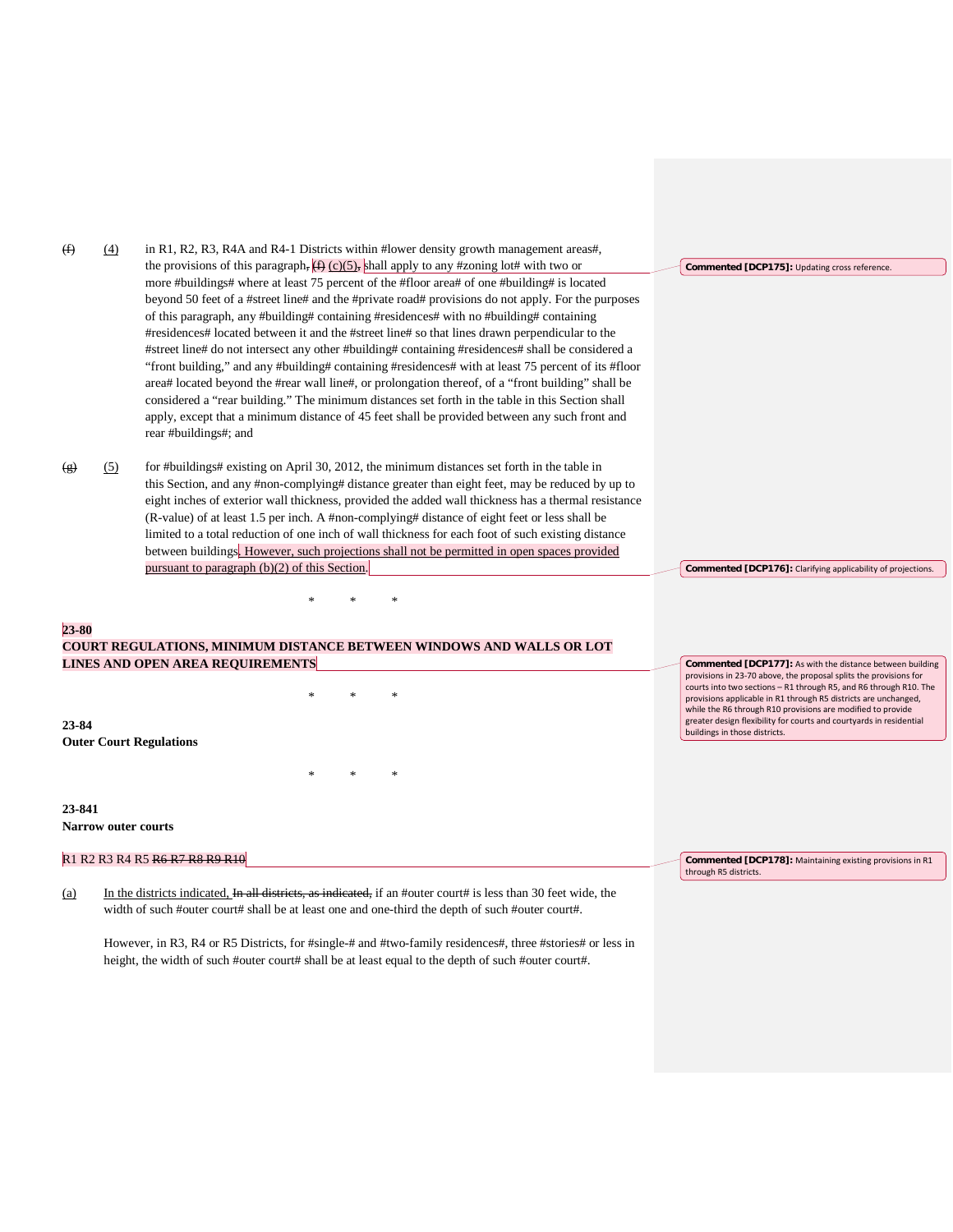| (b)        | R6 R7 R8 R9 R10          | In the districts indicated, if an #outer court# is less than 30 feet wide, the width of such #outer court# shall<br>be at least equal to the depth of such #outer court#.                                                                                                                      | Commented [DCP179]: Adding separate provisions for R6<br>through R10 districts for narrow outer courts that provide greater<br>design flexibility.               |
|------------|--------------------------|------------------------------------------------------------------------------------------------------------------------------------------------------------------------------------------------------------------------------------------------------------------------------------------------|------------------------------------------------------------------------------------------------------------------------------------------------------------------|
|            |                          | However, the depth of an #outer court# may exceed its width in a small #outer court#, provided that:                                                                                                                                                                                           | Commented [DCP180]: Creating new 'small outer court'<br>regulations to facilitate courts with non-legal windows - such as                                        |
|            | (1)                      | at least 50 percent of the walls bounding such small #outer court# have a maximum height of 75<br>feet or less, as measured from the lowest level to the highest level of such #outer court#. Such<br>maximum height limit shall also extend to the area within 10 feet of such court opening; | those in kitchens and bathrooms.                                                                                                                                 |
|            | (2)                      | the area of such small #outer court# shall not be less than 200 square feet and no dimension shall<br>be less than 10 feet;                                                                                                                                                                    |                                                                                                                                                                  |
|            | (3)                      | no small #outer court# shall be permitted below the level of the first #story#; and                                                                                                                                                                                                            |                                                                                                                                                                  |
|            | (4)                      | no #legally required windows# shall face onto such small #outer court# or any #outer court<br>recess# thereof.                                                                                                                                                                                 |                                                                                                                                                                  |
| 23-842     | <b>Wide outer courts</b> |                                                                                                                                                                                                                                                                                                |                                                                                                                                                                  |
|            |                          | R1 R2 R3 R4 R5 R6 R7 R8 R9 R10                                                                                                                                                                                                                                                                 | Commented [DCP181]: Maintaining existing provisions in R1<br>through R5 districts.                                                                               |
| <u>(a)</u> |                          | In the districts indicated, In all districts, as indicated, if an #outer court# is 30 feet or more in width, the<br>width of such #outer court# must be at least equal to the depth of such #outer court#, except that such<br>width need not exceed 60 feet.                                  |                                                                                                                                                                  |
|            | R6 R7 R8 R9 R10          |                                                                                                                                                                                                                                                                                                | Commented [DCP182]: Separating R6 through R10 court                                                                                                              |
| (b)        | any depth.               | In the districts indicated, if an #outer court# is 30 feet or more in width, an #outer court# may extend to                                                                                                                                                                                    | regulations.<br>Commented [DCP183]: Adding separate provisions for R6<br>through R10 districts for wide outer courts that provide greater<br>design flexibility. |
| 23-843     |                          | <b>Outer court recesses</b>                                                                                                                                                                                                                                                                    |                                                                                                                                                                  |
|            |                          | R <sub>1</sub> R <sub>2</sub> R <sub>3</sub> R <sub>4</sub> R <sub>5</sub> R <sub>6</sub> R <sub>7</sub> R <sub>8</sub> R <sub>9</sub> R <sub>10</sub>                                                                                                                                         | Commented [DCP184]: Maintaining existing provisions in R1<br>through R5 districts.                                                                               |
| (a)        |                          | In the districts indicated, In all districts, as indicated, the width of an #outer court recess# shall be at least<br>twice the depth of the recess, except that such width need not exceed 60 feet.                                                                                           |                                                                                                                                                                  |
|            | R6 R7 R8 R9 R10          |                                                                                                                                                                                                                                                                                                | Commented [DCP185]: Adding separate provisions for R6<br>through R10 districts for outer court recesses that provide greater<br>design flexibility.              |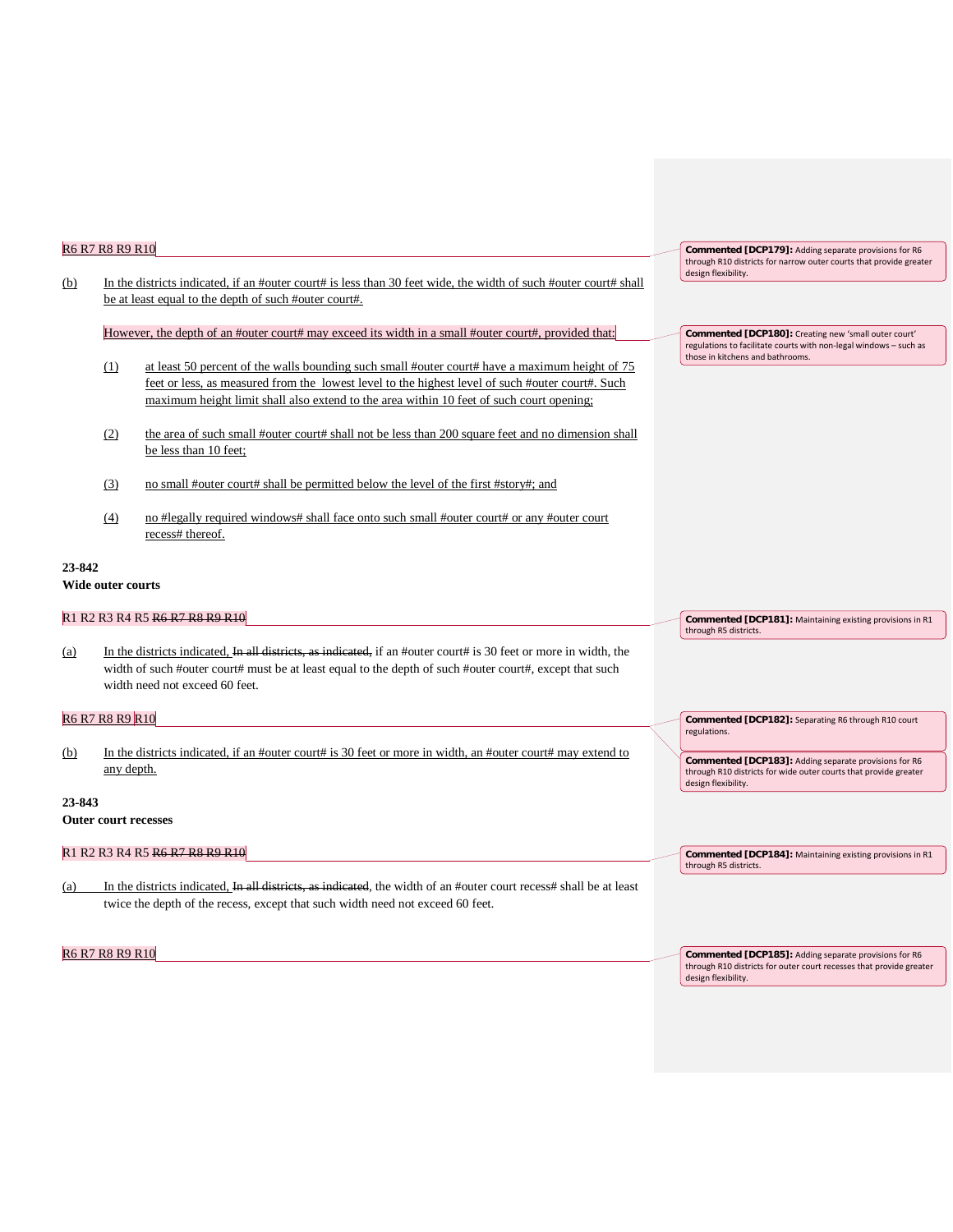(b) In the districts indicated, the width of an #outer court recess# shall be at least equal to the depth of such #outer court recess#, except that such width need not exceed 30 feet

#### **23-844**

# **Modification of court and side yard regulations in the area of the former Bellevue South Urban Renewal Plan in the Borough of Manhattan**

In the Borough of Manhattan, in the area designated by the former Bellevue South Urban Renewal Plan, for a #development# or #enlargement# on a #zoning lot# that adjoins a #zoning lot# including a #building# containing #residences# with #non-complying courts# along the common #side lot line#, the #court# regulations of Section 23-80 and the open area requirements of paragraph (c) of Section 23-462 (Side yards for all other residential buildings containing residences) may be modified to allow an open area at least eight feet wide to extend along a portion of the #side lot line#.

**23-85 Inner Court Regulations**

#### R1 R2 R3 R4 R5 R6 R7 R8 R9 R10

In all districts, as indicated, #inner courts# shall be in compliance with the provisions of this Section.

# **23-851**

## **Minimum dimensions of inner courts**

For the purposes of this Section, that portion of an open area not part of an #inner court# and over which, when viewed directly from above, lines perpendicular to a #lot line# may be drawn into such #inner court#, shall be considered part of such #inner court#.

## R1 R2 R3 R4 R5 R6 R7 R8 R9 R10

(a) In all districts, as indicated, the area of an #inner court# shall not be less than 1,200 square feet, and the minimum dimension of such #inner court# shall not be less than 30 feet. For the purposes of this Section, that portion of an open area not part of an #inner court# and over which, when viewed directly from above, lines perpendicular to a #lot line# may be drawn into such #inner court#, shall be considered part of such #inner court#. In R1, R2 and R3 Districts, the area of an #inner court# shall not be less than 200 square feet and the minimum dimension of such #inner court# shall not be less than 12 feet.

#### R6 R7 R8 R9 R10

(b) In all districts, as indicated, the area of an #inner court#, shall not be less than 1,200 square feet, and the minimum dimension of such #inner court# shall not be less than 30 feet.

However, the area and dimensions of an #inner court# may be reduced for a small #inner court#, provided that:

**Commented [DCP189]:** Adding separate provisions for R6 through R10 districts for inner courts that provide greater design flexibility.

**Commented [DCP187]:** Relocating from paragraph (a) below.

**Commented [DCP188]:** Maintaining existing provisions in R1

through R5 districts.

**Commented [DCP190]:** Creating new 'small inner court' regulations to facilitate courts with non-legal windows – such as those in kitchens and bathrooms.

**Commented [DCP186]:** Revising cross reference.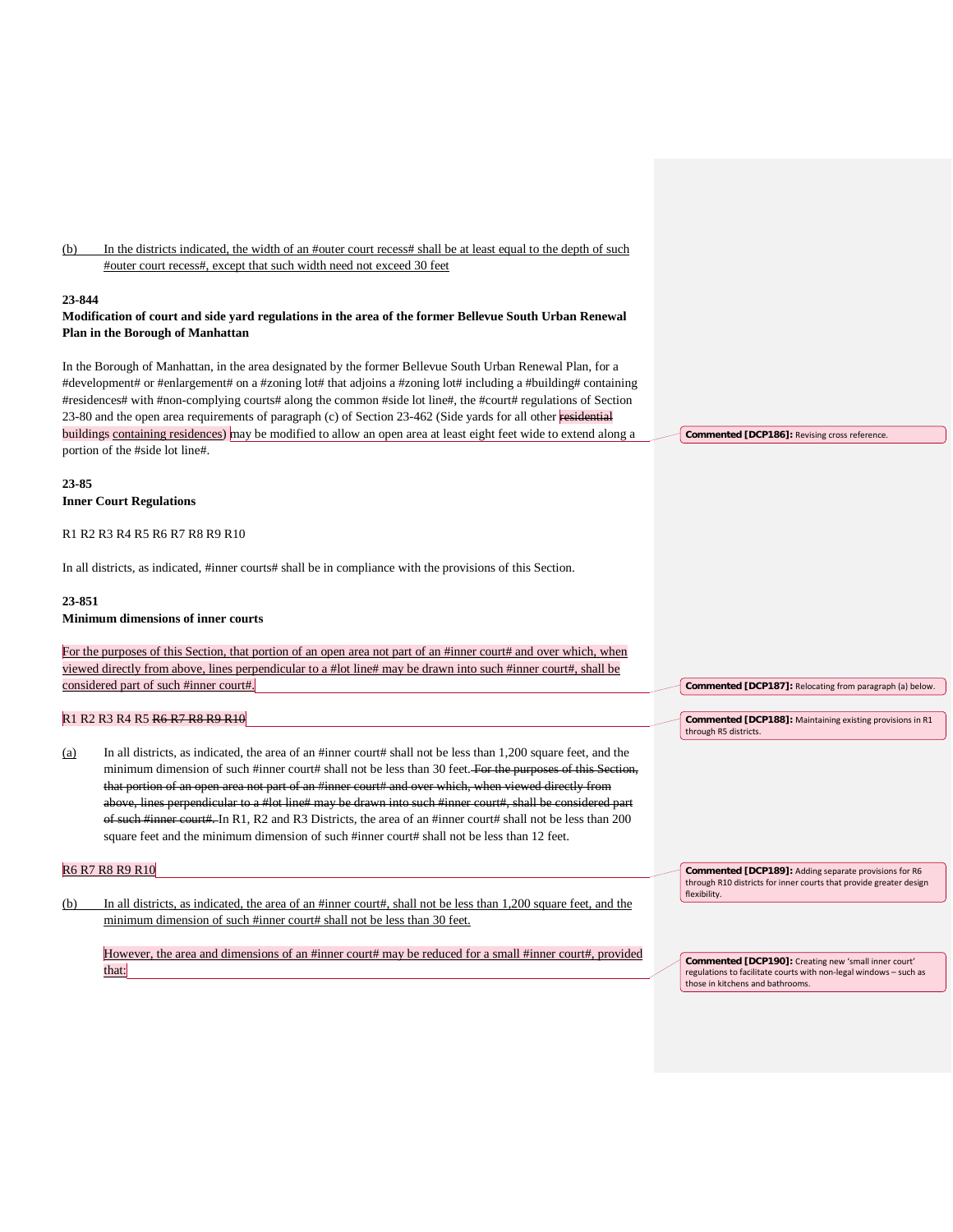- (1) At least 50 percent of the walls bounding such small #inner court# have a maximum height of 75 feet or less, as measured from the lowest level to the highest level of such #inner court#. Such maximum height limit shall also extend to the area within 10 feet of such court opening;
- (2) the area of such small #inner court# shall not be less than 200 square feet and no dimension shall be less than 10 feet;
- (3) no #legally required windows# shall face onto such small #inner court# or any #inner court recess# thereof.

#### **23-852**

**Inner court recesses**

# R1 R2 R3 R4 R5 R6 R7 R8 R9 R10

(a) In the districts indicated,  $\overline{In}$  all districts, as indicated, the width of an #inner court recess# shall be at least twice the depth of the recess. However, if the recess opening is 60 feet or more in width, this provision shall not apply.

# R6 R7 R8 R9 R10

(b) In the districts indicated, the width of an #inner court recess# shall be at least equal to the depth of the #inner court recess#, except that such width need not exceed 30 feet.

\* \* \*

\* \* \*

#### **23-86**

**Minimum Distance Between Legally Required Windows and Walls or Lot Lines**

**23-861 General provisions**

R1 R2 R3 R4 R5 R6 R7 R8 R9 R10

In all districts, as indicated, except as otherwise provided in Section 23-862 (Minimum distance between legally required windows and lot lines on small corner lots in R9 or R10 Districts) or Section 23-863 (Minimum distance between legally required windows and any wall in an inner court), the minimum distance between a #legally required window# and:

(a) any wall;

**Commented [DCP191]:** Maintaining existing provisions in R1 through R5 districts.

**Commented [DCP192]:** Adding separate provisions for R6 through R10 districts for inner court recesses that provide greater design flexibility.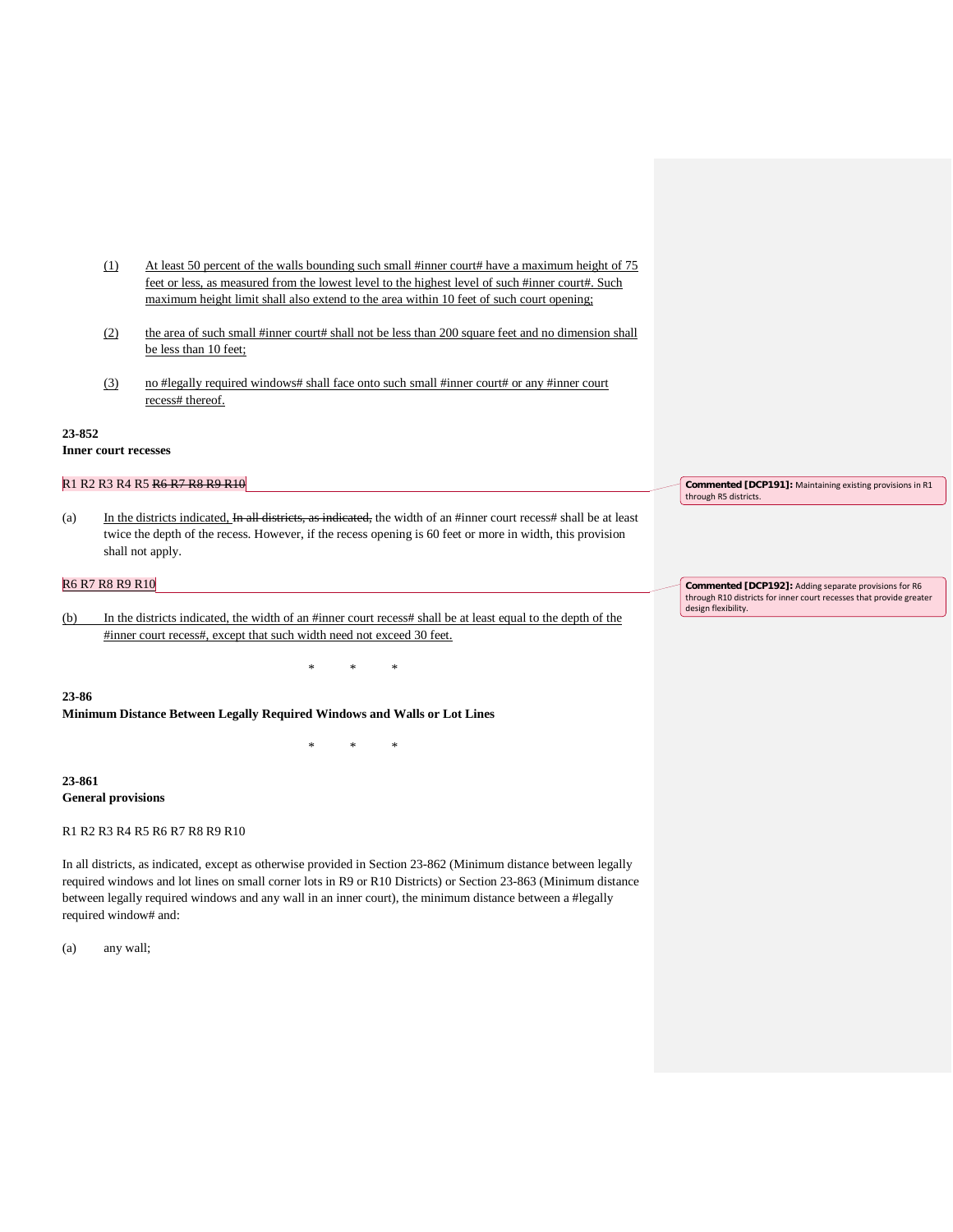(b) a #rear lot line#, or vertical projection thereof; or

(c) a #side lot line#, or vertical projection thereof;

shall be 30 feet, measured in a horizontal plane at the sill level of, and perpendicular to, such window for the full width of the rough window opening; provided, however, that a #legally required window# may open on any #outer court# meeting the requirements of Section 23-84, except for small #outer courts# in R6 through R10 Districts, the provisions for which are set forth in paragraph (b) of Section 23-841 (Narrow outer courts).

However, for shallow #interior lots# in R6 through R10 Districts, the minimum distance between a #legally required window# and a #rear lot line#, or vertical projection thereof, may be reduced to equal the #rear yard# depth required pursuant to the provisions of Section 23-52 (Special Provisions for Shallow Interior Lots). However, in no event shall such minimum distance between a #legally required window# and a #rear lot line#, or vertical projection thereof, be less than 20 feet.

In R3, R4 and R5 Districts, the minimum dimension between a #legally required window# and a #side lot line# shall be 15 feet. Such 15 foot dimension shall be measured in a horizontal plane perpendicular to the #side lot line# or vertical projection thereof. Furthermore, such area with a 15 foot dimension shall be open to the sky from ground level up for the entire length of the #side lot line#. Only air conditioning condensation units, chimneys, downspouts, eaves, exterior wall thickness, gutters, open #accessory# off-street parking spaces, ramps for access by the disabled handicapped, and steps shall be permitted obstructions in such open area, subject to the conditions set forth in paragraph (a) of Section 23-44 (Permitted Obstructions in Required Yards or Rear Yard Equivalents), and provided such obstructions will not reduce the minimum width of the open area by more than three feet.

# \* \* \*

#### **23-863**

**Minimum distance between legally required windows and any wall in an inner court**

R1 R2 R3 R4 R5 R6 R7 R8 R9 R10

In all districts, as indicated, the minimum horizontal distance between a #legally required window# opening on an #inner court# and any wall opposite such window on the same #zoning lot# shall not be less than 30 feet, nor shall any such wall be nearer to such window than a distance equal to one-half the total height of such wall above the sill level of such window. Such minimum distance need not exceed 60 feet. However, such provisions shall not apply to small #inner courts#, the provisions for which are set forth in paragraph (b) of Section 23-851 (Minimum dimensions of inner courts).

Such minimum distance shall be measured in a horizontal plane at the sill level of, and perpendicular to, the #legally required window# for the full width of the rough window opening, between such window and a projection of such wall onto such horizontal plane.

\* \* \*

**Commented [DCP193]:** Clarifying that these provisions do not apply to small outer courts intended to facilitate courts with nonlegal windows – such as those in kitchens and bathrooms.

**Commented [DCP194]:** Adding provision allowing reduction in distance between legal windows and lot lines in step with modifications to address shallow lots.

**Commented [DCP195]:** Clarifying that these provisions do not apply to small inner courts intended to facilitate courts with nonlegal windows – such as those in kitchens and bathrooms.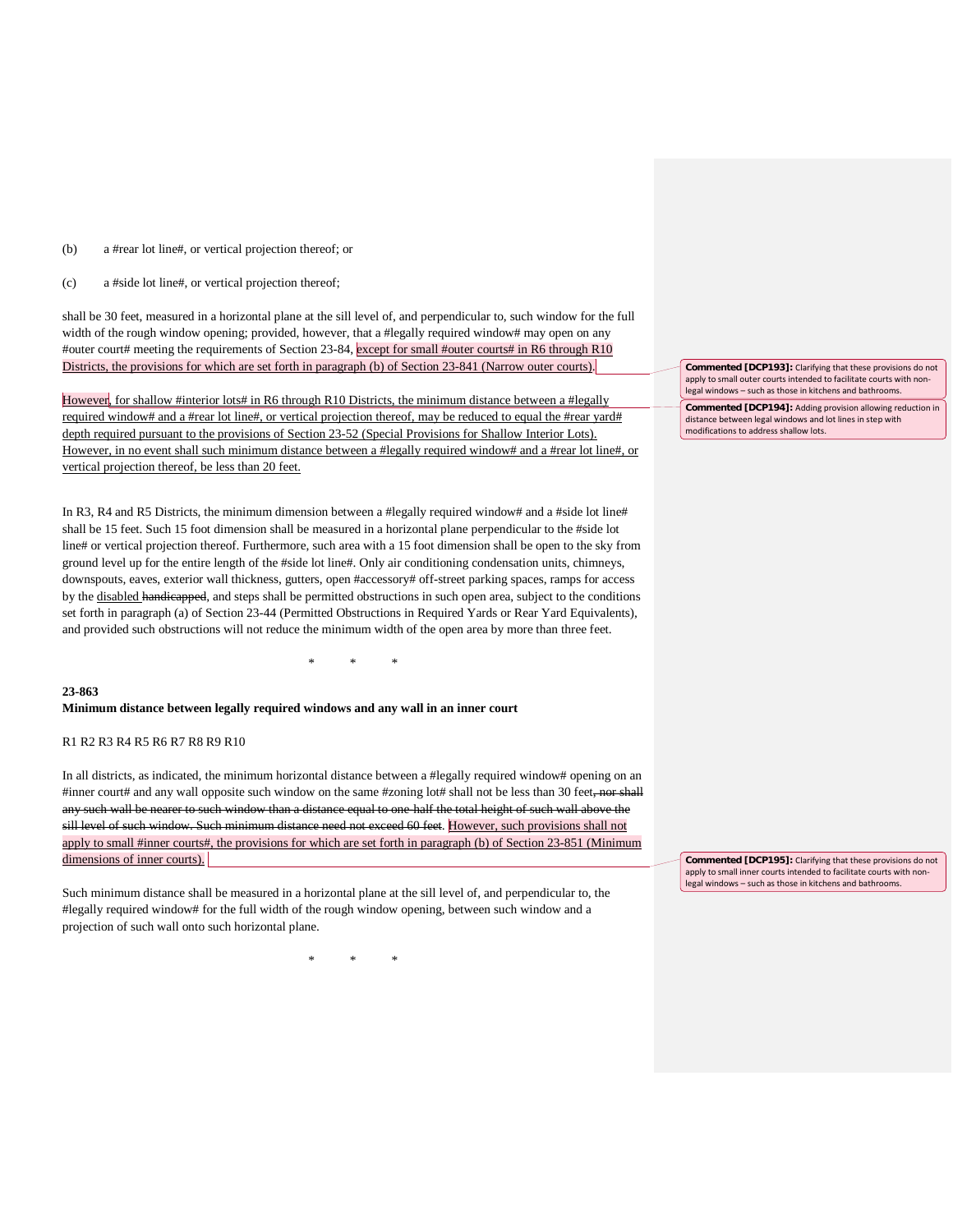# **23-89 Open Area Requirements for Residences**

# **23-892 In R6 through R10 Districts**

R6A R6B R7A R7B R7D R7X R8A R8B R8X R9A R9D R9X R10A R10X

(a) In the districts indicated, and for #Quality Housing buildings# in R6 through R10 Districts without a letter suffix, the entire area of the #zoning lot# between the #street line# and all #street walls# of the #building# and their prolongations shall be planted at ground level, or in raised planting beds that are permanently affixed to the ground pursuant to the provisions of Section 28-23 (Planting Areas). , except that such plantings shall not be required at the entrances to and exits from the #building#, within driveways accessing off-street parking spaces located within, to the side, or rear of such #building#, or between #commercial uses# and the #street line#. No #zoning lot# shall be altered in any way that will either create a new #non-compliance# or increase the degree of #non-compliance# with the provisions of this Section.

\* \* \*

R6 R7 R8 R9 R10

(b) In the districts indicated without a letter suffix, on #zoning lots# containing a #Quality Housing building#, the entire area of the #zoning lot# between the #street line# and all #street walls# of the #building# and their prolongations shall be planted at ground level, or in raised planting beds that are permanently affixed to the ground, except that such plantings shall not be required at the entrances to and exits from the #building# within driveways accessing off-street parking spaces located within, to the side, or rear of such #building#, or between #commercial uses# and the #street line#.

\* \* \*

**23-90 INCLUSIONARY HOUSING**

# **23-91**

**Definitions**

For the purposes of this Section, inclusive, matter in italics is defined either in Section 12-10 (DEFINITIONS) or in this Section.

# **23-911**

# **General definitions**

The following definitions shall apply throughout Section 23-90 (INCLUSIONARY HOUSING), inclusive:

**Commented [DCP196]:** Combining with the provision in (b) below.

**Commented [DCP197]:** Relocating planting provision to 28-23 with other Quality Housing regulations.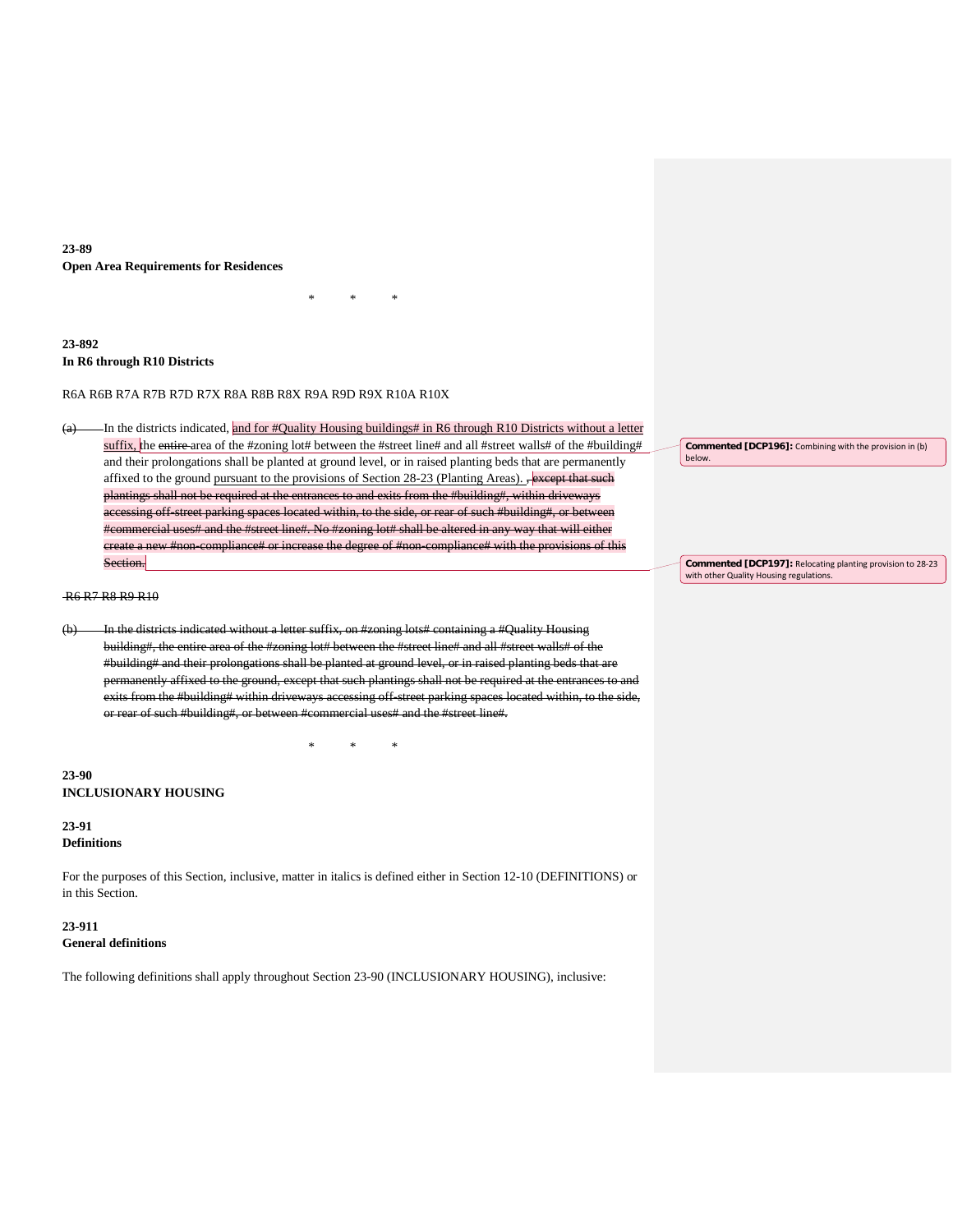Affordable housing unit

An "affordable housing unit" is:

- (a) a #dwelling unit#, other than a #super's unit#, that is used for class A occupancy as defined in the Multiple Dwelling Law and that is or will be restricted, pursuant to a #regulatory agreement#, to occupancy by:
	- (1) #low income households#;
	- (2) where permitted by paragraph (c) of Section 23-154 (Inclusionary Housing) 23-953 (Special floor ns in specified areas), either #low income households# or a combination of #low income households# and #moderate income households# or #middle income households#; or
	- (3) upon #resale# of #homeownership affordable housing units#, other #eligible buyers#, as applicable;

\* \* \*

Compensated zoning lot

A "compensated zoning lot" is a #zoning lot# that contains a #compensated development# and receives an increased #floor area ratio#, pursuant to the provisions of Section 23-154 (Inclusionary Housing) and Section 23-90, inclusive.

\* \* \*

Floor area compensation

"Floor area compensation" is any additional #residential floor area# permitted in a #compensated development#, pursuant to the provisions of Section 23-154 (Inclusionary Housing) and Section 23-90, inclusive.

\* \* \*

**23-92 General Provisions**

The Inclusionary Housing Program is established to promote the creation and preservation of housing for residents with varied incomes in redeveloping neighborhoods and thus to promote the general welfare. The requirements of this program are set forth in Section 23-90 (INCLUSIONARY HOUSING), inclusive.

**Commented [DCP198]:** Updating cross references.

**Commented [DCP199]:** Updating cross-reference. Floor area regulations moved to Section 23-154 with all other Residence District floor area regulations.

**Commented [DCP200]:** Updating cross-reference. Floor area regulations moved to Section 23-154 with all other Residence District floor area regulations.

**Commented [DCP201]:** Updating cross-reference. Floor area regulations moved to Section 23-154 with all other Residence District floor area regulations.

\* \* \*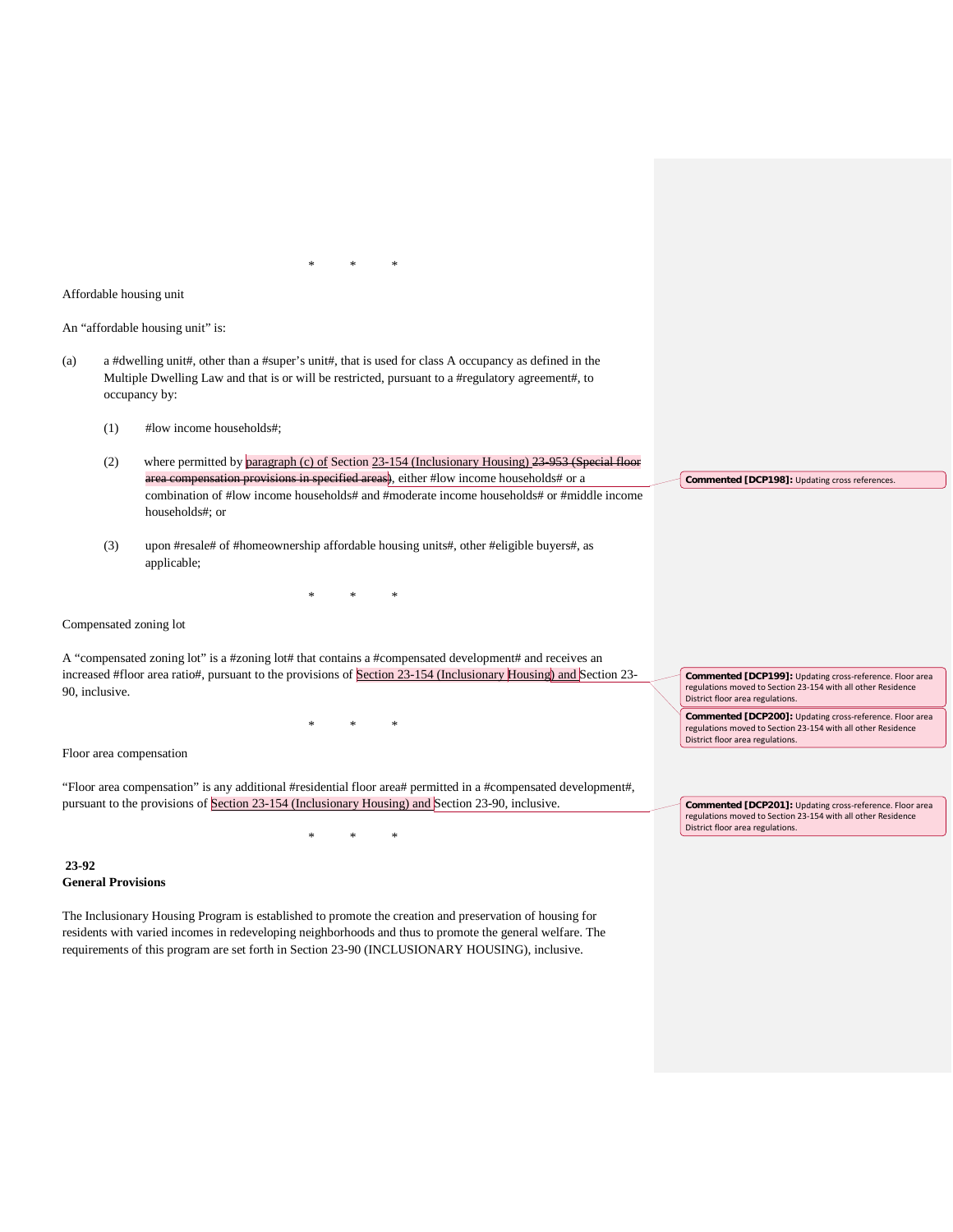Wherever the provisions of Section 23-90, inclusive, provide that approval is required, #HPD# may specify the form of such approval in the #guidelines#.

**23-93 Applicability**

# **23-931 Lower income housing plans approved prior to July 29, 2009**

The #floor area ratio# of a #compensated development# may be increased in exchange for #lower income housing#, pursuant to a #lower income housing plan#, as both terms were defined by Section 23-93 prior to July 29, 2009, provided such #lower income housing# complies with all applicable provisions of Section 23-90 (INCLUSIONARY HOUSING) in effect prior to July 29, 2009, except as provided in this Section. Where such a #compensated development# is located in an R10 District outside of #Inclusionary Housing designated areas#, the provisions of paragraph (a) of Section 23-154 (Inclusionary Housing) Section 23-951 (Floor area compensation in R10 Districts other than Inclusionary Housing designated areas) shall not apply, and Section 23-941 (In R10 Districts other than Inclusionary Housing designated areas) as such Section existed prior to July 29, 2009, shall apply.

\* \* \*

\* \* \*

**23-932 R10 districts**

The Inclusionary Housing Program shall apply in all R10 Districts located in #Inclusionary Housing designated areas#, subject to the provisions of paragraph (b) of Section 23-154 (Inclusionary Housing) Section 23-952. The Inclusionary Housing Program shall apply in all other R10 Districts, subject to the provisions of paragraph (a) of Section 23-154 Section 23-951 (Floor area compensation in R10 Districts other than Inclusionary Housing designated areas), as applicable.

\* \* \*

**Commented [DCP203]:** Updating cross references in these paragraphs.

**Commented [DCP202]:** Updating cross reference.

**23-95**

**Compensated Zoning Lots**

| The #residential floor area ratio# of a #compensated zoning lot# may be increased in accordance with the |                                                                                                                                                      |
|----------------------------------------------------------------------------------------------------------|------------------------------------------------------------------------------------------------------------------------------------------------------|
| applicable provisions of Section 23-154 (Inclusionary Housing).                                          | <b>Commented [DCP204]:</b> Moving floor area component to floor<br>area section of the chapter with all other residential floor area<br>regulations. |
| 23-951                                                                                                   |                                                                                                                                                      |
| Floor area compensation in R10 Districts other than Inclusionary Housing designated areas                | Commented [DCP205]: Relocating to paragraph (a) of 23-154.                                                                                           |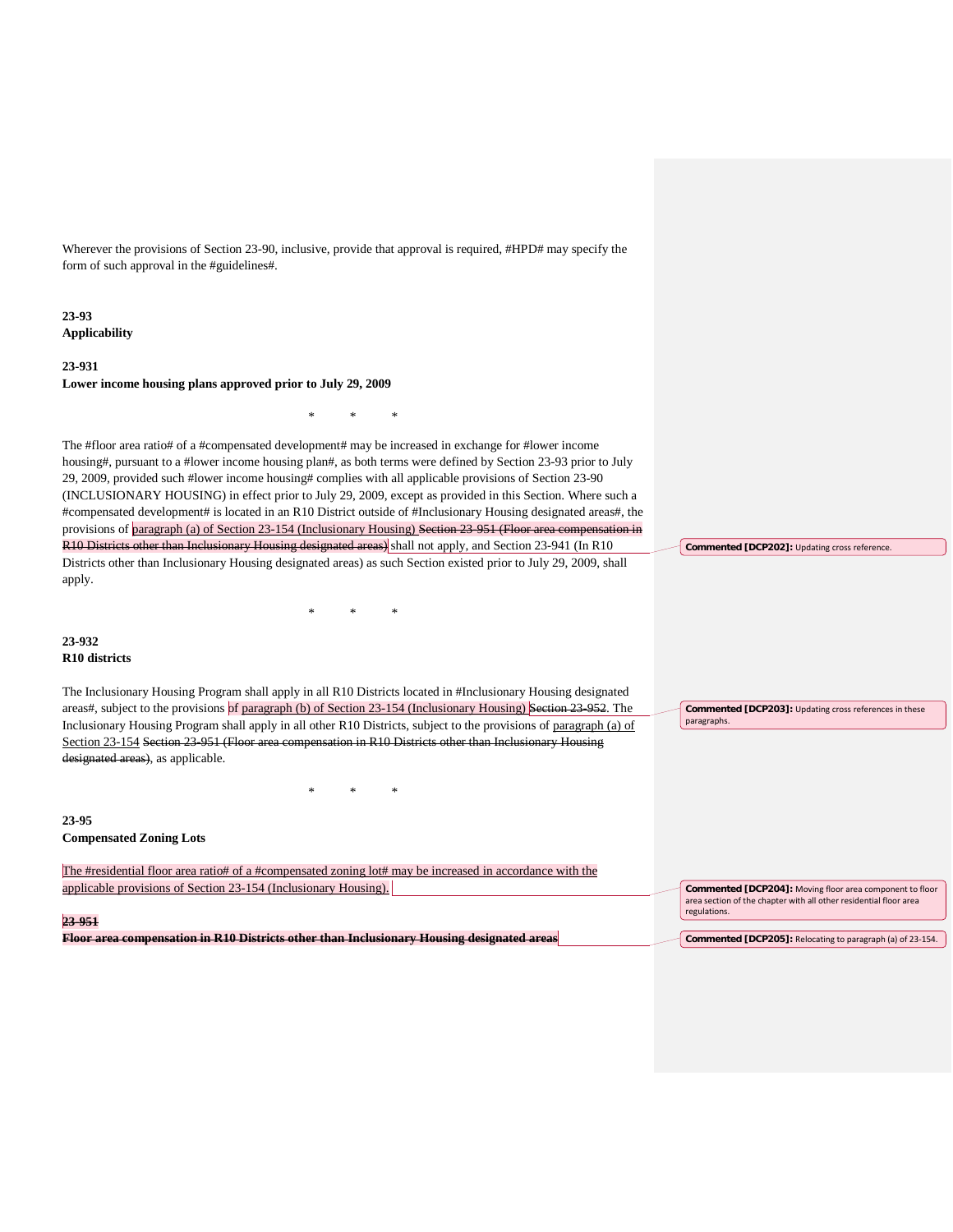The #residential floor area ratio# of a #compensated zoning lot# may be increased from 10.0 to a maximum of<br>12.0 at the rate set forth in this Section, if such #compensated zoning lot# provides #affordable housing# that i 12.0 at the rate set forth in this Section, if such #compensated zoning lot# provides #affordable housing# that is restricted to #low income floor area#.

For each square foot of #floor area# provided for a type of #affordable housing# listed in the table in this Section, the #floor area# of the #compensated zoning lot# may be increased by the number of square feet set forth in the table, as applicable. Any #generating site# for which #public funding# has been received within the 15 years preceding the #regulatory agreement date#, or for which #public funding# is committed to be provided subsequent to such date, shall be deemed to be provided with #public funding#.

# **OPTIONS**

| #New construction affordable housing# or        |  |
|-------------------------------------------------|--|
| #substantial rehabilitation affordable housing# |  |
| <b>#Preservation affordable housing#</b>        |  |
|                                                 |  |
| #New construction affordable housing#,          |  |
| #substantial rehabilitation affordable housing# |  |
| or #preservation affordable housing#            |  |
|                                                 |  |

#### **23-952**

#### **Floor area compensation in Inclusionary Housing designated areas**

The provisions of this Section shall apply in #Inclusionary Housing designated areas# set forth in APPENDIX F of this Resolution.

The #residential floor area# of a #zoning lot# may not exceed the base #floor area ratio# set forth in the table in this Section, except that such #floor area# may be increased on a #compensated zoning lot# by 1.25 square feet for each square foot of #low income floor area# provided, up to the maximum #floor area ratio# specified in the table. However, the amount of #low income floor area# required to receive such #floor area compensation# need not exceed 20 percent of the total #floor area#, exclusive of ground floor non-#residential floor area#, or any #floor area# increase for the provision of a #FRESH food store#, on the #compensated zoning lot#.

Maximum #Residential Floor Area Ratio#

|                 | Base #floor area | Maximum #floor area |
|-----------------|------------------|---------------------|
| <b>District</b> | ratio#           | ratio#              |
| R6B             | 2.00             | 2.20                |
| R6 <sup>1</sup> |                  |                     |

**Commented [DCP206]:** Relocating to paragraph (b) of Section 23-154.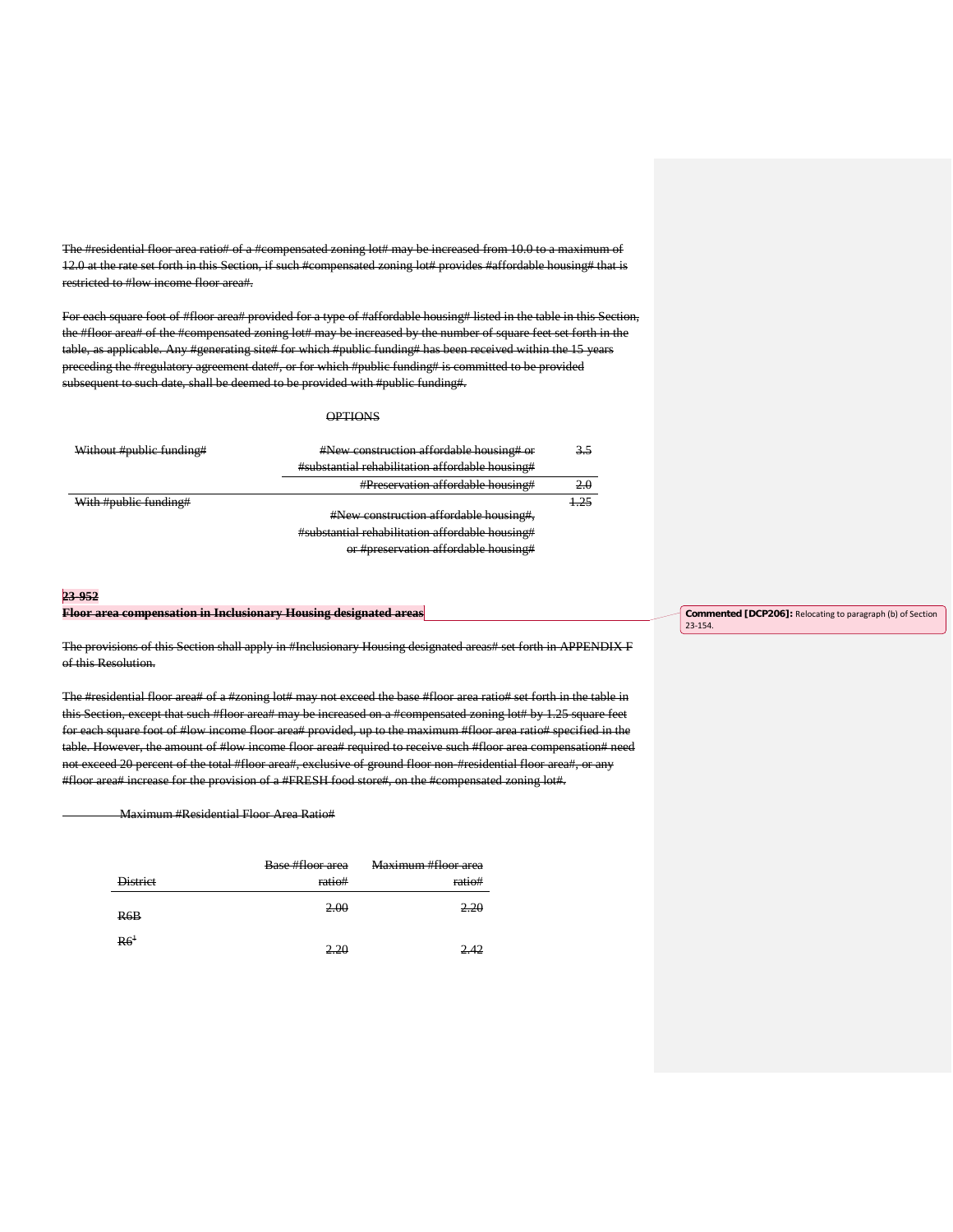| $R6^2$ R6A R7-2 <sup>+</sup> | 2.70 | 3.60  |
|------------------------------|------|-------|
| $R7A R7 - 2^2$               | 3.45 | 4.60  |
| $R7-3$                       | 3.75 | 5.0   |
| R <sub>7D</sub>              | 4.20 | 5.60  |
| R7X                          | 3.75 | 5.00  |
| R <sub>8</sub>               | 5.40 | 7.20  |
| R <sub>9</sub>               | 6.00 | 8.00  |
| R <sub>9</sub> A             | 6.50 | 8.50  |
| R <sub>9</sub> D             | 7.5  | 10.0  |
| R <sub>9</sub> X             | 7.3  | 9.70  |
| R <sub>10</sub>              | 9.00 | 12.00 |

-- for #zoning lots#, or portions thereof, beyond 100 feet of a #wide street#

 $2$  for #zoning lots#, or portions thereof, within 100 feet of a #wide street#

# **23-953**

**Special floor area compensation provisions in specified areas**

(a) Optional provisions for #large-scale general developments# in C4-6 or C5 Districts

Within a #large-scale general development# in a C4-6 or C5 District, the special optional regulations as set forth in this paragraph, (a), inclusive, modify the provisions of Section 23-952 (Floor area compensation in Inclusionary Housing designated areas):

(1) The #residential floor area# of a #development# or #enlargement# may be increased by 0.833 square feet for each one square foot of #moderate income floor area#, or by 0.625 square feet for each one square foot of #middle income floor area#, provided that for each square foot of such #floor area compensation#, there is one square foot of #floor area compensation#, pursuant to Section 23-952;

(2) However, the amount of #affordable housing# required to receive such #floor area compensation# need not exceed the amounts specified in this paragraph, (a)(2). If #affordable housing# is provided for both #low income# and #moderate income households#, the amount of #moderate income floor area# need not exceed 15 percent of the total #floor area#, exclusive of ground floor non-#residential floor area#, on the #zoning lot#, provided that the amount of #low income floor

**Commented [DCP207]:** Moved to paragraph (c) of Section 23-

154

**Commented [DCP208]:** Relocating to paragraph (c) of 23-154.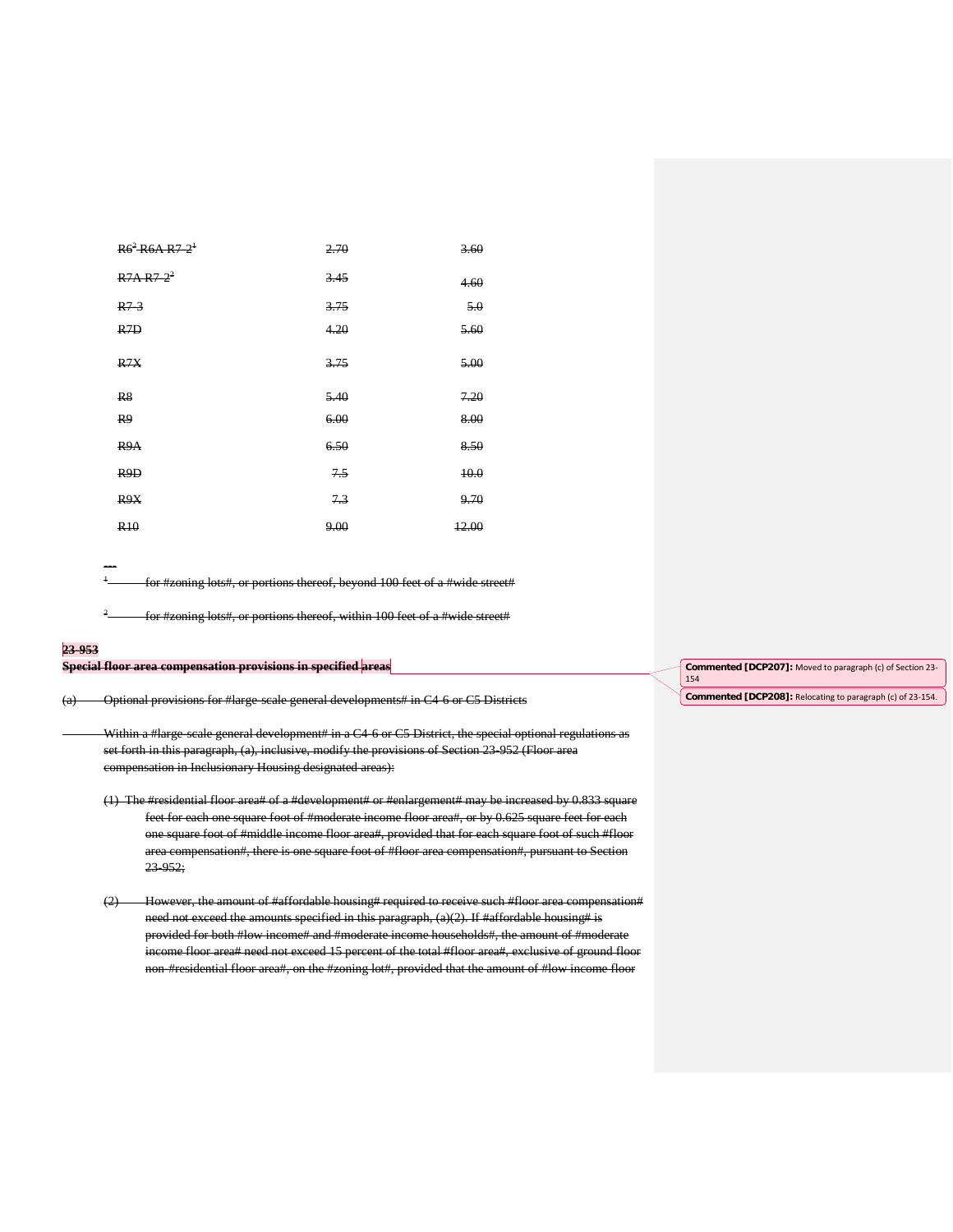a# is at least 10 percent of the total #floor area#, exclusive of ground floor non-#r floor area#, on the #zoning lot#. If #affordable housing# is provided for both #middle inc households# and #low income households#, the amount of #middle income floor area# need not exceed 20 percent of the total #floor area#, exclusive of ground floor non-#residential floor area#, on the #zoning lot#, provided that the amount of #low income floor area# is at least 10 percent of the total #floor area#, exclusive of ground floor non-#residential floor area#, on the #zoning lot#.

For the purposes of this paragraph, (a), inclusive, #low income floor area# may be considered #moderate income floor area# or #middle income floor area#, and #moderate income floor area# may be considered #middle income floor area#.

Special provisions for #large-scale general developments# in Community District 1 in the Borough of **Queens** 

Special provisions shall apply to #zoning lots# within a #large-scale general development# that contains R6B, R7A and R7-3 Districts within an #Inclusionary Housing designated area#, as follows:

- (1) For #zoning lots#, or portions thereof, that are located within R6B, R7A or R7-3 Districts, the base #floor area ratio# set forth in Section 23-952 shall not apply. No #residential development# or #enlargement# shall be permitted unless #affordable floor area# is provided pursuant to the provisions of this paragraph. The amount of #low-income floor area# provided shall equal no less than 10 percent of the #floor area# on such #zoning lot#, excluding any ground floor #nonresidential floor area#, #floor area# within a #school#, or any #floor area# increase resulting from the provision of a #FRESH food store# and the amount of #moderate-income floor area# provided shall equal no less than 15 percent of the #floor area# on such #zoning lot#, exclu any ground floor #non-residential floor area#, #floor area# within a #school#, or any #floor area# increase resulting from the provision of a #FRESH food store#. For the purposes of this paragraph (b)(1), inclusive, #low income floor area# may be considered #moderate income floor area#; and
- (2) The amount of #affordable floor area# utilizing #public funding# that may count toward satisfying the #affordable floor area# required in paragraph (b)(1) of this Section shall be determined in accordance with procedures prescribed by the City Planning Commission pursuant to the provisions of Section 74-743 (Special provisions for bulk modification).

(c) Special provisions for #compensated zoning lots#

Special provisions shall apply to #compensated zoning lots# located within:

- (1) R6, R7-3 and R8 Districts on #waterfront blocks# in #Inclusionary Housing designated areas# within Community District 1, Borough of Brooklyn, as set forth in Section 62-352; or
- (2) the #Special Hudson Yards District#, #Special Clinton District# and #Special West Chelsea District#, as set forth in Sections 93-23, 96-21 and 98-26, respectively.